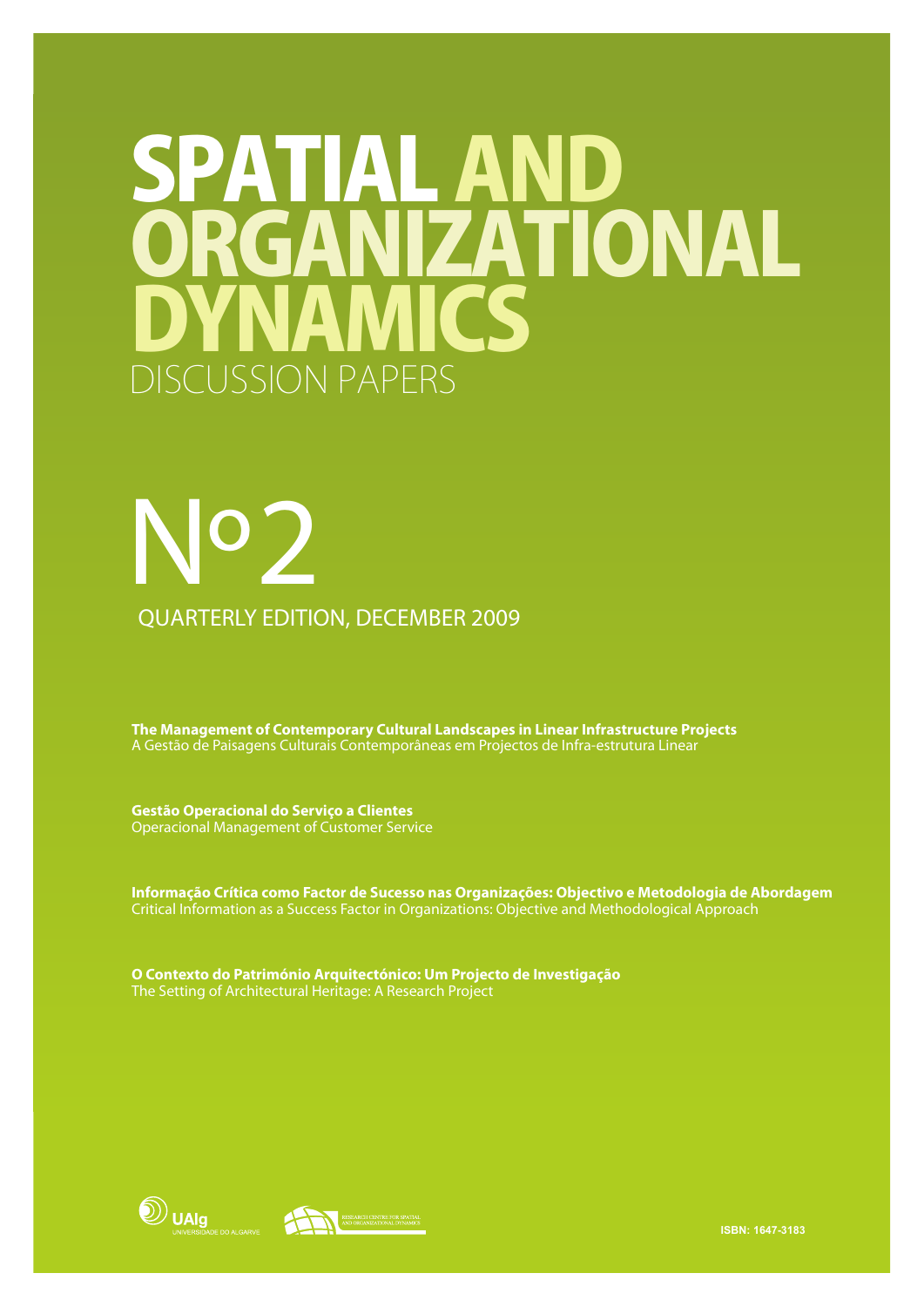# **DISCUSSION PAPERS Nº 2: SPATIAL AND ORGANIZATIONAL DYNAMICS**

**Texts by: Elena Bertè Maria Helena de Almeida Luís Miguel Faísca Saul Neves de Jesus Sílvia Fernandes Catarina Marado Luis Miguel Correia**

**December 2009**

**University of Algarve**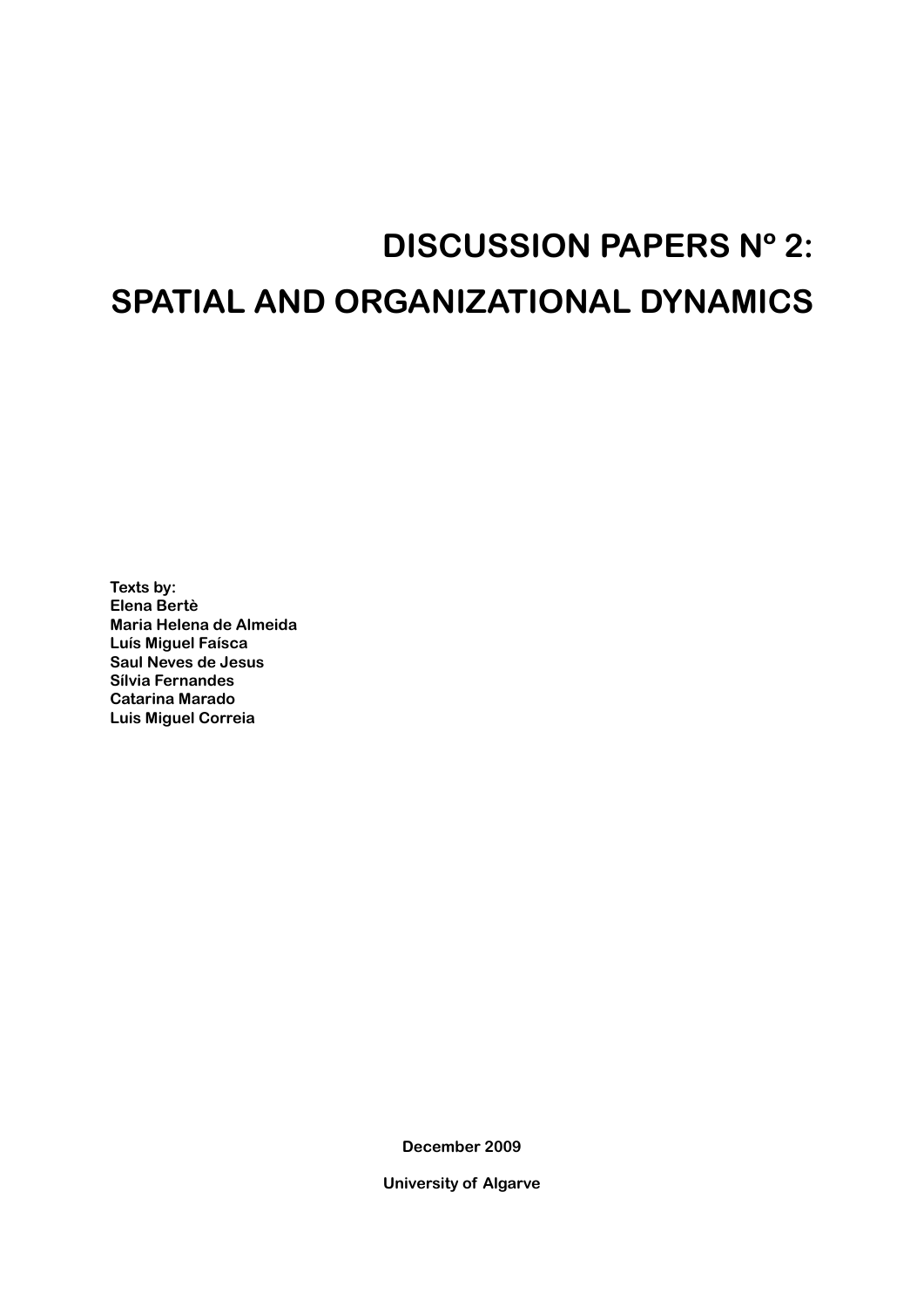# **Technical Information**

**Title - Discussion Papers Nº2: Spatial and Organizational Dynamics Authors - Several**

**Edition: University of Algarve (www.ualg.pt) CIEO – Research Center for Spatial and Organizational Dynamics (Centro de Investigação sobre o Espaço e as Organizações) Campus de Gambelas, Faculdade de Economia, Edifício 9 8005-139, Faro cieo@ualg.pt www.cieo.ualg.pt**

**Editorial Board: Ana Paula Barreira António Alhinho Covas Maria Teresa Noronha Thomas Panagopoulos**

**Page Layout: Marlene Fernandes**

**Design and Cover Concept: Helder Rodrigues Hugo Pinto**

**Edition Nº 2**

**ISSN: 1647-3183**

**Quarterly Edition**

**Faro, December 2009**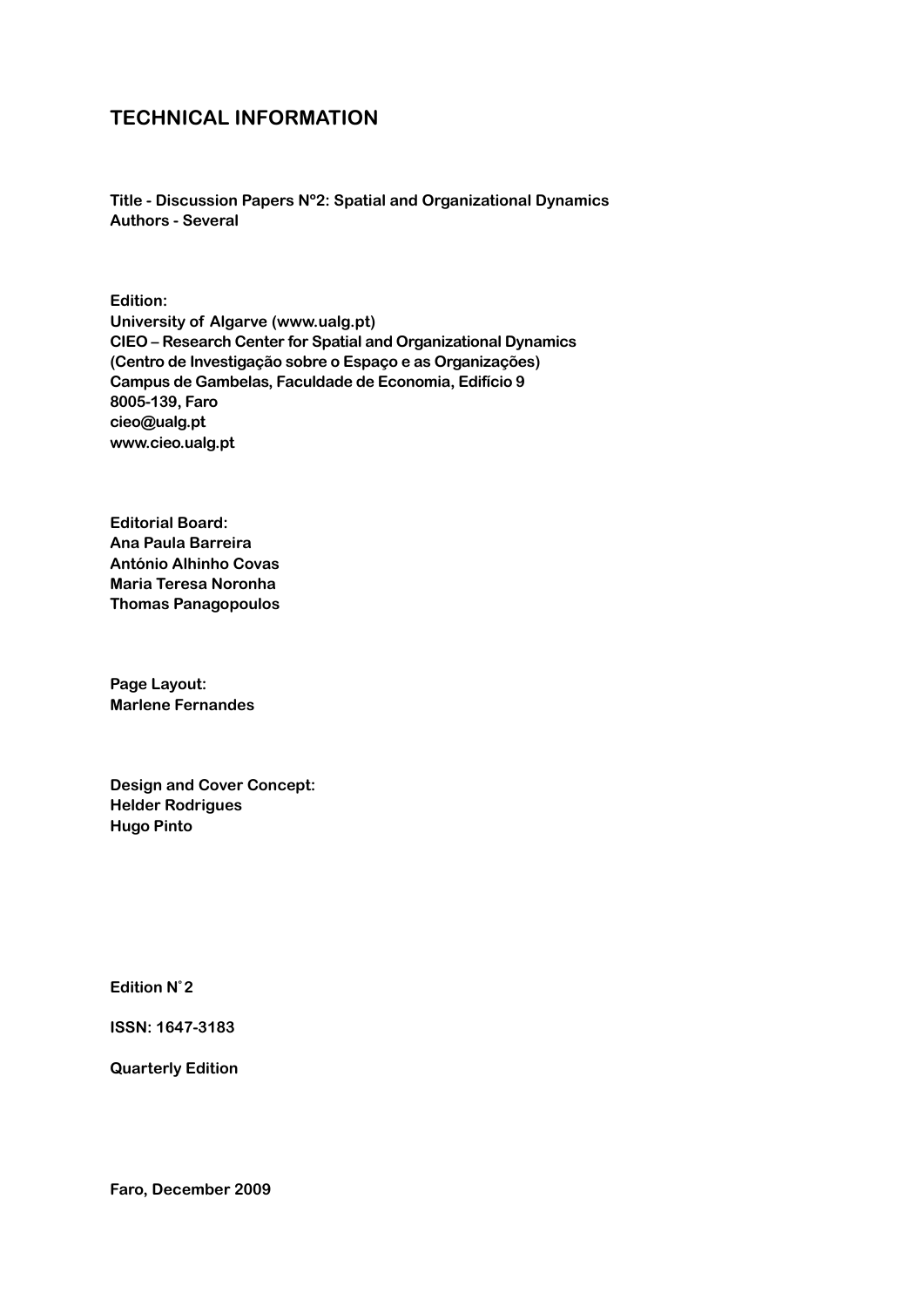# TABLE OF CONTENTS

| <b>Authors Presentation</b>                                                                                             | 5  |
|-------------------------------------------------------------------------------------------------------------------------|----|
| The Management of Contemporary Cultural Landscapes in Linear Infrastructure Projects<br>Elena Bertè                     | 7  |
| 1. Cultural Landscapes: The Role of Linear Infrastructures                                                              | 8  |
| 2. Managing Contemporary Cultural Landscapes                                                                            | 10 |
| 3. Criteria and Indicators for the Interpretation of Cultural Landscape Dynamics                                        | 13 |
| 4. Cultural Landscape Dynamics Interpretative Model                                                                     | 19 |
| 5. Application of the Model to Three Case Studies                                                                       | 27 |
| 6. Results From the Case Studies                                                                                        | 33 |
| 7. Conclusions: Aims Reached and Improvements                                                                           | 40 |
| Gestão Operacional do Serviço a Clientes<br>Maria Helena de Almeida                                                     | 43 |
| 1. Introdução                                                                                                           | 44 |
| 2. Problematização, Objectivo e Hipóteses de Investigação                                                               | 46 |
| 3. Metodologia                                                                                                          | 51 |
| 4. Apresentação dos Resultados                                                                                          | 56 |
| 5. Discussão                                                                                                            | 64 |
| 6. Conclusões                                                                                                           | 65 |
| Informação Crítica como Factor de Sucesso nas Organizações: Objectivo e Metodologia<br>de Abordagem<br>Silvia Fernandes | 70 |
| 1. Introdução                                                                                                           | 71 |
| 2. Potencial nos Sistemas de Informação                                                                                 | 71 |
| 3. Implicações Críticas de Gestão                                                                                       | 73 |
| 4. Contributo da Cultura de Criatividade                                                                                | 74 |
| 5. Recurso à Arquitectura e Modelação                                                                                   | 75 |
| 6. Aplicação da Metodologia                                                                                             | 79 |
| 7. Conclusão e Pesquisa Futura                                                                                          | 81 |
| O Contexto do Património Arquitectónico: Um Projecto de Investigação<br>Catarina Almeida Marado, Luís Miguel Correia    | 84 |
| 1. O Património Arquitectónico e o seu Contexto                                                                         | 85 |
| 2. A Protecção do Contexto do Património Imóvel em Portugal                                                             | 86 |
| 3. Uma Proposta de Investigação sobre a Protecção do Contexto do                                                        |    |
| Património Arquitectónico                                                                                               | 88 |
| 4. Notas Finais                                                                                                         | 91 |
| <b>Editorial Norms</b>                                                                                                  | 93 |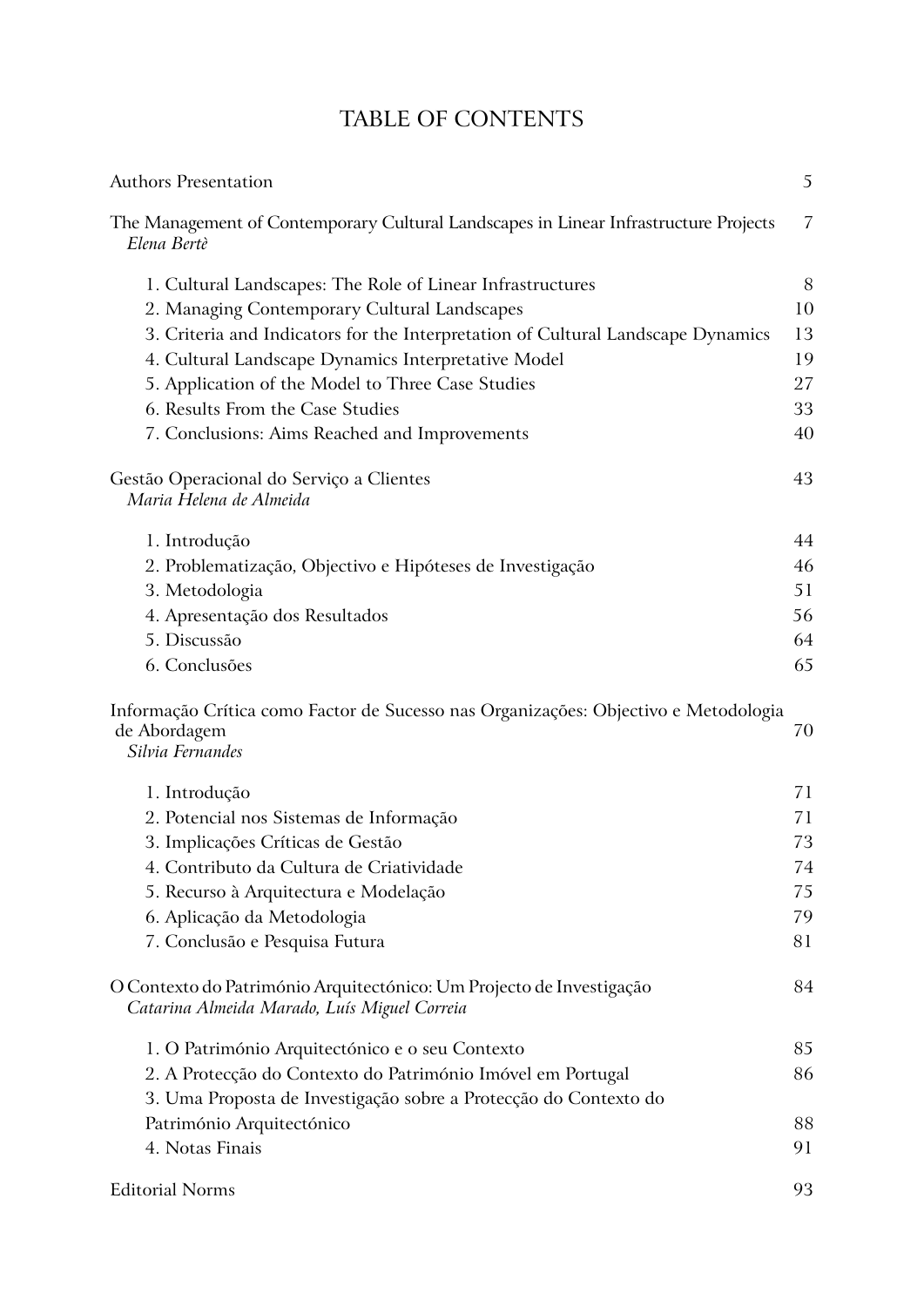# **AUTHORS PRESENTATION**

#### **Elena Bertè (elena.berte@ing.unitn.it/elenaberte@yahoo.com)**

Elena Bertè received a degree in Architecture from the University of Ferrara (IT, 2002) and holds a postgraduate certificate in European Spatial Planning from the University of Newcastle (UK, 2006). She obtained a PhD in Environmental Engineering, curriculum in Land Planning for Sustainable Development, from the University of Trento (Italy) in March 2009. She is interested in projects which develop contemporary landscape dynamics under a durable-innovative perspective.

# **Maria Helena de Almeida (halmeida@ualg.pt)**

Maria Helena de Almeida holds a degree in Clinical Psychology and inSocial and Organizational Psychology by the Superior Institute of Psychology (ISPA). Master in Educational Psychology by the Superior School of Education at the University of Algarve and is currently a PhD student in Organizational Psychology at the same University. Professional experience in Management of the Nucleus of Teaching Training course at the Center for Professional Training for Trade and Others (CECOA) - Protocol Center of the Institute of Employment and Professional Training (I.E.F.P.) and the Portuguese Confederation of Commerce (C.P.C.) -; Human Resources Director (from about 600 active professionals) in the region of Algarve of a Portuguese Hotel Group with national and international impact. For the last 10 years she teaches at the Department of Psychology (F.C.H.S.) in the University of Algarve, where she has taught the disciplines of Psychology of Communication, Psychology of Motivation, Organizational Psychology, Human Resources Management and Strategic Management of Human Resources.

#### **Luís Miguel Faísca (lfaisca@ualg.pt)**

Luís Faísca has PhD in Cognitive Psychology (Universidade do Algarve) and is Professor of Cognitive Sciences, History of Psychology and Quantitative Methodologies at the Universidade do Algarve. He has been developing his scientific activity within the Cognitive Neuroscience Research Group and his current scientific interests are oriented towards the cognitive processes involved in reading and writing as well as implicit learning and figurative language comprehension.

#### **Saul Neves de Jesus (snjesus@ualg.pt)**

Saul de Jesus, PhD, is Full Professor at the University of Algarve, Director of the PhD Graduation in Psychology and Director of the Research Unit in Psychology. Invited Professor in some other Universities, namely in Brazil and Spain. Win several scientific prizes, was supervisor of more than forty concluded master and doctoral thesis, and member of the Editorial Board of some international scientific Journals. Published more than twenty books and more than two hundred scientific papers, and presented more than three hundred papers in national and international meetings. Had scientific interests in motivation and professional well-being.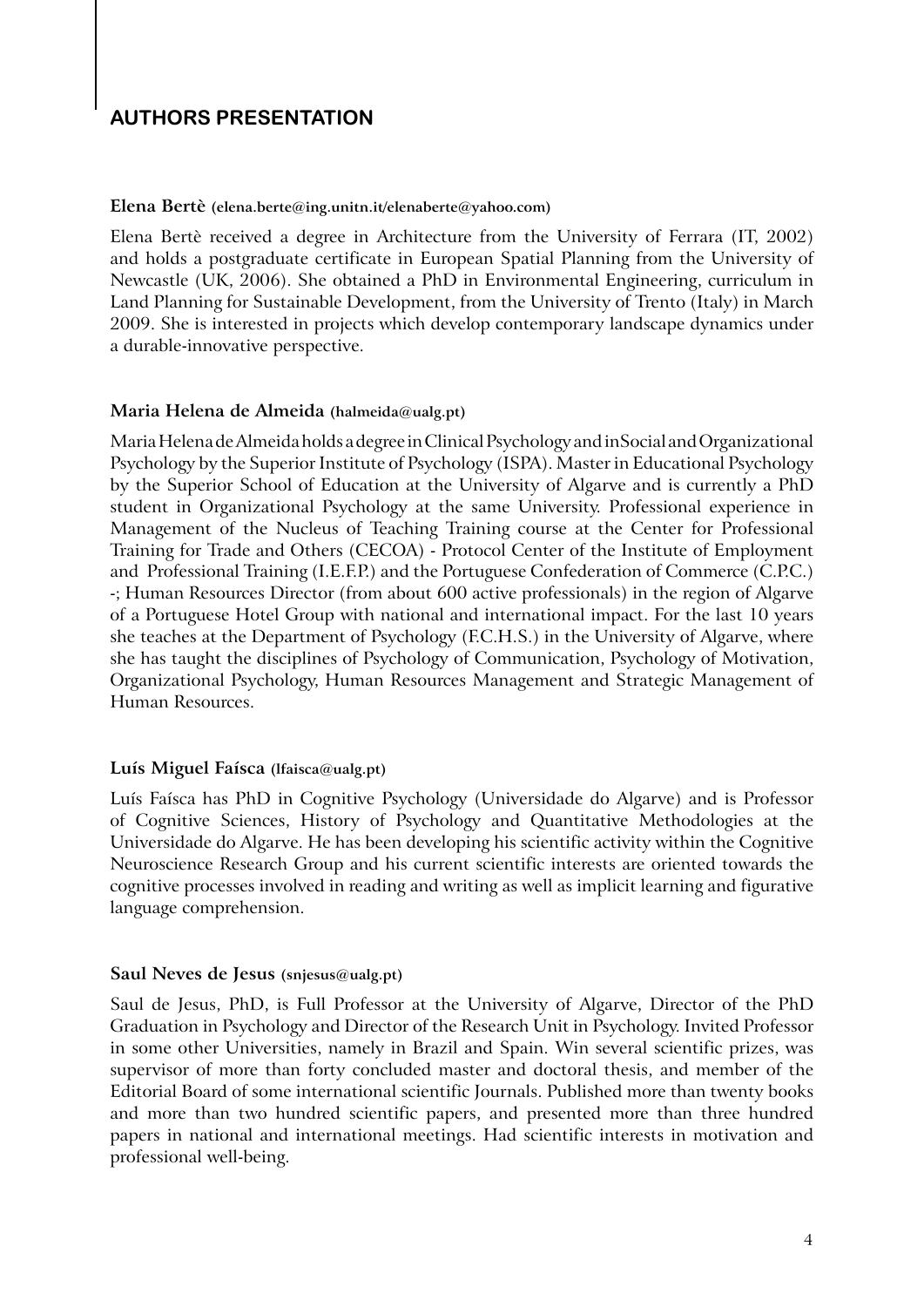#### *Authors Presentation*

#### **Sílvia Fernandes (sfernan@ualg.pt)**

Silvia Fernandes is an Assistant Professor in the Faculty of Economics at the University of Algarve. She holds a Ph.D. in Economics and a Master in Economics and Business Sciences. Teaches Information Technologies and Information Systems at the courses of Business Administration and Economics. She has presented papers and publications in national/international books and papers at national/international conferences in the areas of Corporate Information Systems, ERP, CRM, e-learning, geographic information systems, economics of innovation, knowledge economy and technological diffusion.

#### **Catarina Almeida Marado (acmarado@ualg.pt)**

Catarina Almeida Marado is an architect with a Diploma in Advanced Studies in Urban and Regional Planning by the *Instituto Universitario de Ciencias de la Construcción* (IUCC) of the *Escuela Técnica Superior de Arquitectura* (ETSA), University of Seville. Holds a Ph.D. in Architecture by the University of Seville (with a grant from the Calouste Gulbenkian Foundation). She is a full member of the Research Center for Spacial and Organizational Dynamics (CIEO) at the University of Algarve. She is also Invited Assistant at the Department of History, Archeology and Heritage at the Faculty of Humanities and Social Sciences at the University of Algarve and Visiting Professor in the Master course in Architecture at the Manuel Teixeira Gomes Institute. She has several publications and communications in national and international conferences in the areas of heritage and territory.

# **Luís Miguel Correia (lmcorreia.arq@netvisao.pt)**

Luís Miguel Correia is an architect by the Department of Architecture at the Faculty of Sciences and Technology in the University of Coimbra (DARQ/FCTUC). Master in Building Sciences by the Department of Civil Engineering of the FCTUC. PhD student at DARQ/ FCTUC (with PhD grant allocated by FCT). Research member at the Architecture Studies Center of DARQ/FCTUC. Member in research activities of the Nucleus for Architecture and Urban Design of the Center of Social Studies (CES/NAU). Assistant at the DARQ/FCTUC. Author and coauthor of several projects, including intervention in listed heritage in direct collaboration with IPPAR and DGEMN. He has several publications and papers presented at national and international conferences in the areas of heritage and territory.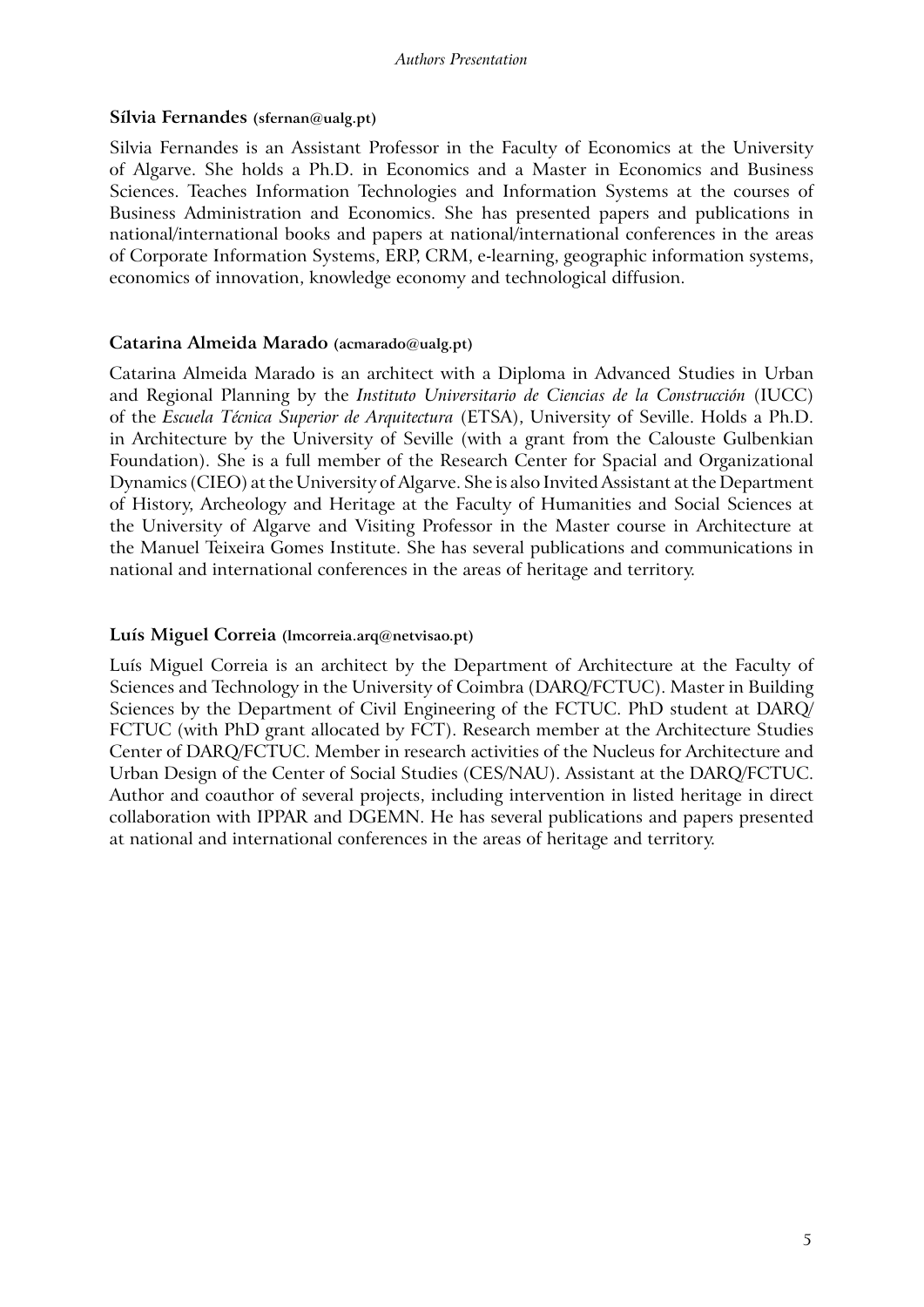# **The Management of Contemporary Cultural Landscapes in Linear Infrastructure Projects A GESTÃO DE PAISAGENS CULTURAIS CONTEMPORÂNEAS EM PROJECTOS DE INFRA-ESTRUTURA LINEAR**

*Elena Bertè*

#### **Abstract**

This paper aims at reasoning upon the development of contemporary cultural landscapes: do they exist or do only historic cultural landscapes exist? Is it possible to provide an interpretative reading of cultural landscapes through a comprehension of their structure? Does the planning process have a role in developing cultural landscape dynamics?

Many scholars have analyzed cultural landscapes under an historical perspective, nevertheless, an investigation concerning their contemporary potential structure in literature is missing. According to this research, contemporary cultural landscapes are based on an intertwined presence of local-upper local durable dynamics, and differ from historic ones for this stronger relationship.

A shared vision estimates the improvement of linear infrastructures decisive for territories development. Linear infrastructures are an exemplificative, limit case of the relationships between local and upper dynamics, as they derive from rationalities of upper levels but they physically cross local territories. Here the challenge with contemporary cultural landscapes: is it possible to support/ activate cultural landscape dynamics within linear infrastructure projects?

An interpretative model to evaluate the presence of contemporary cultural landscapes will be carried out and applied to three Italian linear infrastructures. The aim is that of starting up the elaboration of a method to support the development of contemporary cultural landscapes in planning processes.

**Keywords**: "contemporary cultural landscapes", "linear infrastructures", "interpretative model", "durable dynamics".

#### **RESUMO**

Com este trabalho pretende-se reflectir sobre o desenvolvimento das paisagens culturais contemporâneas: será que estas existem ou existem apenas paisagens culturais históricas? É possível fornecer uma leitura interpretativa das paisagens culturais através de uma compreensão da sua estrutura? O processo de ordenamento tem um papel no desenvolvimento da dinâmica da paisagem cultural?

Muitos estudiosos analisaram as paisagens culturais sob uma perspectiva histórica, no entanto, na literatura não existe investigação sobre a potencial estrutura contemporânea. De acordo com esta pesquisa, as paisagens culturais contemporâneas baseiam-se na presença de uma dinâmica permanente entre os níveis local e superior, o que as torna diferentes das paisagens históricas.

Uma visão partilhada prevê a melhoria de infra-estruturas lineares decisivas para o desenvolvimento dos territórios. As infra-estruturas lineares são um caso exemplificativo e limitado das relações entre as dinâmicas locais e de nível superior, pois derivam de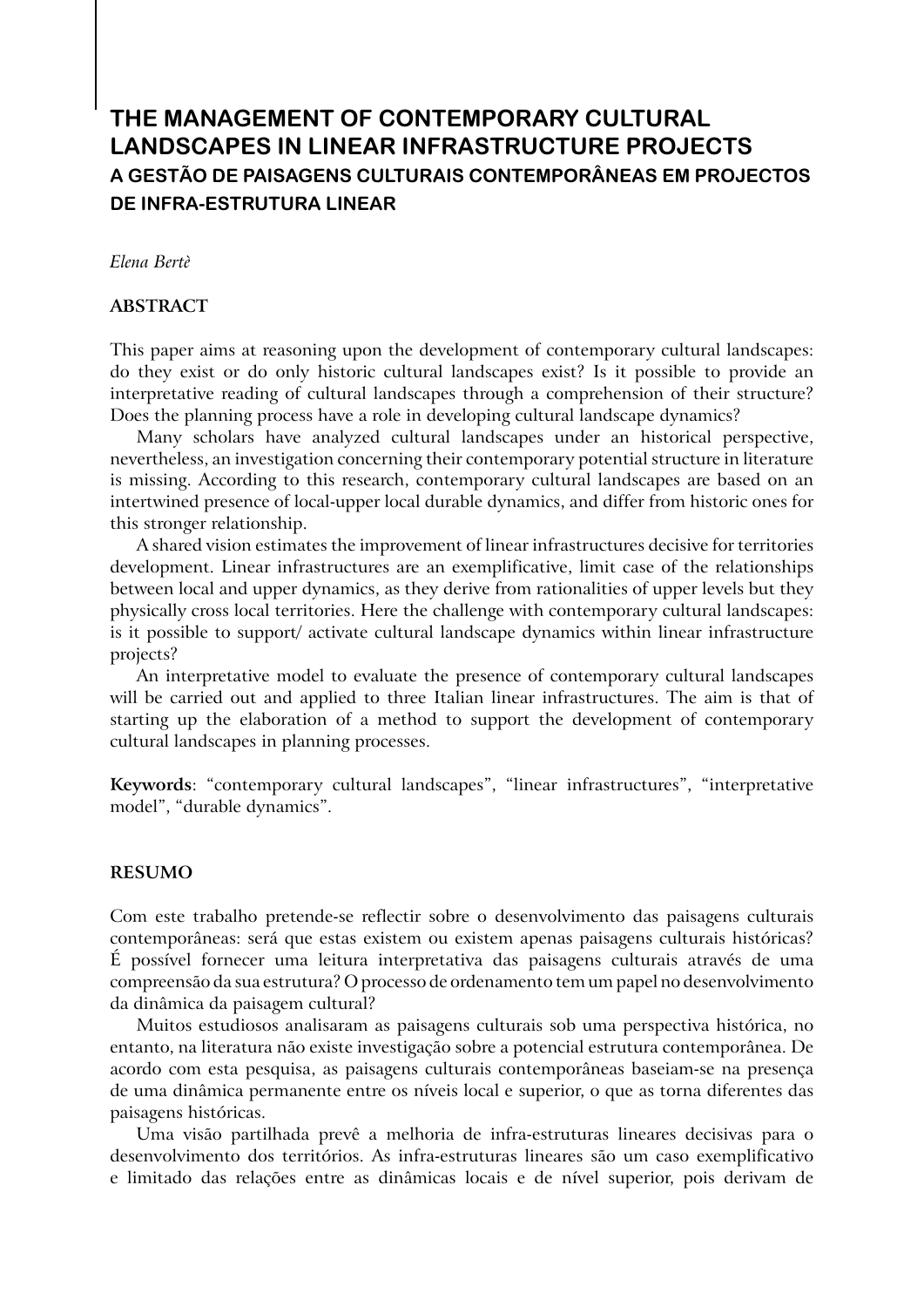racionalidades de nível superior, mas que fisicamente atravessam territórios locais. Este é o desafio das paisagens culturais contemporâneas: será que é possível apoiar/activar a dinâmica da paisagem cultural no âmbito de projectos de infra-estrutura linear?

Será levado a cabo e aplicado um modelo interpretativo para avaliar a presença de paisagens culturais contemporâneas a três infra-estruturas italianas. O objectivo é iniciar a elaboração de um método para apoiar o desenvolvimento de paisagens culturais contemporâneas nos processos de ordenamento do território.

**Palavras-chave:** "paisagens culturais contemporâneas", "infra-estruturas lineares", "modelo interpretativo", "dinâmica durável".

**JEL Classification:** R1

#### **1. Cultural landscapes: the role of linear infrastructures**

The perspective which underpins this work has started to be outlined when approaching the research of some experts, among which are the studies of the Italian scholar Almo Farina, (2006), as well as the acknowledgment of some recommendations for future landscape research works provided by a number of experts during the international workshop '*Multifunctional Landscapes. Interdisciplinary Approaches to Landscape Research and Management*' held in Roskilde, Denmark, 2000 (Tress B. et al, 2000). Amongst other experts from Landscape Ecology discipline, particular importance has been granted to Zev Naveh's position (Naveh 2001), for his approach to multidisciplinary landscapes which this research has intended as the beginning of the academic reasoning upon contemporary cultural landscapes. These approaches have helped to understand the complexity and richness of landscape intended as an evolving system and the many dynamics which can be modified/ weakened/ interrupted when a linear infrastructure comes into contact with such a complex system.

In the same years, the approval of the European Landscape Convention (ELC, Florence, 20th October 2000) has enriched the international debate on landscape underlying the importance to work with the same principles both in relation to outstanding landscapes as well as in the everyday or degraded ones in order to safeguard and/or develop a common heritage based on landscapes of quality.

Linear infrastructure projects, as they strongly modify landscapes, have to be founded on such a premise. The overview of an infrastructure bibliography (amongst which are Bobbio and Morisi 2001, Dematteis and Governa 2001, Graham and Marvin 2001, Ennis 2003) have helped to focalize the attention on the relations which occur between infrastructures, spatial/ urban planning and landscapes, and has underlined the lack of new connections between academic studies on the one side and practical tools for planners on the other, in particular in relation to the development of contemporary landscapes together with the development of linear infrastructures.

On the basis of such a theoretical investigation, this work aims at providing an interpretative reading of the structure of cultural landscapes. In particular it aims at actualizing the concept of cultural landscapes trying to find out which dynamics can structure contemporary cultural landscapes. These theoretical assumptions will be put into practice by finding out which planning rules can generate such dynamics within the framework of linear infrastructure projects. A model (useful for planners) able to match linear infrastructure projects within cultural landscape dynamics will be developed. In order both to test the model and to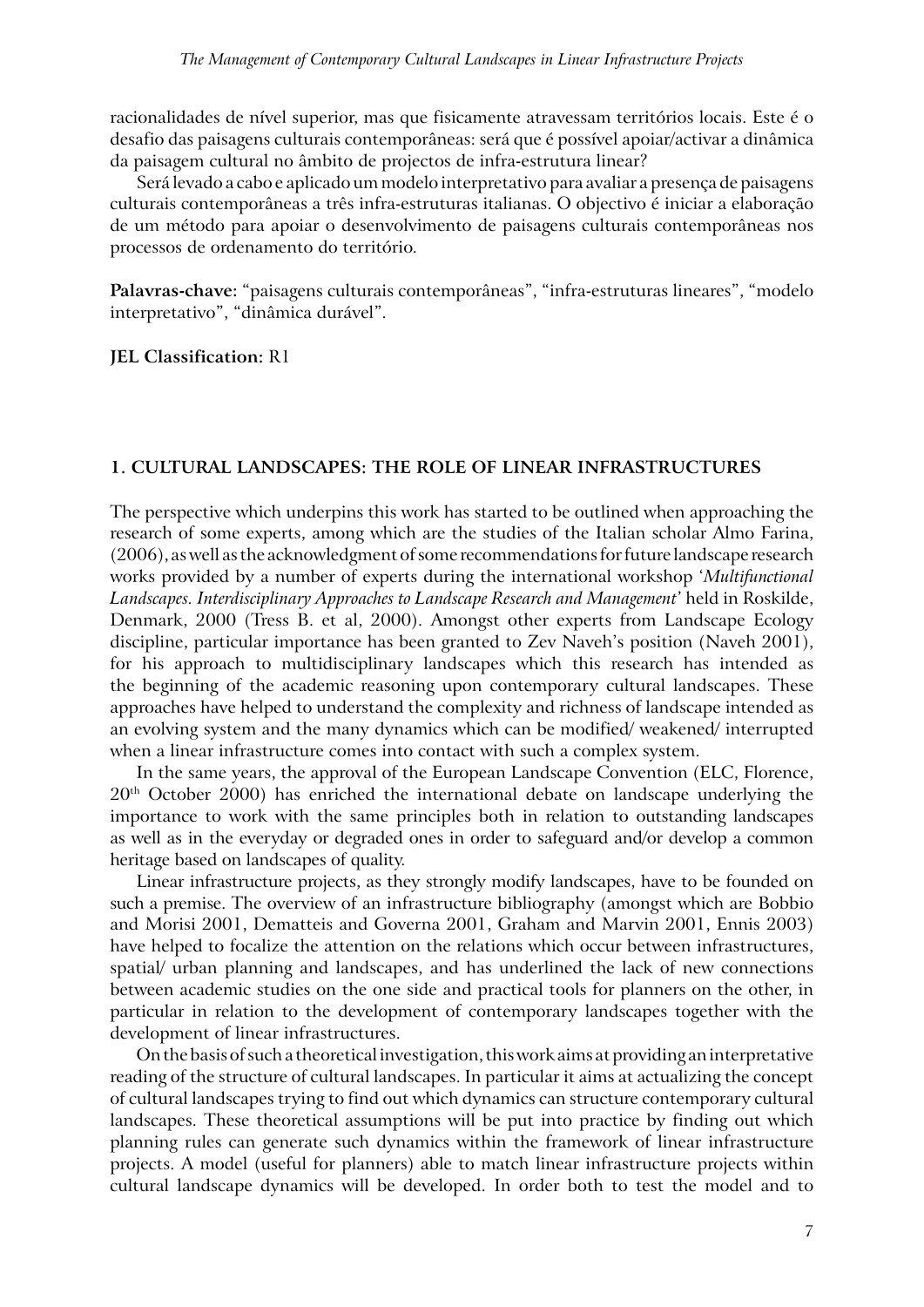evaluate the presence of cultural landscape dynamics in existing contemporary projects, it will be applied to three Italian linear infrastructure projects.

#### **1.1. Linear infrastructures development and cultural landscapes**

Many experts in these last decades have drawn their attention to the rapid, multifaceted drivers that are changing the majority of European landscapes: amongst the others, the Italian geographer P. Sereno underlined the clear separation between functionality and culture: from a landscape expression of culture, to an equipped space expression of the division between functionality and culture (Sereno 1981 in Rombai 2002); the English scholar Paul Selman questioned why societies are no more able of producing landscapes of ecological and aesthetic integrity (Selman 2004).

These reflections will be outlined in the following considerations and are strictly related to infrastructure networks development. Infrastructures are a factor of modernization, tools by which services are provided within and among territories. Frequently a distinction is made between "hard" and "soft" infrastructures: the former refer to networks such as gas, electricity, water supply, telecommunications, sewerage and transport, the latter to community infrastructures (e.g. schools), environmental infrastructures (landscaping, open space), and so forth (Ennis 2003). This study focuses the attention in particular on roads and railways.

In the past linear infrastructures (roads, railways) had a central role in the definition of a shared urban identity and in landscape construction. Techniques and configurations of infrastructure development were basic components for the development of the urban space. Similar considerations were valid for the extra-urban context, where linear infrastructure organized territories through configurations capable of enriching the integration of natural and human dynamics and create durable systems.

With the development of the Fordist model, the dimensional relation between infrastructures, societies and territories got lost. From the second half of the XX Century, the speed of infrastructure network development has become a central goal, with the general aim of expanding regional and national economies by linking the main industrial areas. The main experts in charge for the elaboration of the projects were engineers. Their aim was that of simplifying morphological complexity of territories and provide linear connections. Economists were other important professionals in the planning process, as infrastructures are instruments of the economic system. (Farina, Scozzafava *et al.* 2007). In this framework infrastructure networks may have no relations with the environment they cross: nevertheless, they may become the initiators of new developments. Roads may reveal untouched areas for economical activities which in the end cause more negative consequences than the linear infrastructure ever did (Antrop 2000). This underlines the multifaceted and intertwined dynamics which involve a linear infrastructure project: new levels of interrelation from large to focused scales, territorial integration or exclusion, social inclusion or exclusion, struggles for space competition, economic development, morphological changes, social and ecosystem fragmentation.

A large-scale infrastructure overlaps and replaces pre-existing systems based on slow coevolutions of both natural and social processes such as fields, woods, water courses, historical urban and rural areas. Linear infrastructures, amongst other human works, produce a contamination to the sense of place and to the sense of belonging of an individual to a peculiar and characteristic environmental context (Massey, Jess 1995, Ingold 2000). With respect to the interactions between infrastructure and natural aspects, the issue is mainly based on the erosion of the ecosystemic functions which derives from the de-structuration of ecosystem functionality. The barrier effect determines isolation and impoverishment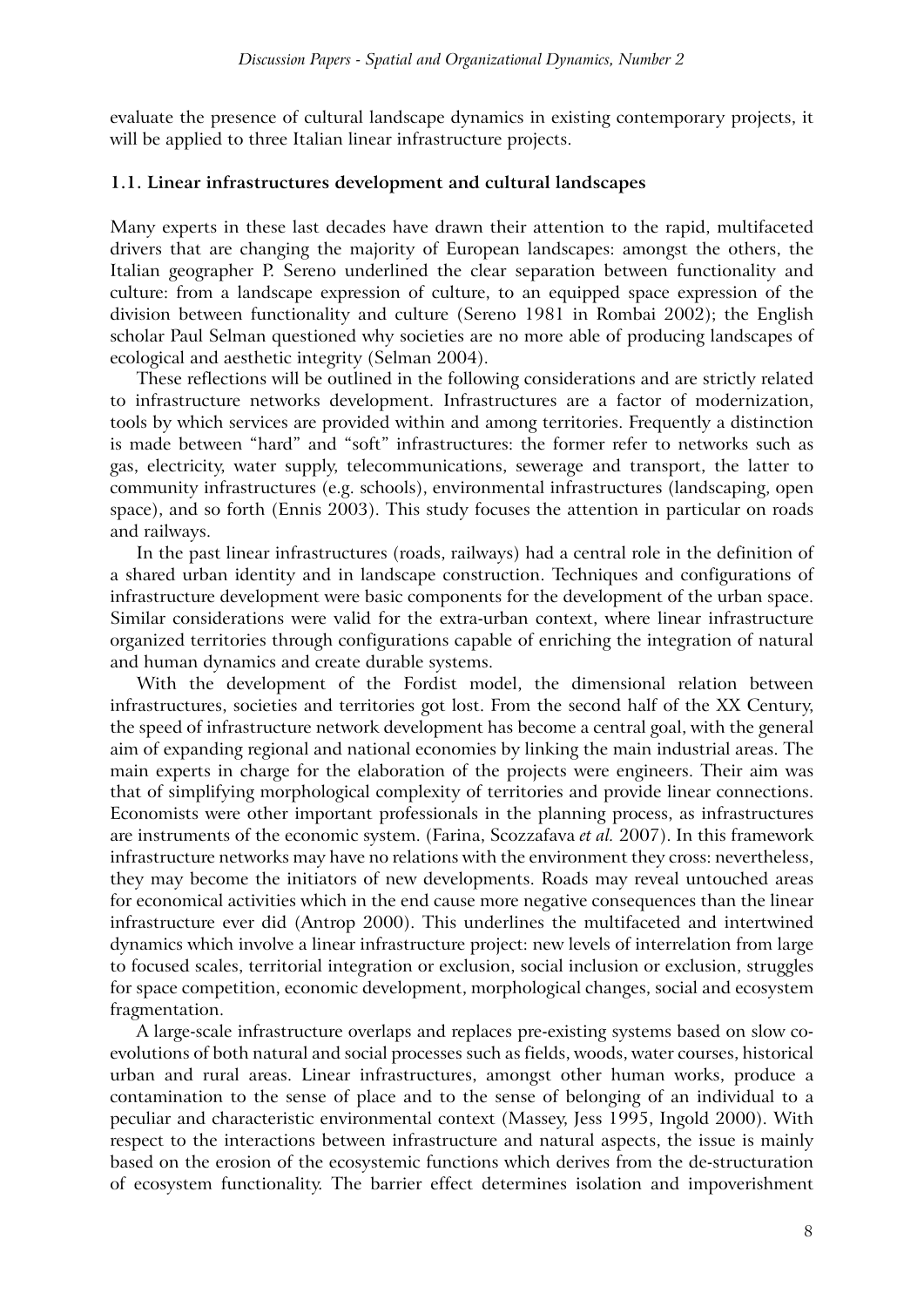phenomena for many species (fragmentation). Such effects highlight the inevitable conflicts between some social processes and natural processes and the complexity of their relations (Farina, Scozzafava *et al.* 2007).

The planning process of an infrastructure should manage physical-structural, ecosystem, socio-cultural resources that vary in terms of intensity according to the single area crossed (urban, rural, natural). The lack of linkages between linear infrastructure, landscape dynamics, infrastructure planning is mainly related to the difficulty to match linear infrastructures with landscape dynamics. The issue is how to maintain/ support the complexity of their structure through an infrastructure project.

# **1.2. An operative approach to Cultural Landscapes**

In environmental and cultural literature there is a lack of a structured approach to cultural landscapes: they are mainly considered "historic" peculiar contexts and few reflections have been carried out about the meaning and the possible presence of contemporary cultural landscapes. Cultural landscapes are strictly related to the sustainable development perspective, as they are a concretization of its foundations: they represent the strongest and most durable interaction between the natural and the social system (Scazzosi 1999, Farina 2000, Rombai 2002). Nevertheless, these thoughts have been theorized for cultural landscapes developed in the past. This research underlines the importance to focus the attention both on the validity of the structure of cultural landscape as a central model for the development of territories and on the importance to actualize such a concept, considering which drivers have changed and which, if adequately managed, permit new durable relations between natural and social systems. The aim is that of providing a model based on their structure to be used as a guideline for the planning process of contemporary linear infrastructures.

# **2. Managing Contemporary Cultural Landscapes**

To approach the structure and driving processes of contemporary cultural landscapes a number of steps have been done and here are synthesized; the organization of contemporary cultural landscapes based on the relation resource/ information/ use and on the interaction of natural and social systems have been analyzed; the driving processes of historic cultural landscapes have been overviewed.

# **2.1. Structure and processes of contemporary cultural landscapes**

Cultural landscapes represent a particular kind of relation between society and its environment. They are based on the optimization of the relation resource/information/use, where resource consists of that natural/cultural goods and values available in a context, information is based on knowledge and permits to identify the cultural/natural resources available and use is the ensemble of actions performed according to the resources with advantages both for human settlement and natural system (after Farina 2004).

Many experts testify the speed of landscape changes which is occurring in these last decades (Antrop 2000, Naveh 2001). The structure and processes of landscapes have been rapidly changing in the two last centuries. Many differences characterize the drivers of landscapes developed in the past (mainly cultural landscapes), where economic, cultural and ecosystem processes act at the same hierarchical level, and the nowadays tendency, where economic processes are determinant in landscape evolution.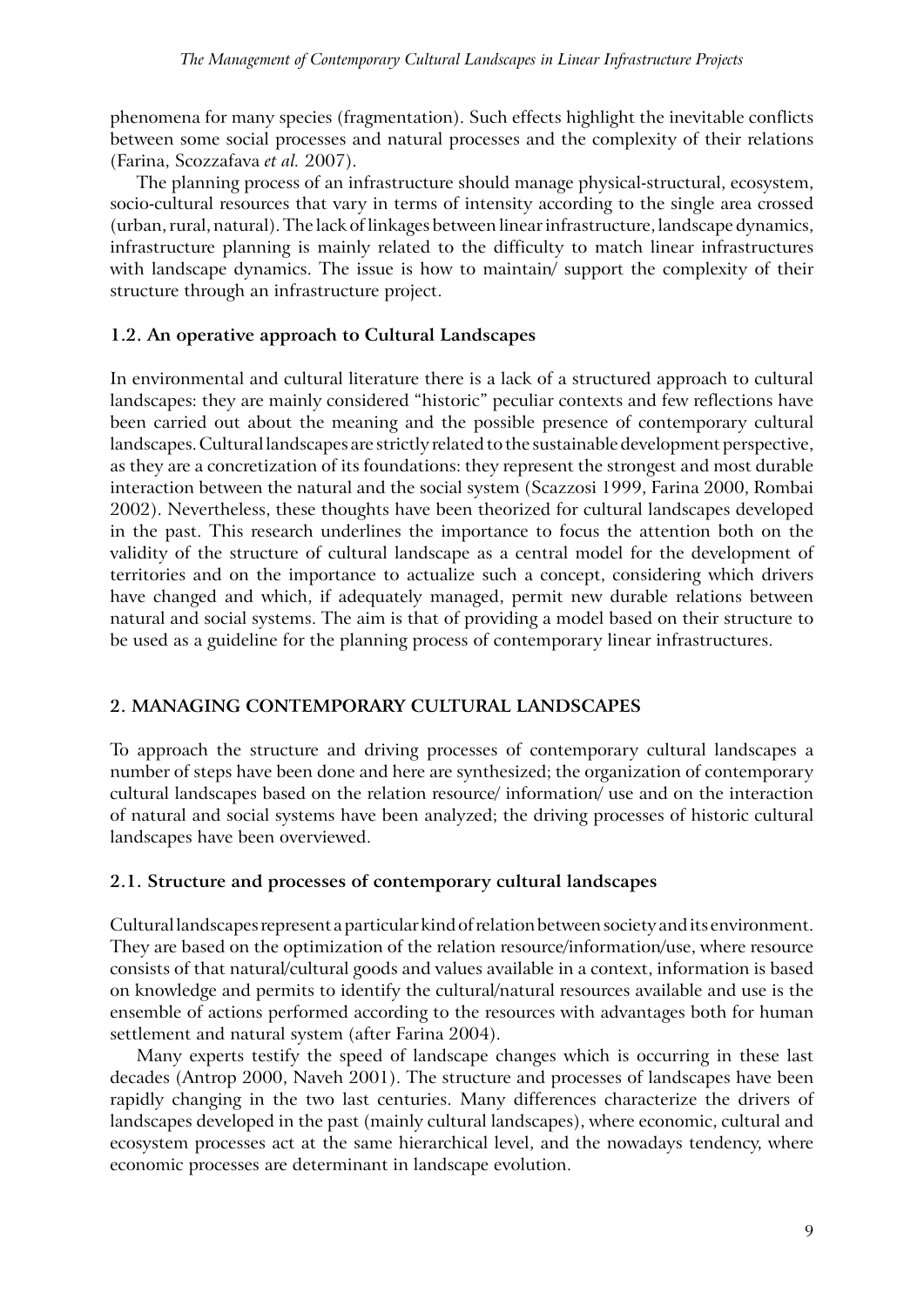Historic cultural landscapes, as emerged from the considerations done with the analysis in the previous paragraphs, are based on identity and integration: cultural landscapes are indeed the outcome of local identities and cultures as evidence of a territorial history as well as expressions of the interaction between man and nature (Sauer 1925, Plackter and Rossler 1995, Farina 2001). Multi-scale dynamics (stronger and growing relations between local, regional, national, upper national socio-economic levels) together with rapid socio-cultural innovations are two of the determinant drivers which distinguish contemporary from historic landscapes structure. According to this research, four are the processes which underpin the development of contemporary cultural landscapes: identity process, integration process, multi-scale process, innovation process. An aware management of these processes can lead to the development of contemporary cultural landscapes. In particular, the multi-scale process and the innovation process have affected contemporary landscapes development and have some positive and negative relapses which need to be understood and correctly driven. In the following considerations, the four processes will be briefly overviewed.

Many scholars have analyzed the relations which occur between landscape and identity and all agree on the importance of such a relation for the development of local landscapes. Identity is related to the historical-cultural character of a place. Differences of places, preservation of cultural and natural specificities, awareness of past evidence in a physical and/ or a symbolic sense, the collective memory of a population, are basic sources for local identities (Scazzosi 2004). The search for identity and sense of place of contemporary societies is reflected on a general "search for landscape" as a reaction to homologation, modernization, globalization (Gambino 2003). The European Landscape Convention gives primary attention to the importance of identity, assuming that landscape underpins its development (ELC, art. 5). UNESCO (2003) defines identity as the cultural tradition of a context; A. Magnaghi (2005) considers identity as the local and regional knowledge which defines the characters of long-duration of a place. The identity process can be supported through the use of information and knowledge, as the basis of new projects related to the local context: information and knowledge, then, as two basic aspects for the continuous reactivation of identitary-cultural dynamics.

Integration is the second basic aspect of a cultural landscape. Such a process is enhanced and analyzed in particular by Ecology and Landscape Ecology. Landscape Ecology aims at understanding the interactions between natural and human dynamics which occur within landscapes. A. Farina (2001) defines cultural landscapes as the maximum expression of integration between human activities and environmental dynamics. V. Romani (1994) underlines the intertwined presence of natural laws, which drive the development of nature, and material, cultural social, psychological causes, which drive the development of human society, as one of the main characteristics of landscape. According to D. Cosgrove (2002) landscape is at the basis of enduring sets of linkages based on the relationships between the physical environment and human society. In such a context people are the developers through their engagement with the world around them. The integration process is based amongst other aspects on social comprehension of natural dynamics, conservation of diversity and heterogeneity, use of renewable natural and cultural resources. Integration is furthermore essential not only between the two systems but also within (e.g. "decision making" in the social system).

The multi-scale process underpins both the natural and the social systems which are based on multi level relations. According to Antrop (2000) landscapes evolve continuously by "internal" and "external" factors. Internal factors are those which may be controlled at local level (e.g. by the direct action of the inhabitants). External factors are mostly indirect and influence the local landscape conditions through upper strategies and policies. Decisions are made on different hierarchical levels of policy making and manifest themselves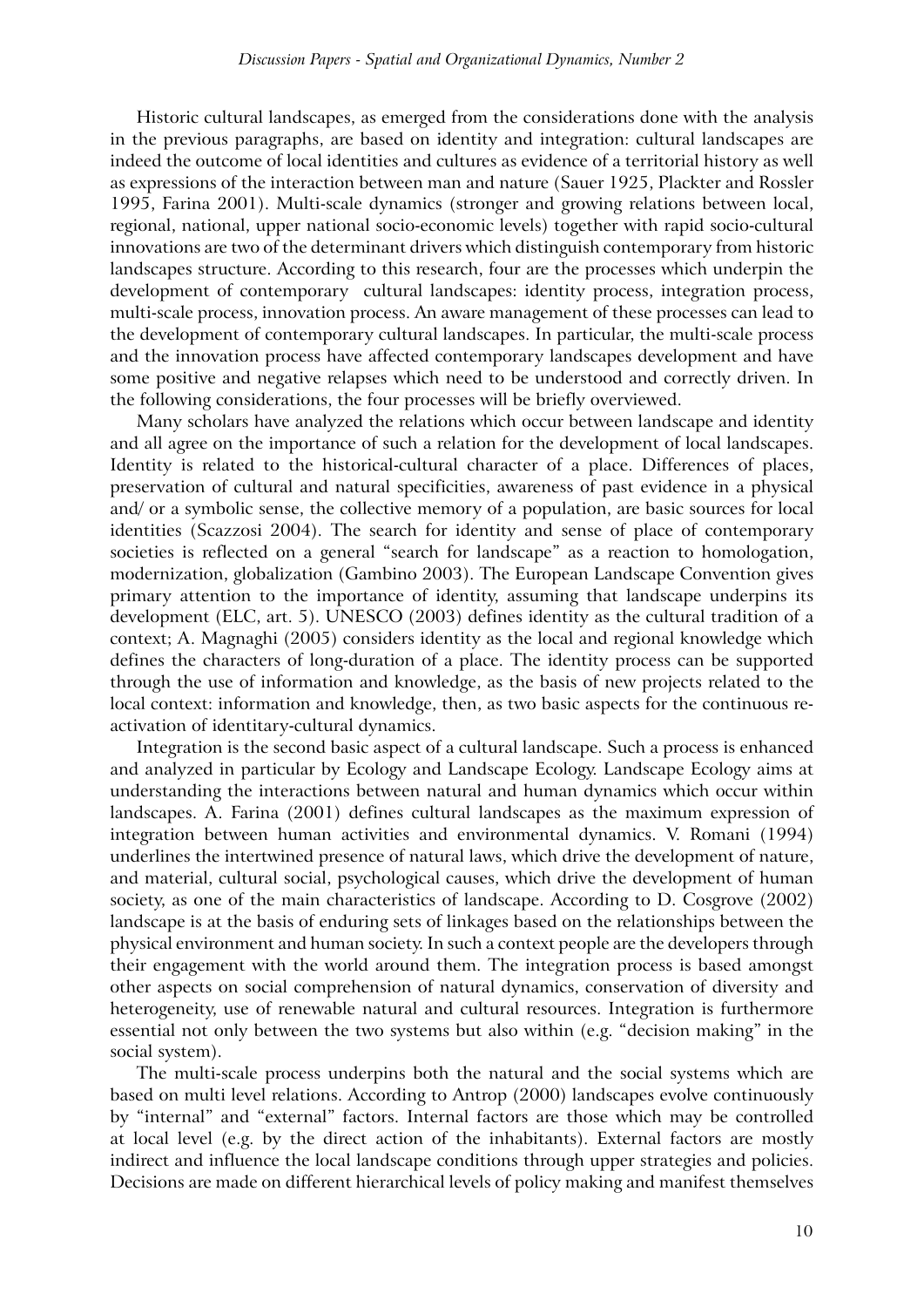by actions on different scale levels. The multi-scale process works on connections, junctions, linkages between the dynamics at different levels: e.g. local ecological networks are related to regional networks, to national, and so forth; local identities should be recognized at regional level, at national, and so forth. To control such dynamics is helpful to use recent guidelines/ tools provided at European and national levels which aim at supporting the local context under a multi-scale perspective. An example of these tools are the European Landscape Convention (ELC), the Environmental Impact assessment (EIA), the Strategic Environmental Assessment (SEA), to cite only the most relevant EU instruments. Under this perspective, some scholars underline the importance of a multi-scale planning development, which is considered the more adequate approach to face and manage complex systems such as landscapes (Gibelli 2002 b).

Innovation has been considered the second main driving process of contemporary landscapes development together with the multi-scale process. The innovation process, if properly managed, is a basic aspect for cultural landscapes development as they are time dependent: the durability of a cultural landscape is related to the capability to renovate itself by finding up-to-date answers to the problems of interaction between society and nature. Starting from landscape structures inherited from the past, it is essential to activate an innovative process of cooptation of landscape structures towards new functional contexts, where historic values (both natural and social) are considered a stimulus for new coherent solutions. Innovation includes that dynamic aspects which denote the crossing from a phase to another (Quaini 1992 in Rombai 2002). According to Gambi (1973) the society recreates and gains its living space through modalities based on evolutionary steps.

# **2.2. Differences and similarities between historic and contemporary cultural landscapes**

The structures of historic and contemporary cultural landscapes have many similarities and a number of differences in the composition of natural and social systems, in their interaction and in the developing processes. Complexity, which characterizes cultural landscapes, is destined to become even harder to grasp and manage, as the increasing number of dynamics expected in contemporary cultural landscapes imply more complex structures. As regards the composition and interaction between the social and the natural systems, some differences occur. About the social component, in contemporary cultural landscapes the awareness of local cultural specificities and uniqueness is expected to be stronger because the comparison with external contexts is higher, as well as the knowledge and the use of external resources and experiences is more accessible and in many cases promoted by the legislation (e.g. ELC guidelines). These mutual interactions between cultures and knowledges from different backgrounds and levels may enrich the scenario of future cultural landscapes with new dynamics, if safeguard of local identities will be a primary issue. As regards the natural component, contemporary cultural landscapes will maintain, and probably increase, the important role as biological and genetic refuges. Nevertheless they will be characterized by an augment of fragility and vulnerability due to a major sensitivity to anthropic disturbance, with a consequent lowering of resilience (Farina 2001). In this case, environmental resilience is intended as the capability of a biological system to bear and survive external disturbance without losing its internal organizational structure (Werner 2005). Two processes are strictly related to contemporary - future scenarios: multi-scale and innovation. The first permits on one hand cultural exchanges at different levels and enriches the local context with new stimuli if compared to historic cultural landscapes, on the other it opens new complex multilevel relations which need to be managed. In this case the risk is to weaken local socioeconomic dynamics, identity and nature-society interactions in the name of upper stronger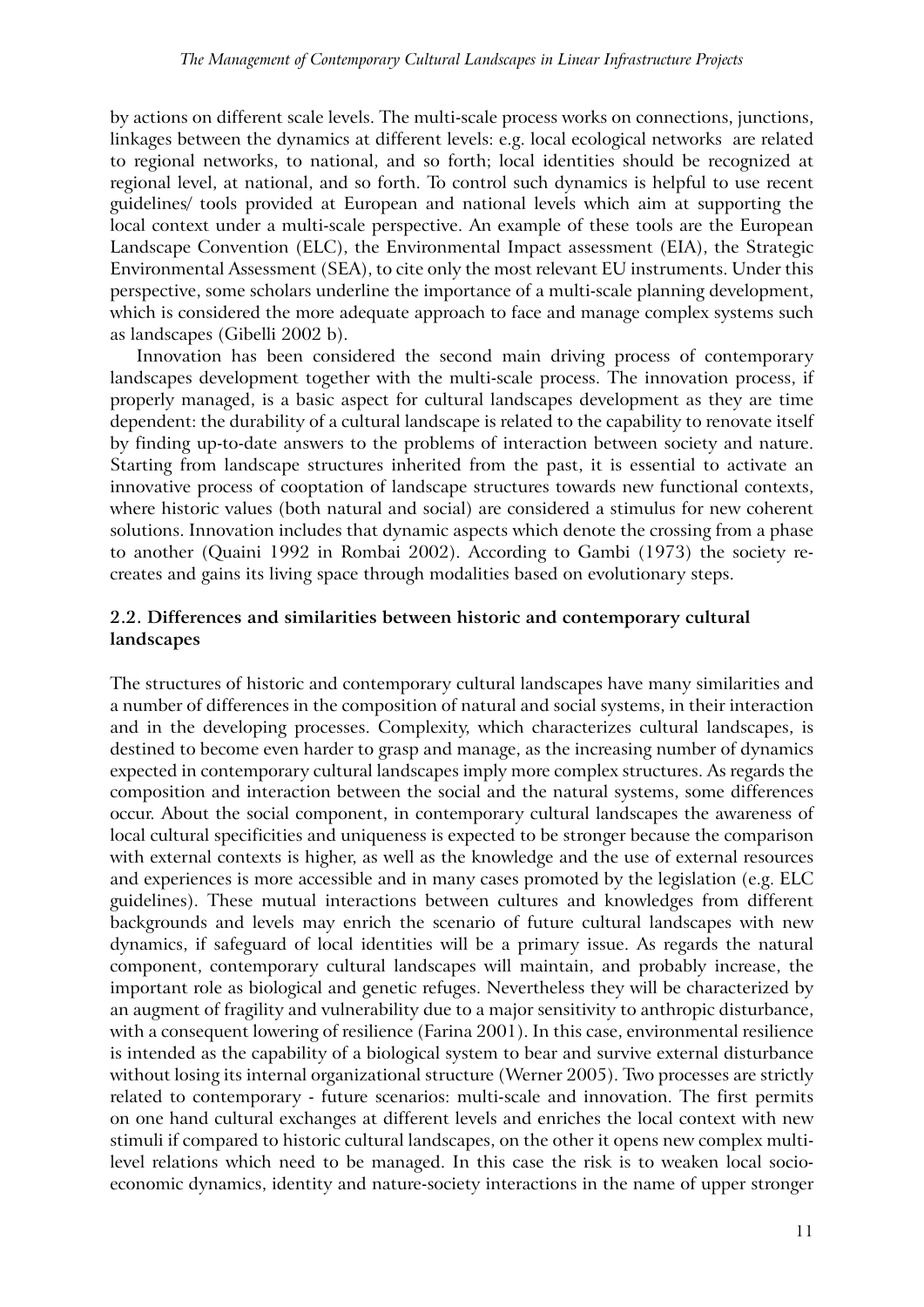and powerful relations. Innovation challenges some of the characteristics of historic cultural landscapes, based on slow, rare changes, long time stability, nature adaptation (Farina, 2001). Nevertheless it permits to cross from one phase to another. Innovation may improve and update local identity and knowledge, but it may also start-up new dynamics detached by identitary-historical matrices, and in general modify the interactions between natural and social systems, which require adequate knowledge of natural and social matrices. These two processes, together with the two others, need to be managed in order to start-up constructive dynamics and avoid a weakening of the system.

The development of contemporary cultural landscapes is affected by many factors interrelated with each other: as a matter of fact variations can be triggered not only by planning, but also by community values, sense of place, environmental attitudes, administrative skills, political and economic situations.

# **3. Criteria and indicators for the interpretation of cultural landscape dynamics**

The dynamics of a cultural landscape could be either carried on, started, re-started or weakened, interrupted, cancelled through a planning process. In order to empirically support some of such dynamics, a conceptual and operative model has been carried out (*Cultural Landscape Dynamics Interpretative Model*). The methodology has been performed bearing in mind that cultural landscapes rely on the rules of complex systems and their development is influenced by processes of different dimensions in space and time (Farina 2004). The model is a result of combined criteria worked out under the framework of the contemporary cultural landscape processes. The criteria are the outcomes of the elaborations of aspects, principles and tools taken from spatial planning best practices, Landscape Ecology, and from the analysis of two historic cultural landscapes (the Roman Centuriazione and the historical railway). Spatial planning best practices have contributed to elaborate criteria based on cultural heritage and identity preservation, large/local actions management and integration, local development, flexibility, participation. Landscape Ecology perspective has contributed to elaborate criteria based on social-environmental systems analysis, physiognomic structural elements analysis, multi-functionality, growth limits estimation, multi-scale approach. The analysis of the two historic cases have contributed to underline some aspects concerning their structure, their local dimension, their durability and have been useful for the development of further criteria. The model has been applied to three contemporary linear infrastructure projects planned within the last 50 years, both to test its validity and improve its structure and to understand if any planning drivers have developed cultural landscapes in contemporary projects.

# **3.1. Considerations and criteria from the Roman Centuriazione and the Historical Railways**

The Roman Centuriazione (III-II century B.C.) relies on a territorial system based on infrastructure networks which generated a cultural landscape with persistent and interactive dynamics. Indeed the infrastructure facilities of Centuriazione were used extensively until recently. Starting from the road delimitation, the Centuriazione structured agriculturalproductive arrangements, urban settlements, social organization as well as infrastructure facilities (aqueducts and roads). This represents an excellent example of a persistent cultural landscape (Caravello and Giacomin 1993). Historical railways which developed until the first half of the XX Century, organized punctually the space they crossed and provided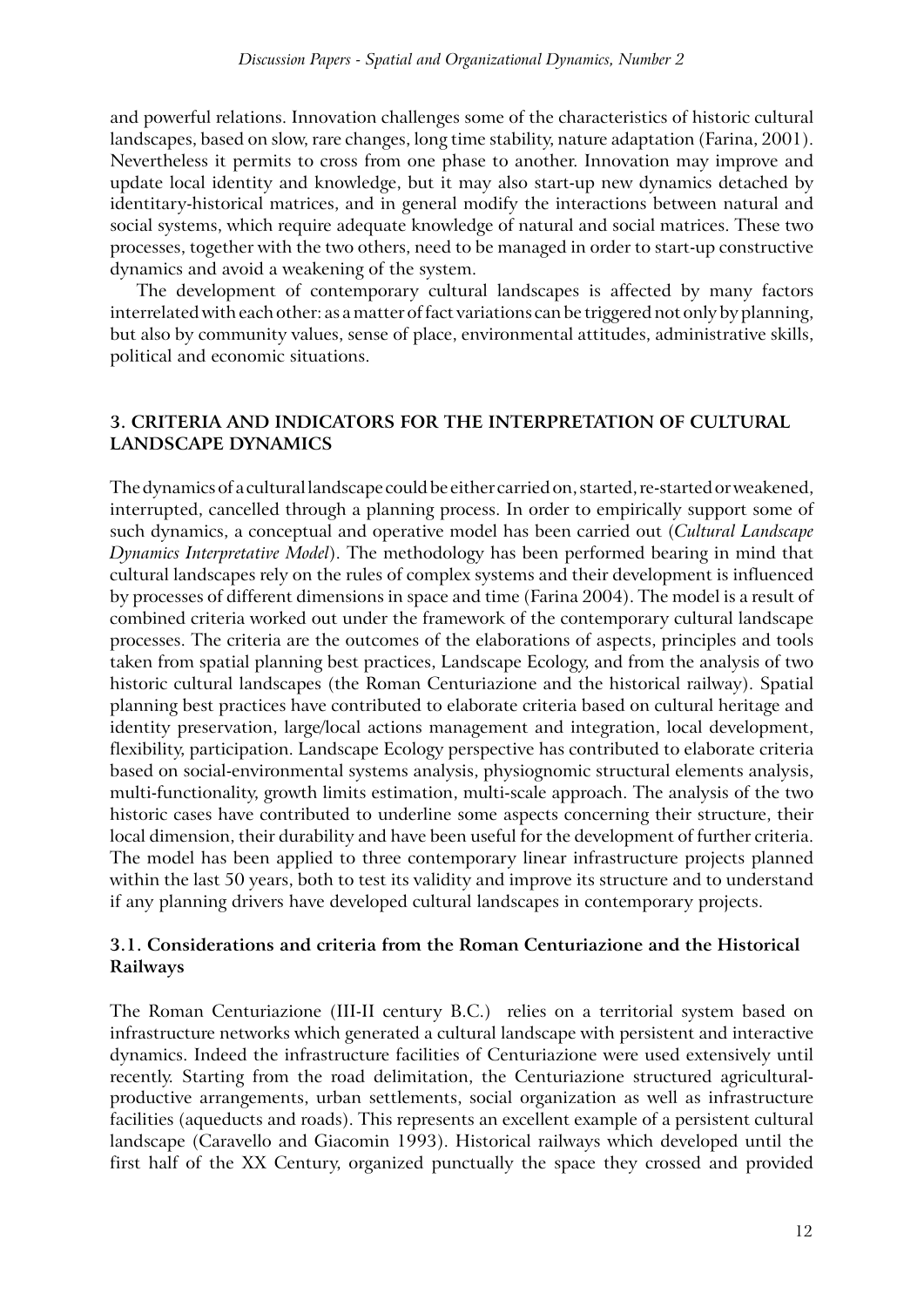mobility according to the new needs. They permitted to renovate the majority of the urban areas with modern and symbolic solutions.

Follows a list of the main aspects acknowledged from the two cases.

# Roman Centuriazione:

– It is a complex program which is based on the integration and planning of different structural-physical elements, ecosystem elements and socio-cultural elements.

– The starting points: actions on environmental structure (ecosystem regeneration: land reclamation, regulation of water courses), definition of the road network, organization/ government of the delimited areas.

– Complex territorial structure characterized by environmental significance (amelioration of environmental conditions, human work as generator of ecosystem diversity), social organization (guaranteed life supply, job, subdivision of properties), ground production (crops around the villas and farms, assured the irrigation of fields), transportation and communication facilities (road network), identitary values (affects the way of living, has social-religious importance).

– Replicable model because effective under environmental, social, productive, mobility aspects.

– The landscape is based on integration, equal importance is given to all the factors involved.

– Man-measured dimensions, local management and local use.

– It generates a cultural landscape as it integrates the natural with the human system: it is based on a multifunctional ecosystem with a richness of varieties, and on a social efficient system compatible with the local needs, it allows the development of a knowhow.

– The landscape is easily recognizable as an interface between man and resources.

– Economic structure is related to landscape dynamics.

– Flexible-capable of adapting to successive needs/ durable system (its structure is still identifiable within some territories).

Historical railways:

– Deep relation between railway development/ urban development and modernization (new urban structures developed).

– Strong symbolic value (synonym of progress related to modernity, relationship, linkages).

– Railway unifies and canalizes economic interests.

– Interest to link different territories started from the local contexts, local dimension of the projects.

– Railway networks cross and serve territories through a number of small stations (overcoming the dichotomy between the importance of the node, and the necessary presence of the segment to connect nodes).

– Railway is a durable system and it has been reconsidered in the last decades (high speed railway).

# **3.2. Best practices from spatial planning: sustain, develop and re-start cultural landscape dynamics**

Spatial planning is a process whose aim is to drive the actions in a context by means of rules and tools. These are based on some general concepts such as knowledge and awareness of the environment, history, heritage of the project area, and are related to the analysis of the context. Assuming that spatial planning changes a context through a project, it consequently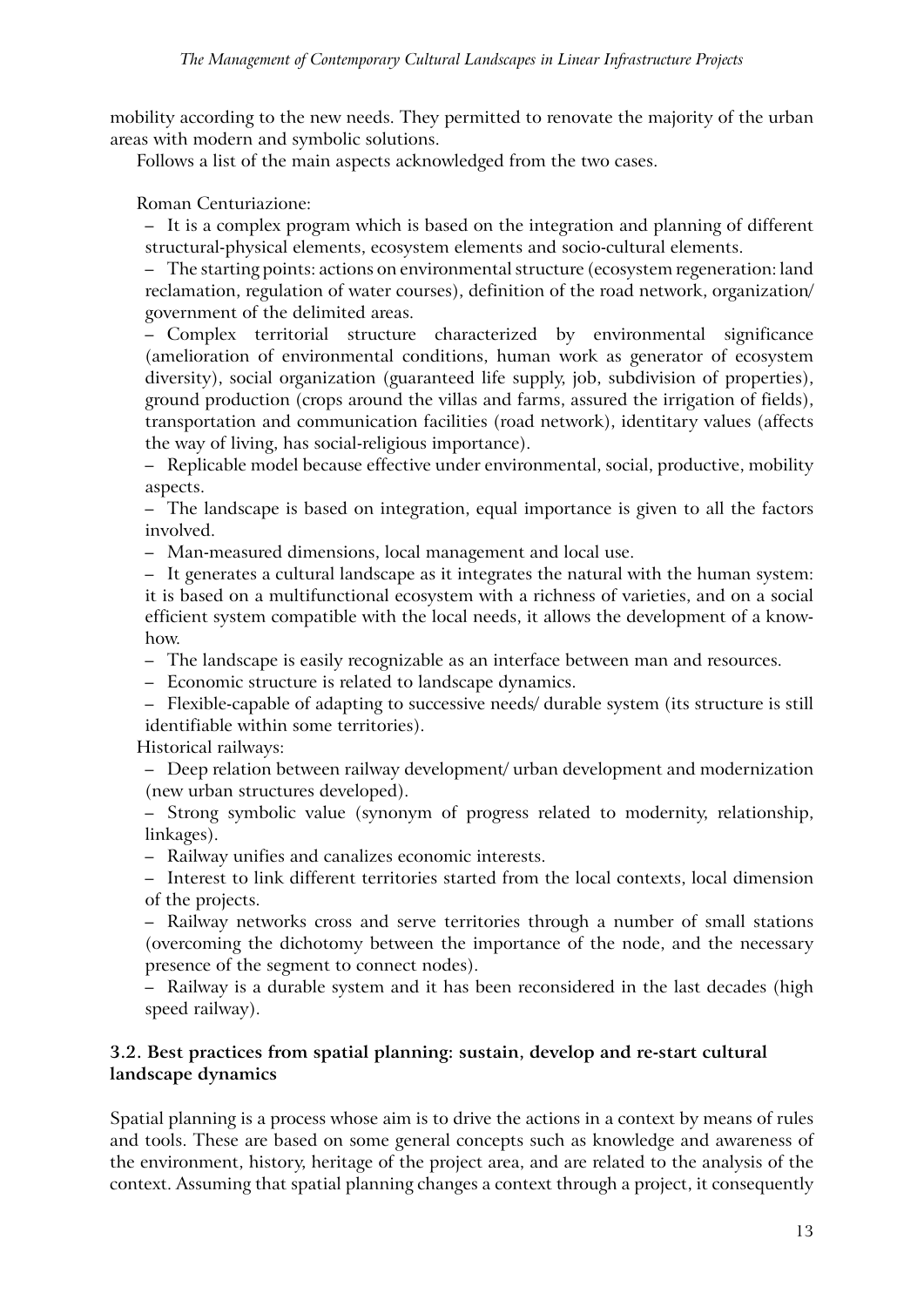changes the dynamics of a cultural landscape. The aspects below specify a number of criteria and tools of spatial planning related to the development of contemporary cultural landscapes (best practices). Considering that spatial planning (S.P.) uses a number of tools for the analysis of a context before undertaking a number of actions, the following aspects are divided into criteria and tools for the analysis of the context (first part) and criteria and tools for the actions on a territory (second part).

# *1st PART: analysis of the context (knowledge and acknowledgment of the resources):*

1: S.P. process is based on the analysis of local interests/ influences. The analysis of the wills of a local society (e.g. will/necessity to connect to other territories) is a primary step.

Tools to perform such analysis: collection of information from local institutions (municipalities) and local associations (cultural groups); elaboration of studies concerning local demand and local needs.

Cultural landscapes and local interests/ needs: Cultural landscapes rise from the awareness of local societies. The awareness of local landscape values strengthens the common sense which individuates the community and permits to safeguard landscape dynamics carrying out appropriate transformations.

2: S.P. process analyzes the cultural heritage of a local society. Studies and analysis already present may be important for the development of a project and are acknowledged by the planning group in order to understand the relations between a society, its heritage, the context.

Tools to perform such analysis: collection and study of local documents, historic documents, archive research; overview of local cultural associations.

Cultural landscapes and heritage of local societies: according to Wagner and Mikesell (1963) cultural landscapes are heritages intended as the outcome of eras of evolution. Landscape is an archive, historic sensitivity is needed to study and carry on its dynamics (Gambi 1996 in Rombai 2002).

3: S.P. process analyzes cultural landscape traces within a territory (grasp elements from existing cultural landscape dynamics).

Tools to perform such analysis: acknowledgment and analysis of traditional durable/ sustainable uses of territory (e.g. traditional agricultural system, protected areas); loss of values analysis/repair strategy.

Cultural landscapes and use/protection of territory: cultural landscapes are related to recognizable, identitary elements and to the evolution of peculiar characteristics of local societies which can be related both to the use or the protection of a context.

# *2nd PART: actions on territories (supporting the resources)*

4: S.P. process integrates local tools and exogenous tools for the development of the project. It acknowledges exogenous tools/inputs to manage actions carried on at large-scale levels which weigh on local societies.

Tools to perform such actions: emphasize local plans/ projects and intentions; acknowledge European instruments, such as ELC, EIA and SEA for the development of the planning framework.

Cultural landscapes and exogenous-endogenous tools/ actors: in cultural landscapes local societies are the main actors, nevertheless upper institutions have always stronger responsibilities in local changes and in contemporary cultural landscapes development.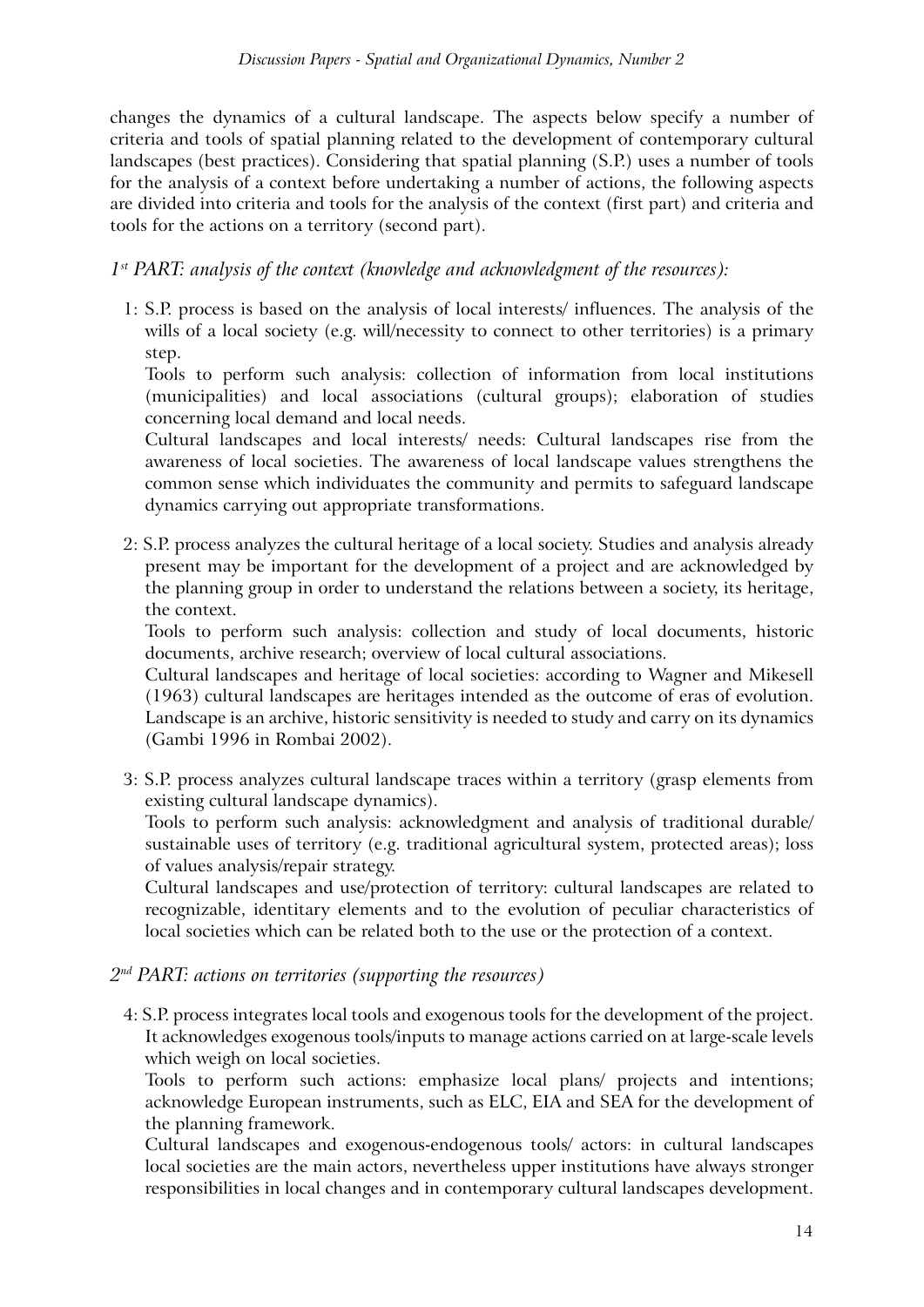They develop from the use of knowledge present in local societies as well as the acknowledgment and use of external cultural resources-tools.

5: S.P. process aims at developing an integrated project (each project as part of an integrated project).

Tools to perform such actions: supporting the structure of local milieu, local culture, local settlement, local environment through focused analysis and projects related to the overall project framework (e.g. a linear infrastructure project).

Cultural landscapes and integrated projects: cultural landscapes are the outcome of intertwined natural, cultural, economic, social dynamics: they are a product of the interplay between a given human community with cultural preferences and potentials, and a particular set of natural circumstances. (Wagner and Mikesell 1963).

6: S.P. process elaborates multi - scale integrated plans (integrated plans)

Tools to perform such actions: tools introduced by the EU: EIA and SEA procedures; Multi scale approach i.e. large scale plans integrated to focused scale plans: large scale plans (or guideline plans): they provide guidelines to guarantee the needs of ecological and social systems (i.e. ecological networks together with social networks/ infrastructure networks) where the decisions undertaken in case of conflicts between the large scale project with local aspects have to be clarified. Focused scale plans (or local projects): Starting from the guideline plans, they provide solutions for the local contexts, intended as a part of territory where the relations between infrastructure-settlement, morphologyenvironment, historic-testimonial components are recognizable as unique (Menichini, Caravaggi 2006). Focused projects can contribute to make large-scale projects on a human scale through different solutions. Ex post solutions are required if a project has not been planned under an integrated approach. In these cases, compensations and mitigations are useful both at large and focused scales.

Cultural landscapes and multi-scale plans: cultural landscapes originate from integrated projects. They are outcomes of the interaction between natural and social elements managed at different scale levels.

7: S.P. process makes use of tools to guarantee dynamics of local development, guarantee local awareness - opening of the decisional process.

Tools to perform such actions: useful instrument introduced by the Council of Europe: ELC; guarantee processes of participation, construction, elaboration, of the planning framework with local institutions, associations, groups, in order to guarantee added value to territorial culture (awareness, involvement, exchange of knowledge); guarantee an interdisciplinary-based group to structure and develop the project; elaborate tools to facilitate access to information.

Cultural landscapes and participation: cultural landscapes are public/local goods. Exchange of information is basic for their development. Public participation is essential to promote/ support a project based on common interest, local knowledge and sense of belonging of the communities.

8: Flexibility of planning tools, use of extra-ordinary, innovative tools for project definition. Tools to perform such actions: extra- ordinary/innovative studies elaborated also in collaboration with local institutions (public administration, universities) or informal bodies (local associations); pilot project activation; evaluation of alternative solutions; amplification/modification of the objectives during the analysis of resources/uses-needs; acknowledgment of innovative models.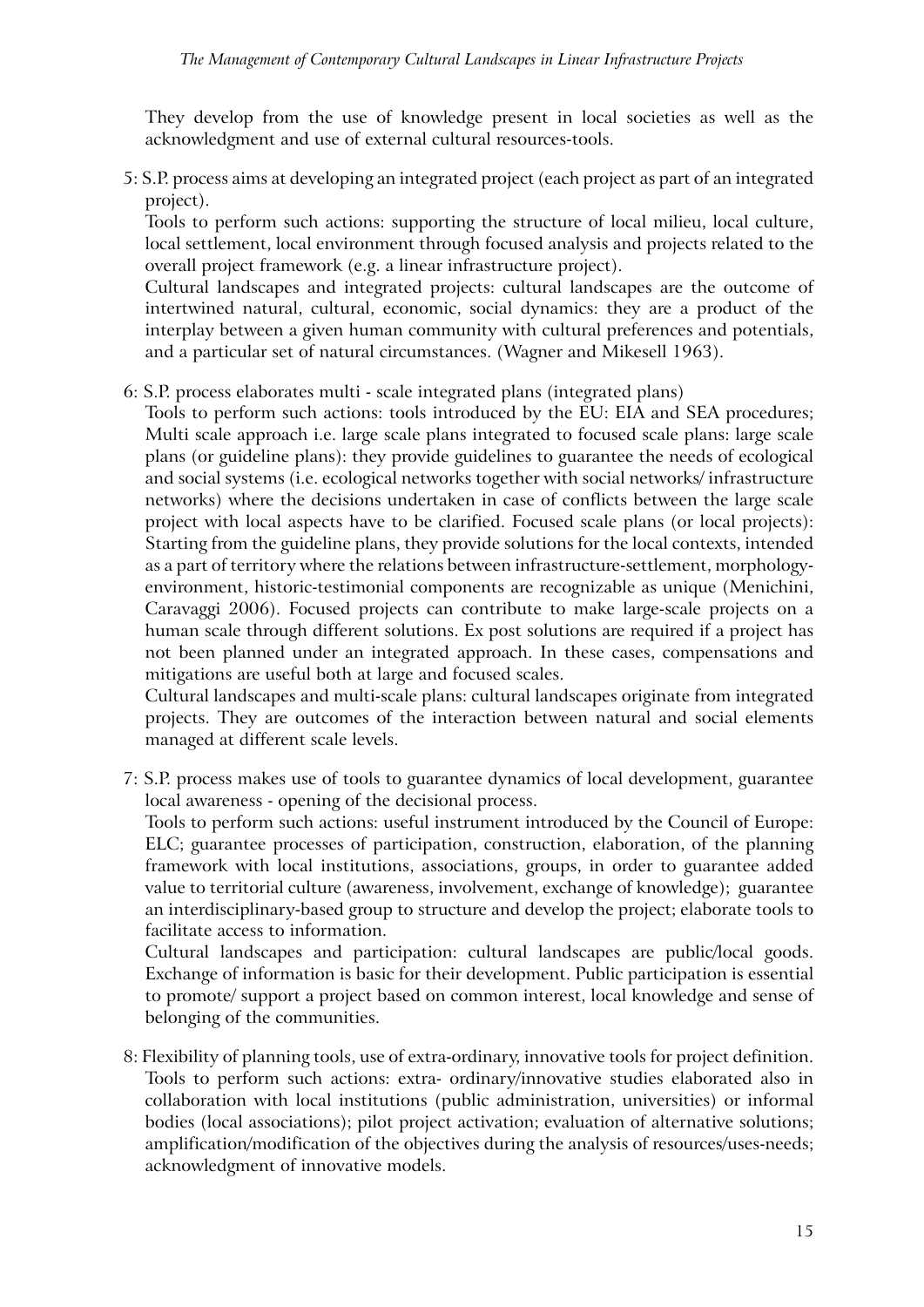Cultural landscapes and innovation: innovation is at the basis of cultural landscapes development as they are time dependent: the durability of a cultural landscape is related to its capability to answer to the problems of contemporary society-nature interactions.

# **3.3. Landscape Ecology: sustain, develop and re-start cultural landscape dynamics**

The following aspects specify a number of criteria and tools related to the development of contemporary cultural landscapes through a Landscape Ecology (L.E.) oriented planning process. For each one of the six criteria identified, the relations with spatial planning (after Gibelli, Padoa Schioppa 2002) as well as the linkages with cultural landscapes development are underlined.

1: L.E. provides tools to analyze complex systems: i.e. systems meta-stability, metapopulation, flows, interaction and connectivity - information and exchange of materials, efficiency, heterogeneity, bio-potentiality.

Planning and complex systems: planning tools need to acknowledge the importance of landscape processes, the presence of flows, the role of ecotones, the ability of nature to purify and restore. Meta-stability and meta-population can be guaranteed through the acknowledgment that the survival of species is based on ecological reserves and ecological linkages. (Jongman, Pungetti 2004).

Cultural landscapes and complex systems: cultural landscapes are accessible and not hostile to species which have adapted to such human structures, as they permit metastability, meta-population, flows, interaction and connectivity, efficiency, heterogeneity, bio-potentiality. According to Farina (2004) cultural landscapes follow the rules of complex systems. Within cultural landscapes interrelations and exchanges of information are at the basis of their dynamics.

2: L.E. provides tools to analyze the physiognomic-structural elements of landscape: patches, corridors, matrices, constitute the environmental mosaic, which is considered the result of the interactions within landscape at ecosystem level. The entire framework where the single elements interact with each other under a dynamic process is the network (as for example the river system).

Planning and the physiognomic-structural elements: natural interconnections have declined on the one hand with the disappearance of forests and river corridors, on the other with the development of human infrastructures (Jongman, Pungetti 2004). At the basis of their restoration there is a planning system which matches the project with the re-creation, or respect, of ecological networks. Managing ecological networks requires an established planning system (Jongman, Pungetti 2004).

Cultural landscapes and the physiognomic-structural elements of landscape: cultural landscapes are guaranteed by the acknowledgment and durable use of the natural matrix. Their development is based on actions which deeply affect the functioning of natural systems through the 'domestication' of its structural elements to make them functional both for the natural and the social system (Farina 2004).

3: L.E. provides tools to analyze the changes of physiognomic-structural elements of landscape. Through the changes made by transportation and urban developing modalities, agriculture and forestry practices, landscapes have suffered rapid and often irreversible transformations. An example is provided by Fry and Gustavsson (1996, in Jongman, Pungetti 2004) which examine such changing drivers: changes resulting from the marginalization of farmland and forests and consequent abandonment of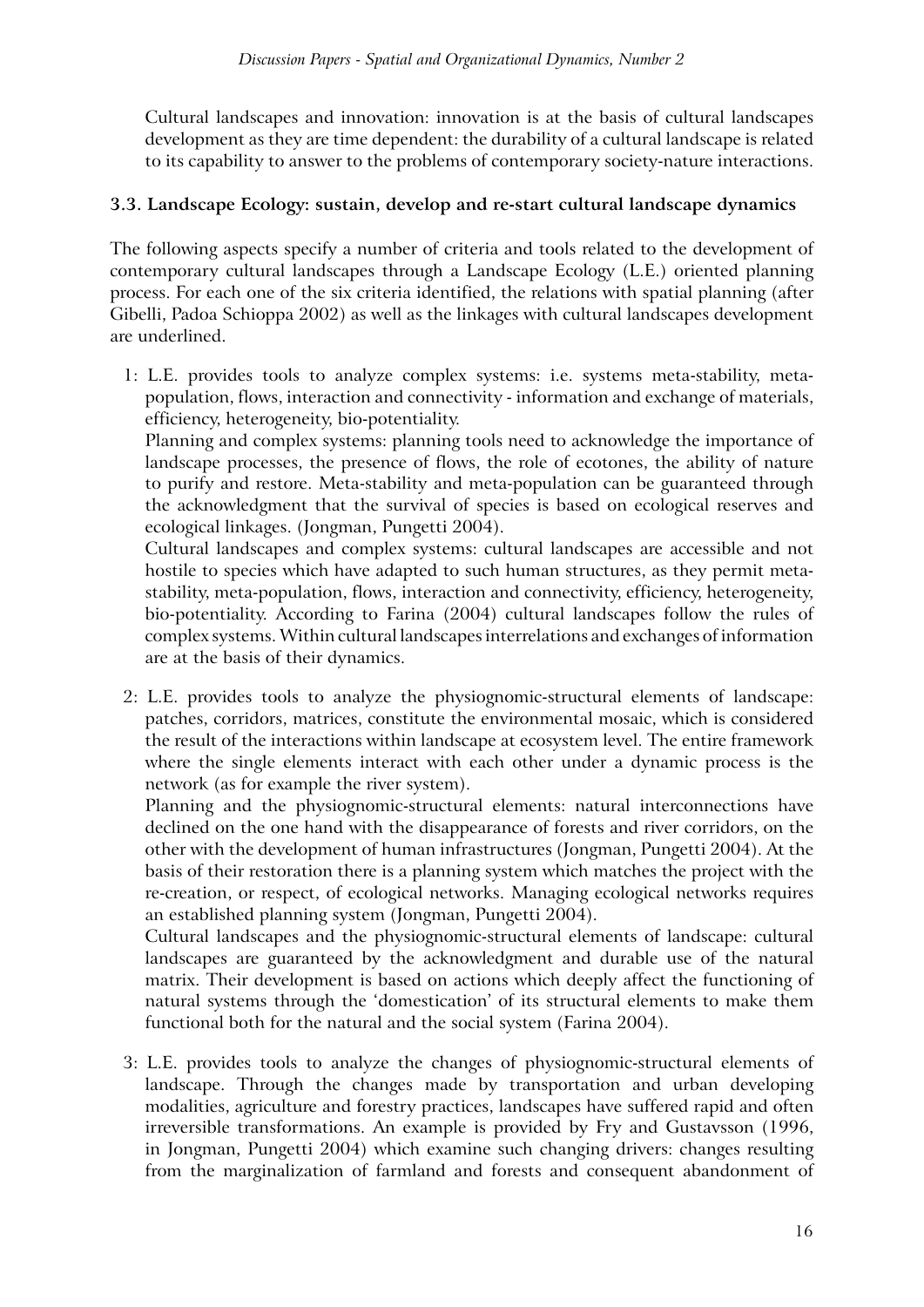earlier practices (e.g. mountain agriculture); changes arising from the more intensive use of highly productive land. Farming and forestry more intensive, more specialized, at a larger scale (e.g. plain agriculture). Some general emerging effects are landscape de-structuration, disappearance of multi-functionality, homogenization of diversities, cultural and nature simplification.

Planning and the changing processes of physiognomic-structural elements: spatial planning has to focus on how the physiognomic-structural elements of a context have been changing through chronological analyses of the transformations, in order to delineate critic scenarios and apply some rules to manage these changes, which do not lead to an impoverishment of the structure. Spatial patterns changes such as patches, corridors, matrix, mosaic are useful for spatial planning, since spatial pattern strongly controls movements, flows, changes. (Dramstad, Olson, Forman 1996)

Cultural landscapes and the changes of physiognomic-structural elements: cultural landscapes are dynamic, or in other words are evolving processes, where ongoing spontaneous natural activities are integrated with ongoing activities of human communities (Romani 1994). The nature of their composing elements changes, as do their relationships, according to the needs of the society and the adaptive process of the natural system.

4: L.E. underlines the importance of multifunctional uses of territory in order to avoid mono-functional and sectorial uses and prevent the impoverishment of ecosystems, the banalization of ecological mosaic, a diseconomy in terms of soil consumption (e.g. intensive agriculture, extensive infrastructure networks).

Planning and the importance of multifunctional uses of territory: multifunctional solutions are guaranteed only through an elaboration of integrated and multi-functional projects, avoiding mono-functionality and exclusion.

Cultural landscapes and multifunctional uses: cultural landscapes are systems characterized by large heterogeneity. This is determined by the presence of a variety of uses (Farina 2004) which enrich the landscape with multifaceted interrelated dynamics.

5: L.E. provides tools to guarantee processes of systems through an estimation of the growth limits.

Human structure and infrastructure network have to be compatible with the needs of the integrated natural/ social system. The carrying capacity of the ecosystem has to be analyzed, in order to prevent irreversible transformations. The carrying capacity depends on the amount of resources available in the ecosystem; the size of the population or community; and the amount of resources each individual within the community is consuming (see Encyclopaedia of Sustainable Development, http://www.ace.mmu. ac.uk/esd/menu.html).

Planning and system processes/ growth limits: a growth limits estimation is fundamental for a durable development. It is based on a landscape analysis finalized to the individualization of the carrying capacity of a study area in terms of anthropic infrastructures and structures. Follow some planning key-actions whose aim is to support natural-human interactions under a growth limits perspective:

– identification and prioritization of roads/ greenway interfaces: ecologically based landscape linkages (terrestrial, along rivers). In this context a greenway is a corridor of protected open spaces managed for conservation and or recreation (FGP 1999 in Jongman, Pungetti 2004);

– land-use control along linear infrastructure in order to prevent land exploitation (Smith in Jongman, Pungetti 2004);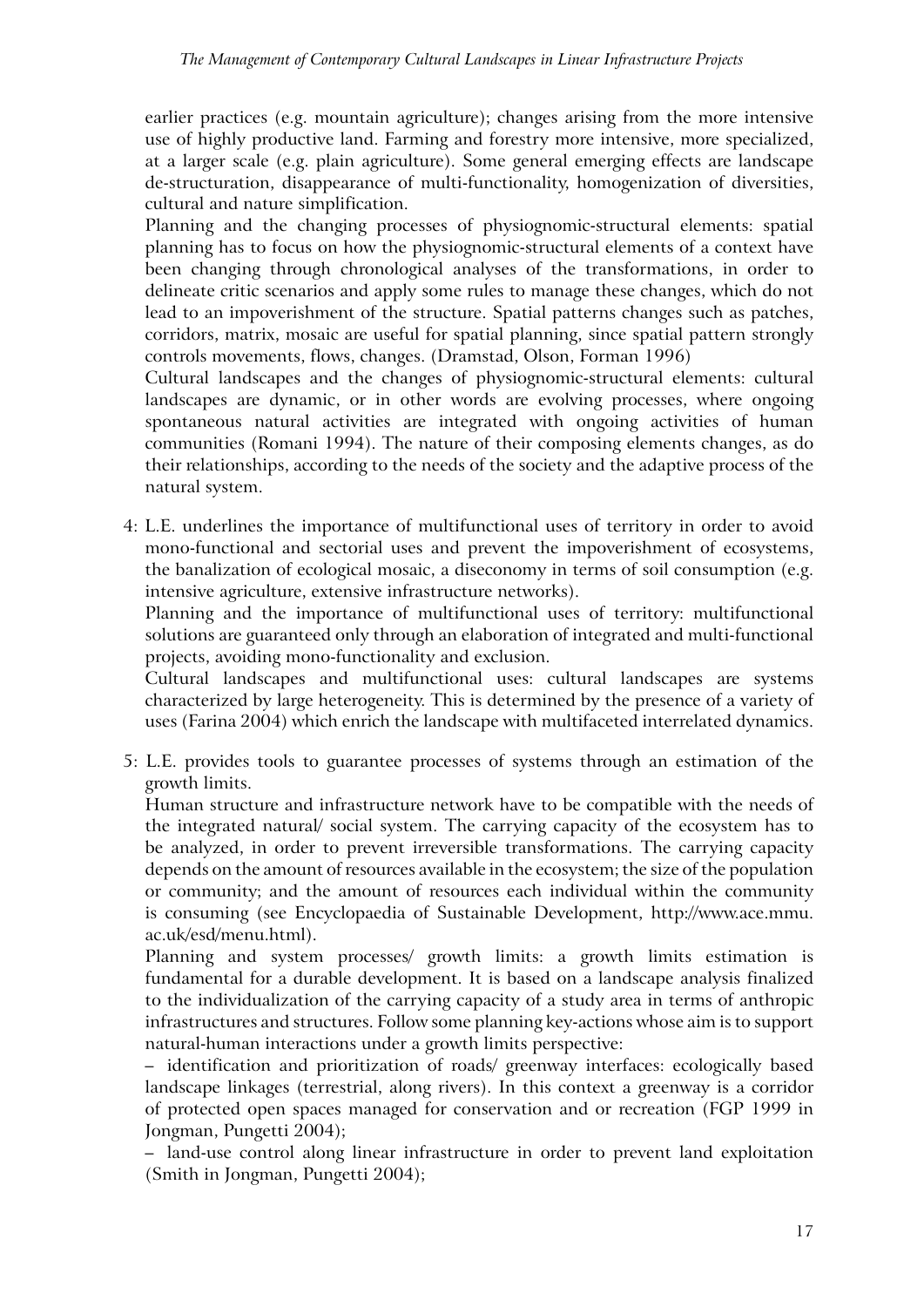– where needed, wildlife crossing structures planned together with each road component (single component which works as an integrated nature/society system);

– EIA and SEA procedures constitute a control of the project in relation to the carrying capacity of the system (Gibelli 2002) and may help to monitor the dynamics activated. Cultural landscapes and system processes/ growth limits: cultural landscapes are guaranteed by social systems based on natural matrix and by a compatible interaction of systems. Human actions have increased ecological diversity and have contributed to the ecological complexity of landscapes by using the natural resources. On the contrary, disruptive processes are at the basis of simplified landscapes, characterized by an unlimited growth of the social system.

6: L.E. is based on an integrated multi-scale approach. Large scales analysis provide guidelines to guarantee the exigencies of the system and to prevent incompatibilities with human networks and ecological networks. Intermediate-focused scales analysis evaluate the resources available in a specific area and the limiting factors.

Planning and the multi-scale approach: a strict interrelation occur between the analyses carried out at large, intermediate and focused scales. The analysis at a large scale identifies large interconnections which have to be punctually planned at more focused dimensions, as the limiting factors can be detected and managed only at intermediate and detailed scales. Gibelli (2002) expresses the hierarchy of ecosystems under a spatial perspective: large scales condition the transformations to the more focused scales, whilst the focused scales with their peculiar characteristics and limiting factors affect the asset to the large scales. According to this perspective, territory organization has to be planned with a general large-scale plan and finalized projects at the more focused scales. The motto 'think globally act locally' is based on the need to carry out continuous feedbacks between the different scales (Gibelli, Padoa Schioppa 2002).

Cultural landscapes and multi-scalarity: interdependencies/exchanges between the different scales is a basic aspect for the development of cultural landscapes. An organic landscape is hierarchically organized into micro-units (ecotope) which form the structural basis of a landscape, the mesochores, macrochores (ecosystems), megachores (environmental mosaic) (Romano 1994).

# **4. Cultural landscape dynamics interpretative model**

The Cultural Landscape Dynamics Interpretative Model (CLDIM) is a result of combined criteria which have been elaborated from the analysis of the two historic cultural landscapes, spatial planning best practices and Landscape Ecology principles applicable to spatial planning. The criteria taken from each domain have been worked out and structured in the model presented in the following scheme.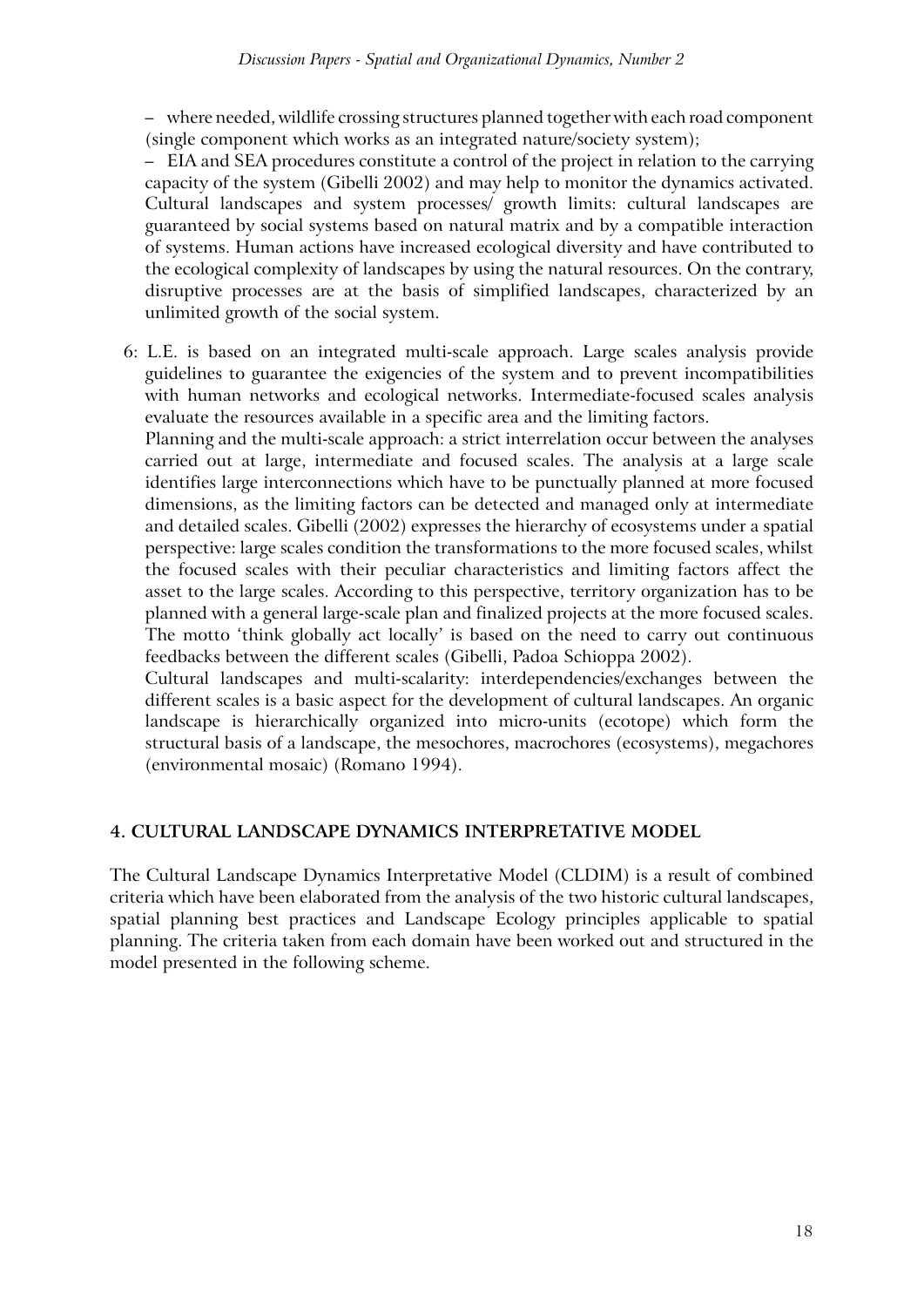

**Figure 4.1. Scheme of the Cultural Landscape dynamics Interpretative Model**

The four contemporary landscape processes analyzed underpin the four parts which structure the model. Each part (process) is divided into a number of criteria and a number of indicators which originate from the three main criteria elaborated. The criteria (1.1 ... 4.n) are collected within an analytical-interpretative grid, whose aim is to analyze the present situation of a context and understand a process. The indicators are structured in a table, their goal is to manage a specific planning action. In order to test the validity and improve its structure, the model has been applied to three contemporary linear infrastructure projects. This has permitted to elaborate some considerations on the state of the art of contemporary cultural landscapes development in relation to infrastructure projects.

#### **4.1. Grid of criteria**

The aim of the grid of criteria is to analyze the state of the art of a process in relation to a linear infrastructure planning process. The grid is divided into four parts which correspond to the four processes of contemporary cultural landscape dynamics: identity, integration, multi-scale, innovation.

| <b>IDENTITY PROCESS</b>                                                                                                                                                                                                                                               |
|-----------------------------------------------------------------------------------------------------------------------------------------------------------------------------------------------------------------------------------------------------------------------|
| Contemporary cultural landscapes are related to identity, as they are based on the cultural expression of local societies.<br>They are related to the evolution of the know-how of local societies Loss of social interest determines landscape de-<br>structuration. |
| A.1 Knowledge of dynamics of cultural heritage/local landscapes                                                                                                                                                                                                       |
| $\rightarrow$ Knowledge/ awareness of the cultural heritage at local level: specialist knowledge (scientific-formal studies) and<br>common awareness (associations, groups), already present and involved in the project definition                                   |
| A.2 Knowledge of local environment and biodiversity/ evolutions of local environment and biodiversity                                                                                                                                                                 |
| Knowledge/ awareness of structural elements of landscape: specialist knowledge (scientific-formal studies) and<br>$\rightarrow$<br>common awareness (associations, groups) already present and involved in the project definition.                                    |
| A.3 Which local know-how?                                                                                                                                                                                                                                             |
| $\rightarrow$ Know-how and skills of the inhabitants of the areas crossed by the infrastructure                                                                                                                                                                       |
|                                                                                                                                                                                                                                                                       |

#### **Table 4.1. Grid of Criteria (outline)**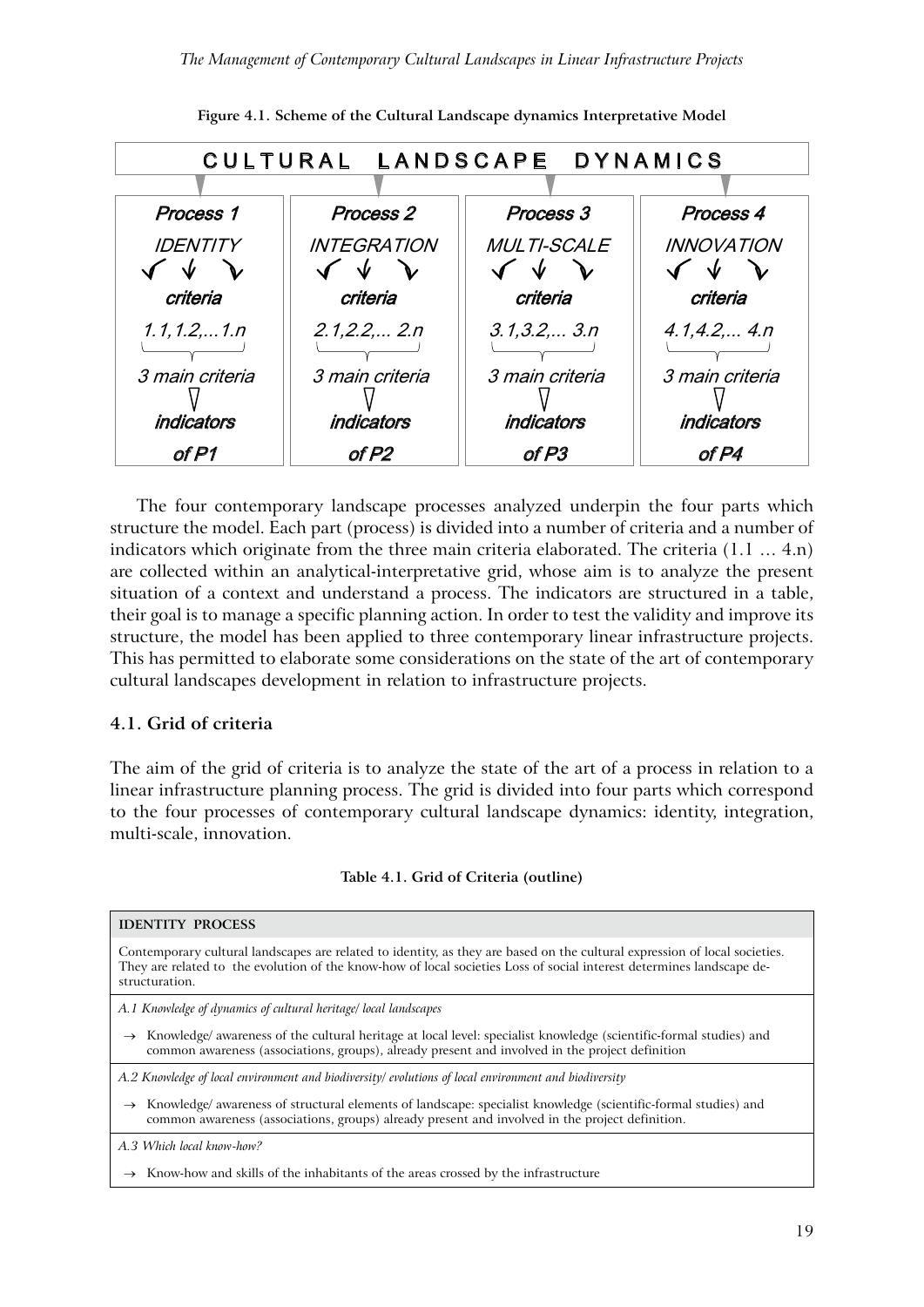*A.4 Added value to territorial culture*

- $\rightarrow$  Acknowledgment and use of local plans/ projects already present within the areas involved; use of local skills
- → Re-activation of traditional territorial structures/approaches (reclaim peculiar traditional landscape structures already present)
- Analyze which different cultures come into contact
- → Strength of the local debate related to the project topic. Evaluate the cohesion/rupture percentage of the local debate.
- $\rightarrow$  Evaluate the general utility of the project at local level

#### **INTEGRATION PROCESS**

Cultural landscapes are characterized by heterogeneity determined by the presence of a variety of uses: the outcome is an integrated landscape where natural and social processes are compatible. Contemporary cultural landscapes originate from integrated goals: physic, ecosystem, social elements are planned together. They are based on local know-how integrated to experts knowledge (outside tools).

*B.1 Territorial project (focus of a planned complex territorial project - includes open spaces, inhabited/productive areas)*

- → Identify and guarantee, with adequate actions, the presence of flows, the role of ecotones, interaction and connectivity; use the ability of nature to purify and restore through the acknowledgment that the survival of species is based on ecological wellbeing and ecological linkages.
- Coherence/ integration with the existing infrastructure network → Design new land configurations (relations between infrastructure and protected areas, agricultural areas, settlements which include villages and cities)
- → Occasion for landscape re-structuring (opportunity for environmental problems solution/ urban renewal)

*B.2 Guarantee/improve multi-functionality*

→ Guarantee processes through the individuation of uses of territory case-specific (guarantee/improve multifunctionality, variety of uses). Avoid mono-functionality and exclusion

*B.3 Openness of the decisional process (integration of actors)*

- → Capability of the planning actors to incentive socio/cultural inclusion
- $\rightarrow$  Interdisciplinarity of the planning actors
- $\rightarrow$  Involvement of the communities of the place and the interest.

*B.4 Project flexibility*

- $\rightarrow$  Evaluation of different alternatives, solutions
- $\rightarrow$  Amplification/ construction of the objectives during the resources/ needs analysis

#### **MULTI-SCALE PROCESS**

Cultural landscapes are based on a multi-scale system related to interdependencies/exchanges. Natural system: local ecosystem dynamics are related to upper through linkages (e.g. flows and migrations). Social system: in historic cultural landscapes local societies were the main actors. Upper interests which weigh on local systems lead to develop tools (ELC-EIA-SEA) to manage such dynamics at local level.

*C.1 Local analysis*

- → Will to connect expressed by local territories and reasons (provincial-local dimension)
- → Analysis of ecological/cultural structure of landscape and dynamics at local level (present to improve)

*C.2 Exogenous analysis*

- $\rightarrow$  International, national, regional responsibilities/interests in the planning area
- $\rightarrow$  Multi-scale analysis (without the project effects, ex ante): analysis of the interrelations between local ecological dynamics and dynamics at a large scale level (already present or to be improved). Individuation of hierarchic linkages with local analysis and provision of guidelines in order to guarantee the system needs (ecological networks, socio/ cultural networks)

*C.3 Growth limits estimation, guarantee of the durability of the structure:*

Growth limits estimation, carrying capacity. Individuation of actions of transformation compatible with the possible equilibriums (identified from the analysis of interrelations between local ecological dynamics and dynamics at large scale level, see criterion c.2)

 $\rightarrow$  Evaluate critic scenarios

*C.4 Multi-scale system, systemic project* 

- multi scale plan (large, intermediate, focused): a project is the outcome of the interrelation of different scales (both for technical choices, socio-economic choices, ecosystem choices).
- Continuous feedbacks among the different scales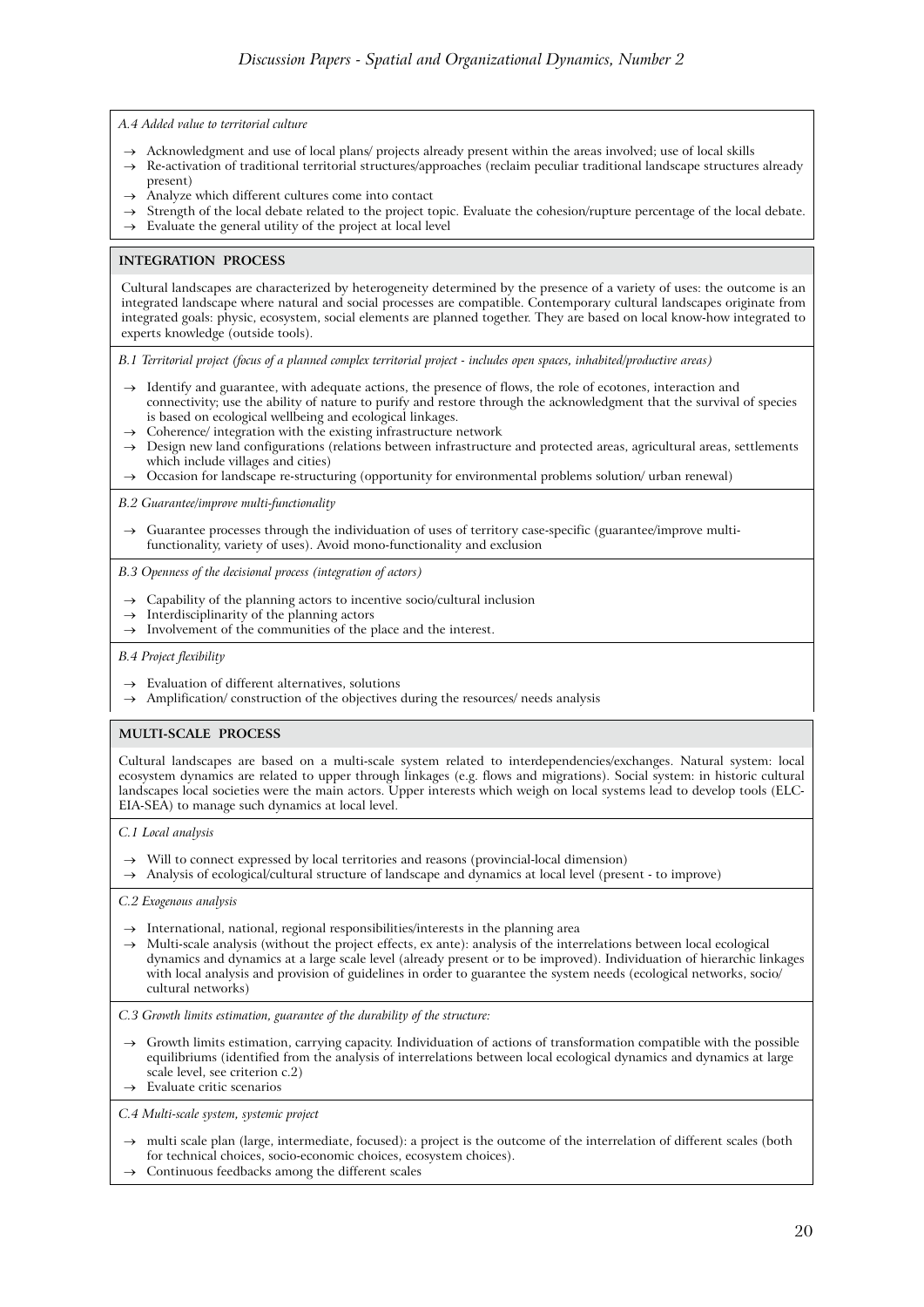| C.5 Compensations, transformations: towards a systemic project?                                                                                                                                                                                                                                                                                                                                                                                           |
|-----------------------------------------------------------------------------------------------------------------------------------------------------------------------------------------------------------------------------------------------------------------------------------------------------------------------------------------------------------------------------------------------------------------------------------------------------------|
| $\rightarrow$ Compensations: level of integration between the infrastructure planning and the local compensations (nature,<br>culture compensation)<br>> Transformations: level of integration between the infrastructure planning and the consequent planning of local<br>transformations (infrastructure - soil transformation, apply rules to manage the changes). Land-use control,<br>conservation designation in order to prevent land exploitation |
| <b>INNOVATION PROCESS</b>                                                                                                                                                                                                                                                                                                                                                                                                                                 |
| Cultural landscapes are evolving systems and reflect natural and cultural processes which guarantee renewable dynamics.<br>The use of innovative tools compatible with local specificities may denote added value to local know-how. Contemporary<br>cultural landscapes answer to problems of contemporary society-nature interactions                                                                                                                   |
| D.1 Use of extra-ordinary tools (ad-hoc)                                                                                                                                                                                                                                                                                                                                                                                                                  |
| $\rightarrow$ Innovative disciplinary outcomes (innovative extra-ordinary studies elaborated by external experts, institutions or<br>informal bodies)<br>$\rightarrow$ Pilot projects activation                                                                                                                                                                                                                                                          |
| D.2 National/ international models acknowledged                                                                                                                                                                                                                                                                                                                                                                                                           |
| $\rightarrow$ Models acknowledged and used as outstanding examples for case-specific aspects                                                                                                                                                                                                                                                                                                                                                              |
| D.3 Learning from the project                                                                                                                                                                                                                                                                                                                                                                                                                             |
| Innovative institutional relations (governance improvement)<br>$\rightarrow$<br>Model exportable to other contexts because recognized compatibility with environment and socio-identity values<br>$\rightarrow$                                                                                                                                                                                                                                           |
| D.4 Correspondences between cultural debate at national/ international level and project criteria                                                                                                                                                                                                                                                                                                                                                         |
| $\rightarrow$ Up-to-date project choices                                                                                                                                                                                                                                                                                                                                                                                                                  |
| D.5 Project use and management                                                                                                                                                                                                                                                                                                                                                                                                                            |
| $\rightarrow$ Local users integrated to 'global' users, overcome the dualism node (important) segment (simply necessary to<br>connect nodes)<br>Local management integrated to upper management<br>$\rightarrow$                                                                                                                                                                                                                                          |
| D.6 New local identities                                                                                                                                                                                                                                                                                                                                                                                                                                  |

→ Creativities at local level came out with the project. Aptitude to enhance/ renew the local identity

# **4.2. Indicators table**

The aim of the indicators table is to drive a number of actions in order to activate/ support a cultural landscape process in relation to a linear infrastructure plan. The indicators which characterize the second part of the model have been elaborated according to 12 criteria which originate from the interpretative grid. The criteria are divided into the same frameworks of the interpretative grid (identity process, integration process, multi-scale process, innovation process). Each criterion is related to one or more indicators. Some derive from the elaboration of existing indicators, others have been structured *ex novo*. They are divided into pressure indicators and mainly response indicators. The last category aims at addressing a number of actions to contrast pressure factors in order to support cultural landscape dynamics in planning processes, and in general to support sustainable conditions (OCS 2005). The score system related to each indicator has been unified with the aim both at making their compilation easier and allow a compared reading at the end of their elaboration. The score system is a qualitative scale and is based on four levels:  $+++ = 3$ ;  $++ = 2$ ;  $+= 1$ ;  $-= 0$ . The qualitative scale, based on an order by assigning plusses and minuses, is used to describe qualitative effects. This is a useful method as long as the results are interpreted with a degree of caution and not out of context. The scale has a limited number of classes, which often means groups of alternatives may hold the same position. The meaning of each score level is specified for each indicator.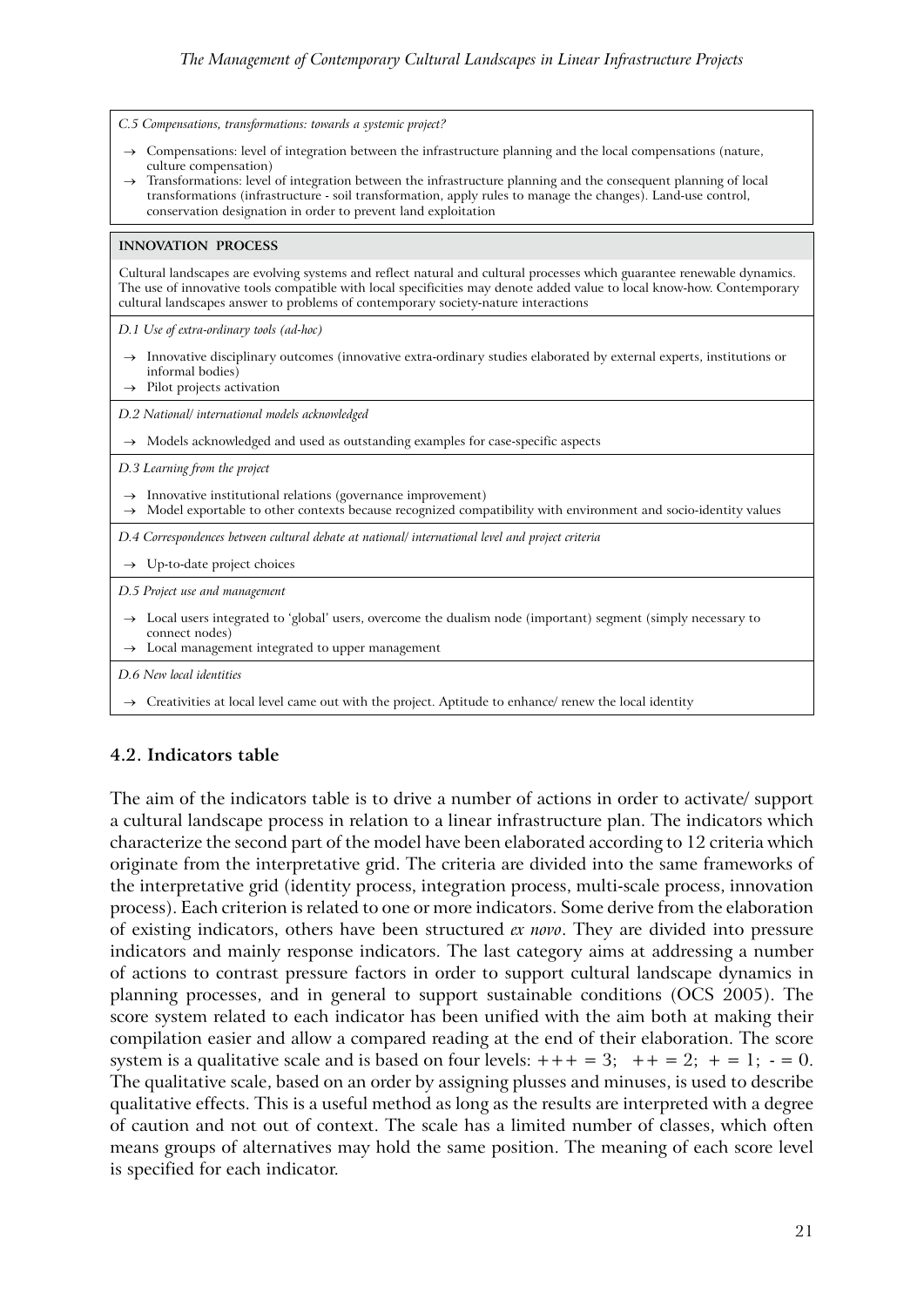| PROCESS                    | CRITERION                                                                        | DESCRIPTION                                                                                                                                                                                                                                                                                                                                                                                                                                                                                                                                                                 | MEASURES/ INDICATORS                                                                                                                                                                                                                                                                                                                                                                                                                                                                                                                                                                                                                                                                                                                                                                                                                                                                                                                                                                                                                                                                                                                                                                                                                                      |
|----------------------------|----------------------------------------------------------------------------------|-----------------------------------------------------------------------------------------------------------------------------------------------------------------------------------------------------------------------------------------------------------------------------------------------------------------------------------------------------------------------------------------------------------------------------------------------------------------------------------------------------------------------------------------------------------------------------|-----------------------------------------------------------------------------------------------------------------------------------------------------------------------------------------------------------------------------------------------------------------------------------------------------------------------------------------------------------------------------------------------------------------------------------------------------------------------------------------------------------------------------------------------------------------------------------------------------------------------------------------------------------------------------------------------------------------------------------------------------------------------------------------------------------------------------------------------------------------------------------------------------------------------------------------------------------------------------------------------------------------------------------------------------------------------------------------------------------------------------------------------------------------------------------------------------------------------------------------------------------|
|                            | 1: Sustaining local<br>cultural heritage<br>processes for the<br>valorization of | A. INVOLVEMENT OF ASSOCIATIONS/<br>C. ENHANCE EXISTING LOCAL<br>PROJECTS developed by local institutions<br>Acknowledgment of the local-social heritage:<br>(related to cultural/environmental heritage)<br><b>B. INVOLVEMENT OF LOCAL</b><br><b>INSTITUTIONS</b><br><b>GROUPS</b>                                                                                                                                                                                                                                                                                          | - options that did not change the project/ obstructionism because not involved; - no activism from local associations<br>C. USE OF LOCAL PLANS/PROJECTS ALREADY PLANNED IN THE AREAS INVOLVED<br>a. in problems identification b. in choosing options c. in the project approval<br>a. in problems identification b. in choosing options c. in the project approval<br>1.1 Activism of associations/ spontaneous groups in the project elaboration<br>- obstructionism because not involved - no activism from local institutions<br>1.3 Amphasize local plans/ projects already planned in the areas involved<br>1.2 Activism of local institutions in the project elaboration<br>+++ acknowledged and re-elaborated where possible<br>++ many/some in two/ three phases<br>++ many/some in two/three phases<br>A. ASSOCIATIONS/ GROUPS<br>++ re-elaborated in some cases<br><b>B. LOCAL INSTITUTIONS</b><br>+ re-elaborated in few cases<br>$++ +$ many in the 3 phases<br>$+++$ many in the 3 phases<br>+ many/some in one phase<br>+ one (few) in one phase<br>- not considered                                                                                                                                                                       |
| <b>IDENTITY</b><br>PROCESS | 2: Managing land<br>quality changes                                              | comparison between agricultural land, sustainable<br>relations between the infrastructure with sensitive<br>concerning the relations with sensitive areas, loss<br>areas (natural parks, regional/ provincial parks,<br>loss of quality life<br>(mitigations)<br>Nature 2000, botanic gardens, historical<br>A. CHANGES OF SURFACES<br>relations with agricultural areas;<br>C. REPAIR STRATEGIES<br>activation of repair measures<br>land, urban areas reduction<br>of quality value of the fields,<br>relations with urban areas;<br><b>B.</b> CONFIGURATION<br>gardens); | + + shared projects between planners/local institutions (concerning fragmentation, pollution, disturbance);<br>+ some interactions between planners/local institutions (concerning fragmentation, pollution, disturbance); + mone<br>.4 Repair strategies to prevent loss of quality life (mitigations: avoid villages fragmentation, prevent pollution)<br>2.2 Repair strategies for loss of value in sensitive areas (mitigations: avoid fragmentation, prevent pollution)<br>+ some interaction btw planners/ local institutions; + money plus guidelines provided to local institutions<br>.3 Repair strategies in the area of production (mitigations: avoid fragmentation, prevent pollution)<br>+ some interaction btw planners/ local institutions; + money plus guidelines to local institutions<br>2.1 ha/ km expropriated (agricultural, urban, natural)<br>++ shared projects btw planners/ local institutions<br>++ shared projects btw planners/ local institutions<br>plus guidelines provided to local institutions<br>+++ systemic project (integrated project)<br>A. CHANGES OF SURFACES<br><b>B. CONFIGURATION</b><br>+++ systemic project<br>+++ systemic project<br>- no actions<br>- no actions<br>- no actions<br>$\sim$<br>$\sim$ |
|                            | 3:Supporting the<br>structure of local<br>milieu                                 | the infrastructure matches with the local milieu.<br>The criterion aims at enhancing whether or not<br>Local utility of the infrastructure?                                                                                                                                                                                                                                                                                                                                                                                                                                 | +++ main aim since the preliminary steps; +++ integrated (local level- upper level) aim since the preliminary steps<br>3.1 % of local/ regional/ national/ international transport<br>3.2 Objectives and actions declared to support the local milieu<br>+ considered only after the presentation to local institutions<br>++ enhanced after the presentation to local institutions<br>- no actions                                                                                                                                                                                                                                                                                                                                                                                                                                                                                                                                                                                                                                                                                                                                                                                                                                                       |

**P**

Table 4.2. Indicators table (outline) **Table 4.2. Indicators table (outline)**

**P**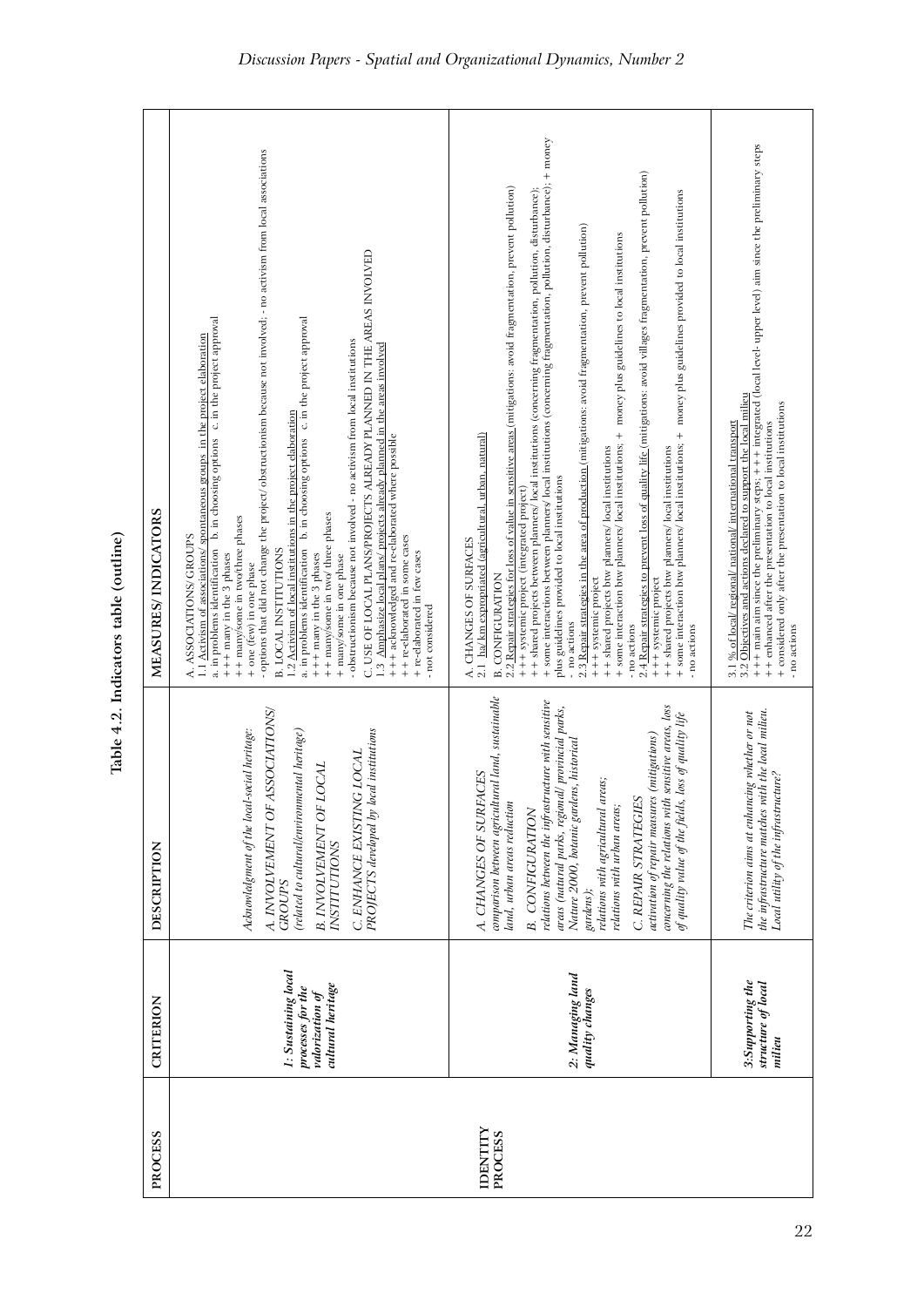| project through integrated solutions which consider<br>urban and environmental solutions in the<br>Early or late presence? (macro-areas: agronomy,<br>integrated territorial<br>Elaboration/evaluation of alternatives projects<br>architecture, ecology, economy, engineering,<br>Presence/absence of experts from different<br>geography, geology, history, sociology)<br>Capability to carry out an<br>during the planning phase<br>territories involved<br>disciplines. | +++ widespread approach of the local institutions together with the infrastructure planning group (integrated initiative)<br>+++ widespread approach of the local institutions together with the infrastructure planning group (integrated initiative)<br>+ + delimited approach of the local institutions together with the infrastructure planning group (integrated initiative)<br>++ approach in some areas of the local institutions together with the infrastr. planning group (integrated initiative)<br>4.1 Participation since the early steps in the project elaboration. Number of disciplines:<br>+++ elaboration and evaluation of alternatives undertaken by the planning group<br>4.2 Calls for specific studies (late/partial participation). Number of disciplines:<br>5.3 Coherence/ integration with the existing road-network y/n<br>6.1 Elaboration and evaluation of alternative projects<br>+ + project re-organization after requests<br>5.2 Occasion for environmental renewal<br>+ acknowledgment of limited requests<br>+ + medium/ high interdisciplinarity<br>+++ maximum interdisciplinarity<br>+ sporadic cases (local initiative)<br>+ sporadic cases (local initiative)<br>5.1 Occasion for urban renewal<br>- absence of interdisciplinarity<br>- no alternatives undertaken<br>+ few interdisciplinarity<br>$++$ the majority<br>- no cases<br>- no cases<br>$++ half$<br>$+$ few<br>- one |
|-----------------------------------------------------------------------------------------------------------------------------------------------------------------------------------------------------------------------------------------------------------------------------------------------------------------------------------------------------------------------------------------------------------------------------------------------------------------------------|-------------------------------------------------------------------------------------------------------------------------------------------------------------------------------------------------------------------------------------------------------------------------------------------------------------------------------------------------------------------------------------------------------------------------------------------------------------------------------------------------------------------------------------------------------------------------------------------------------------------------------------------------------------------------------------------------------------------------------------------------------------------------------------------------------------------------------------------------------------------------------------------------------------------------------------------------------------------------------------------------------------------------------------------------------------------------------------------------------------------------------------------------------------------------------------------------------------------------------------------------------------------------------------------------------------------------------------------------------------------------------------------------------------------------------|
|                                                                                                                                                                                                                                                                                                                                                                                                                                                                             |                                                                                                                                                                                                                                                                                                                                                                                                                                                                                                                                                                                                                                                                                                                                                                                                                                                                                                                                                                                                                                                                                                                                                                                                                                                                                                                                                                                                                               |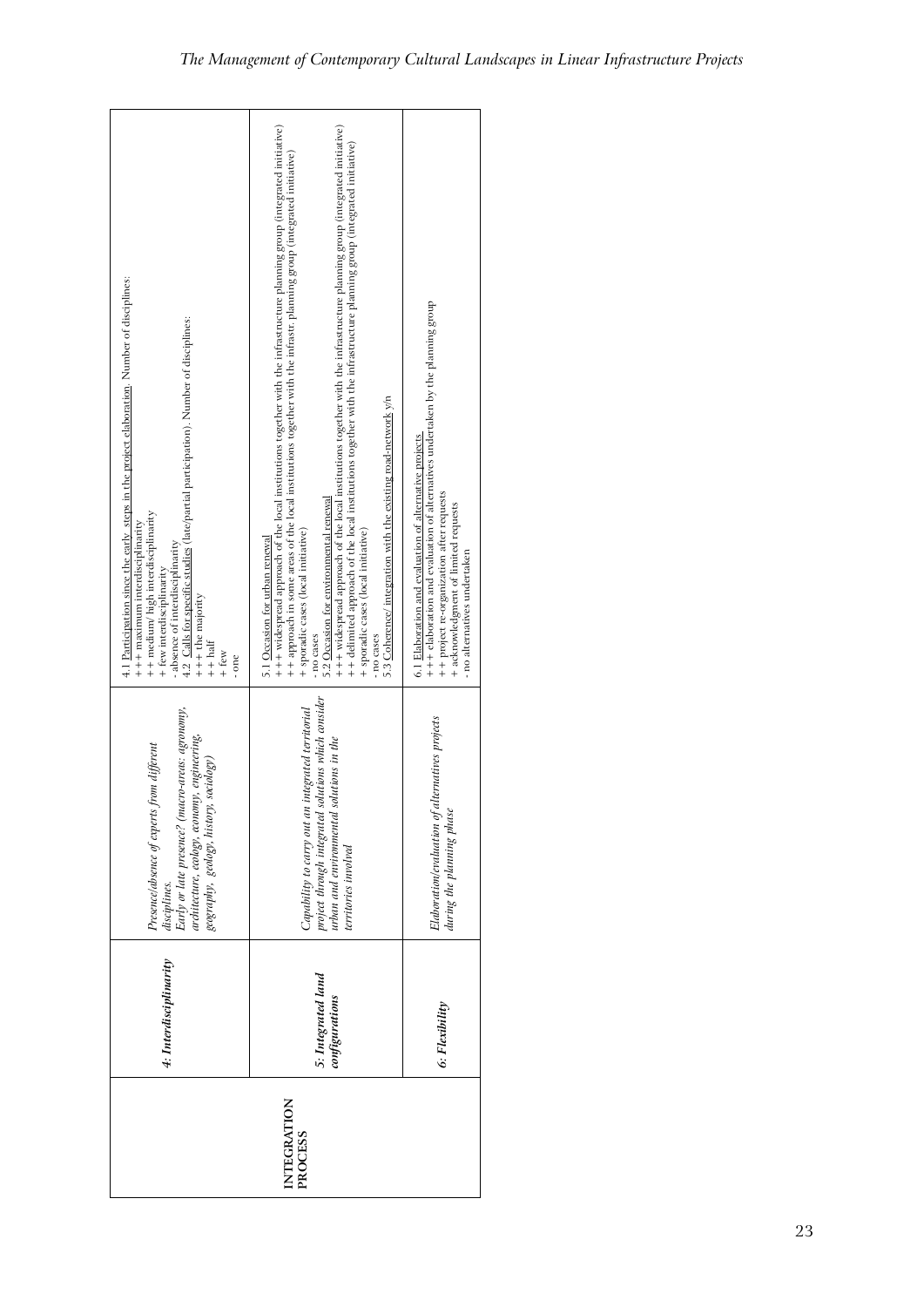|                        | compensations<br>7: Multi-level                                                                                                                                                                                                        | Towards a systemic<br>infrastructure and<br>planning local compensation.<br>Relations between planning<br>integrated project?                                                                                                                                                                                                                                                                                      | + local independent actions (money provided to local administrations)<br>++ shared projects btw planners/ local institutions (master plan)<br>+++ systemic project (integrated project)<br>7.1 Active compensations<br>- no actions                                                                                                                                                                                                                                                                                                                                                                                                                                                                                                                                                                                                                                                                                                                                                                                                                                                                                                                                                                                                                                                                                                                                                                                                                                                                                                                                                                                                                                                                                                   |
|------------------------|----------------------------------------------------------------------------------------------------------------------------------------------------------------------------------------------------------------------------------------|--------------------------------------------------------------------------------------------------------------------------------------------------------------------------------------------------------------------------------------------------------------------------------------------------------------------------------------------------------------------------------------------------------------------|---------------------------------------------------------------------------------------------------------------------------------------------------------------------------------------------------------------------------------------------------------------------------------------------------------------------------------------------------------------------------------------------------------------------------------------------------------------------------------------------------------------------------------------------------------------------------------------------------------------------------------------------------------------------------------------------------------------------------------------------------------------------------------------------------------------------------------------------------------------------------------------------------------------------------------------------------------------------------------------------------------------------------------------------------------------------------------------------------------------------------------------------------------------------------------------------------------------------------------------------------------------------------------------------------------------------------------------------------------------------------------------------------------------------------------------------------------------------------------------------------------------------------------------------------------------------------------------------------------------------------------------------------------------------------------------------------------------------------------------|
|                        | transformation effects<br>8: Managing land                                                                                                                                                                                             | infrastructure and<br>planning local transformations. Towards a<br>systemic integrated project?<br>Relations between planning                                                                                                                                                                                                                                                                                      | ++ shared projects btw planners/ local institutions (master plan)<br>+++ systemic project (integrated project)<br>8.1 Active territorial transformations<br>+ local independent actions<br>- no actions                                                                                                                                                                                                                                                                                                                                                                                                                                                                                                                                                                                                                                                                                                                                                                                                                                                                                                                                                                                                                                                                                                                                                                                                                                                                                                                                                                                                                                                                                                                               |
| MULTI-SCALE<br>PROCESS | 9: Supporting systems<br><b>B.</b> Infrastructure as a<br>complex system (large<br>system (focused scale)<br>system (intermediate<br>as a component of a<br>C. Single work as a<br>A. Infrastructure<br>complexity<br>scale)<br>scale) | viaduct, bare road, trench road) and relation with<br>the context, (settlement system, ecological system)<br>the ecological system, settlement system and<br>B. Infrastructure as a system: coherence of<br>ecological and<br>technical values of the single work (tunnel,<br>A. infrastructure coherency in relation to<br>typological choices and materials<br>C. Single work as a system:<br>agricultural areas | ++ acknowledged: provide effective solutions for the majority of the incongruities provoked<br>+++ acknowledged: re-structure a new ecological network after the changes provoked<br>++ planned considering different works for a number of different contexts<br>+ + recognizable the coherence for the majority of the infrastructure<br>9.5 Comfort for the driver/ traveler considered/ not considered y/n<br>9.3 Compatibilities with land-use values (i.e. agricultural areas)<br>9.8 Value 3: relation between the single work and the context<br>A. RELATIONS WITH THE EXTERNAL STRUCTURES<br>+++ planned and recognizable as a unique infrastructure<br>9.2 Compatibilities with settlements (inhabited areas)<br>++ analyze and plan effective scenarios in some cases<br>++ analyze and plan effective scenarios in some cases<br>9.6 Value 1: technical value (quality of the choices)<br>+++ planned considering each different context<br>+++ analyze and plan new effective scenarios<br>9.1 Compatibilities with the ecological network<br>+++ analyze and plan new effective scenarios<br>+ provide only sporadic solutions (mitigations)<br>+ provide only sporadic solutions (mitigations)<br><b>B. INFRASTRUCTURE AS A SYSTEM</b><br>9.4 Typological and materials coherence<br>+ planned only in sporadic contexts<br>C. SINGLE WORK AS A SYSTEM<br>+ provide only sporadic solutions<br>+ recognizable partial coherence<br>9.7 Value 2: ecological value<br>- no coherence of solutions<br>- low/ not considered<br>- low/ not considered<br>$+++$ high value<br>+++ high value<br>- not considered<br>- not considered<br>- not considered<br>- no relation<br>$+ +$ good<br>$+80$ od<br>$+$ fair<br>$+$ fair |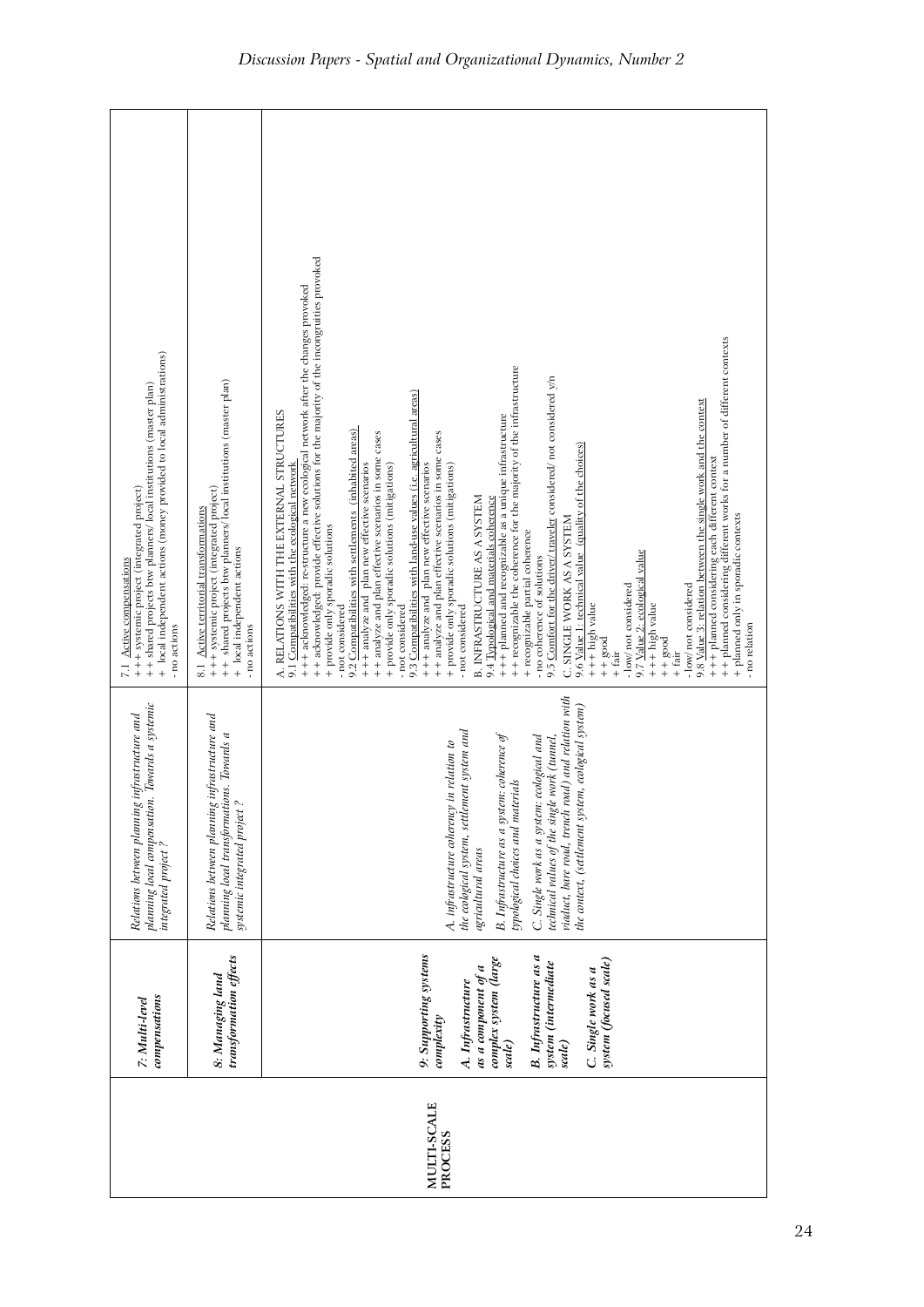| institutional relations<br><i>(inclusion of unusual,</i><br>12: Project creativity<br>11: Extra-ordinary<br>innovative uses)<br>complementary,<br>acknowledged<br>10: Models<br>INNOVATION<br>PROCESS |                                                                                                                                                                                                                                                                                                                                                                                                                                                                                                                                                   |                                                                                                                                                                                                                                                                                                                                                                                                                                                                                                                                                                                                                                                                                                                            |
|-------------------------------------------------------------------------------------------------------------------------------------------------------------------------------------------------------|---------------------------------------------------------------------------------------------------------------------------------------------------------------------------------------------------------------------------------------------------------------------------------------------------------------------------------------------------------------------------------------------------------------------------------------------------------------------------------------------------------------------------------------------------|----------------------------------------------------------------------------------------------------------------------------------------------------------------------------------------------------------------------------------------------------------------------------------------------------------------------------------------------------------------------------------------------------------------------------------------------------------------------------------------------------------------------------------------------------------------------------------------------------------------------------------------------------------------------------------------------------------------------------|
|                                                                                                                                                                                                       |                                                                                                                                                                                                                                                                                                                                                                                                                                                                                                                                                   |                                                                                                                                                                                                                                                                                                                                                                                                                                                                                                                                                                                                                                                                                                                            |
| Use of infrastructure project models as guideline                                                                                                                                                     | Actions and processes aimed at improving<br>governance (social-institutional learning)                                                                                                                                                                                                                                                                                                                                                                                                                                                            | nfrastructure (transport) uses of infrastructure<br>Capability to overcome the basic mission of the<br>Creativities may rise at local level in relation<br>laboratories, exhibitions, cultural meetings)<br>to the project development (e.g. creation of<br>spaces for social cohesion - alternatives to<br>transport.                                                                                                                                                                                                                                                                                                                                                                                                     |
| 10.1 Acknowledgment of innovative models yes/ no, for which part of the planning process                                                                                                              | ++ yes with all/ the majority of the institutions involved. Medium/short term duration (during the planning phase)<br>+++ yes with all/ majority of the institutions involved. Long term duration (at least during planning execution)<br>11.2 Ad hoc significant studies elaborated by other institutions and/or informal bodies in itinere/ ex post<br>11.1 Supporting experiences of interrelation btw institutions<br>+++ innovative early experiences of interrelation<br>sporadic experiences of interrelations<br>+ with some institutions | ++ ex creative solutions (e.g. permeable motorway in urban areas - Boulevard JFK, Luxembourg, arch. T. Latz)<br>+++ new/existing associations work out related creative projects. Widespread the outcomes, awaken the society<br>++ new or existing associations (formal-informal) elaborate creative projects related to the infrastructure project<br>++ ex: peculiar projects for complementary aspects i.e. stop areas, specific single works with a symbolic value<br>+ ex: call for competition (ideas) for complementary aspects<br>12.2 Creativities at local level born with the project<br>- no reactions at local/informal level<br>ex: only transportation<br>12.1 Project creativity<br>+ limited experiences |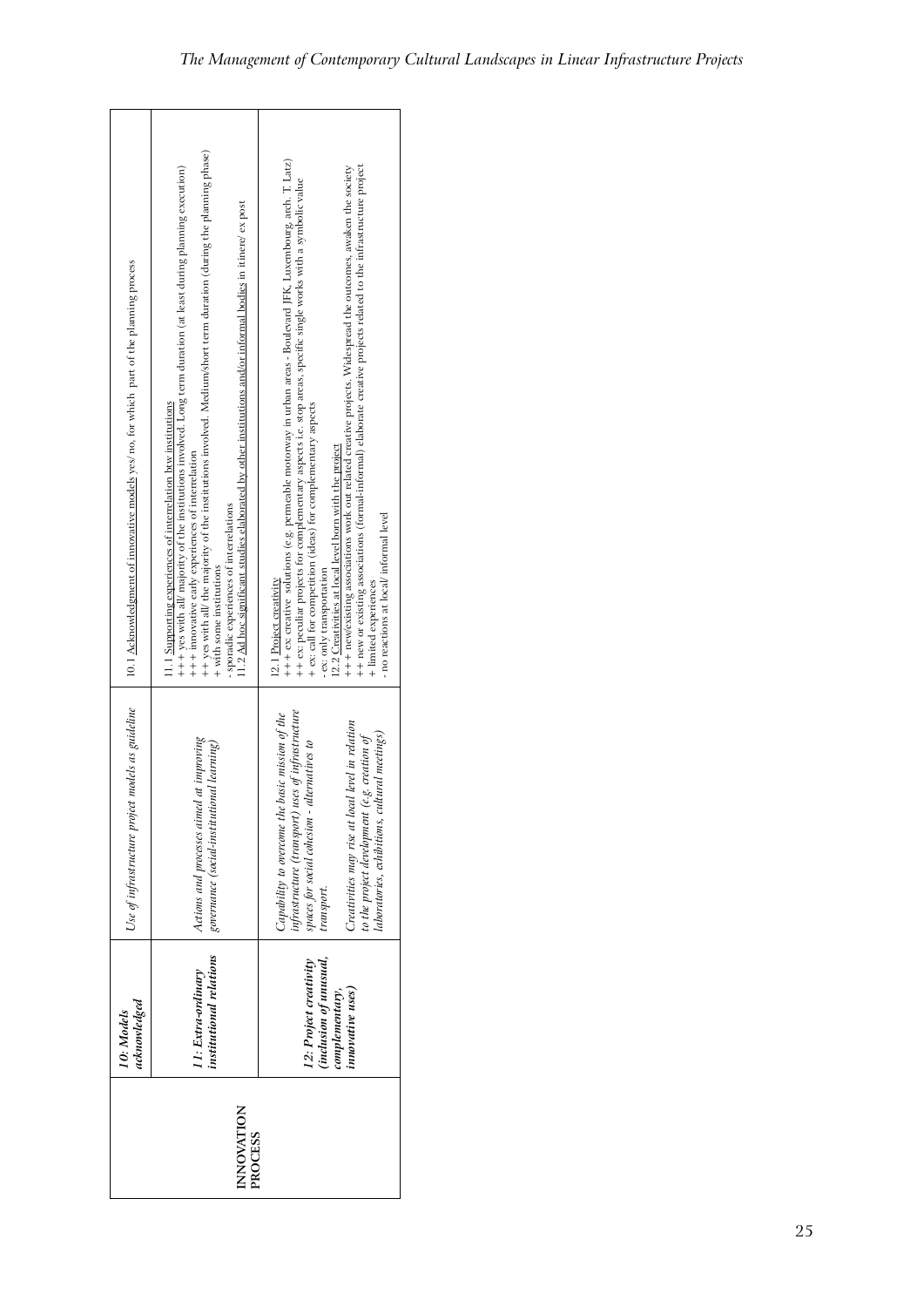# **5. Application of the model to three case studies**

The three case studies have been chosen following mainly four criteria: select the projects within a national context (Italy) in order to understand the evolution of the approaches of linear infrastructure planning and the related legislative-cultural debate; the period of realization identified according to a peculiar phase concerning linear infrastructures development; the evolution of the approaches of planners and landscape architects concerning the relationships between landscape and infrastructure; the innovative character of a single project identified within each period. Concerning the periods of realization, three different phases have been identified: the 1960s, characterized by the taking off of the Italian motorway network; the 1980s, characterized by a re-launch of the railway network with the high speed railway project as an alternative to the road and flight networks; the 2000s, representative of the nowadays situation concerning linear infrastructure development within high-density extraurban contexts. The case identified in the 1960s is the Brenner Motorway, located in northeast Italy (regions of Trentino Alto Adige, Veneto, Emila Romagna). The project demonstrates the attention put in those years to the innovative technical solutions which were at the basis of the rapid development of the road system. In this case the approach to landscape was mainly aesthetic and based on visual choices (use of arboreal and floral species). In general, landscape projects related to linear infrastructures were rare. The second case is the High Speed Railway Bologna-Milan located in north Italy (Emilia Romagna, Lombardy regions). In the 1980s in Italy the attention started to focus on the "environmental" aspect of landscape, which culminated with the acknowledgement of the Environmental Impact Assessment (law 349/1986). In this case, a deep symbolic approach to landscape was carried out in parallel by assigning some exemplary projects to renowned architects. The nowadays case identified is the Pedemontana Lombarda Motorway located in north Italy. The motorway, planned within the Lombardy region, is a picture of the nowadays Italian innovative approach to landscape development in relation to a large infrastructure plan. Particular attention has been put to elaborate the compensation as well as the mitigation aspects through a structured and organic project. A widespread involvement of the local communities (municipalities, local parks) has characterized the elaboration of a number of focused projects.

#### **5.1. Application of the model to the Brenner Motorway**

The following considerations are an overview of the information collected by applying the grid of criteria to the case studies. Such information have helped to fill the indicators table whose outcomes will be outlined and compared for the three cases in chapters 6 and 7.

The identity process and the Brenner motorway: the infrastructure planning started from a bottom-up process that began with the creation of a local partnership. The group aimed at planning a new motorway to overcome the isolation of the population of Trentino Alto Adige region by ameliorating the linkages with Austria and the North of Italy. In order to support the choice of the infrastructure lay-out, the connections between the infrastructure with a historic important road were underlined by many studies, as the motorway follows an ancient way used since the Bronze Age (first a path, then a trade way, later a military road).

A certain attention for the land owners was taken into consideration by the planning group through a number of choices which aimed at avoiding the fragmentation of fields where possible, and guaranteeing indemnities for the fields reduction decided together with the representatives of the group of farmers. For what concern their business, in general farmers were indifferent to the effectiveness of the project on such aspect, considering that their attention was mainly related to the local markets. The infrastructure nevertheless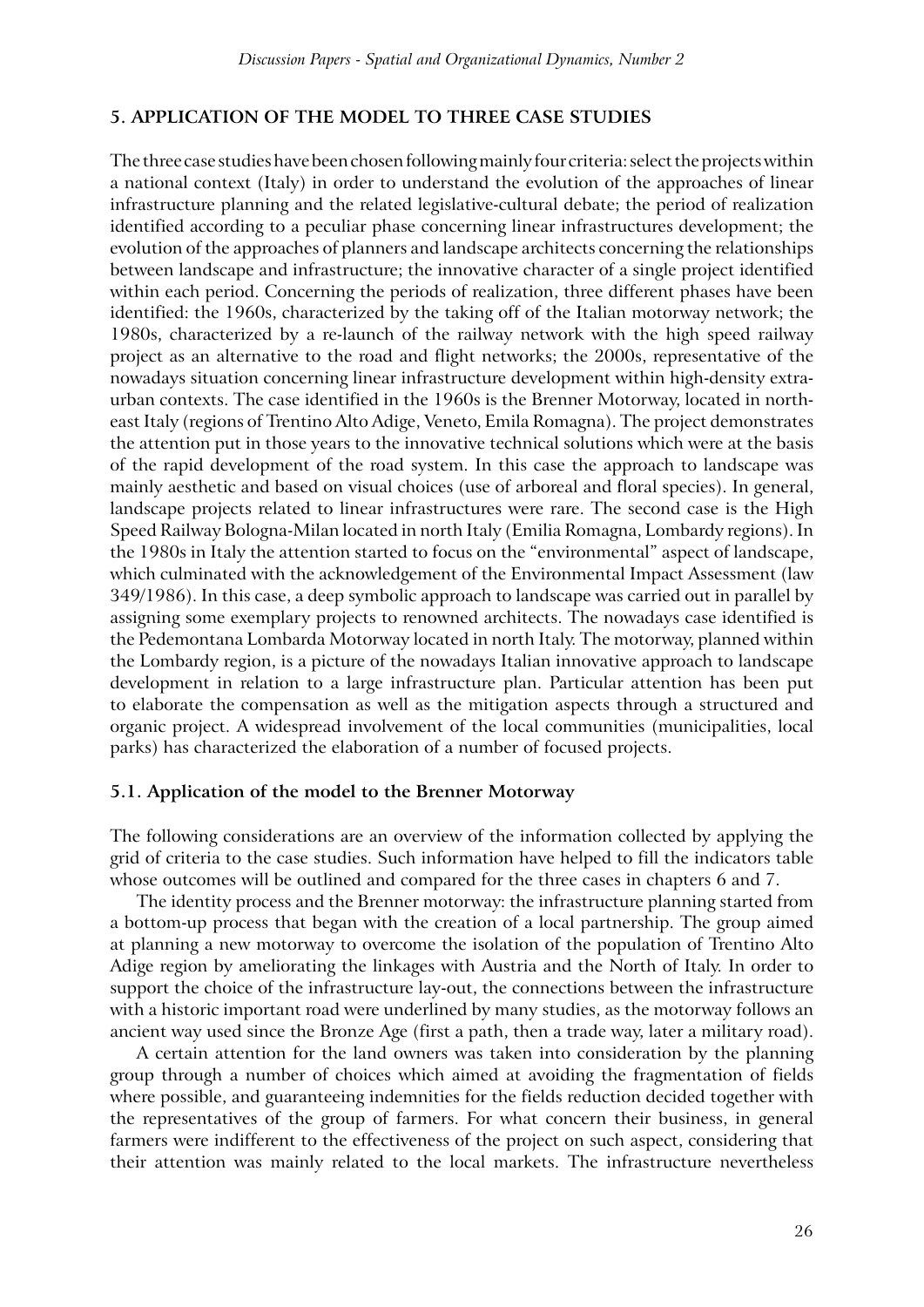could open to new socio-cultural relationships, as it linked new areas and permitted the development of tourism.

The local associations and institutions were in some cases favorable to the project development, in other cases against, although the majority of the debate was carried on by institutions or bodies directly involved or on the contrary marginalized by the project. Citizens had an active role mainly in the debate upon the crossing of the city of Bolzano and were stimulated by the strong propaganda of the local newspaper Alto Adige and some local groups. The areas marginalized by the project presented alternative solutions which were considered a menace, instead of an alternative, by the partnership in charge of planning the infrastructure.

With regards to the relation of the infrastructure with the traditional structure of the territories crossed, many relationships were changed and got lost. The interactions between the infrastructure and the rivers, as well as the relationships between these last and the territories around, was simplified through a rectification of the banks and through an alignment of the infrastructure along the rivers courses.

The integration process and the Brenner Motorway: the infrastructure project answered to an increasing demand for individual transportation. It aimed at overcoming the social isolation of the region with new social linkages and new job opportunities in particular related to the economic and tourist sectors. The land-use plan of the province of Trento (1967), underlined the openness of the province to projects which supported economic development and considered the motorway a step towards this aim. Nevertheless, the acquisition of the agricultural areas for the motorway construction had economical, social and structural relapses. Many farmers suffered a damage for a reduction of their fields and a consequent loss of value. It was impossible for locals to use their skills based on agricultural heritage to evolve in other creative and strong linkages with the context modified by the infrastructure (no relations between motorway and transport of the products, at least in the first years).

Many critiques and dissatisfactions were carried out by the territories cut off from the project which experienced a sense of exclusion. Nevertheless, as underlined previously, planners in charge of the project development together with the local partnership did not take into consideration other solutions. This underlines on the one hand a little transparency in the choice of the project lay-out, on the other hand a strong activism of the local territories which struggled for being included in the project.

In spite of the different skills which took part in the project development (engineers, geologists, economists, architects, surveyors), such experts were not coordinated under a working-group and were contacted only when particular issues had to be solved.

A number of meetings directed to the local institutions were organized by the partnership in some of the cities involved in the project to widespread the studies undertaken in the 1950s concerning trade and economic activities, tourism, public services, job opportunities and road accidents.

The multi-scale process and the Brenner Motorway: a local solidity and optimism underpinned the institution of the local partnership whose goal was the motorway planning and construction. For this reason the linkages between the project management and some local institutions were guaranteed. Nevertheless, some local interests prevailed on others, as the lack of the control from the nation was determinant, and excessive power was recognized to the partnership. Upper institutions did not guarantee a structured framework to coordinate local and super-local actions as many underlined, and other local interest were not taken into account with an impartial perspective. In general, no multi-scale studies were carried out during the preliminary phase, except for geologic and economic analyses. No attention was given to the alteration of the relations between the open spaces and the infrastructure,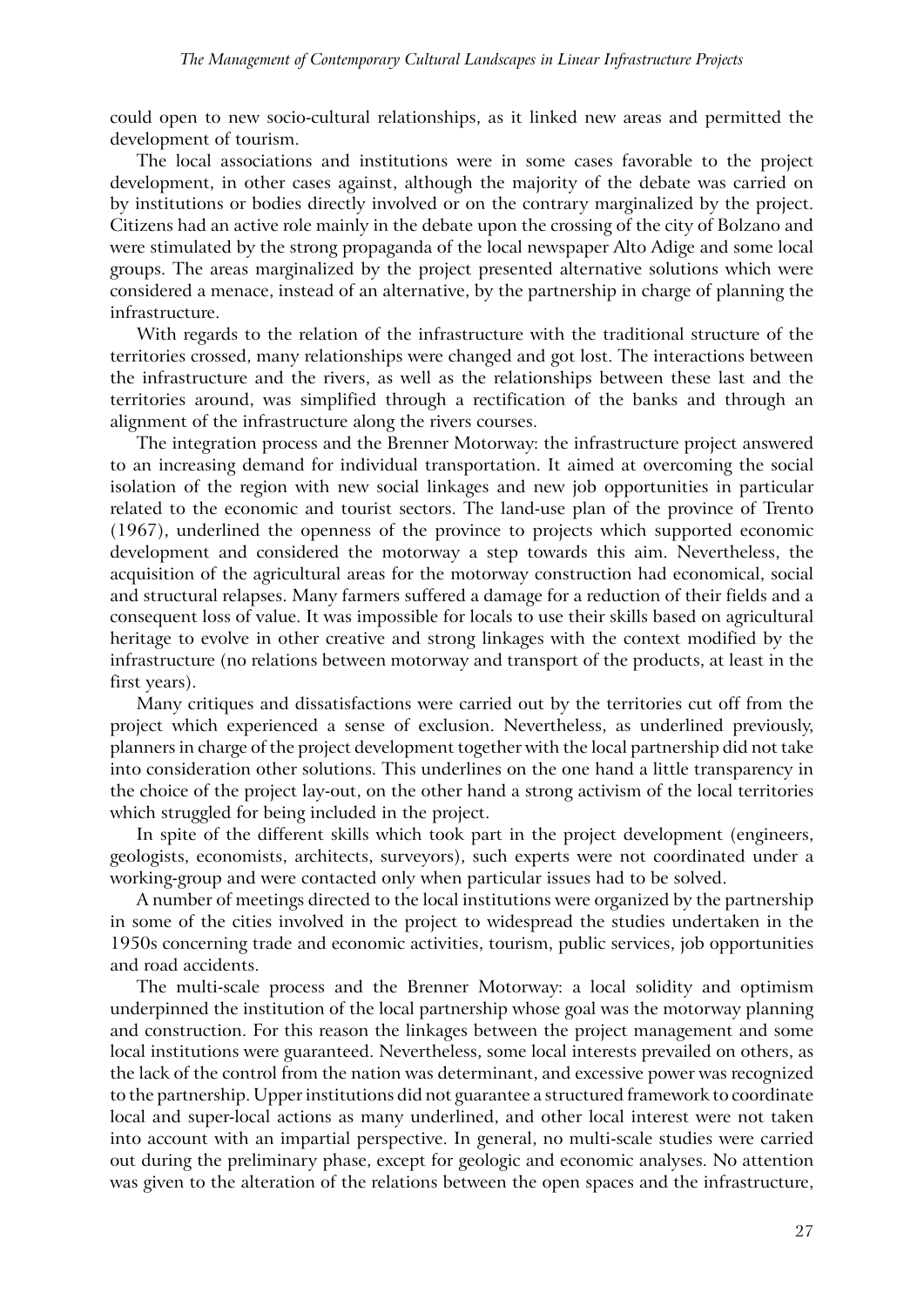nor concerning the rectification/ simplification of the river courses, although in the following years the large use of viaducts that were planned for the motorway was recognized as an optimum solution both for environment and landscape.

A landscape architect was contacted for the elaboration of a project with the aim at ameliorating the aesthetic and the comfort characteristics of the infrastructure. Through the choice of some materials and the use of arboreal and floral species, he provided both punctual and integrated solutions. Nevertheless, his contribution was marginal as he was called after some struggles by the Bolzano province when the main aspects of the project had already been outlined.

The innovation process and the Brenner Motorway: in general the Brenner motorway presented a number of innovative technical solutions elaborated for the first time to overcome many demanding environmental obstacles present along the valleys of the mountainous region of Trentino Alto Adige.

An important innovative approach for the Italian experience, was the involvement of a landscape architect who studied some aesthetic and comfort aspects. The fact that he was contacted only when struggles dependent on the extensive impact of the project within the Bolzano province started to occur, underlines the scarce awareness at the time concerning the impact of a large infrastructure on landscape. Outside the Italian context, to provide an example, in particular in Switzerland, a more evolved planning approach demonstrated a deeper attention concerning the different aspects involved in a large infrastructure project which include cultural, economic, technical, social and environmental aspects. The attention of planners was mainly focused on the urban areas crossed by the motorway and in particular on the city of Bolzano, where many experts analyzed the situation and underlined the importance of designing an outstanding and modern solution.

The local Partnership which managed the project development and execution established an early inter-regional and international work experience between the institutions involved.

According to the cultural debate on the road network development of that years, the Brenner motorway was seen as an investment for the future as well as a way to overcome social exclusion, expand the regional economy and incentive the development of local transportation through a modern and innovative motorway project.

#### **5.2. Application of the model to the High Speed Railway Bologna-Milan**

The identity process and the HSR Bologna-Milan: activism is a feature of the local cultural and environmental groups, both spontaneous and structured, which are present with numerous representations within the regions crossed by the project. This consideration is valid in particular for the Emilia Romagna region, where local interest and participation traditionally characterizes the public panorama.

The physiognomic-structural as well as cultural aspects of landscape were underlined by the local administrations and the regional agency for environmental protection (ARPAV) and were used for a project re-definition at regional/ provincial level, considering that the project was preliminarily elaborated by the national HSR group and did not take into consideration local sensitive areas.

In sporadic cases an integration between the HSR project with local projects under development at the time occurred. An example of a project that could benefit of this approach is the *Gessi Bolognesi Park* near Bologna.

At European level one of the HSR objectives is to increase the local (regional) with upper (national-European) relations. The local interventions undertaken by the regions involved together with the provinces and the municipalities have enhanced such a characteristic, through more widespread and numerous connections with the local territories. At local level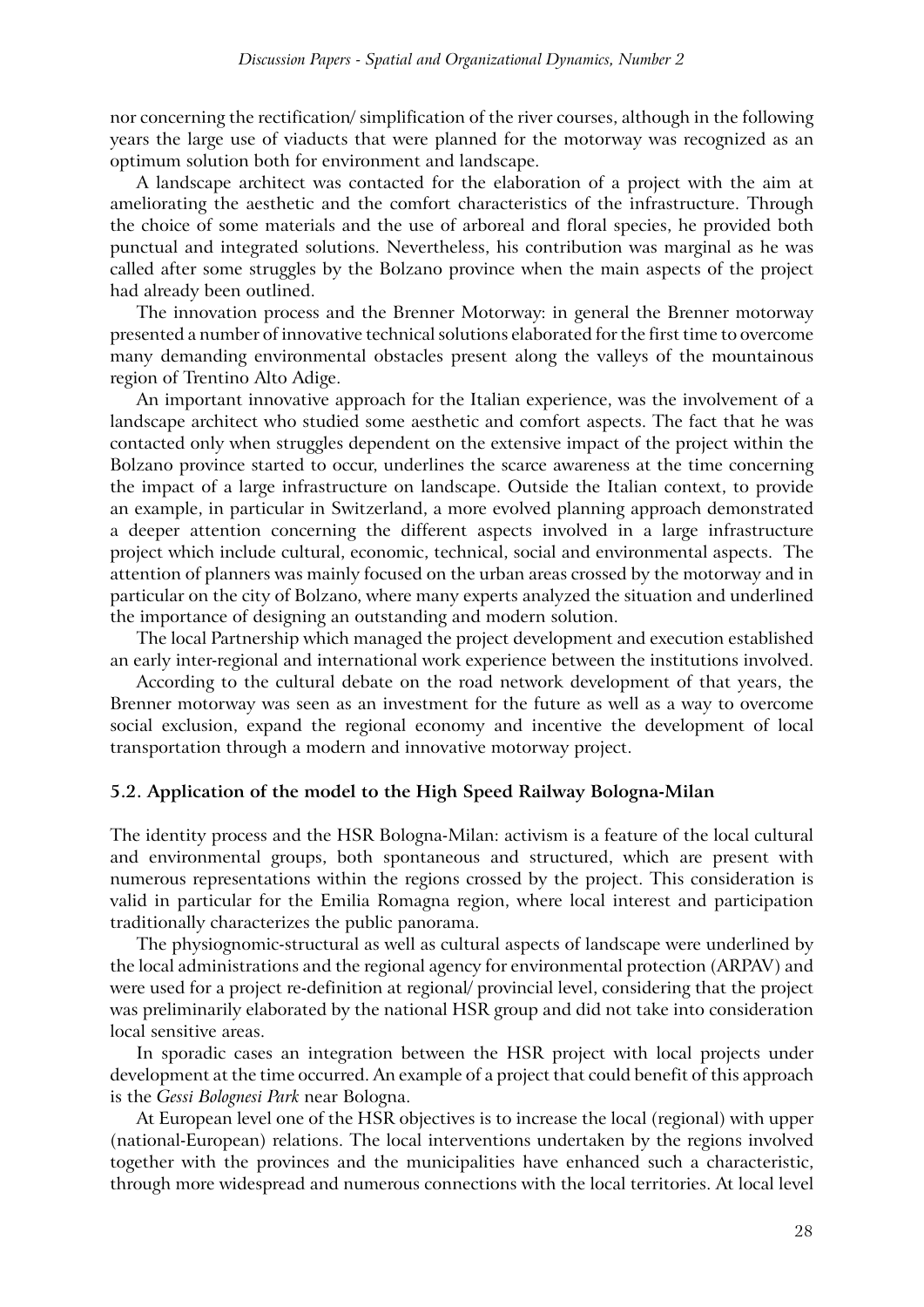the utility of the project is based on the interests of the local economy to speed up the linkages with upper markets as well as to ameliorate and reorganize the local mobility in general.

The integration process and the HSR Bologna Milan: the project is part of a national and international railway network system and is strictly related to the design of a railway high speed line. The choice to work at more integrated projects and to consider the surrounding areas within the planning context was up to the regional and local administrations. In some cases they worked at the development of more complex territorial projects based on the amplification of the objectives of the preliminary national project as well as on a more strong socio-cultural inclusion.

Many changes of the railway lay-out presented by the national HSR group took place according to the protected areas as well as to the need to safeguard the more sensitive local contexts; with this aim, particular attention was put to carry out the mitigation projects. The task to fulfill an integrated coordination of the environmental mitigation projects and to overview the correct execution of the works was assigned to an Environmental Observatory instituted for the occasion. Nevertheless this was not the widespread approach and changes occurred only in some localized areas according to the sensitivity of the local administrations.

By means of a number of prescriptions elaborated at regional and local level, the high speed project Bologna-Milan integrates local users to global users through a creation of linkages based on a number of interconnections between the high speed line and the local railway network.

In the municipality of Reggio Emilia, the HSR became a pretext for an ample urban renewal. The Spanish architect Santiago Calatrava was involved in the project promoted by the municipality. He elaborated a plan for the renewal of the city which included three bridges, the HSR station in Reggio Emilia, a motorway tollbooth and an integrated project developed through green connections.

A number of successful working tables were organized mainly by the regions and in some cases by the local administrations both with institutional and informal groups.

The multi-scale process and the HSR Bologna Milan: the idea of a high speed line was developed at international/ national level. When the preliminary projects were elaborated at national level, no considerations concerning ecological dynamics at different scales were carried out. Regional and local administrations had the opportunity to change the majority of the infrastructure lay-out. The reactions to the preliminary project focused the attention on a number of aspects related to local protected areas and settlements, with the aim at punctually solving the contrasts between some contexts and the infrastructure. Although the presence of an Environmental Observatory and the Procedimental Agreements instituted for the case, a large-scale environmental project was missing, and only environmental solutions related to focused scales were undertaken. A mitigation project was carried out in order to solve some direct consequences produced on local contexts by the new infrastructure (barriers and tree rows to prevent noise and pollution).

A multi-scale transport project was elaborated at regional level through an interconnection of the upper high speed line with the local railways. To avoid a further deterioration of the ecological dynamics and prevent an excessive soil consumption, the regional administration decided to place the new line close to the historic railway and the motorway A14.

As for the environmental aspects, a focused approach was followed for the elaboration of urban solutions. A project renewal of some urban areas was carried out by the municipality of Reggio Emilia. With the purpose to create connections between the new railway project and the urban context, the architect S. Calatrava elaborated a local urban renewal plan within an area of 2 square km which included five outstanding projects (a new railway station, three bridges, a new motorway tollgate).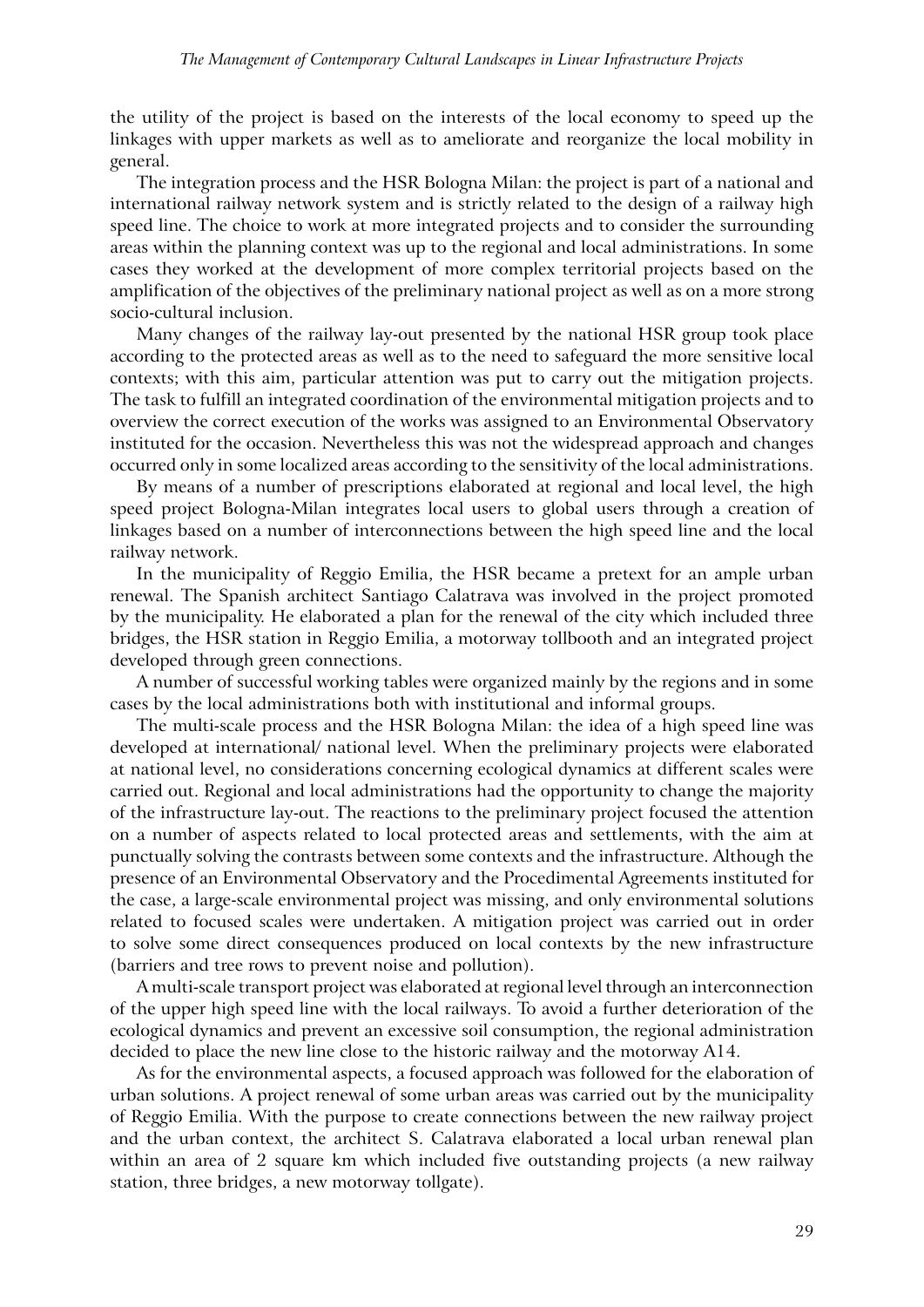The innovation process and the HSR Bologna Milan: some innovative disciplinary outcomes (innovative designs of the Reggio Emilia railway station and of three motorway bridges) were carried out in the urban renewal of the city of Reggio Emilia planned with the occasion of the HSR development. Nevertheless, the strong aesthetic value of the projects designed by the architect Calatrava, considered outstanding, cannot be considered examples to reproduce under a start-up vision capable of establishing more punctual renovations at local level.

New experiences of institutional integrations were performed with the Procedimental Agreements and the Environmental Observatories which collected together the commitments of the Ministry of the Environment, the Ministry of Transports, the regions, the national railway society and the Italian high speed railway society (TAV). Such instruments contributed to develop an aware management of the environmental changes due to the introduction of the HSR within the Emilia Romagna and Lombardy regions.

A certain correspondence between the project and the cultural debate which characterized the second half of the XX Century and pointed the attention at the development of a high speed railway system emerges, although other nations were more receptive than Italy in developing the HSR network (e.g. the early project of the France TGV).

As a consequence of the HSR development within Emilia Romagna region, a number of creative projects born at local level: the project "High speed railway line Bologna - Milan", (an activity based on photography surveys, workshops and laboratories) and the project "Km 129" (based on a number of initiatives related to the valorization of the high speed railway works) are two outstanding outcomes. Their aim is to widespread the HSR project as well as to make more aware the local communities concerning the landscape changes induced by the project.

#### **5.3. Application of the model to the Pedemontana Lombarda Motorway**

The identity process and Pedemontana Lombarda: the context of the Lombardy region is characterized by a widespread presence of associations and local parks, with a strong cultural as well as environmental awareness. Such local resources, together with the local associations, have been involved in the definition of the compensation project. The collection and re-elaboration of a number of local existing projects to structure the master-plan of the environmental compensations testifies an acknowledgment of the local identities. The elaboration of deep-rooted solutions in some cases have contributed to re-activate traditional territorial matrices such as historic road networks and historic agricultural structures. Nevertheless, such a process has characterized only the compensation project which has been developed after the elaboration of the Pedemontana Lombarda project with the goal to compensate the damages provoked by the motorway. Such a focused attention concerning the local contexts, has led in general to an acceptance of the Pedemontana Lombarda project. As a matter of fact, the idea of planning a motorway along that territories goes back to the 1960s and has always been strongly opposed by the local associations and administrations.

The local know-how based on industrial and entrepreneurial features is strictly linked to the efficiency of the infrastructure network and consequently interested in the development of the new motorway, which opens a new east-west connection. At local level the importance of such a choice is based on a re-elaboration of the context compromised by a congested road system through an efficient as well as lacking connection. The traditional regional road network is indeed radio-centric towards the capital of the region, Milan.

The integration process and Pedemontana Lombarda: a number of choices related to the compensation project guarantee where possible, and in some cases restore, some environmental characteristics. A greenway which follows the infrastructure lay-out is the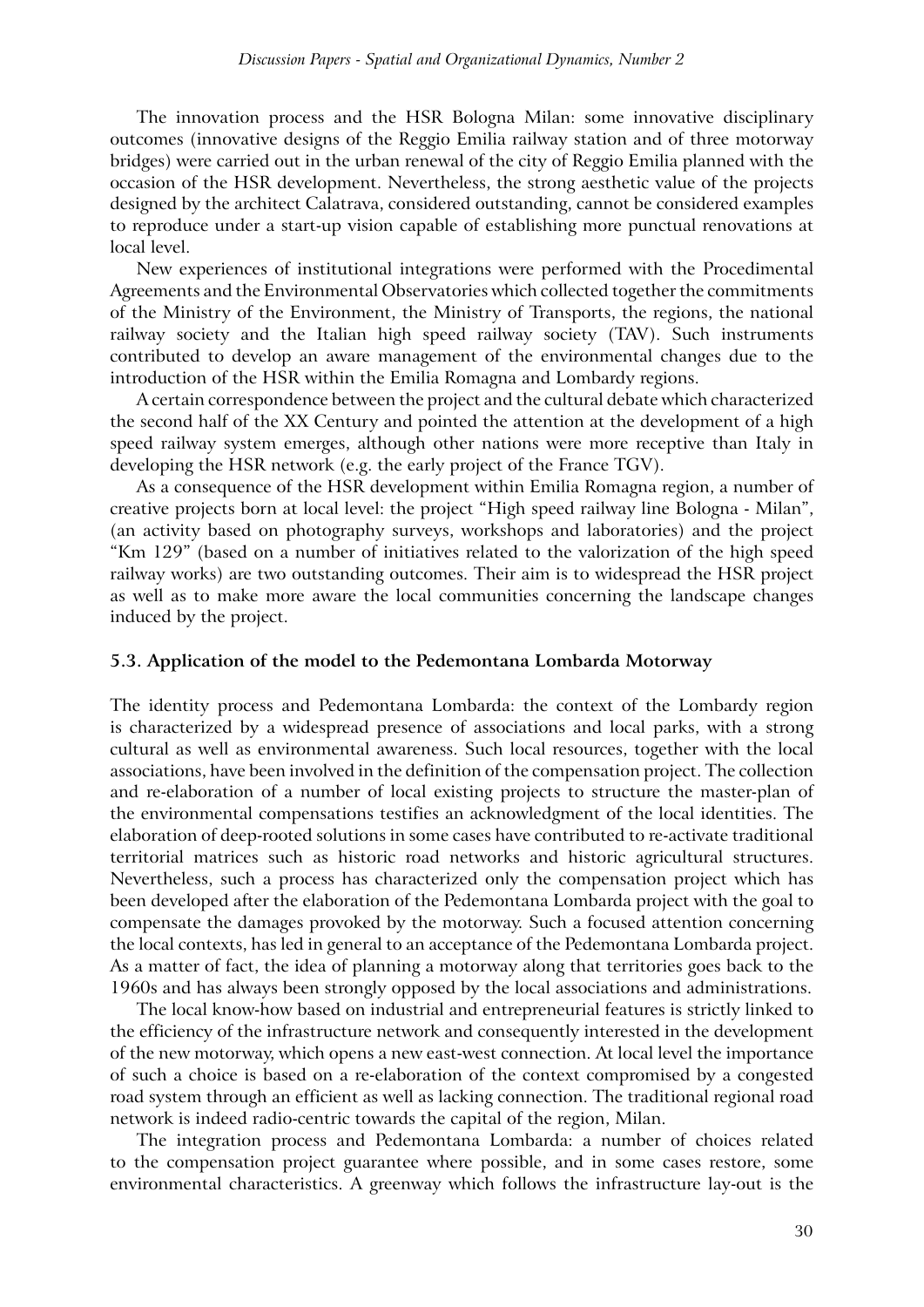green back-bone of the project and in many cases links together a number of local projects related to punctual environmental restorations. For the first time the parks of the region are involved within an organic project whose aim is to interrelate the different north-south natural systems present in Lombardy region which link the plain with the pre-Alps.

The motorway project answers to an historic exigency based on the need to connect the northern part of the region from east to west. This in order to provide an alternative to the radio-centric congested road network structured towards Milan. The motorway nevertheless is defined within a framework where it is still uncertain the lay-out of the high-speed railway project that will be developed in north Italy in the next years: an integrated transportation project is lacking.

Some new land configurations have been designed by the local administrations together with a group of the Milan Polytechnic. In particular a number of multifunctional environmental projects have been developed, such as urban parks and historic agricultural restored areas. Nevertheless, other crucial aspects cannot be affected by the compensations and weaken some existing land configurations: the woods of Bernate and Moronera are taken as an example of this condition. The deterioration of their configuration is even more critical if considering that such remnant woods are included within one of the most densely populated areas of the south Europe, characterized by a rare, in many cases absent, environmental structure.

Co-designing and co-realization have characterized and enriched the building process of the environmental compensations, which represent the outcome of the efficient relationships among the planners in charge of the compensation project, the parks and the institutional levels (the region, the provinces, the municipalities). Nevertheless, the compensation project has to remedy with *ex-post* solutions to the damages caused by the already planned infrastructure lay-out. As a matter of fact, the master plan of the environmental compensations does not follow the practice of the integrated planning but has to 'compensate' to a damn.

The multi-scale process and Pedemontana Lombarda: the local territories included in the north of the region have experienced a re-structuring of the road network through the development of the Pedemontana motorway. The project has a regional-provincial dimension and aims at providing more efficient connections within the congested areas which go from Varese (west) to Bergamo (east). This is the first important connection of the northern part of the region which does not include a direct linkage with Milan.

The new east-west infrastructure project, cuts orthogonally a number of regional and local parks and five rivers. Numerous multi-scale studies have been carried out by the planners in charge of the compensation project to elaborate large-scale solutions (for the first time a green connection along the east-west axis between the parks has been developed) and local level environmental restoration projects. In a number of cases the local solutions are not directly related to the infrastructure and involve different compromised areas.

A multi-level planning process which has involved the region, the provinces, the municipalities and the park bodies has characterized the development of the projects.

Some interesting solutions have been carried out by the architects in charge of the design of the infrastructure components (barriers, service areas, galleries...), through the development of a unitary project based on a coherency of the typological and material choices.

A multi-scalar interrelation between the infrastructure project and the compensation project is absent. As a matter of fact, the latter has been developed with other integrated methodologies and after the design of the infrastructure lay-out.

A land-use control plan of the possible land exploitations of the residual open spaces along the infrastructure remains a lack, as no plans nor programs avoid such possible relapses.

The innovation process and Pedemontana Lombarda: two aspects in particular have been pursued to obtain a quality project: a typological study based on a unique coherent project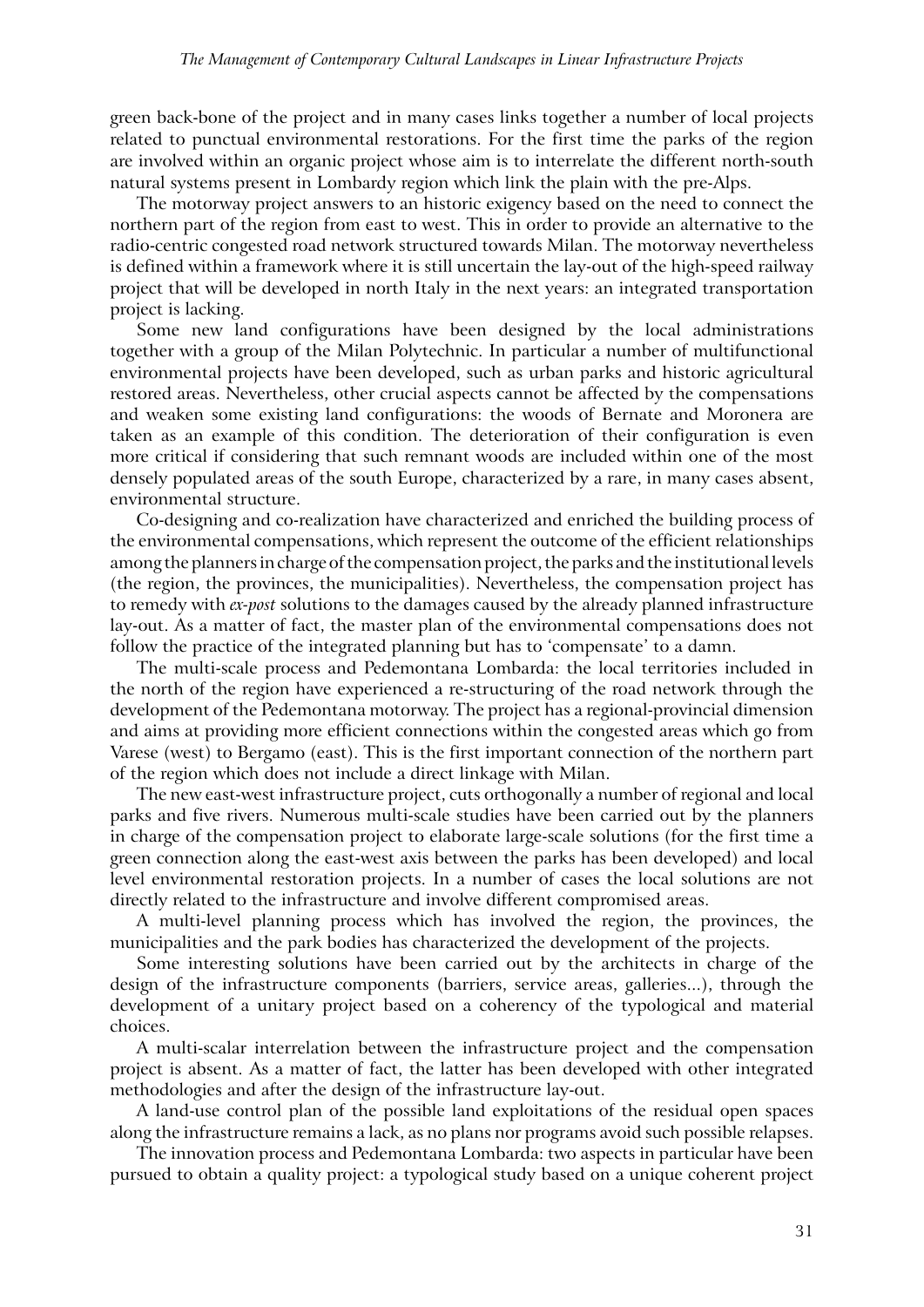and an innovative, organic compensation project. In those two cases, up-to date project choices have been carried out according to the high-quality criteria followed.

The approaches acknowledge the environmental compensation models developed for the infrastructure projects in some European countries, which have been lacking in the Italian context for many years. According to a number of Italian and foreign planners (e.g. S. Boeri, Pedemontana group, Milan Polytechnic; A. Kipar, landscape architect) the compensation project, based on a multi-level structure and coherent relation with local institutions, could even become an Italian/ European model.

Innovative institutional relations have been at the basis of the development of the compensation project, as the importance to create active linkages with the provinces, the municipalities and the park bodies has underpinned its evolution. A shared planning procedure has permitted to develop integrated projects; a financial agreement, has permitted to the local administrations to manage the realization of the local projects.

Creativity is in particular related to the importance of strengthening and valorizing the residual open spaces, which through the compensation projects are transformed in 'open places'. Such local interventions have been planned as start-up projects with the aim at enhancing and spreading a correct environmental and cultural planning approach within the local contexts.

# **6. Results from the case studies**

This part will underline the main findings of the work starting form a comparison of the four processes through an elaboration of the outcomes of each case study. Considering that the three projects are innovative for the period in which they are planned, this comparison aims at presenting a first general trend of the modalities of development that cultural landscapes are undertaking. It is important to underline that the three projects represent to some extent exemplary cases, therefore do not characterize the ordinary planning approaches.

# **6.1. Comparisons and trends of the four processes in the three case studies**

In order to structure the comparison a number of graphs have been elaborated. They are the graphic representation of the outcomes of the indicators table, and aim both at underlying and comparing the results of the three case studies. The graphs are based on the 12 criteria which structure the indicators table. Each graph represents a criterion (except for criterion 9 which has been divided into 3 graphs) and collects together the related indicators, as observable in the following sample.



#### **Figure 6.1. Structure of the graph (sample) used for the comparison of the outcomes obtained from the indicators table**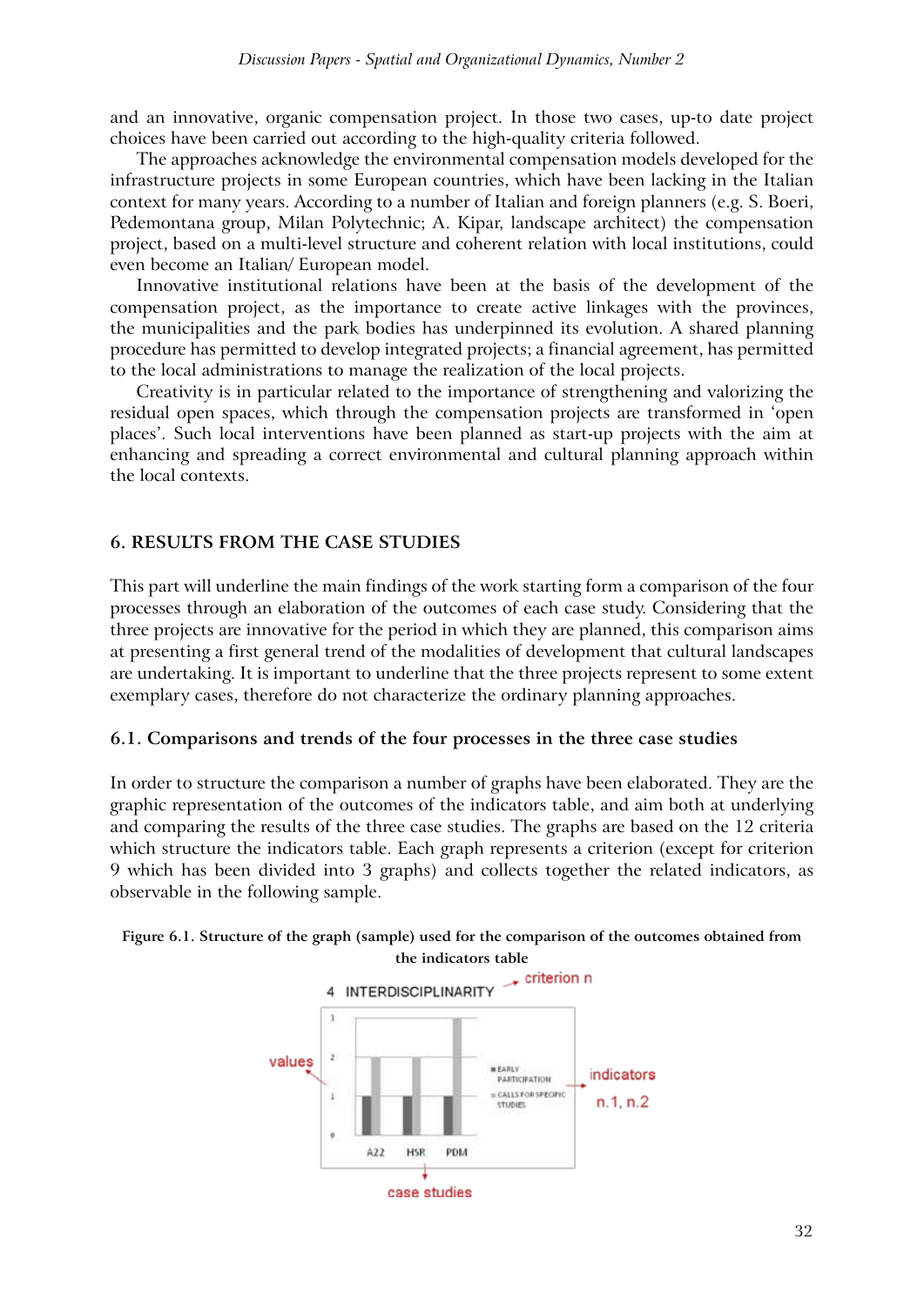The x axis represents the case studies  $(A22=$  Brenner Motorway; HSR = high speed railway Bologna-Milan; PDM= Pedemontana Lombarda motorway). The y axis represents the values ( $- = 0$ ;  $+ = 1$ ;  $+ = 2$ ;  $+ + = 3$ ) and corresponds to the score-system used for each case in the indicators table. The rectangles represent the outcomes of each indicator. In some cases a graphic representation has not been performed, due to the different measurement unit of the indicators (i.e. binary measure, yes/ no). The results have been contextualized in each period. For example, the indicator "technical value" has obtained the maximum score  $(+++)$  both in the Brenner motorway case (1960s) and in the Pedemontana Lombarda motorway case, although this last has been planned more than 40 years later.

A comparison of the indicator outcomes follows, together with an elaboration of the results divided into the 4 processes.

# *Identity process: outcomes*

The identity process is divided into three criteria: "1. Sustaining local processes for the valorization of cultural heritage", "2. Managing land quality changes", "3. Supporting the structure of local milieu".

1. Sustaining local processes for the valorization of cultural heritage

Indicators: 1.1 "Activism of local associations/ spontaneous groups in the project elaboration"; 1.2 "Activism of local institutions in the project elaboration"; 1.3 "Use of local plans/projects already planned in the areas involved":



#### 2. Managing land quality changes

This criterion is divided into 2 parts: a. Changes of surfaces; b. Configuration, repair strategies.

#### a. Changes of surfaces

Indicator 2.1 "Hectares per kilometer expropriated" (quantitative measurement unit):



(II)

# b. Configuration, repair strategies

Indicators: 2.2 "Repair strategies for loss of value in sensitive areas", 2.3 "Repair strategies in the areas of production", 2.4 "Repair strategies to prevent loss of quality life".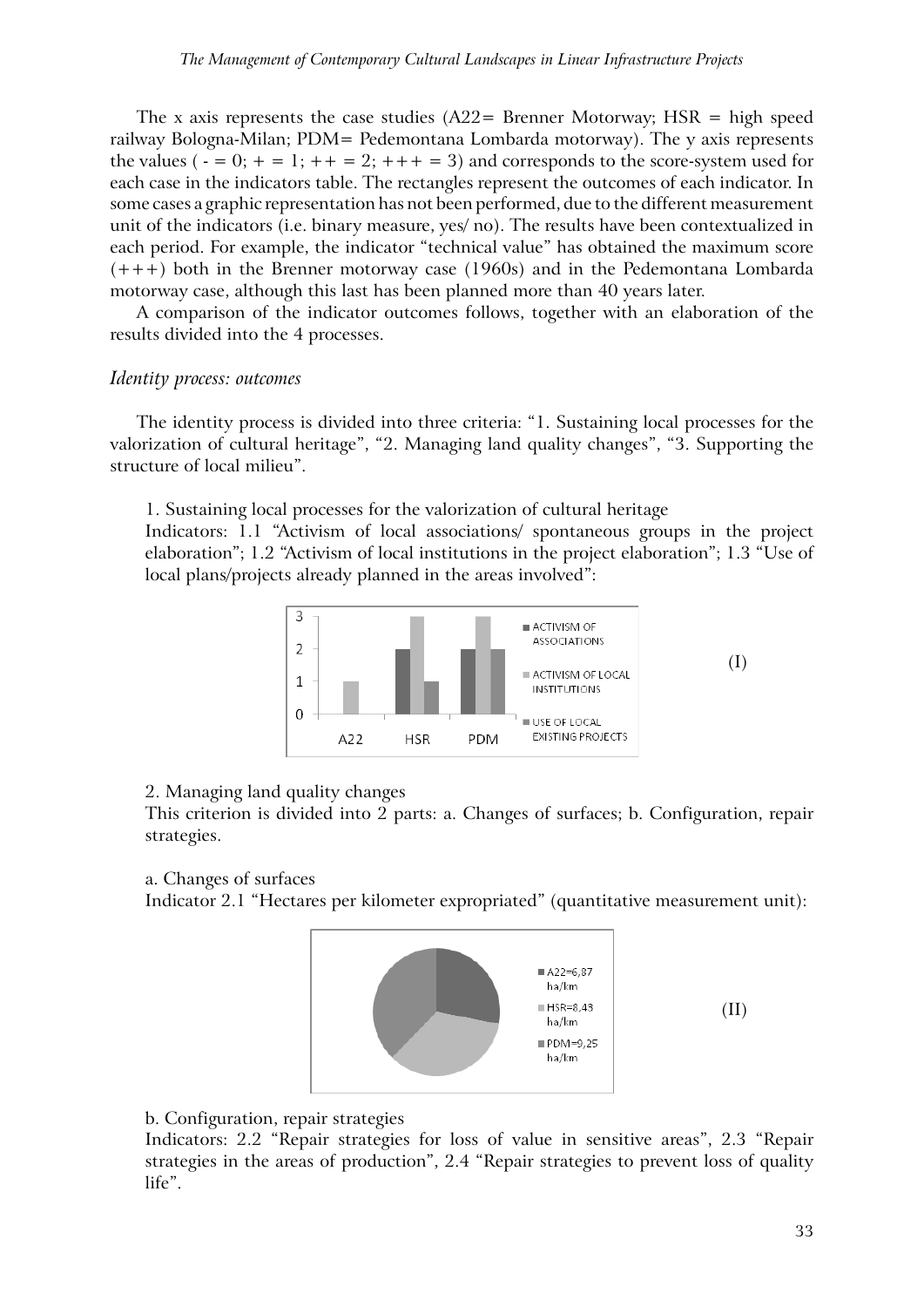

#### 3. Supporting the structure of local milieu

Indicator 3.1 "Percentage of the local, national, international transport": A22: > national/ international; HSR: > national/ international; PDM: > local/ regional indicator 3.2 "Objective and actions declared to support the local milieu".



From the comparison of the three cases concerning the identity process, emerges that in general this is growing of importance from the 1960s and characterizes always more the planning process towards a landscape based on identity values. An almost constant development of the planning actions in the direction of the objectives represented by the criteria is observable. This is a result of the improvement of the planning instruments as well as the acknowledgment of the importance of local communities for heritage conservation and renovation. The adoption in the 2000 of the European Landscape Convention and its acknowledgment by a growing number of European states, confirms such an awareness. Nevertheless, as shown by the graphs, the maximum level is still far to be reached in the majority of the cases. An improvement of the process can be obtained through a more active involvement of the local stakeholders, in particular the cultural and environmental associations, which still do not have any influence in the architecture of the decisional bodies (I). A consequence of this is the lack of attention concerning the residual open spaces (e.g. woods), in some cases sacrificed to safeguard other land structures (e.g. agricultural areas characterized by explicit economic values). The inclusion of local projectualities is an aspect to strengthen as well as to consider from the beginning of the planning procedure (in the case of Pedemontana Lombarda it has been undertaken only for the compensation project). Another aspect enhanced is the relation which occurs between the hectares expropriated and the infrastructure (II). Such a phase of the planning procedure requires further investigations as a re-organization of the fields/ open areas consequent to the transformation is needed. To provide an example of the large impact of such an aspect on the local communities, for the High Speed Railway Bologna-Milan thousands farms have been involved in those transformations. The data provided by Pedemontana Lombarda SpA, FSI SpA, and a literature overview as regards the Brenner motorway, demonstrate increasing levels of expropriations from the 1960s. These augments are for the majority consequent to the expropriations for mitigation and compensation projects. Land quality changes have been better managed in the last case (III). Nevertheless a further improvement could be carried out if the project of the infrastructure (which comes earlier) won't be detached from the environmental project (which is planned later as a remedy). In this sense, a change of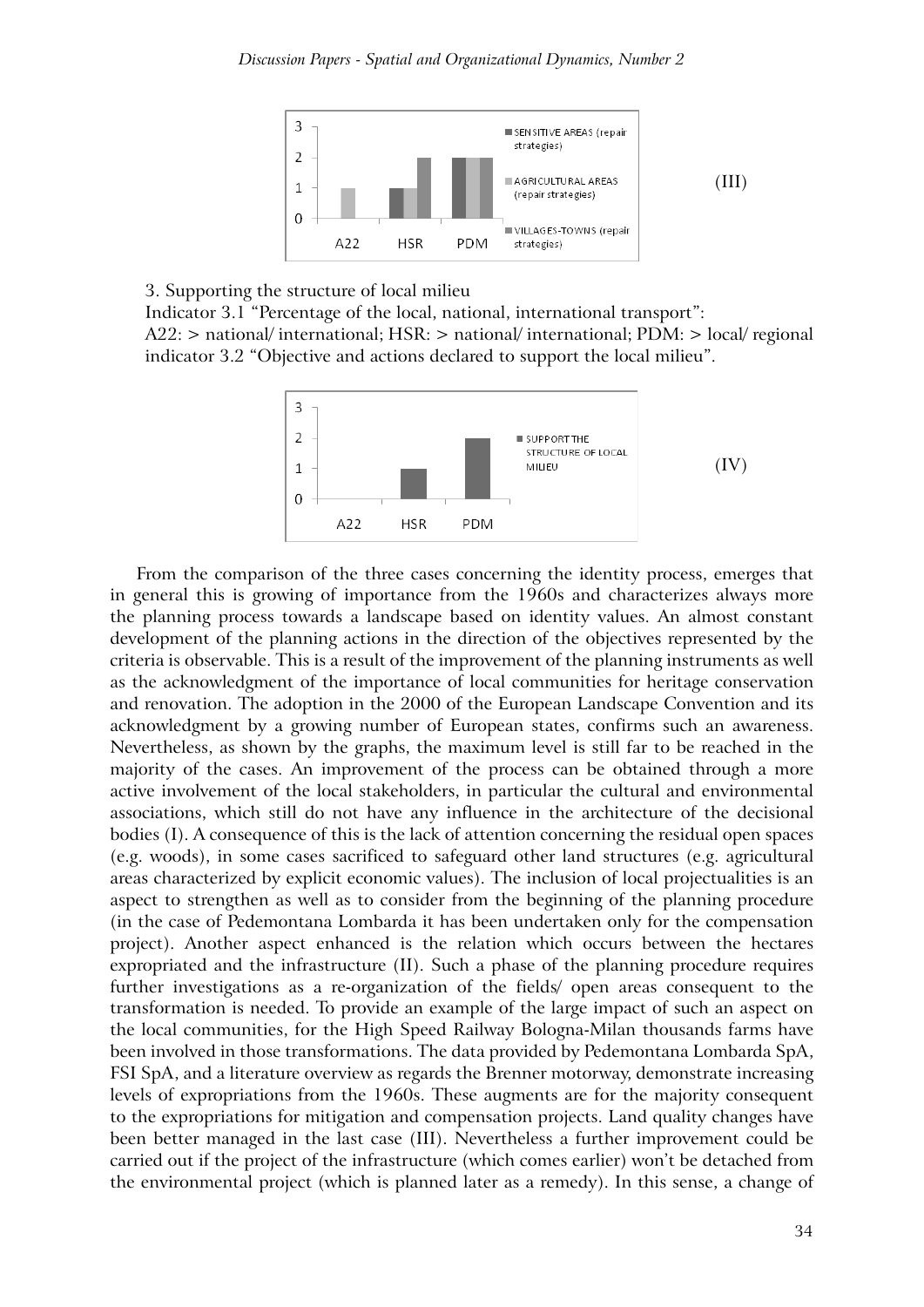perspectives should be undertaken. The strongest support to the local milieu is observable in the case of the Pedemontana project (VI). As a matter of fact, the aim of the Pedemontana motorway is to sustain the economic structure of the Brianza (area located in the north of Lombardy region). Also the case of the high speed railway is emblematic in this sense, as its primary aim is to link faster the national and international centers, nevertheless the activism of the local institutions permitted to obtain the interconnection between the new line and the local railway network.

# *Integration process: outcomes*

The integration process is divided into three criteria: "4. Interdisciplinarity", "5. Integrated land configurations", "6. Flexibility".

4. Interdisciplinarity

Indicators: 4.1 "Participation since the early steps in the project elaboration"; 4.2 "Calls for specific studies (late-partial participation)"



# 5. Integrated land configurations

Indicators 5.1 "Occasion for urban renewal"; 5.2 "Occasion for environmental renewal".



Indicator 5.3: "Coherence/integration with the existing road network" (binary measurement unit, yes/no): A22: Y; HSR: Y; PDM: Y.

# 6. Flexibility

Indicator 6.1. "Elaboration/ evaluation of alternative projects"

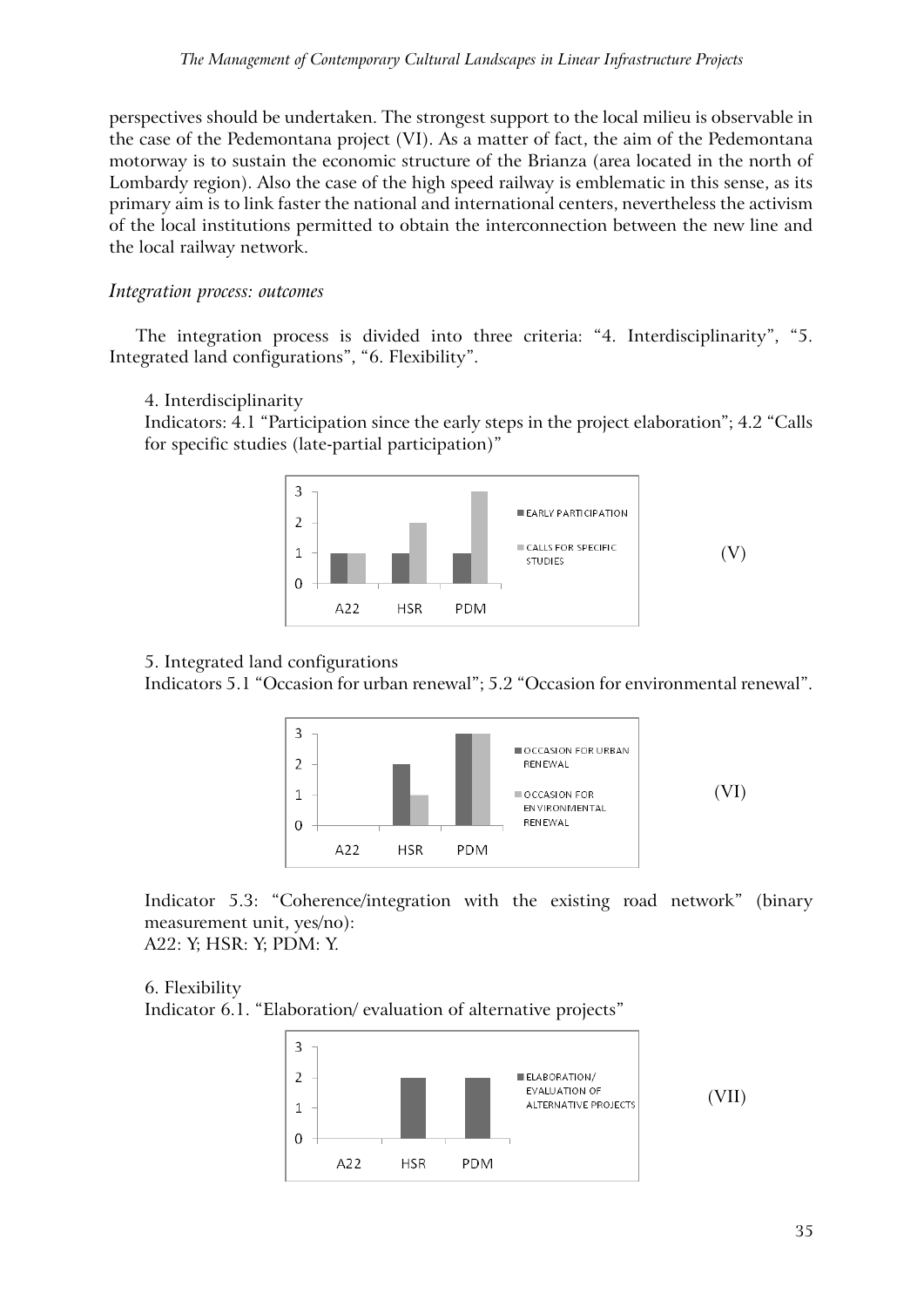This comparison testifies that the integration process grows following a dynamic which is less homogeneous if compared with the tendency of the identity process. As shown by the graphs, except for some indicators, the desideratum is still far to be reached in a number of cases. In general, a determinant step forward is noticeable in the case of the Pedemontana Lombarda motorway. The participation since the very beginning of the planning phase of multidisciplinary professionals nevertheless (V), is an aspect which has to be reconsidered and improved, as the analysis demonstrates still a low early participation. Good quality levels of urban and environmental renewal related to the infrastructure project have characterized the Pedemontana Lombarda compensation project (VI). In this case a high level of integration between planners and local institutions have been observed. The projects demonstrate growing levels of flexibility in relation to the elaboration and evaluation of the alternatives (VII). Nevertheless, other steps forward need to be undertaken: the detachment which occurs between the early infrastructure lay-out and the changes to the project required by the regional, provincial, local institutions only in some cases lead to effective changes.

## *Multi-scale process: outcomes*

The multi-scale process is divided into three criteria: "7. Multi-level compensations", "8. Managing land transformation effects", "9. Supporting systems complexity".

7. Multi-level compensations Indicator 7.1 "Active compensations"



8. Managing land transformations effects Indicator 8.1 "Active territorial transformations"



9. Supporting systems complexity

This criterion is divided into three parts: a. Relations with the external structures; b. Infrastructure as a system; c. Single work as a system. Each part is composed of one or more indicators.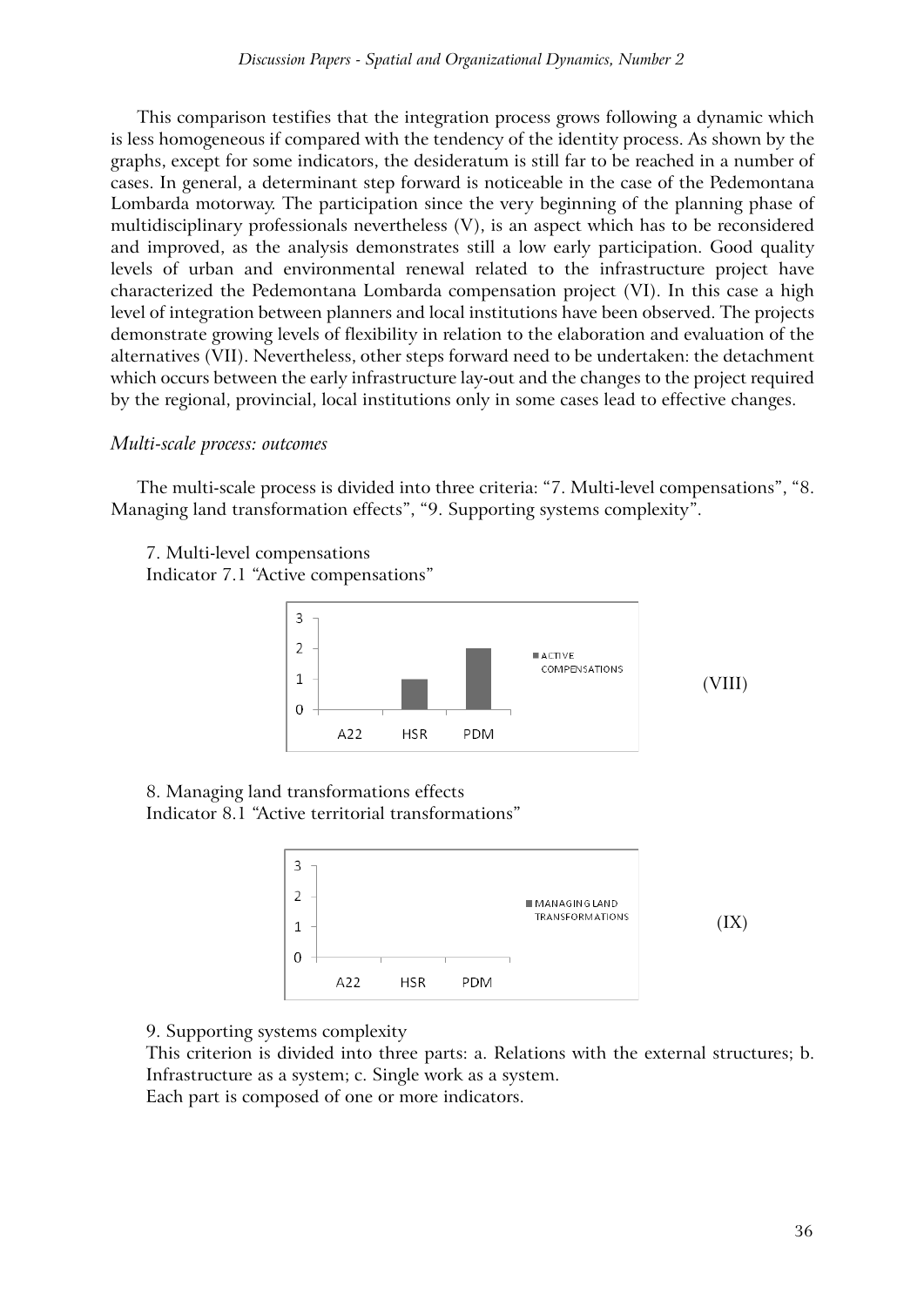#### a. Relations with the external structures

Indicators 9.1 "Compatibilities with the ecological network"; 9.2 "Compatibilities with settlements (inhabited areas)"; 9.3 "Compatibilities with land-use values (e.g. agricultural areas)"



## b. Infrastructure as a system

Indicator 9.4 "Typological and materials coherence"



Indicator 9.5 "Comfort for the driver/ traveler" (binary measurement unit, yes/ no): A22: y; hsr: y; pdm: y

#### c. Single work as a system

Indicators: 9.5 "Technical value"; 9.6 "Ecological value"; 9.7 "Relation between the single work and the context".



The multi-scale process has a variable trend according to the different criteria. In general a tendency towards the desiderata is noticeable. In some cases there is a late development of a dynamic, in other there is a lack of attention, in other a criterion losses of importance. In all the circumstances the better condition is verifiable in the Pedemontana project, except for a case (IX). Two criteria which require some reflections emerge: "multi-level compensation" and "managing land transformation effects". The first is a prerogative mainly of the Pedemontana Lombarda case (VIII). The analysis underlines a general high value of the compensation project which elaborates ex-post remedial solutions to the infrastructure project designed in advance. In order to improve its outcomes new planning perspectives should be explored towards the development of a systemic integrated project. This should be based on the inclusion and the management of the cultural and environmental dynamics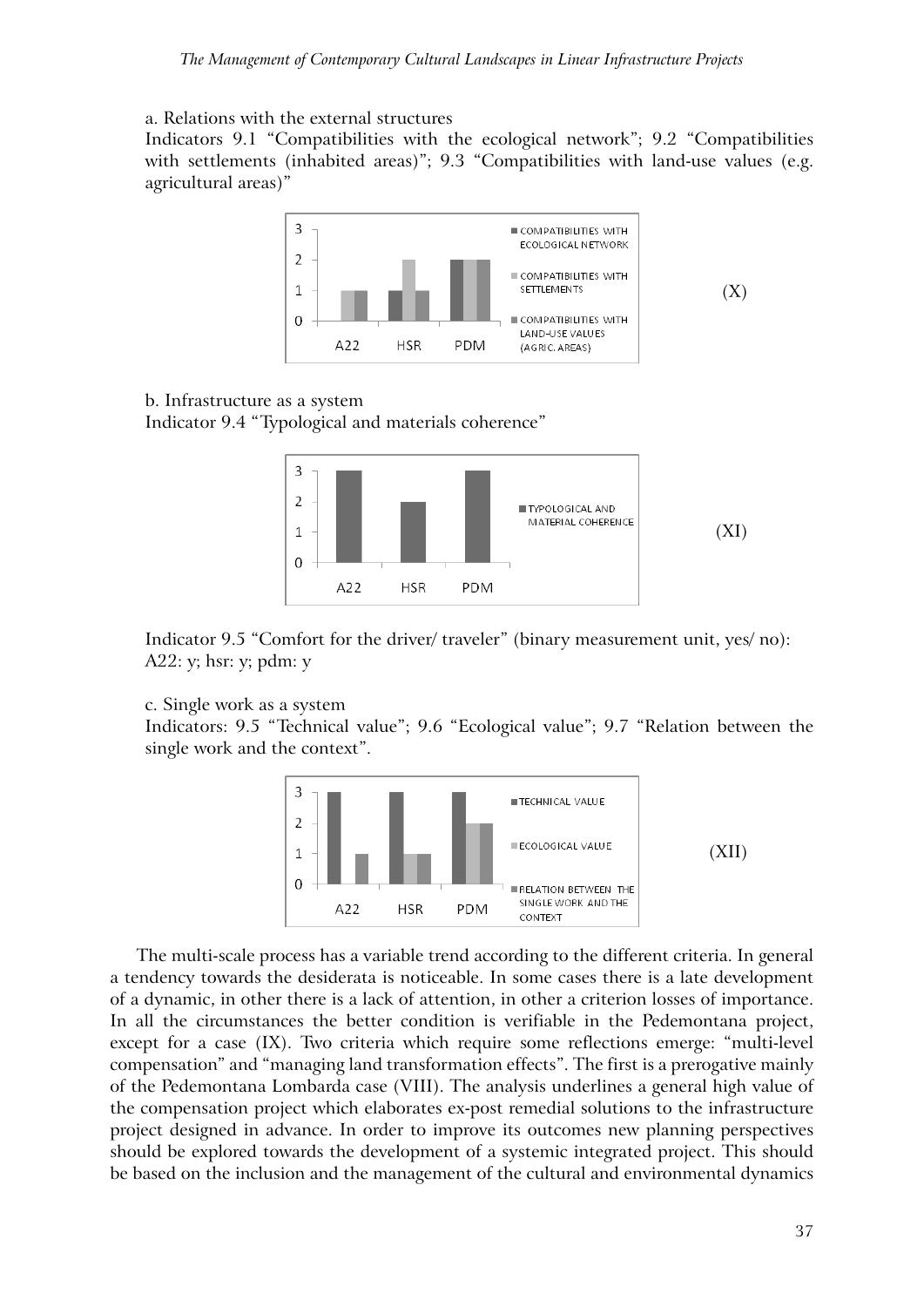which characterize the context since the beginning. The second criterion is related to the prevention of land exploitation in the areas involved by the infrastructure (IX). This aspect requires deep attention as satisfying levels of management have not been achieved in the three cases analyzed. The development of an effective multi-scale legal framework which engages the region, the provinces and the municipalities could be a performing solution to manage the areas potentially included in the exploitation. The considerations carried out for the criterion "supporting system complexity" (X, XI, XII), which underlines a multi-scale analysis of the projects, has reached satisfying levels mainly in relation to the intermediate scale and the focused scale. The large-scale level (relations with the external structures) still have to be improved and this can be obtained through the development of a systemic project as underlined above.

## *Innovation process: outcomes*

The innovation process is divided into three criteria: "Innovative models acknowledged", "Extra-ordinary institutional relations", "Project creativity".

10. Innovative models acknowledged

Indicator 10.1 "Acknowledgment of innovative models" (binary measurement unit): A22: y; hsr: y; pdm: y

11. Extra-ordinary institutional relations

Indicator 11.1 "Supporting experiences of interrelation between institutions"



Indicator 11.2 "Ad hoc significant studies elaborated by other institutions [universities…] and/ or informal bodies [associations…]" (binary measurement unit): A22: y; hsr: y; pdm: y.

12. Project creativity (inclusion of unusual/ complementary/innovative uses) Indicators 12.1 "Project creativity"; 12.2 "Creativities at local level born with the project".



Innovation is one of the prerogatives which drove the choice of the three projects. Therefore, such a process is relatively developed for the three cases. However, as visible from the graphs, some differences which have characterized the development of the process from the 1960s are evident. Innovative models have been acknowledged to develop parts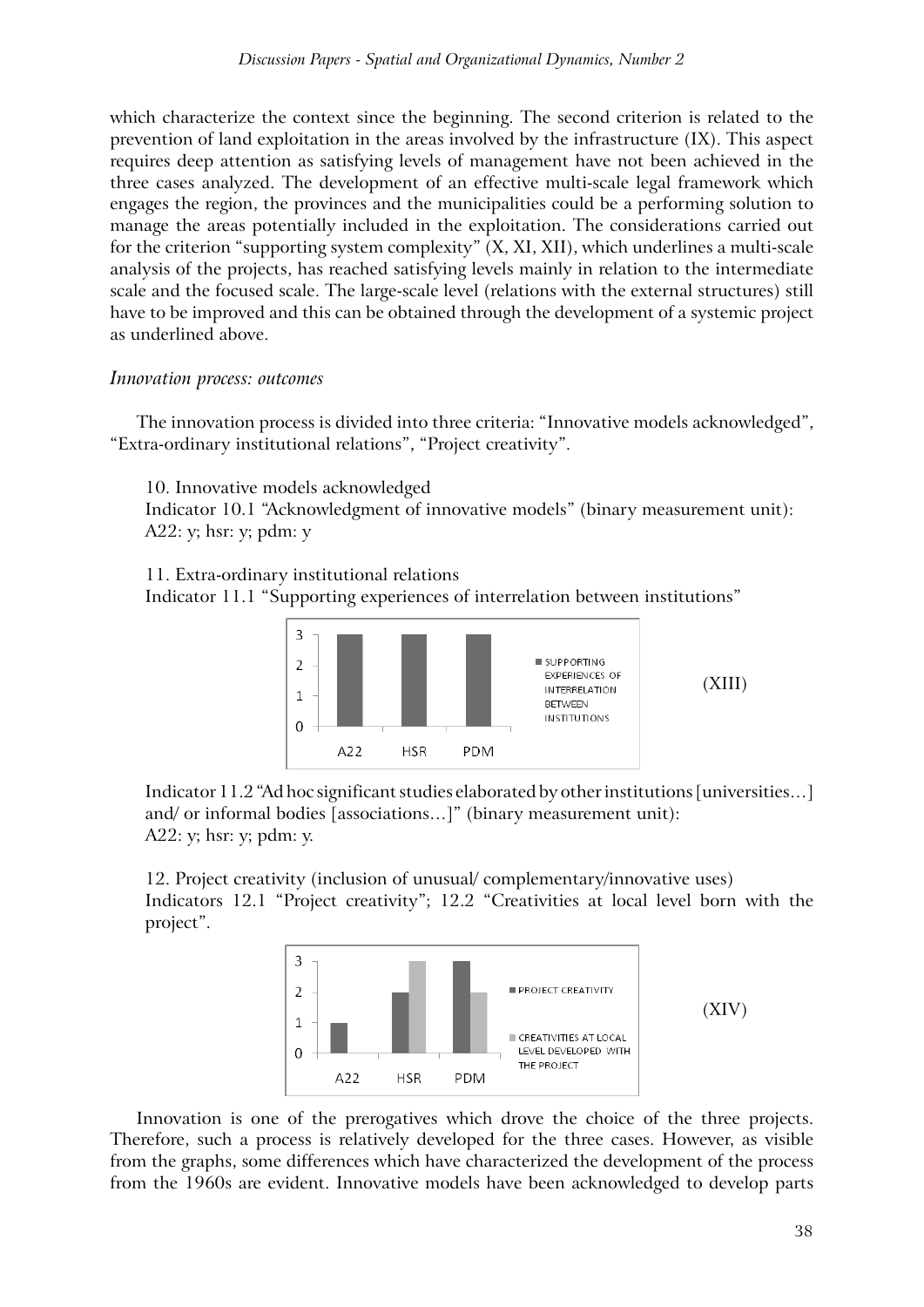of each project (e.g. to develop the landscape project of the Brenner Motorway, exemplary international models were acknowledged from the US, England, France, Germany). High levels concerning the innovation process have been reached with the three projects in relation to the development of experiences of interrelation between institutions at different levels (governance improvement) (XIII). Good levels of creativity have been achieved to design the single works (XIV). The project of the high speed railway has furthermore experienced the development of local creative reactions based on laboratories, workshops and exhibitions. The aim was that of widespreading the project to the communities in order to start-up some reflections concerning the changing drivers of local landscapes. This experience could be an interesting aspect to re-propose in other contexts through the involvement of the local cultural associations.

#### **7. Conclusions: aims reached and improvements**

The first aim of the model is that of evaluating the development of cultural landscape dynamics related to linear infrastructures development. In this sense the model has been effective as it has been helpful to compare the three case studies as well as to draw a number of conclusions. It has permitted to enhance the strengths and weaknesses of the planning processes with the aim at determining whether or not these have led to the development of cultural landscape dynamics as intended in this research. It has also permitted to evaluate how the processes have been transformed, as well as to enhance which processes have reached a good value and which can be ameliorated and how. The second aim of the model is that of providing a replicable method to reduce the pressure of linear infrastructures on local dynamics in general, and in particular on the historical, cultural, environmental heritage. This can be achieved through the management and support of cultural landscape processes in planning procedures, and this is what the model intends to perform. Its application to future linear infrastructure projects from the very beginning of the planning phase is therefore required to evaluate and improve this second effectiveness.

The present research has been worked out bearing in mind that the interacting processes between natural and human factors underpin the cultural landscapes. Starting from these assumptions, different perspectives and interpretations are possible. This methodology provides one of the possible reading keys. The research intention was that of contributing in making the complexity of cultural landscapes manageable: the resulted model has suggested guidelines for the management of their processes.

#### **REFERENCES**

- Antrop M. (2000). "Background concepts for integrated landscape analysis", in *Agriculture, Ecosystem and Environment*, n. 77, pp. 17-28.
- Bobbio L., Morisi M. (2001). "Reti infrastrutturali, reti decisionali e rappresentanza nell'Unione Europea" in *Teoria Politica*, XVII, n. 1, pp. 65-86, Franco Angeli. Torino.
- Caravello G.U., Giacomin F. (1993). "Landscape Ecology aspects in a territory centuriated in Roman times", in *Landscape and Urban planning* n. 24, pp. 77-85.
- Carta M. (1999). *L'armatura culturale del territorio. Il patrimonio culturale come matrice di identità e strumento di sviluppo*, Franco Angeli. Milano.
- Cosgrove D. (2002). "Landscape and History", in Whyte D. I., *Landscape and History since 1500*, Reaktion Books. London.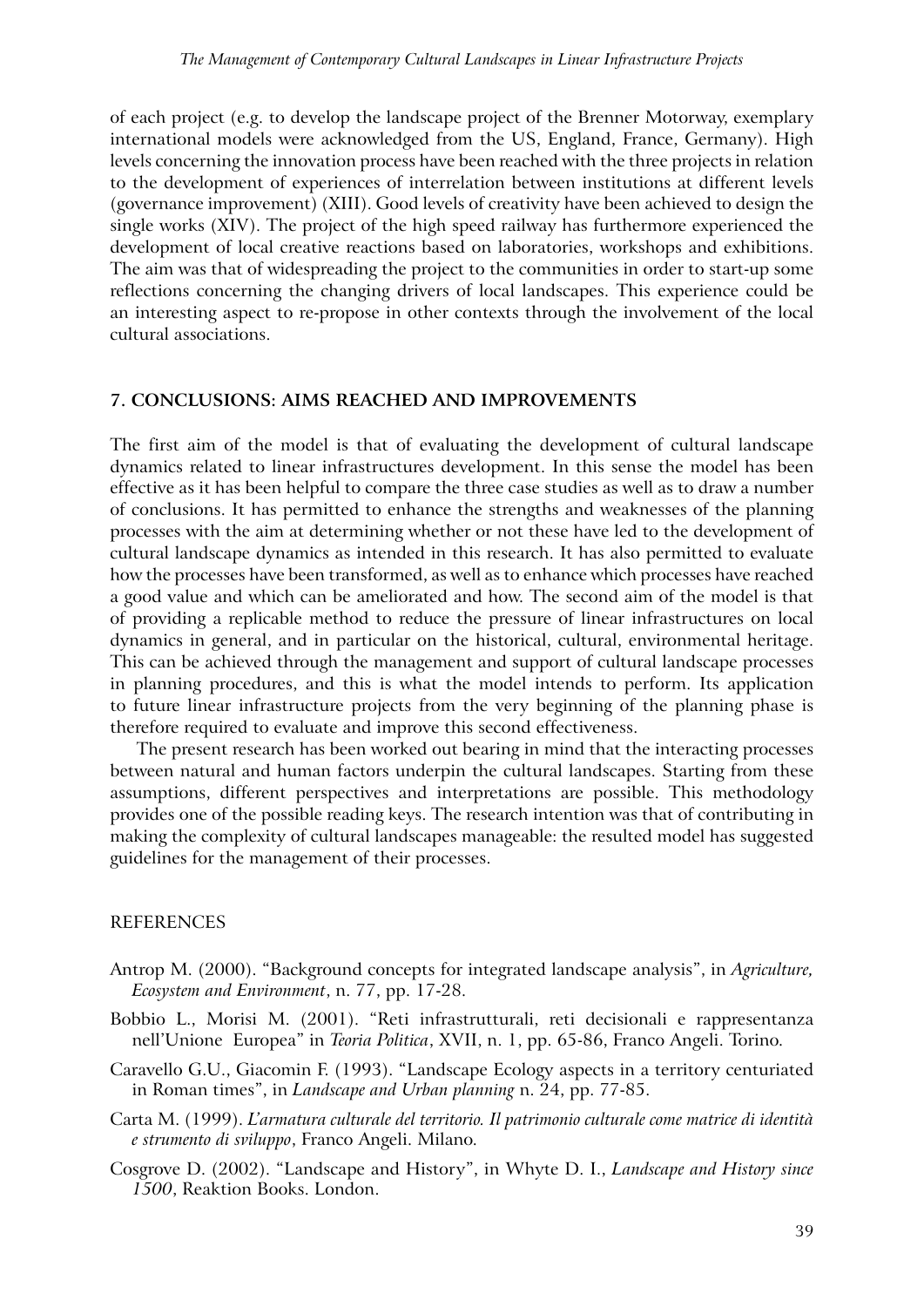- Dematteis G., Governa F. (2005). *Territorialità, sviluppo locale, sostenibilità: il modello SLoT*, Franco Angeli. Milano.
- Dramstad W. E., Olson J. D., Forman R. T. T. (1996). *Landscape Ecology principles in Landscape Architecture and Land-use Planning*, Harvard University Graduate School of Design, Island Press. Washington DC.
- Ennis F. (edited by) (2003). *Infrastructure Provision and the Negotiating Process*, Ashgate Publishing Company. Aldershot.
- Farina A. (2000). "The Cultural Landscape as a Model for the Integration of Ecology and Economics", in *Bioscience*, American Institute of Biological Sciences, vol. 50, n. 4, pp. 313-320.
- Farina A., *et al.* (2005) "Eco-semiotics: a new field of competence for ecology to overcome the frontier between environmental complexity and human culture in the Mediterranean", in *Israel Journal of Plant Sciences*, vol. 53, pp. 167-175.
- Farina A. (2006). *Principles and Methods in Landscape Ecology: Towards a Science of the Landscape,*  Landscape Series, vol. 3, Springer. Dordrecht.
- Farina A., Scozzafava S., *et.al* (2007). *Ecologia del sociale e grandi opere: il punto di vista dell'ecologo*, Istituto di Biomatematica, University of Urbino.
- Gambi L. (1973). *Una geografia per la storia*, 2nd edition , Einaudi. Torino.
- Gambino R. (2003). *Prolusione. I paesaggi dell'identità europea*, Politecnico di Torino, Inauguration of the Academic Year 2003 - 2004, www.diter.polito.it/it/ricerca/pub\_ prodotto/(idpub)/1392525.
- Gibelli G., Padoa Schioppa E. (2002). *Aspetti applicativi dell'ecologia del paesaggio: conservazione, pianificazione, valutazione ambientale strategica,* Atti VII Congresso Nazionale SIEP-IALE, 4-5 July 2002, AG Copy. Milano.
- Graham S., Marvin S. (2001). *Splintering Urbanism. Networked infrastructures, technological mobilities and the urban condition*, Routledge. London & New York.
- Haberl H., Schandl H. (1999). "Indicators for sustainable land use: concepts for the analysis of society – nature interrelations and implications for sustainable development", in *Environmental Management and Health*, n. 10/3, pp.177-190, MCB University Press.
- Haberl, H., Wackernagel, M.,Wrbka, T. (2004). "Land use and sustainability indicators. An introduction", in *Land Use Policy,* n. 21, pp. 193-198
- Ingold, T. (2000). *Perceptions of the Environment: Essays in Livelihood, Dwelling and Skill,*  Routledge. London & New York.
- Johnston R. J., Gregory D., Pratt G. (edited by) (2000). *The dictionary of Human Geography*, 4th edition, Blackwell. Oxford.
- Jongman R., Pungetti G., (edited by) (2004). *Ecological Networks and Greenways. Concept, Design, Implementation*, Cambridge University Press. Cambridge.
- Magnaghi A. (2005). *The urban village, A charter for democracy and local self-sustainable development*, Zed Book. London.
- Massey D., Jess P. (1995). *A place in the world? Places, cultures and globalization*, Oxford University Press, Oxford.
- Menichini S., Caravaggi L. (2006). *Linee guida per la progettazione integrata delle strade*, Alinea Editrice. Firenze.
- Naveh Z. (2001). "Ten major premises for a holistic conception of multifunctional landscapes", in *Landscape and Urban Planning*, n.57, pp. 269-284.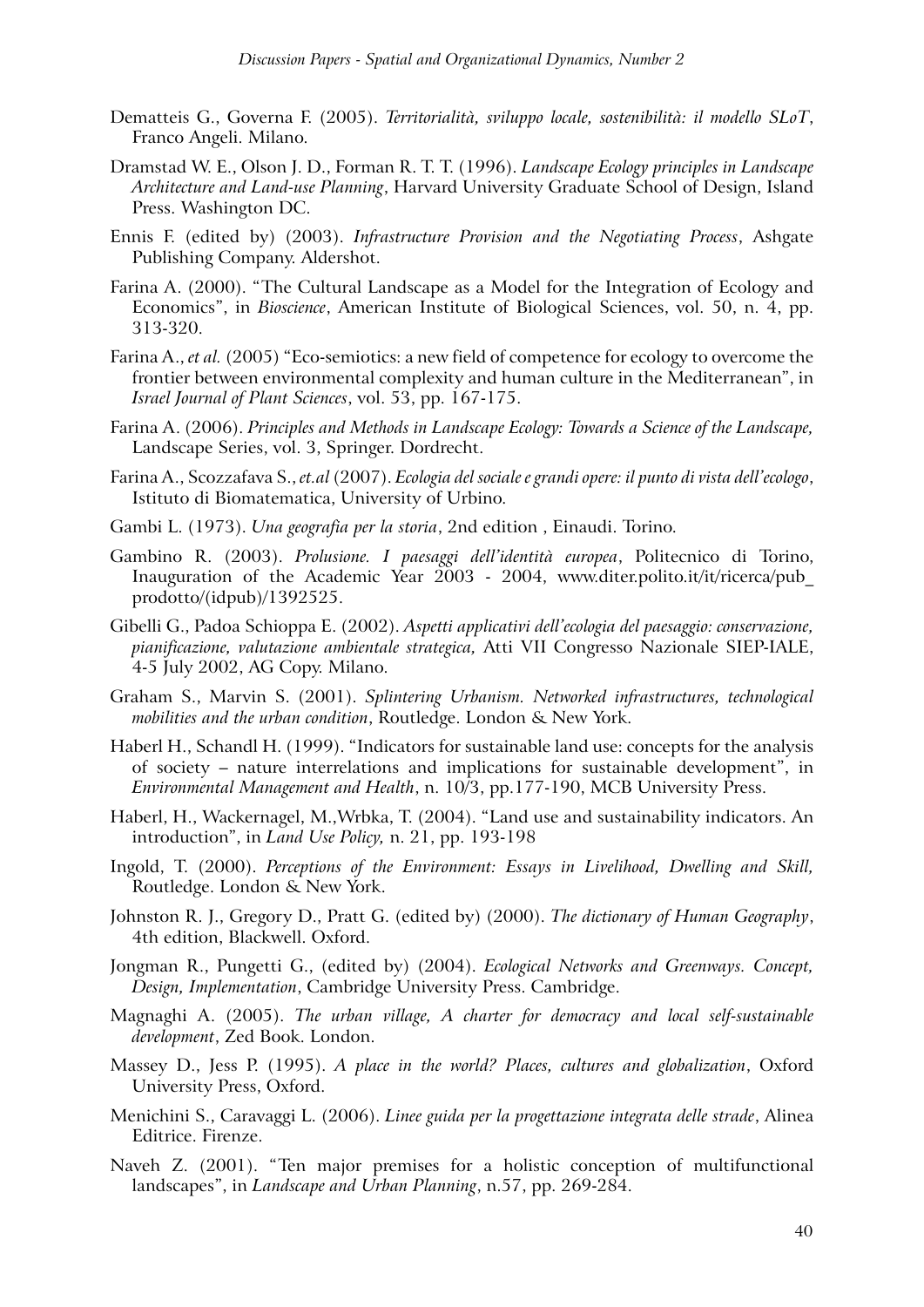- Osservatorio Città Sostenibili, (edited by) (2005). *Monitoraggio e valutazione ambientale delle infrastrutture di trasporto. Dal corridoio 5 alla rete regionale,* Franco Angeli. Milano.
- Romani V. (1994). *Il paesaggio. Teoria e pianificazione*, Franco Angeli/Urbanistica. Milano.
- Rombai L. (2002) "Paesaggi culturali, analisi storico/geografica e pianificazione", in *Storia e Futuro*, n.1, April 2002, www.storiaefuturo.com
- Scazzosi L. (2004). "Reading and Assessing the Landscape as Cultural and Historical Heritage" in *Landscape Research*, vol. 29, n. 4, pp. 335-355, Carfax Publishing.
- Selman P. (2004). "Barriers and bridges to sustaining cultural landscapes", in Jongman R.H.G. (edited by), *The new dimensions of the European Landscape*, Springer. Dodrecht.
- Tress B., Tress G., Déchamps H., *et al.* (2000). "Recommendations for Future Landscape Research" International conference on multifunctional landscapes, 18-21 October 2000, Roskilde, DK.
- Werner F. (2005). *Ambiguities in Decision-oriented Life Cycle Inventories: The Role of Mental Models and Values*, Springer. New York.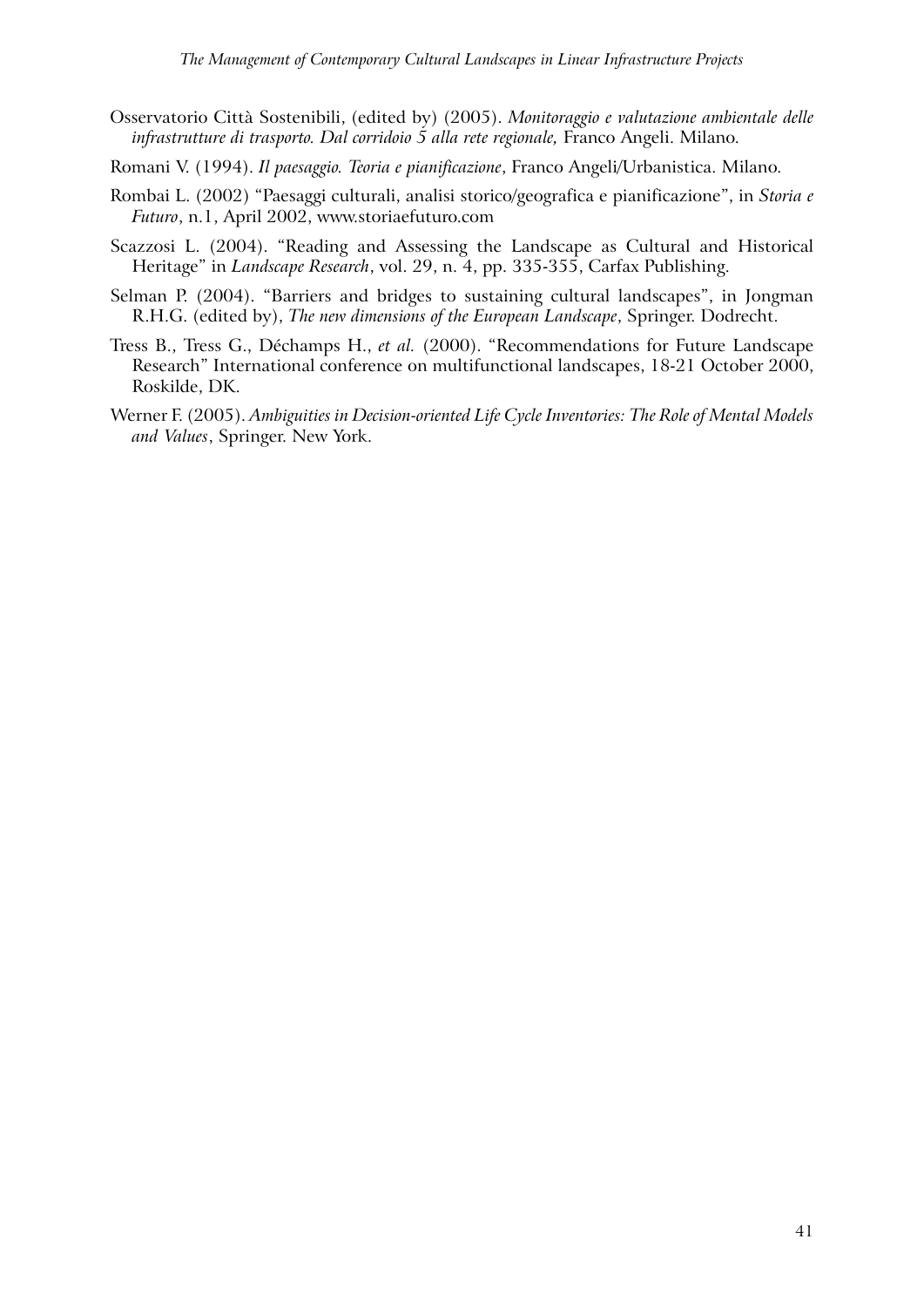# **GESTÃO OPERACIONAL DO SERVIÇO A CLIENTES OPERACIONAL MANAGEMENT OF CUSTOMER SERVICE**

*Maria Helena de Almeida Luís Miguel Faísca Saul Neves de Jesus* 

## **RESUMO**

As empresas do sector Turístico e Hoteleiro Português – que, segundo a Organização Mundial do Turismo, ocupava em 2006 a décima nona posição no ranking mundial de destinos turísticos – exigem aos seus colaboradores um grau elevado de interacção com os clientes e, por isso, lamentam a falta de um modelo válido de gestão que lhes permita beneficiar de uma evidence-based practice. É nossa finalidade avaliar empiricamente um modelo que permita ao gestor de recursos humanos explorar as relações de influência que o potencial motivador do trabalho e outros determinantes exercem nas atitudes - de satisfação global orientada para o cliente e implicação afectiva - e nas intenções de comportamento - intenção de sair da empresa e recomendação da empresa -, de forma a privilegiar concomitantemente a empresa e os clientes internos e, consequentemente, os clientes externos. Utilizou-se uma amostra heterogénea de 303 trabalhadores pertencentes a diversos grupos profissionais de hotelaria e recorreu-se à análise de modelos de equações estruturais para avaliar de que forma se relacionam antecedentes atitudes e resultados individuais positivos desejáveis no trabalho. Na generalidade, pensamos ter esboçado um modelo que permite aos gestores repensar o sistema organizacional a partir do aprofundamento das relações entre as variáveis consideradas, com vista a conciliar as práticas de recursos humanos às estratégias de negócio.

**Palavras-Chave:** "Hotelaria", "Gestão de Recursos Humanos", "Satisfação no trabalho" e "Implicação organizacional".

## **ABSTRACT**

The managers of the Portuguese hotels and companies of the tourist sector – who accordingly with WTO (World Tourist Organization) is the ninth world's most desirable destinies which demands a high degree of interaction between customers and employees, regrets the lack of a valid model to implement a evidence-based practice model. Our aim is to test a valid model to help the human resources management exploring the influences of the motivating potential of a job with the attitudes – clients Global Satisfaction and Affective Commitment – and behaviour intentions – quitting the job intention and word-to-mouth – as a way to reward the company and the internal and eternal clients.

A sample of 303 workers belonging to several professional groups within hotels and the AMOS 6.0 software were used to do the confirmatory factorial analysis. Nine valid variables where identified the validated model and all suitable to evaluate the attitudes, antecedents and desirable individual positive results at work.

**Keywords:** "Tourism Hospitality," "human resources management", "Work Satisfaction" and "Organizational Commitment".

**JEL Classification:** M12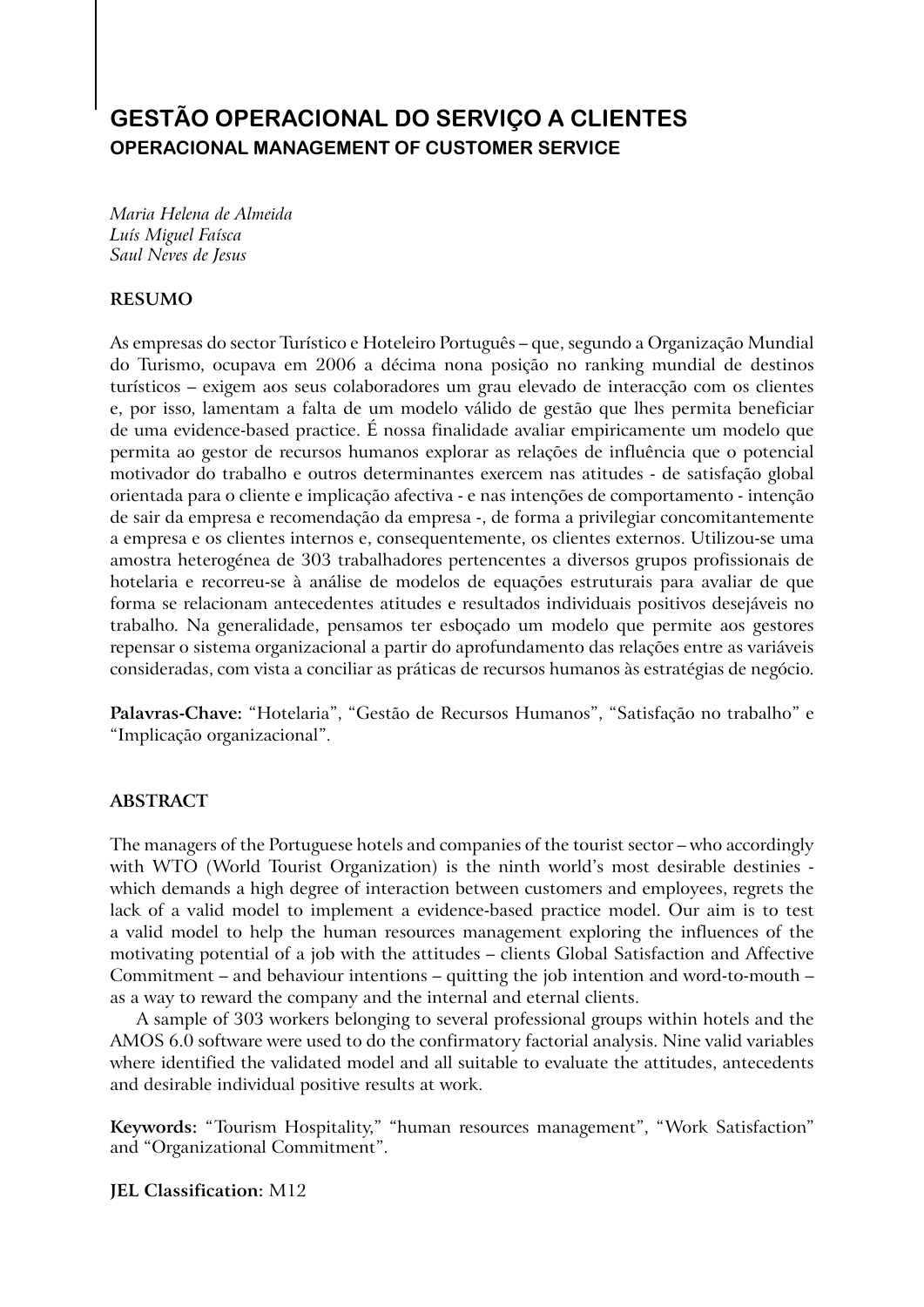## **1. INTRODUÇÃO**

É difícil imaginar uma empresa que, pretendendo ser altamente competitiva e com requisitos de qualidade, não procure adoptar políticas e práticas de gestão que garantam um desenho adequado do trabalho e fomentem a satisfação e implicação dos seus membros com vista a gerar resultados individuais e organizacionais favoráveis. No entanto, o conhecimento actual sobre estas práticas de gestão e sobre a sua influência nos comportamentos não é suficiente para que muitas das empresas que constituem o tecido empresarial português possam desenvolver eficientemente e com sucesso a sua actividade.

As empresas do sector Turístico e Hoteleiro Português – que, segundo a Organização Mundial do Turismo (OMT), ocupava em 2006 a décima nona posição no ranking mundial de destinos turísticos – exigem dos empregados da linha da frente um grau elevado de interacção face a face e voz a voz com os seus clientes e, por isso, lamentam a falta de um modelo de gestão empiricamente validado que lhes permita beneficiar de uma *evidence based on practice*. Esta situação deve-se à inexistência de estudos empíricos que permitam relacionar variáveis capitais para o funcionamento destas unidades hoteleiras, dificultando, assim, o desenvolvimento de modelos explicativos de psicologia organizacional relevantes para os problemas de gestão operacional que estas empresas enfrentam.

A finalidade do presente estudo é desenvolver e testar um modelo que permita explorar as relações de influência que alguns determinantes exercem em atitudes positivas no trabalho, as quais, por sua vez, irão desencadear intenções de comportamento favoráveis às empresas que prestam serviços a clientes. Assumimos neste modelo o papel fulcral das atitudes, por serem elas que medeiam o efeito de factores contextuais mais objectivos, como a natureza do trabalho ou as perspectivas de empregabilidade, nos comportamentos individuais que permitem o sucesso empresarial.

A satisfação dos empregados é uma dessas atitudes e pode ser considerada um forte indicador dos esforços da empresa no sentido de melhorar o desempenho organizacional (Fritzche & Parris, 2005; Locke, 1976; Nacfur & Ligocki, 2003). Desta forma, as práticas de gestão orientadas para a satisfação no trabalho são uma importante estratégia de desenvolvimento. No caso das empresas prestadoras de serviços – e mais especificamente no caso do sector hoteleiro – torna-se premente conhecer de que forma o serviço a clientes é percebido pelos empregados. Deste modo, consideramos que, no contexto desta área de actividade, a avaliação da satisfação dos empregados relativamente ao clima de trabalho é insuficiente, devendo-se estender a investigação a dimensões do trabalho de outra natureza, nomeadamente, as orientadas para o serviço. Este é um motivo suficiente para considerarmos a *Satisfação Orientada para o Cliente* um dos elementos prioritários num modelo de gestão direccionado para o negócio. A este propósito, no seu *best seller "The Democratic Entreprise"*, Lynda Gratton (2005) refere que uma gestão de recursos humanos deve conceber os funcionários como "clientes internos" e recorrer a conceitos fundamentais de marketing para definir esquemas operacionais que possibilitem personalizar a forma como cada pessoa é gerida. Este tipo de práticas orientadas para o cliente interno, também designadas por práticas customizadas, permite conhecer todo o tipo de especificidades proeminentes e gerilas com vista a efectuar os reajustamentos necessários.

Se no final do século XX as políticas e práticas de *downsizing* e *outsourcing* levadas a cabo pelas empresas faziam transparecer um elo mais efémero entre empresa e colaboradores (Baruch, 1998), parece haver recentemente um interesse renovado pela importância da implicação organizacional como estratégia de gestão de recursos humanos (Robbins, 2004). As empresas que fomentam uma política de desenvolvimento da implicação nos seus empregados ganham avanços competitivos únicos que outras empresas não conseguem acompanhar (Cunha, Rego, Cunha & Cabral-Cardoso, 2006). A este propósito Frederick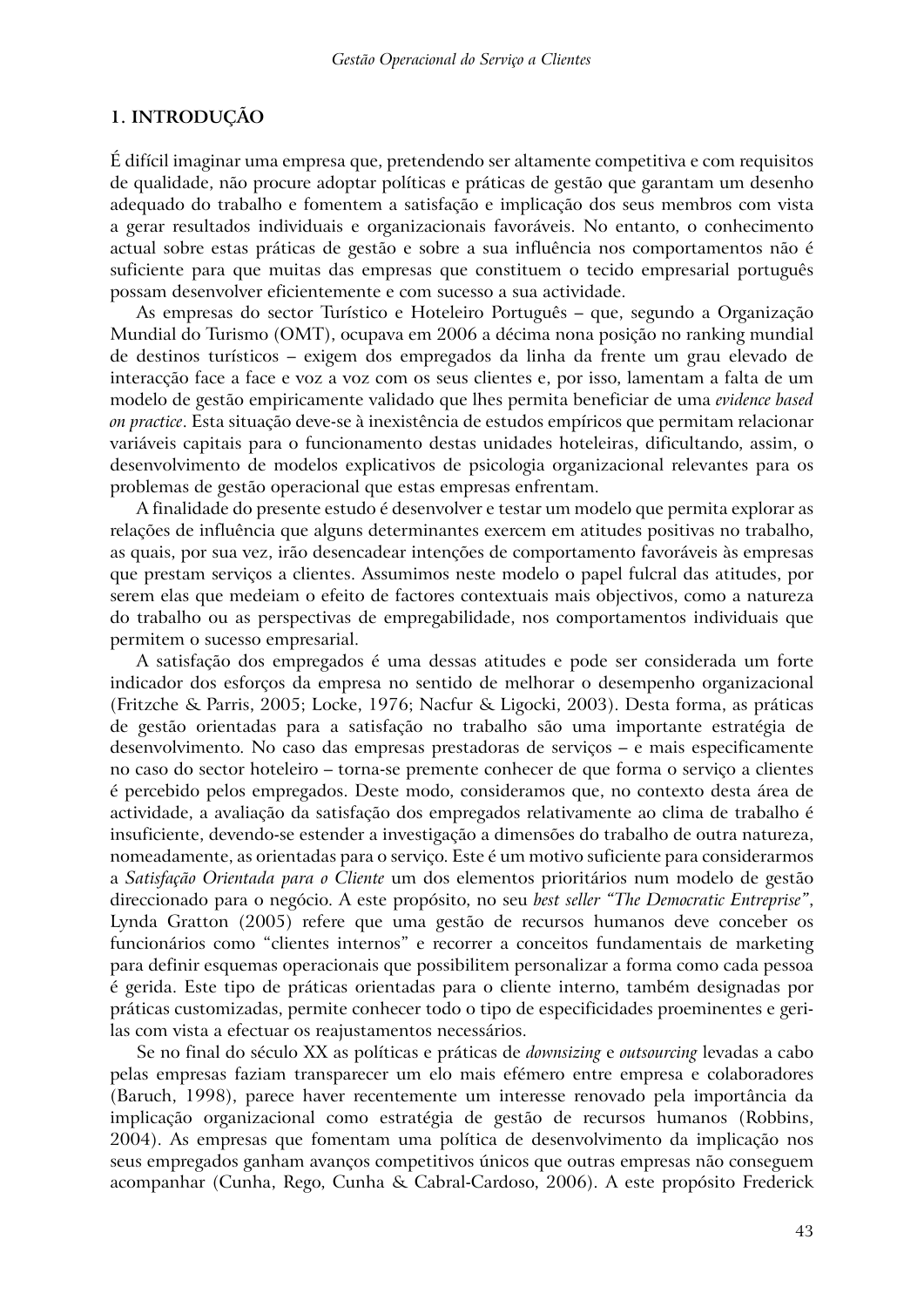Reichheld, director da *Brian and Company*, refere no seu livro *"Loyalty Effect"* que a lealdade dos empregados favorece a qualidade da relação com clientes sendo, por isso, uma vantagem competitiva para as empresas. Também Jeffrey Pfeffer (1998), em *"Human Equation Building Profiles By Putting People First"*, refere que o envolvimento e implicação dos funcionários são ferramentas que transformam as empresas em organizações proficientes na obtenção de retornos económicos. Esta vantagem competitiva, resultante da implicação das pessoas com a organização, assenta tanto na motivação pessoal e identificação com a empresa e seus objectivos como na competência pessoal, versatilidade de aptidões, disponibilidade para desempenhar diferentes funções, capacidade de responder às mudanças e de enfrentá-las com êxito.

Satisfação e implicação são, desta forma, duas disposições cruciais no seio das empresas. Embora seja "difícil especificar a relação causal entre estas respostas afectivas distintas" (Mathieu & Zajac, 1990, p.175), a sua fomentação na empresa gera inquestionáveis benefícios de ordem individual e organizacional: potenciam o sentido de utilidade, estimulam laços positivos entre funcionários, geram interacções produtivas com pessoas relevantes, facilitam a aprendizagem e o desenvolvimento de novas aptidões que desencadeiam comportamentos desejáveis, tais como o desempenho elevado, comportamentos criativos e inovadores, baixo índice de absentismo, comportamentos de cidadania, recomendação da empresa (passapalavra), entre outros.

Dentro deste enquadramento, ganha papel fulcral a gestão de recursos humanos, tanto do ponto de vista humano como produtivo. Não se trata de melhorar um aspecto à custa de outro, mas sim de procurar uma optimização conjunta que, possibilitando o bem-estar dos trabalhadores num ambiente concebido e desenhado para o seu desenvolvimento pessoal e profissional, permita, ao mesmo tempo, um trabalho de maior qualidade que seja garantia do êxito da empresa face às incertezas que se lhe apresentem.

Um gestor que pretenda libertar, nos seus colaboradores, atitudes positivas terá de conhecer os determinantes que as fundamentam. De entre outras possibilidades, o desenho do trabalho e o seu potencial motivador destacam-se como ferramentas de que os gestores podem socorrer-se para influenciar as atitudes no trabalho (Robbins, 2004; Millán, Sagrera, Félix & Onsalo, 2007). Na verdade, características do trabalho e características dos trabalhadores interagem para determinar se um trabalho enriquecido poderá ou não conduzir a resultados positivos. O conhecimento dessas interacções permite ao gestor influenciar o modo como as características da função influenciam a motivação interna, a satisfação e a efectividade do trabalho dos seus colaboradores. Quando o potencial de uma função possibilita ao trabalhador oportunidade para satisfazer as suas necessidades de crescimento individual, mediante o desenvolvimento de novas aptidões e a possibilidade de auto-realização e valorização, este benefício pessoal repercute-se igualmente na empresa, que consegue alcançar um desempenho organizacional mais efectivo e com bons níveis de execução.

As empresas prestadoras de serviços têm de garantir que o comportamento dos empregados transmite uma imagem positiva dos seus produtos, serviços e da própria organização. Estes comportamentos positivos, que fidelizam clientes e garantem o negócio, estão directamente associados às atitudes individuais do trabalhador, sendo por isso um indicador básico para perceber se as políticas de gestão orientadas para as atitudes se reflectem nos resultados da empresa. A *recomendação da empresa* é um desses indicadores, que reflecte a ideia de clientes e compradores sobre produtos e serviços: se o serviço prestado ao cliente for exemplar, conseguindo a empresa exceder as expectativas dos seus clientes, a recomendação da empresa vai conseguir alcançar níveis elevados, pois geram-se condições óptimas para a comunicação interpessoal positiva. Assim, a recomendação da empresa é uma oportunidade concreta da empresa para criar uma imagem positiva no mercado e entre clientes: os empregados que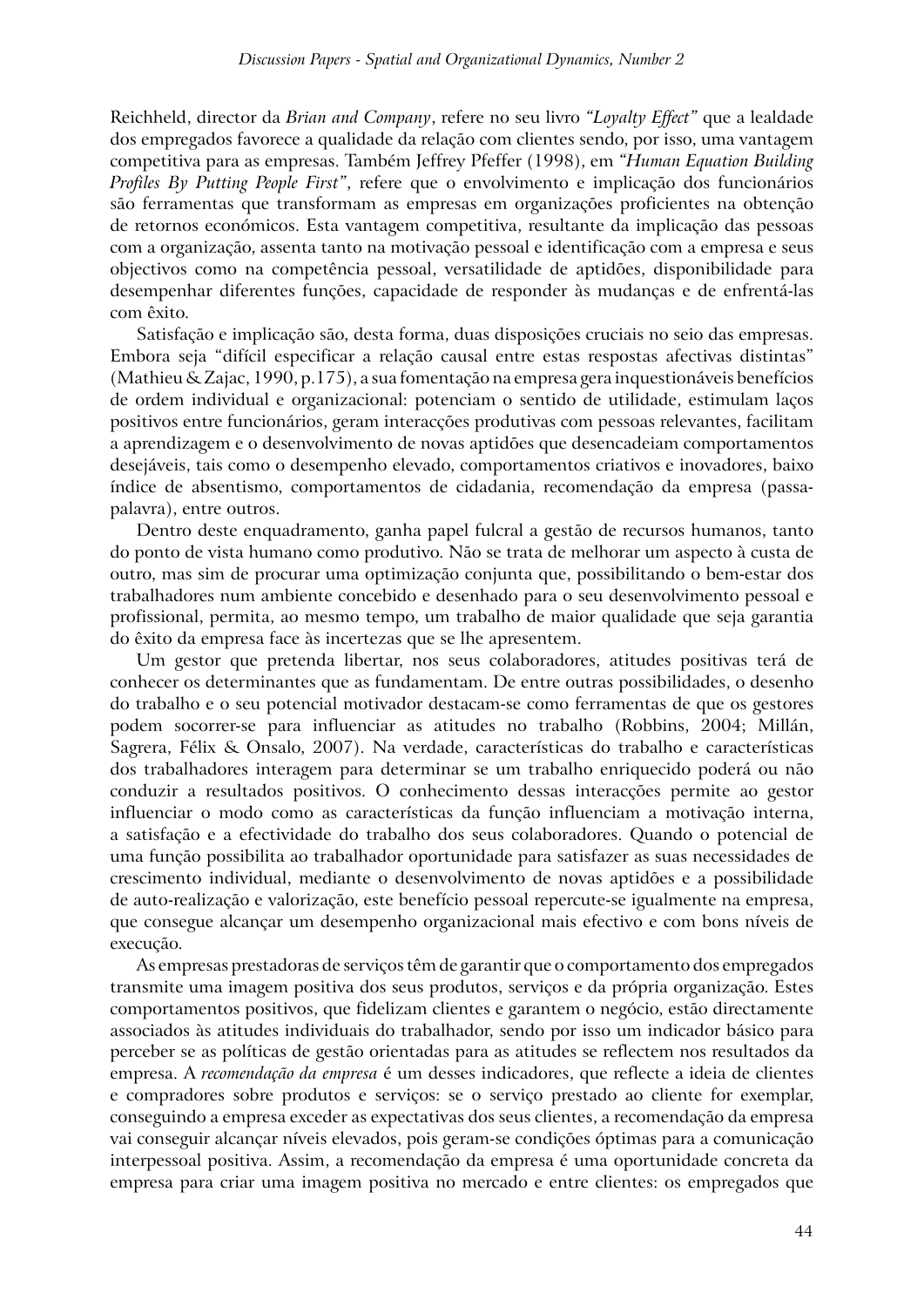repetidamente recomendam a empresa, reagem positivamente em relação aos produtos e serviços, motivando os clientes externos na sua compra ou aquisição. O resultado final é a fidelização tanto dos clientes internos como dos externos (Robertson, Callinan & Bartram, 2002). Um outro indicador comportamental que possibilita à empresa avaliar as suas políticas de investimento nos clientes internos é a *intenção de permanecer na organização*. Este indicador é especialmente importante no sector hoteleiro, pois sugere que o empregado é um instrumento que pode ser potenciado.

Face ao exposto, é nosso objectivo desenvolver um modelo que explore as relações de influência que o potencial motivador do trabalho e outros determinantes exercem nas atitudes - de satisfação no trabalho, satisfação orientada para o cliente e implicação organizacional -, nas intenções de comportamento - intenção de sair da empresa, recomendação da empresa. Este modelo poderá orientar políticas de gestão que privilegiem concomitantemente a empresa e os clientes internos e, consequentemente, os clientes externos, só desta forma se garantirá a sua competitividade neste novo contexto de incerteza, concorrência e mudança.

### **2. PROBLEMATIZAÇÃO, OBJECTIVO E HIPÓTESES DE INVESTIGAÇÃO**

No momento actual, caracterizado pela crescente mundialização de negócios e actividades, muitos dos resultados que uma empresa pode obter dependem de um adequado conhecimento dos problemas, conhecimento esse que emerge de valores e de pressupostos fundamentais que as empresas ainda não dominam. Embora considerado factor fundamental no reposicionamento na nova ordem económica, muitas empresas ainda relegam para segundo plano a gestão das pessoas em prol da tecnologia e da inovação (Friedman, 2006). Assim, as novas perspectivas mundiais e nacionais lançam novos desafios que as empresas que prestam os serviços ainda não conseguem acompanhar através de práticas adequadas para gestão das operações dos seus recursos humanos. A falta de modelos de gestão operacional empiricamente validados, que permitam às empresas beneficiar de uma prática de gestão baseada em evidências, tornam prioritária a investigação científica nestas áreas.

Uma análise da literatura científica recente revela uma crescente realização de investigações que permitem confirmar a importância do efeito das atitudes dos trabalhadores na eficiência das empresas. Assim, neste novo milénio, alguns progressos importantes têm contribuído para a renovação do interesse pelo estudo das relações entre Implicação e Satisfação no Trabalho.

Um primeiro avanço resultou de uma investigação onde se comparavam os níveis de implicação em empregados com vínculo contratual efectivo e eventual (Gallagner & McLean Park, 2001). Os resultados obtidos destacaram que determinados focos da implicação (*e.g.*, a implicação ocupacional) não são aplicáveis a empregados com um vínculo contratual eventual com as empresas. Esta descoberta chama a atenção para aspectos fundamentais que devem ser levados em conta pelos gestores de recursos humanos sempre que contratam novos colaboradores, uma vez que o tipo de implicação que se pretende desenvolver no seio das empresas poderá ser afectado pela natureza da contratação celebrada com os recémchegados.

Um outro avanço resultou do estudo do efeito da Implicação Organizacional no comportamento de repetição de compra por clientes externos. São várias as investigações que mostram existir associação positiva entre a implicação dos empregados e a satisfação dos clientes (*e.g.* Allen & Grisaffe, 2001; Harter, Schmidt, Hayes, 2002; Koys, 2001, entre outros). Alguns destes estudos centram-se em vendedores que estabelecem contacto directo com clientes (Homburg & Stock, 2004), enquanto outros se focalizam em consultores de serviços financeiros (Ryan *et al.*, 1996) ou, ainda, em empregados de restauração (Koys, 2001).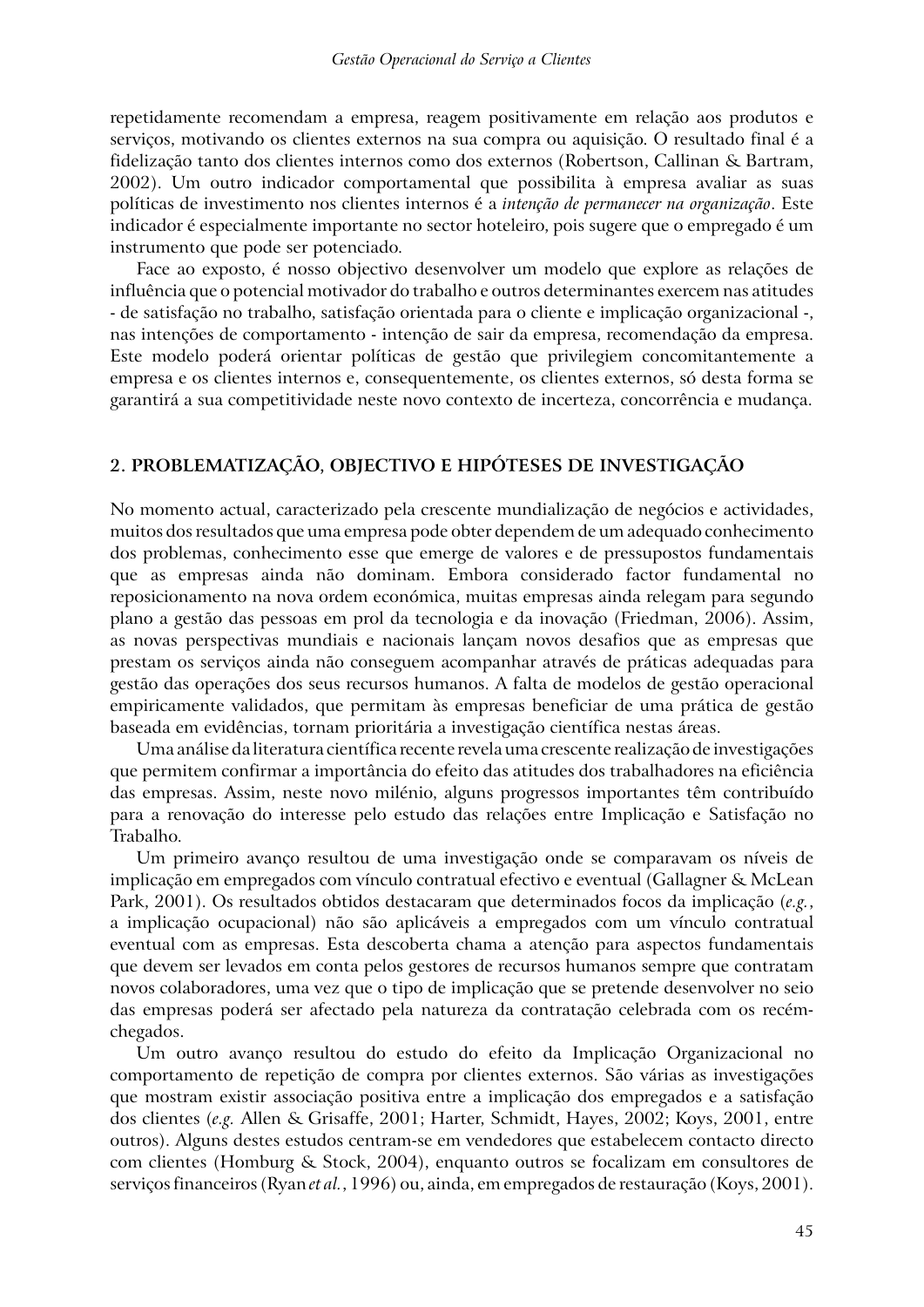Todos eles são consensuais no que respeita ao valor preditivo da Implicação Organizacional dos empregados relativamente às reacções positivas dos clientes externos. Ao demonstrarem os benefícios indirectos que a implicação pode transferir para as empresas, estes estudos reiniciam uma nova era de questionamento científico sobre a Implicação organizacional e fornece pistas e orientações adicionais para o reposicionamento das práticas de gestão em relação aos "empregados", concebendo-os como a essência do sucesso do negócio.

Um terceiro contributo consistiu na observação da influência da Implicação Organizacional em intenções de comportamento dos empregados, como seja a recomendação da empresa a terceiros. Recomendação da empresa (*word of mouth*) é, provavelmente, o mecanismo mais antigo através do qual os produtos, serviços e a própria empresa são comercializados, divulgados e apreciados. A recomendação positiva da empresa como um bom local (de trabalho ou de aquisição de produtos ou serviços) é uma das forças mais poderosas do *Marketing* (Bansal & Voyer, 2000). Apesar dos empregados serem um interesse adquirido, desempenham adicionalmente um valioso papel central como "*marketers em part-time*" na atracção de potenciais clientes (Gummesson, 2002). A Implicação Afectiva associa-se fortemente à intenção dos empregados de recomendarem a empresa onde trabalham a potenciais clientes e a empresas prospectivas (Paulin *et al.*, 2006). Estes resultados sublinham a vantagem dos gestores fomentarem a implicação nos seus empregados.

Com um quarto avanço torna-se evidente que as empresas que estabelecem um contacto mais intenso com clientes, como é o caso das unidades hoteleiras, necessitarem integrar na avaliação da Satisfação no Trabalho aspectos relacionados com o clima de serviço. A satisfação relativamente à forma como a empresa é percebida a ajudar os empregados a servir clientes tem recebido muito pouca atenção na literatura (*cf.* Burke *et al.*, 1992; Churchill *et al.*, 1974; Paulin *et al.*, 2006). Esta atitude, que podemos designar por Satisfação Orientada para o Cliente (ou ligada ao cliente), expressa a forma como os empregados avaliam as dimensões do seu trabalho em geral e do trabalho especificamente orientado para a prestação do serviço a clientes. Esta abordagem, característica do *Marketing Interno* ou *Endomarketing*, reflecte a preocupação da empresa não só com o seu bem-estar mas, concomitantemente, com o bem-estar dos clientes (Burke *et al.*, 1992). Evidências empíricas têm demonstrado a existência de um associação positiva entre a Implicação Organizacional e a efectivação do serviço a clientes em inúmeros contextos de negócio (Babakus, Karatepe & Avci, 2003; Donovan *et al.*, 2004).

Um quinto avanço resulta do interesse renovado dos psicólogos organizacionais pelo efeito dos factores disposicionais no trabalho, interesse esse que se tem expresso em diversos estudos que avaliam o contributo de características da personalidade nas atitudes e comportamentos no trabalho. Por exemplo, Colquitt, Hollenbeck, Ilgen, Lepine e Lori (2007) verificaram que o acesso à comunicação assistida por computador aumenta o desempenho de tomada de decisão das equipas apenas quando os empregados têm uma elevada Abertura à Experiência. Bamberger e Bacharach (2006) descobriram que a Conscienciosidade desempenha um papel protector que atenua as respostas excessivas dos empregados face aos abusos dos supervisores. Colbert, Mount, Harter, Witt e Barrick (2004) observaram que a percepção negativa do trabalho faz despontar mais desvios negativos relativamente aos padrões normais de trabalho quando os empregados têm um grau baixo de Estabilidade emocional, de Conscienciosidade e de Amabilidade. Nos domínios da Satisfação no Trabalho e da Implicação Organizacional, diversos estudos têm mostrado a associação entre a satisfação no trabalho e características da personalidade do NEO-PI-R (*cf.* Judge, Heller & Mount, 2002). Os especialistas organizacionais têm feito esforço no sentido de introduzir factores disposicionais e situacionais no desenho de modelos explicativos da Satisfação no Trabalho (*e.g.* Brief, 1998; Weiss & Cropanzano, 1996), considerando as variáveis disposicionais como factores determinantes das atitudes e dos comportamentos dos indivíduos nas empresas.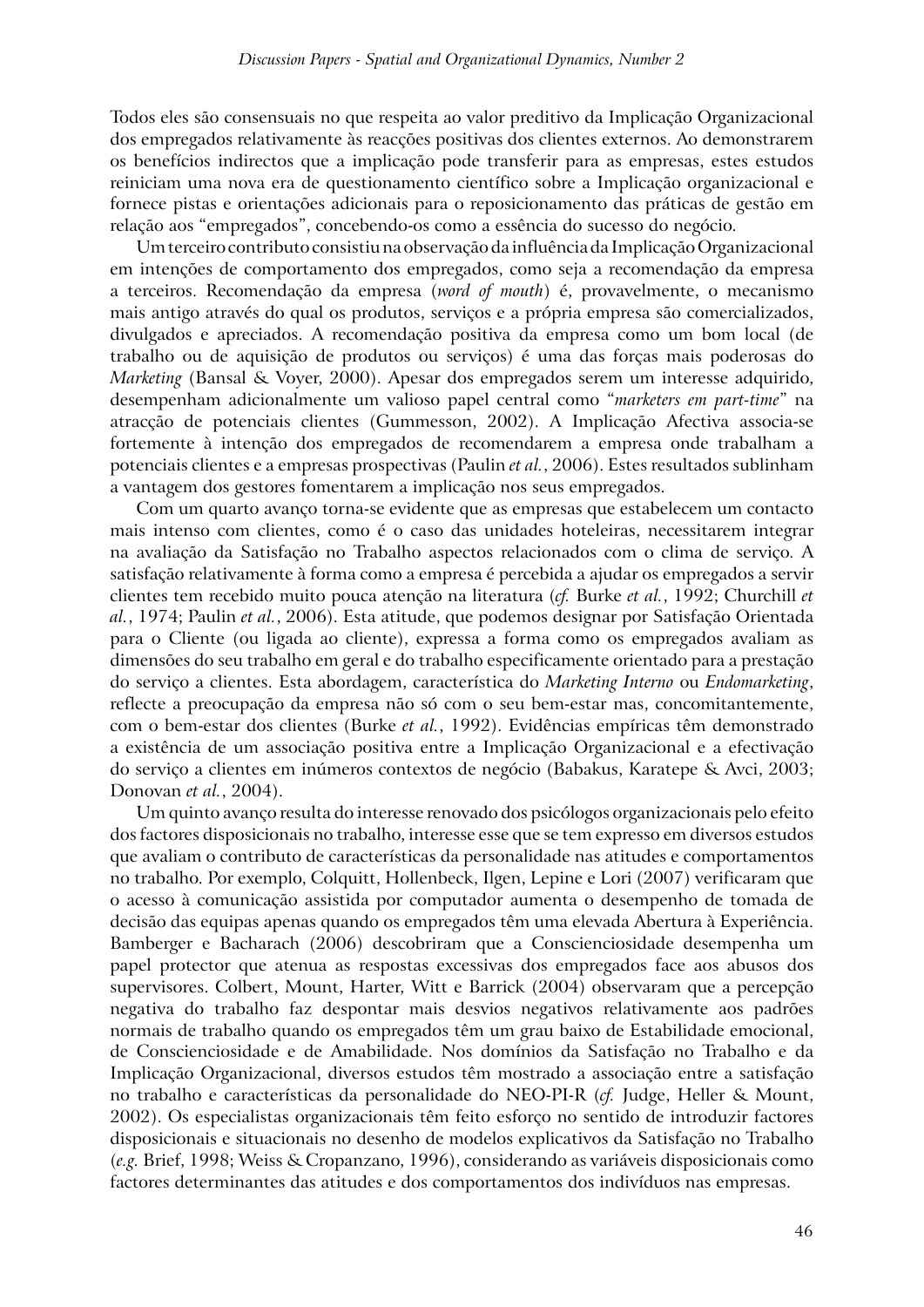Estas novas tendências permitem conceber a Implicação Organizacional e a Satisfação no Trabalho como pedras angulares do sucesso organizacional (Charan & Colvin, 1999), compelindo as empresas a desenvolver estas atitudes nos seus empregados para que se tornem aptas a enfrentar a mundialização dos negócios. Nesta perspectiva, os empregados são elementos centrais nas empresas que, ao libertarem atitudes e comportamentos positivos, conseguem desencadear comportamentos positivos nos clientes externos. Se tradicionalmente tudo girava em torno daquilo que os empregados eram capazes ou não de fazer, actualmente o interesse centra-se na sua personalidade, talento criativo e atitude face à tarefa consignada. É tudo uma questão de imaginação, segundo refere Friedman (2006): *"o valor da nossa competência e o nosso enfoque está agora em tudo o que não possa ser digitalizado. Será por isso que os clientes actuais e os clientes de amanhã procurarão os nossos serviços e ficarão connosco – pelos nossos."* (p. 398).

Embora os estudos recentes que acabámos de referir permitam confirmar a importância do efeito da Implicação organizacional e da Satisfação no Trabalho na eficiência das empresas (*e.g.* Spector, 1997; Meyer & Allen, 1991), as sua conclusões são dificilmente aplicáveis aos problemas específicos das práticas de gestão operacional levadas a cabo no seio das empresas devido à especificidade de amostras, instrumentos e objectivos utilizados nas diversas investigações. Por outro lado, Portugal está carenciado de estudos que permitam um conhecimento sobre a natureza, alcance e diversidade dos sistemas de gestão das pessoas, bem como de uma possível linha de investigação que vise o re/desenho do trabalho de forma a privilegiar concomitantemente a empresa, os clientes internos e os clientes externos. E se houver trabalhos produzidos neste domínio, não tem sido feita uma difusão adequada deste tipo de práticas de gestão. Por isso, parece-nos de todo o interesse desenvolver e avaliar um modelo que impulsione os gestores para a re-engenharia do sistema organizacional, através da potenciação do trabalho, de forma a libertar atitudes e comportamentos positivos, criativos e inovadores nos clientes internos que, por sua vez, desencadeiem intenções de comportamento favoráveis à empresa e, consequentemente, aos clientes externos. Assim, é nosso objectivo explorar as relações de influência que o Potencial Motivador do Trabalho, as características de personalidade e a Necessidade de Crescimento Individual exercem nas atitudes − Satisfação no Trabalho e Implicação Afectiva –, de modo a compreender o seu papel ao nível das intenções de comportamento − Intenção de Sair da empresa e Recomendação da empresa.

O presente estudo procura, assim, investigar a influência de vários antecedentes (Potencial Motivador do Trabalho, Percepção de Alternativas de Empregabilidade, Características da Personalidade e Necessidades de Crescimento Individual) nas atitudes positivas do trabalhador e, por intermédio destas, sobre as intenções de comportamento (Recomendação da empresa e Intenção de sair da empresa).

Para alcançar este objectivo foi especificado um modelo analítico destinado a apoiar a formulação de hipóteses de relação entre os antecedentes, variáveis intermédias e intenções de comportamento, considerando ainda o efeito moderador de características de personalidade e da Necessidade de Crescimento Individual na relação entre os antecedentes e as variáveis intermédias. O modelo em análise é constituído por catorze atributos que correspondem aos domínios referenciados pela revisão da literatura como componentes antecedentes e consequentes das atitudes de implicação e de satisfação no trabalho. A população alvo do presente estudo é constituída por profissionais do sector hoteleiro.

A presente investigação centra-se em duas atitudes – a Implicação Organizacional e a Satisfação no Trabalho – mas estende o seu foco de interesse a alguns antecedentes e consequentes dessas variáveis. Formulam-se em seguida as hipóteses que, com base na revisão da literatura realizada, permitem especificar o padrão de relações que se espera encontrar e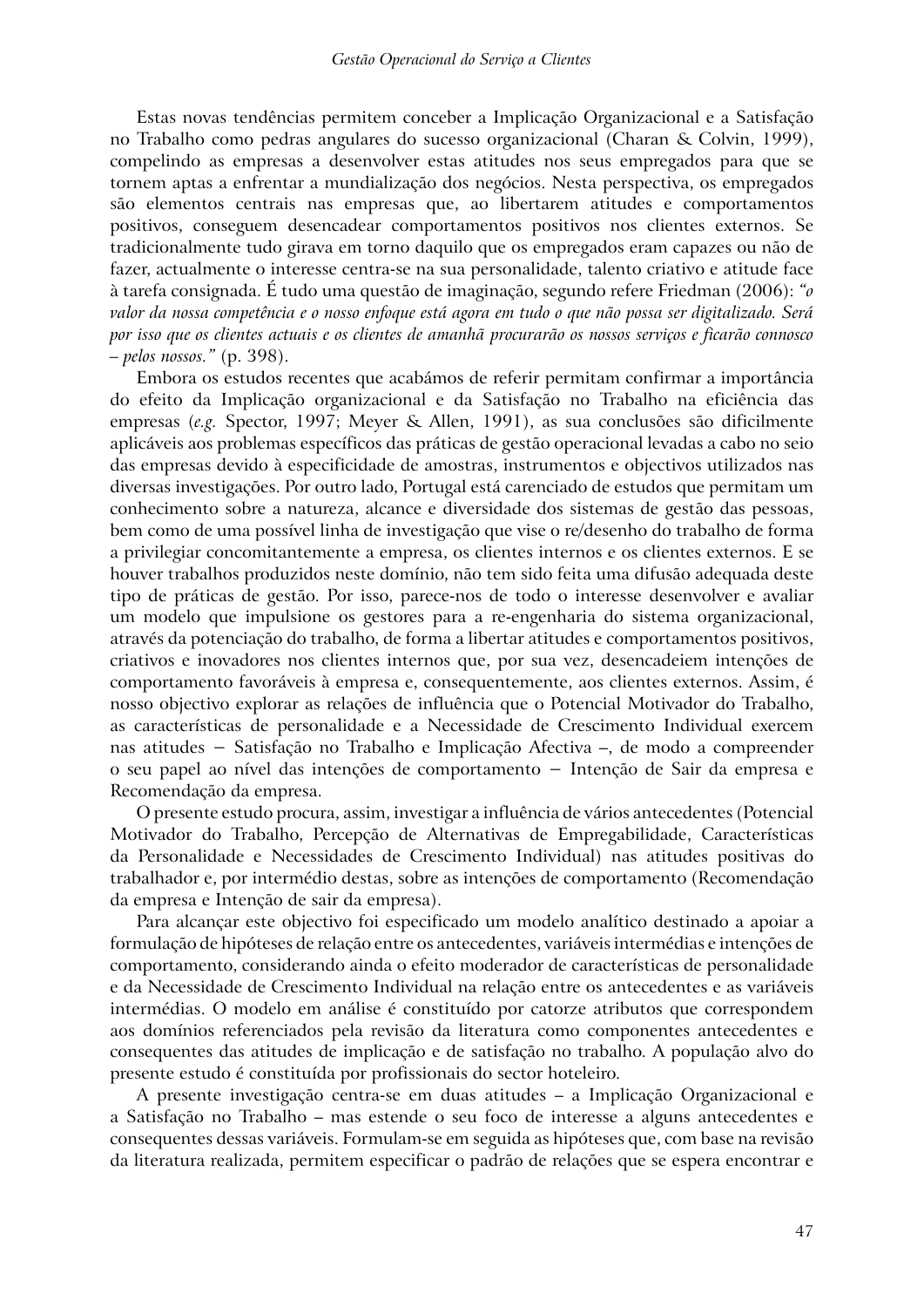que irão servir de guias na apresentação e discussão dos resultados do estudo empírico com profissionais de hotelaria.

Segundo o modelo das Características do Trabalho (Hackman & Oldham, 1980), as dimensões que caracterizam o trabalho influenciam os resultados individuais do empregado, sendo esta relação de influência mediada por atitudes (*cf.* Dunham, Grube & Castaneda, 1994; Glisson & Durick, 1988; Meyer & Allen, 1997; Mathieu & Zajac, 1990; Spector, 1997; Steers, 1977). Espera-se, assim, que o Potencial Motivador do Trabalho (variável antecedente), que integra as cinco características do trabalho, influencie os resultados individuais (variáveis critério), de Recomendação da Empresa e Intenção de sair da Empresa (negativamente), através do efeito mediador das atitudes (variáveis intermédias) de Implicação Afectiva e Satisfação no Trabalho (Satisfação Geral e Satisfação Orientada para o Cliente). Acrescentaram-se no presente estudo, as variáveis Percepção de Alternativas de Empregabilidade e Percepção de Sacrifícios como variáveis antecedentes. A variável Alternativas de Empregabilidade tem mostrado uma associação negativa com a Implicação (*cf.* Allen & Meyer, 1990; Lee, Ashford, Walsh & Mowday (1992); Meyer *et al.*, 1991 *in*  Meyer & Allen, 1997). A variável Percepção de Sacrifícios, tal como Allen e Meyer (2000) recomendam, é aqui considerada um antecedente da Implicação Organizacional. Assim, a primeira hipótese deste estudo especifica o estatuto de mediador das atitudes consideradas no modelo proposto:

*Hipótese (H1)*: *O Potencial Motivador do Trabalho, a Percepção de Sacrifícios e a Percepção de Alternativas de Empregabilidade influenciam positivamente o comportamento de Recomendação da Empresa e, negativamente, a Intenção de Sair da Empresa através do efeito mediador da Implicação Afectiva, da Satisfação Geral e da Satisfação Orientada para o Cliente.*

De uma maneira geral, os estudos realizados no domínio das atitudes no trabalho têm mostrado existir uma relação positiva entre Satisfação no Trabalho e Implicação Organizacional (*e.g.* Judge, Boudreau & Bretz, 1994; Meyer *et al.*, 2002). Porém, a direcção da relação entre estas duas variáveis ainda não está totalmente esclarecida, encontrandose investigações que apresentam os resultados divergentes. Como referimos, a Implicação Afectiva pode ser considerada um factor determinante da Satisfação no Trabalho (*e.g.* Bhuian & Mengue, 2002; Coelho *et al.*, 2005, entre outros) ou, pelo contrário, a Satisfação no Trabalho pode ser considerada factor antecedente da Implicação (*e.g.* Grant & Moncrief, 2001; Testa, 2001). Por outro lado, podem ser as facetas de satisfação no trabalho (como o Desempenho e a Qualidade do serviço), e não a Satisfação enquanto factor geral, os factores preditivos da Implicação (*e.g.* Feenstein, 2008; Oshagbeme, 2000a, 2000b), Alguns autores consideram que a relação entre Implicação Organizacional e Satisfação no Trabalho é de reciprocidade, na qual ambas as atitudes se influenciam mutuamente (*e.g.* Mathieu & Farr, 1991; Huang & Hsiao, 2007), enquanto que outros consideram essa uma relação "confusa" (*e.g.* Currivan, 1999; Curry, Wakefield, Price & Muller, 1986) devido aos múltiplos antecedentes partilhados pela Satisfação e pela Implicação. Finalmente, autores há que defendem não existir nenhuma relação entre a Satisfação no Trabalho e a Implicação Organizacional (*e.g.*, Kim & Mauborgne, 1998; Spector, 1997).

No presente estudo, esperamos observar uma associação positiva entre Implicação Afectiva e Satisfação no Trabalho (Geral e Orientada para o Cliente). No entanto, por se tratar de um estudo transversal e de natureza não experimental, a nossa segunda hipótese é formulada sem especificar a direcção dessa influência.

*Hipótese (H2)*: *Existe uma associação positiva entre as variáveis Implicação Afectiva, Satisfação Geral e Satisfação Orientada para o Cliente.*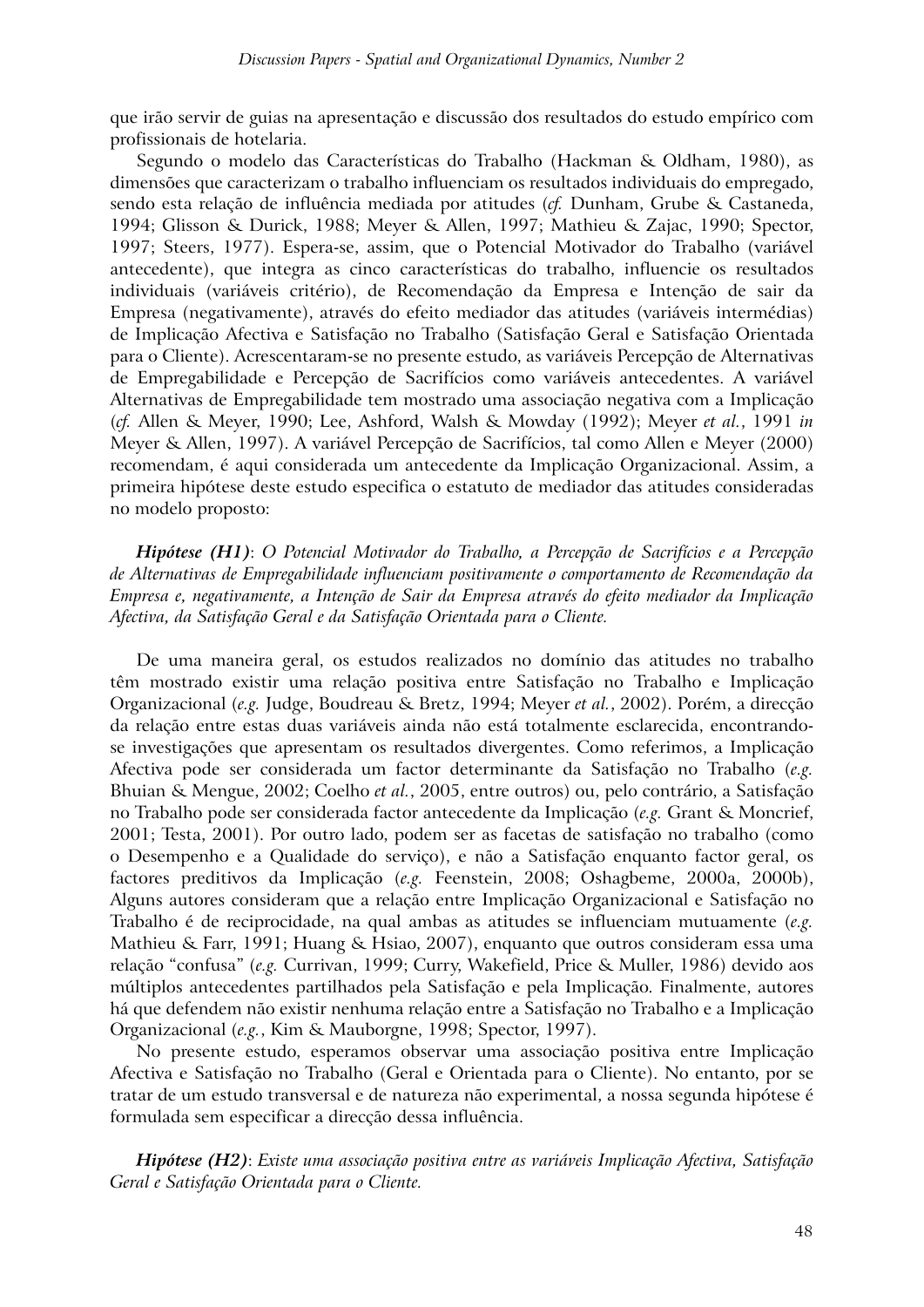O trabalho rico e complexo gera desafios que podem conduzir a uma maior Satisfação no Trabalho por parte dos empregados (Hackman & Oldham, 1975, 1980). Contudo, um Potencial Motivador do Trabalho elevado não consegue, por si só, desencadear nos empregados satisfação, sendo possível, inclusivamente, que origine insatisfação e stresse no trabalho. Para que os efeitos de um Potencial Motivador do Trabalho elevado se possam manifestar é necessária a presença de variáveis pessoais igualmente importantes, como sejam aptidões físicas, mentais, sociais, valores, responsabilidades e informação, entre outras (Scharbroeek & Ganster, 1993). Hackman e Oldham (1980), no Modelo das Características do Trabalho, sublinham o nível de capacidades e envolvimento pessoal que um Potencial Motivador do Trabalho elevado exige. A variedade no trabalho obriga a um grau elevado de acção, pensamento, treino, atenção, evitamento de erros, procura incessante de referências e consultas a outros com o objectivo de acompanhar a sua progressão e de alcançar os objectivos pretendidos. Parece que o efeito de um conteúdo de trabalho rico varia consoante o impacto (positivo/negativo) que tem nos empregados, dependendo em parte da sua sensibilidade disposicional: se no confronto com exigências e desafios no trabalho, os empregados estiverem predispostos a exercer esforços e a vencer desafios estarão, certamente, mais preparados para reagir positivamente; no entanto, para aqueles empregados que estiverem mais predispostos a perceber e a reagir negativamente a estímulos negativos, o Potencial Motivador elevado irá levar a reacções negativas. Evidências científicas têm, inclusivamente, evidenciado que algumas características de personalidade, como seja a Conscienciosidade que integra qualidades como a capacidade de organização e orientação para a realização, imprimem aos empregados a dinâmica de que necessitam para os tornar mais aptos a enfrentar desafios e mais tolerantes às exigências e adversidades no trabalho, resultando assim numa maior Satisfação, em relação a outros empregados com um grau baixo de Conscienciosidade (Barrick & Mount, 1991; Ones & Viswesvaran, 2005, entre outros). Contudo, são poucas as investigações que, neste domínio, se centram no estudo do efeito das características da personalidade. As escassas investigações realizadas têm-se centrado, essencialmente, no efeito negativo da Afectividade Negativa (AN) nos estados psicológicos dos indivíduos nas mais diversas situações (*e.g.* Watson & Clark, 1986). Do mesmo modo, existem evidências empíricas da associação positiva entre as cinco características de personalidade do modelo de Costa e McCrae (1996) e algumas atitudes e comportamentos (*cf.* Judge *et al.*, 2002; Cooper-Hakim & Viswesvaran, 2005; Erdheim & Zickar, 2006, entre outros). Concretamente, a associação positiva entre a Amabilidade e a Satisfação no trabalho (Judge *et al.*, 2002) é um factor preditivo forte da Implicação Organizacional (Naquin & Holton, 2002). Ou ainda, a associação positiva entre a Extroversão e Implicação afectiva (*e.g.* Erdheim, Wang, Zickar, 2006).

Outras investigações têm observado o efeito mediador dos traços de personalidade Conscienciosidade e Extroversão sobre a relação entre as Características do trabalho e o Desempenho individual, em profissões que exigem um grau elevado de autonomia em relação a outras profissões em que essa característica não é tão proeminente (Barrick & Mount, 1993, entre outros). Apesar de todas estas descobertas científicas, Cunha, Rego, Cunha e Cabral-Cardoso (2006) referem que actualmente continua a existir uma lacuna na pesquisa de características específicas da personalidade potenciais moderadores da relação entre antecedentes e atitudes. Neste estudo, pretende-se explorar o papel moderador das cinco variáveis de personalidade de Costa & McCrae (1996) no efeito das variáveis antecedentes (Potencial Motivador do Trabalho, Percepção de Sacrifícios e Percepção de Alternativas de Empregabilidade) sobre as variáveis intermédias (Implicação Afectiva, Satisfação Geral e Satisfação Orientada para o Cliente).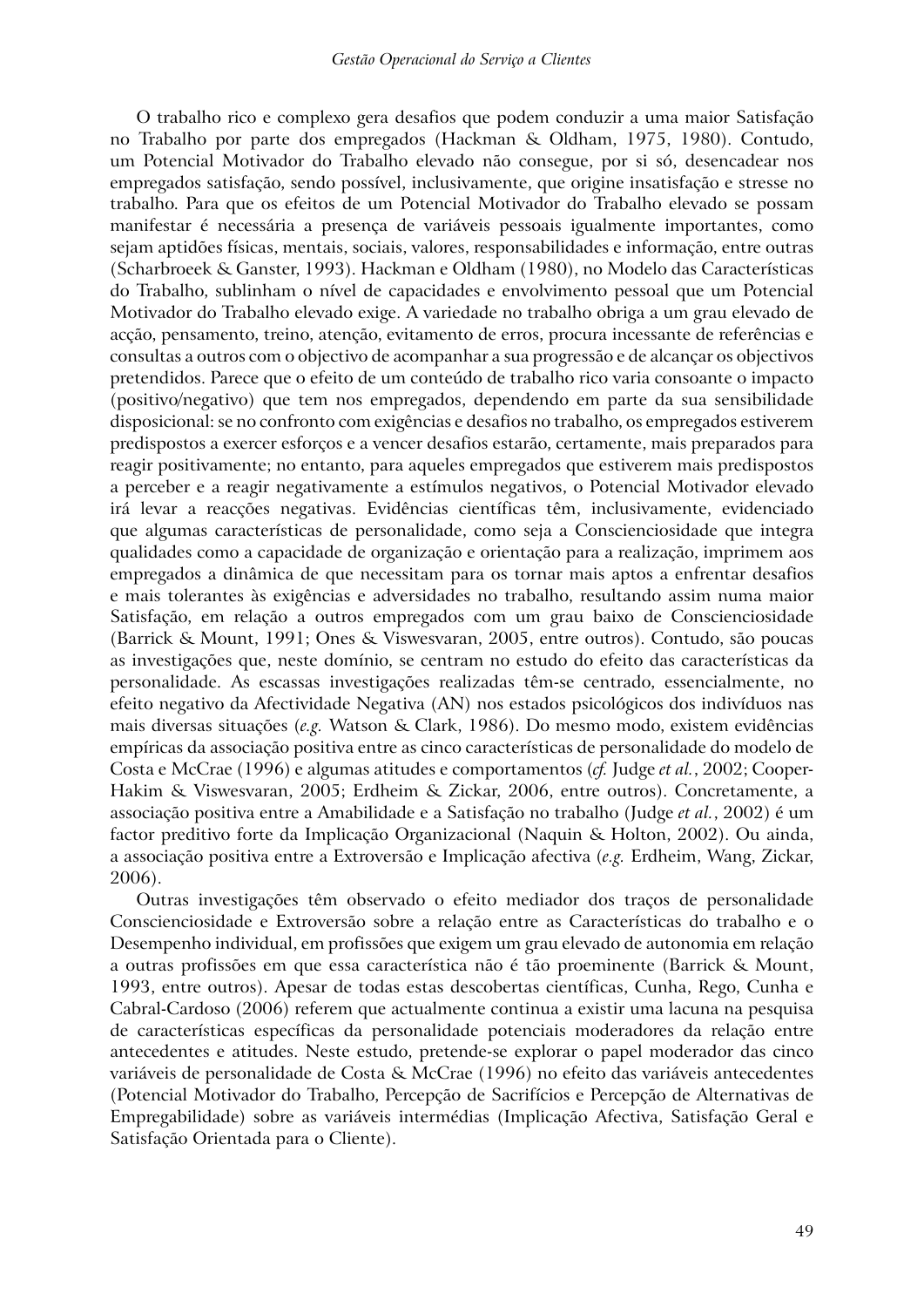*Hipótese (H3)*: *A influência das variáveis antecedentes na Implicação Afectiva, na Satisfação geral e na Satisfação Orientada para o Cliente é moderada pelas variáveis personalísticas Extroversão, Abertura à experiência, Amabilidade, Conscienciosidade e Neuroticismo (esta exercendo um efeito contrário às restantes quatro).*

A revisão da literatura sobre o modelo de Hackman e Oldham apontou uma outra variável importante, de natureza individual, como potencial moderadora da relação entre as Características do Trabalho e a Satisfação no Trabalho – a Necessidade de Crescimento Individual. (*e.g.*, Hackman & Oldham, 1975, 1980; Jong, Van der Velde & Jansen, 2001). Espera-se que esta variável exerça um efeito moderador entre o Potencial Motivador do Trabalho e a Satisfação. Esta hipótese de moderação é estendida à relação entre os restantes antecedentes sobre as três variáveis intermédias (Implicação Afectiva, Satisfação Geral e Satisfação Orientada para o Cliente).

*Hipótese (H4)*: *A influência das variáveis antecedentes na Implicação Afectiva, na Satisfação Geral e na Satisfação Orientada para o Cliente é moderada pela variável Necessidades de Crescimento Individual.*

As quatro hipóteses formuladas consubstanciam o modelo que se pretende validar e que se apresenta em seguida.

A Figura 1 mostra o modelo avaliado, constituído pelas variáveis antecedentes (Potencial Motivador do Trabalho, Percepção de Sacrifícios e Percepção de Alternativas de Empregabilidade), pelas variáveis intermédias (Implicação Afectiva, Satisfação Geral e Satisfação Orientada para o Cliente) e pelas variáveis de resultado (Recomendação da Empresa e Intenção de Sair da Empresa). Hipotetizou-se o efeito moderador das variáveis de personalidade (Neuroticismo, Extroversão, Amabilidade, Abertura à Experiência e Conscienciosidade) e da Necessidade de Crescimento Individual entre as variáveis antecedentes e as variáveis intermédias.

#### **3. METODOLOGIA**

É nosso objectivo apresentar uma investigação realizada com um conjunto alargado de profissionais de unidades hoteleiras, com vista a compreender as relações de influência que se estabelecem entre atitudes positivas perante o trabalho – Implicação Afectiva e Satisfação – e os seus antecedentes e consequentes comportamentais.

Esta secção descreve a metodologia que serviu de suporte à investigação realizada, começando pela caracterização dos participantes que integram a amostra e, de seguida, descrevendo os instrumentos utilizadas na avaliação das variáveis incluídas no modelo em estudo e os procedimentos envolvidos na recolha e análise da informação.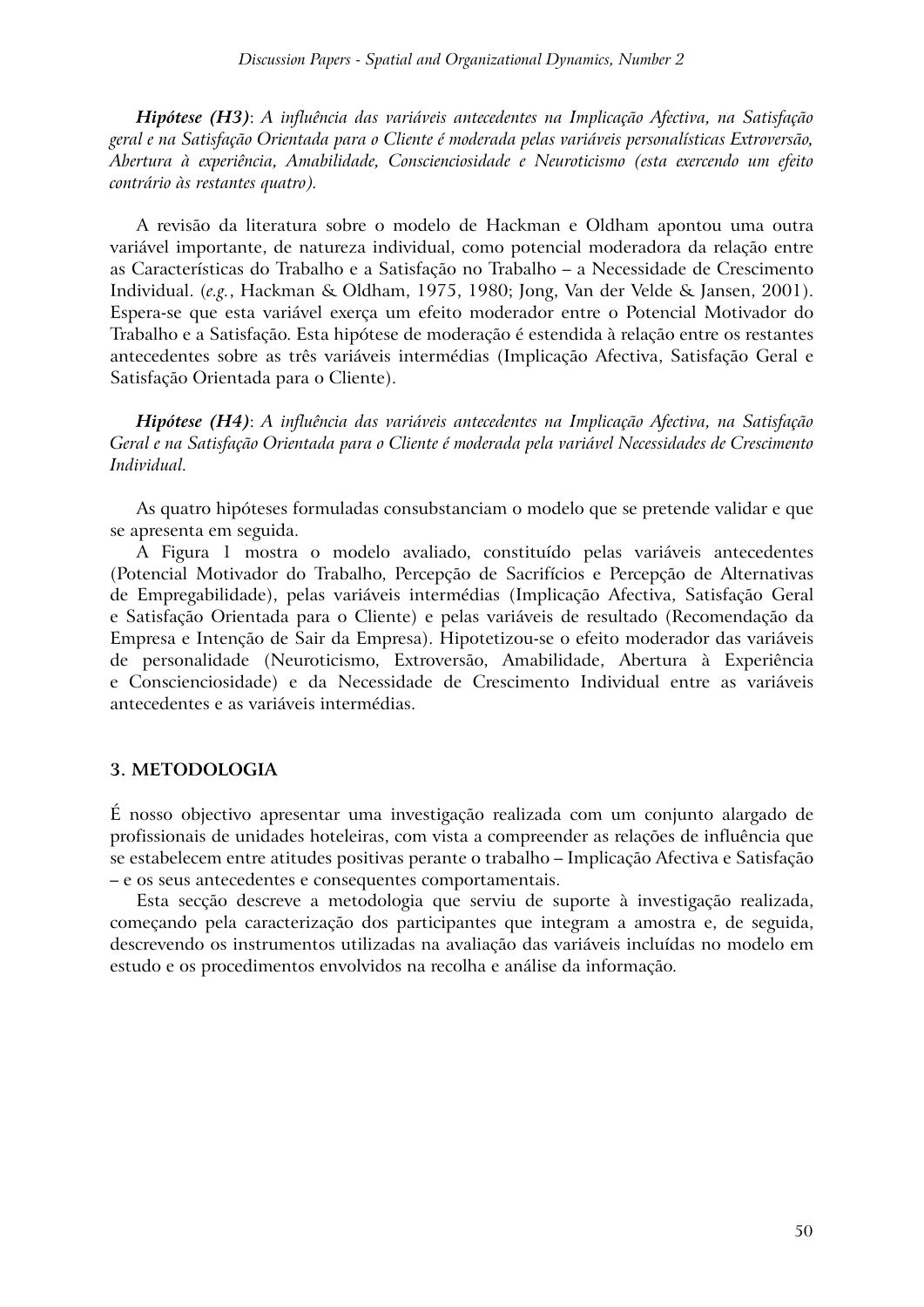



#### **3.1. Amostra**

Participaram trabalhadores de empresas especialmente vocacionadas para o turismo de lazer, hotéis de cidade, turismo de negócios e golfe. Estas empresas integram uma cadeia de hotéis adquirida por um dos maiores grupos empresariais portugueses, reconhecido com uma medalha de mérito de Turismo pelo Instituto de Comércio Externo Português (ICEP), como a melhor Cadeia de Hotéis Nacional. Esta cadeia hoteleira oferece aos seus hóspedes, serviços de alojamento com classificação de quatro e cinco estrelas, distribuídos por diversas unidades hoteleiras espalhadas em todo o país (Algarve, Lisboa, Coimbra, Porto e Madeira), empregando uma quantidade assinalável de trabalhadores representativos dos profissionais de hotelaria nacionais.

Os trabalhadores que integram a amostra do presente estudo são profissionais activos pertencentes aos cinco grupos profissionais definidos pela cadeia empresarial (Empregados de andares/Limpezas/Lavandaria, Cozinha/Copa, Manutenção; Restauração/Bar e Recepção). A Tabela 1 apresenta as suas características demográficas e profissionais. Da totalidade dos trezentos e três inquiridos, a maioria são do sexo feminino (65,0%) e com idades entre os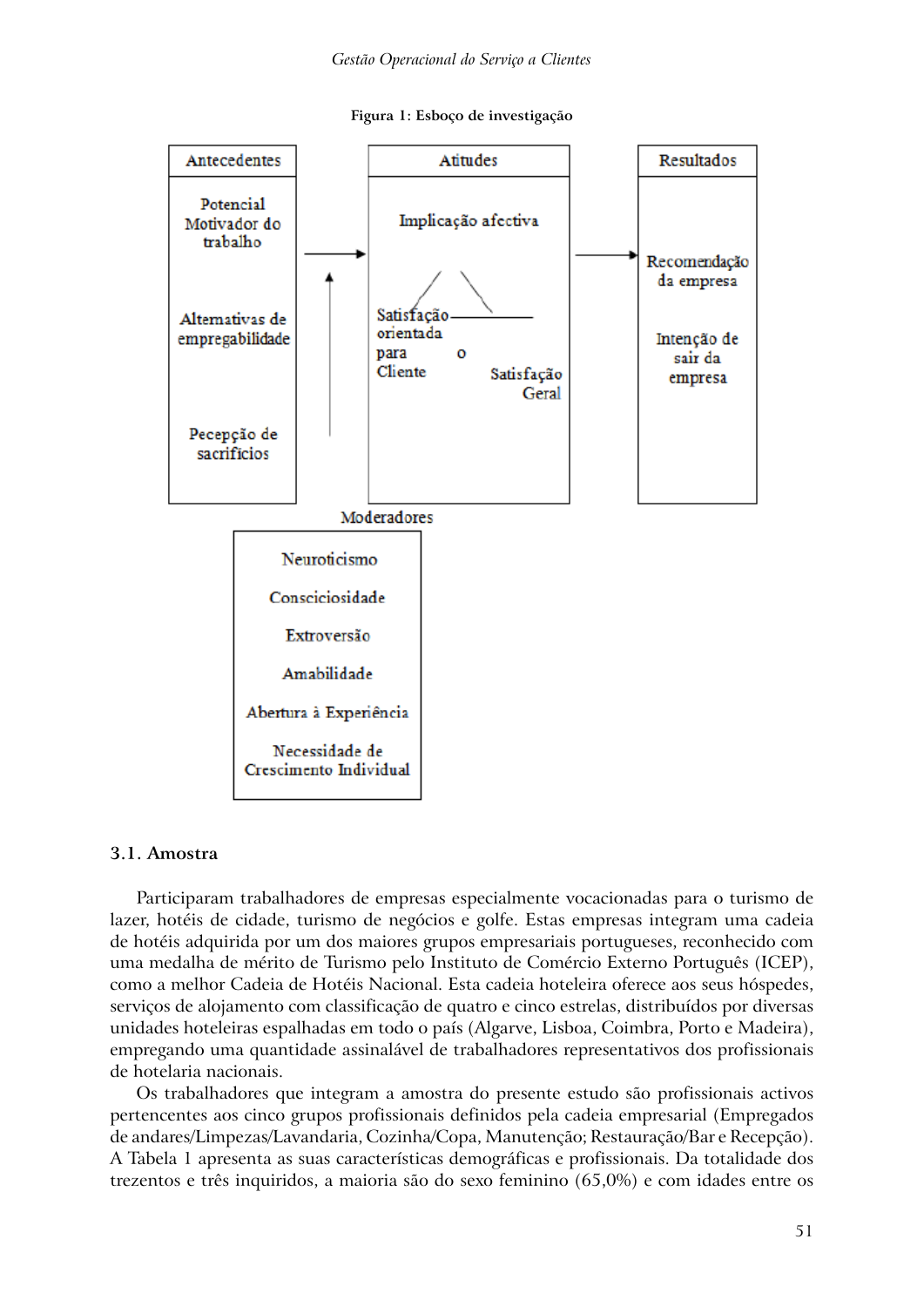25 e os 34 anos de idade (média etária: 29 ± 10 anos). São predominantemente casados (44,9%) e solteiros (40,3%). Os níveis de formação académica preponderantes são o ensino secundário (36,6%) e o nono ano de escolaridade (31,0%). A maioria (82,5%) possui vínculo com a organização, com duração entre três e dez anos (41,9%) ou há mais de dez anos (37,6%). As profissões dominantes são a de Técnicos de Manutenção (22,4%) e de Recepção (19,8%).

| Variável                     | N   | Percentagem |
|------------------------------|-----|-------------|
| <b>Sexo</b>                  |     |             |
| Feminino                     | 197 | 65,0        |
| Masculino                    | 106 | 35,0        |
| Idade                        |     |             |
| Menos de 25 anos             | 56  | 18,5        |
| Entre 25 e 34 anos           | 101 | 33,3        |
| Entre 35 e 45 anos           | 93  | 30.7        |
| Mais de 46 anos              | 53  | 17,5        |
| Estado Civil                 |     |             |
| Solteiro                     | 122 | 40,3        |
| Casado                       | 136 | 44,9        |
| Divorciado                   | 20  | 6.6         |
| Viávo                        | 2   | 0,7         |
| Outro (união de facto)       | 23  | 7,6         |
| <b>Escolaridade</b>          |     |             |
| 4 Anos de escolaridade       | 76  | 25,1        |
| 9 Anos de escolaridade       | 94  | 31.0        |
| Ensino Secundário            | 111 | 36,6        |
| Ensino Superior              | 22  | 7,3         |
| Vínculo com a<br>organização |     |             |
| Efectivo                     | 250 | 82,5        |
| Contratado a prazo           | 53  | 17,5        |
| Antiguidade na função        |     |             |
| Menos de 3 anos              | 62  | 20,5        |
| Entre 3 e 10 anos            | 127 | 41,9        |
| Mais de 10 anos              | 114 | 37.6        |
| Profissão                    |     |             |
| Recepção                     | 60  | 19,8        |
| Bar                          | 18  | 5,9         |
| Restaurante                  | 41  | 13,5        |
| Andares                      | 47  | 15,5        |
| Limpezas                     | 12  | 4,0         |
| Cozinha                      | 35  | 11,6        |
| Lavandaria                   | 13  | 4,3         |
| Copa                         | 9   | 3,0         |
| Técnicos de                  | 68  | 22,4        |
| Manutenção                   |     |             |

**Tabela 1: Caracterização demográfica da amostra total (N=303)**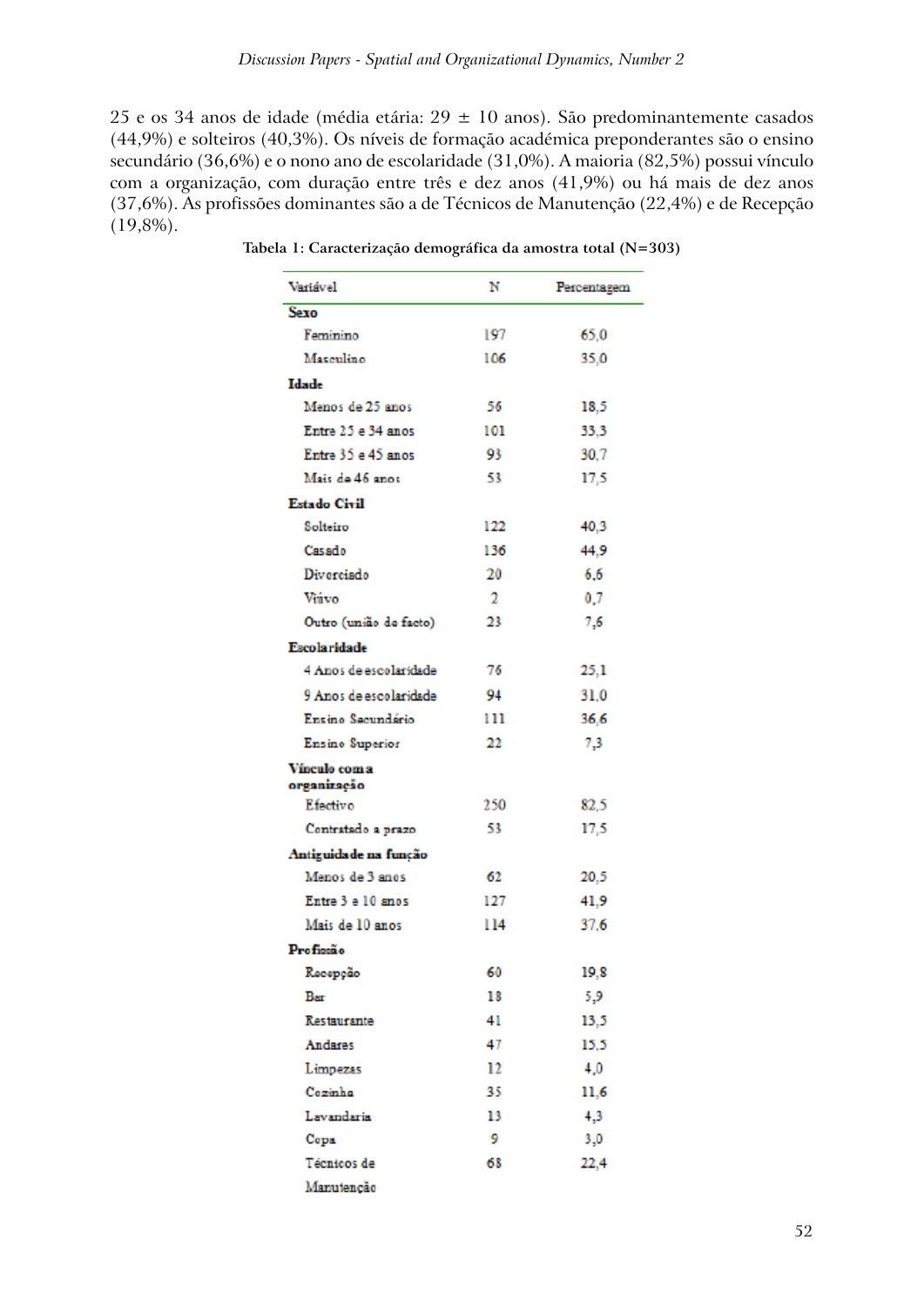#### **3.2. Instrumentos de recolha de dados**

Para a recolha dos dados que analisamos na presente investigação utilizaram-se os instrumentos psicométricos seguintes: as versões portuguesas do *Affective, Normative And Continuance Commitment*, do *Job Characteristics Survey* e do NEO-PI-R, assim como o inventário para avaliação da Satisfação Orientada para o Cliente.

#### *3.2.1. Affective, normative and continuance commitment*

A versão portuguesa do *Affective, Normative and Continuance Commitment*, por nós traduzida e validada, foi utilizada para avaliar a Implicação Afectiva. A sub-escala Implicação Afectiva deste inventário é constituída por quatro itens, pedindo-se ao respondente para registar, numa escala de Likert de sete pontos (1– discordo muito; 7 – concordo muito), o seu grau de concordância com cada uma das afirmações que lhe são apresentadas.

A sub-escala Percepção de Sacrifícios (Componente instrumental) do mesmo instrumento é constituída por seis itens e foi utilizada para avaliar a variável Percepção de Sacrifícios.

A opção pela versão portuguesa do *Affective, Normative and Continuance Commitment*  resulta sobretudo deste instrumento assentar num modelo teórico amplamente reconhecido e especialmente pertinente para o estudo que se pretende levar a cabo.

### *3.2.2. Satisfação orientada para o cliente*

A medida Satisfação Orientada para o Cliente pretende avaliar dimensões a satisfação geral do inquirido relativamente ao trabalho e relativamente a aspectos especificamente orientados para os clientes. A medida global é constituída pelos trinta itens do instrumento, que avaliam igualmente sete facetas de satisfação – condições de trabalho (seis itens), evolução na carreira (cinco itens), natureza do trabalho (cinco itens), Segurança e estabilidade (três itens), Comportamento cliente interno (cinco itens), Imagem e sentido de empresa (quatro itens), Remuneração (dois itens). Para cada um dos trinta itens o respondente deverá assinalar numa escala de quatro níveis em que medida é o aspecto do trabalho referenciado no item é importante para si e em que medida se encontra satisfeito com ele. Embora os respondentes dêem duas respostas por cada item (uma sobre a importância, a outra sobre a satisfação), analisaram-se apenas as respostas relativas à satisfação.

#### *3.2.3. Job characteristics survey (JDS)*

Para avaliar os aspectos do trabalho que afectam as atitudes de Implicação e Satisfação, optou-se pelo *Job Characteristics Survey* (JDS), um instrumento teoricamente fundamentado e amplamente utilizado na investigação em Psicologia das Organizações. Cada uma das cinco sub-escalas – Variedade, Identidade, Significado, Autonomia e *Feedback* – que descrevem as características do trabalho avaliadas pelo JDS é constituída por três itens, perfazendo um total de quinze itens distribuídos em duas secções: na primeira secção, os respondentes recorrem a uma escala de sete pontos ("Muito pouco" a "Muito") para descrever as características percebidas no seu trabalho; na secção dois, os respondentes devem descrever numa escala de sete pontos ("Imprecisa" a "Muito Precisa") o grau de precisão com que cada uma das catorze afirmações que lhes são apresentadas descrevem o seu trabalho.

A partir das cinco sub-escalas é possível calcular uma medida compósita do Potencial Motivador da Função. A variável Necessidade de Crescimento individual (NCI) também foi avaliada a partir do *Job Diagnostic Survey* através de dois conjuntos de itens: no primeiro conjunto (seis itens), os respondentes devem assinalar numa escala de 7 pontos (de 4 "muito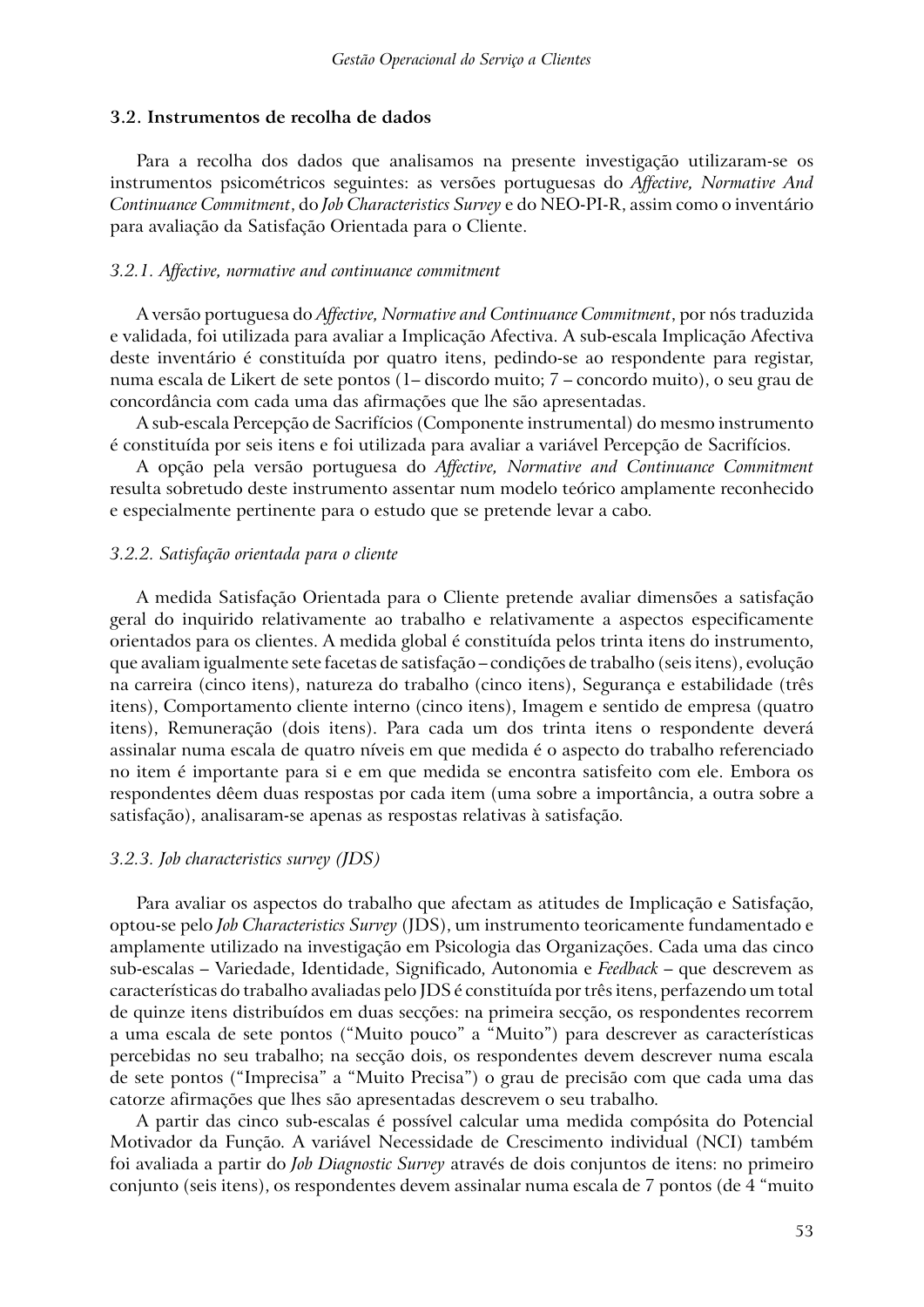pouco" a 10 "muitíssimo") o quão gostariam de ter cada um dos trabalhos que lhe são apresentados; no segundo conjunto (oito itens), o inquirido deve escolher em cada par de trabalhos que lhe são propostos aquele que seria o seu preferido, usando para isso uma escala de resposta *Likert* com cinco níveis (1 - Prefiro A fortemente; 2 - Prefiro A ligeiramente; 3 - Neutro; 4 - Prefiro B ligeiramente; 5 - Prefiro B fortemente).

Utilizou-se a versão portuguesa do JDS por nós validada (ver secção 7) para recolha dos dados e seguiu-se o Manual *Work Redesign* (Hackman & Oldham, 1980) para proceder ao cálculo das medidas compósitas.

#### *3.2.4. Neo-PI-R*

O instrumento utilizado para avaliar a personalidade foi o Inventário de Personalidade NEO-PI-R (revisto), validado para a população portuguesa por Costa & McCrae (2000) e que avalia cinco dimensões da personalidade (Neuroticismo, Extroversão, Abertura à Experiência, Amabilidade e Conscienciosidade). Para além de ser uma medida adaptada à população portuguesa, o seu reconhecimento universal permite estabelecer mais facilmente comparações com outras investigações desenvolvidas noutros países.

A Extroversão descreve o nível de conforto da pessoa resultante dos seus relacionamentos. Os extrovertidos são normalmente pessoas gregárias, afirmativas e sociáveis, enquanto os introvertidos são pessoas reservadas, tímidas e quietas. A Amabilidade é a propensão do indivíduo para acatar as ideias dos demais. As pessoas amáveis são cooperativas, receptivas e confiantes, enquanto que as que têm baixa pontuação nesta dimensão são frias e desagradáveis. Por sua vez, a Conscienciosidade é uma medida de confiabilidade. Uma pessoa consciente é responsável, organizada, confiável e persistente. A pontuação baixa nesta dimensão descreve pessoas distraídas, desorganizadas e pouco fiáveis. Por seu turno, a Estabilidade emocional (contrário de Neuroticismo) descreve a capacidade para enfrentar o stresse. As pessoas com estabilidade emocional costumam ser calmas, auto-confiantes e seguras. As emocionalmente instáveis são nervosas, ansiosas, deprimidas e inseguras. A Abertura à Experiência descreve pessoas criativas, curiosas, originais, imaginativas, com um diversidade de interesses, pouco convencionais e tradicionais. Os indivíduos abertos à experiência são curiosos em relação ao seu mundo interior e exterior e experienciam um leque mais variado de emoções (positivas e negativas), sendo as suas vivências muito ricas. Estão dispostos a tomar em consideração novas ideias e valores não convencionais e facilmente colocam em causa a autoridade e optam por novas ideias sociais, políticas e/ou éticas (McCrae, 1994 in McCrae, 2000). Cada um dos cinco factores – Neuroticismo, Extroversão, Amabilidade, Abertura à Experiência e Consienciosidade – é, ainda, constituído por seis traços mas específicos, significando que o inventário integra um total de trinta traços de personalidade. O NEO-PI-R é composto por duzentas e quarenta afirmações (por exemplo, "*Quando faço alguma coisa, faço-a com todo o entusiasmo*"), relativamente às quais o respondente deverá assinalar na folha de respostas, numa escala de cinco pontos (concordo fortemente, concordo, neutro, discordo e discordo fortemente), o grau em que cada afirmação melhor representa a sua opinião acerca de si mesmo.

#### *3.2.5. Outras medidas*

Para além dos quatro inventários apresentados, incluímos uma medida das variáveis Satisfação Global, Percepção de Alternativas de Empregabilidade, Intenção de sair da empresa e Recomendação da empresa, todas elas avaliadas através de um único item.

A Satisfação Global foi avaliada através de um item proposto por Jesuíno (1993) – "*Tudo somado, e considerando todos os aspectos do seu trabalho e da sua vida na empresa diria que está*" –,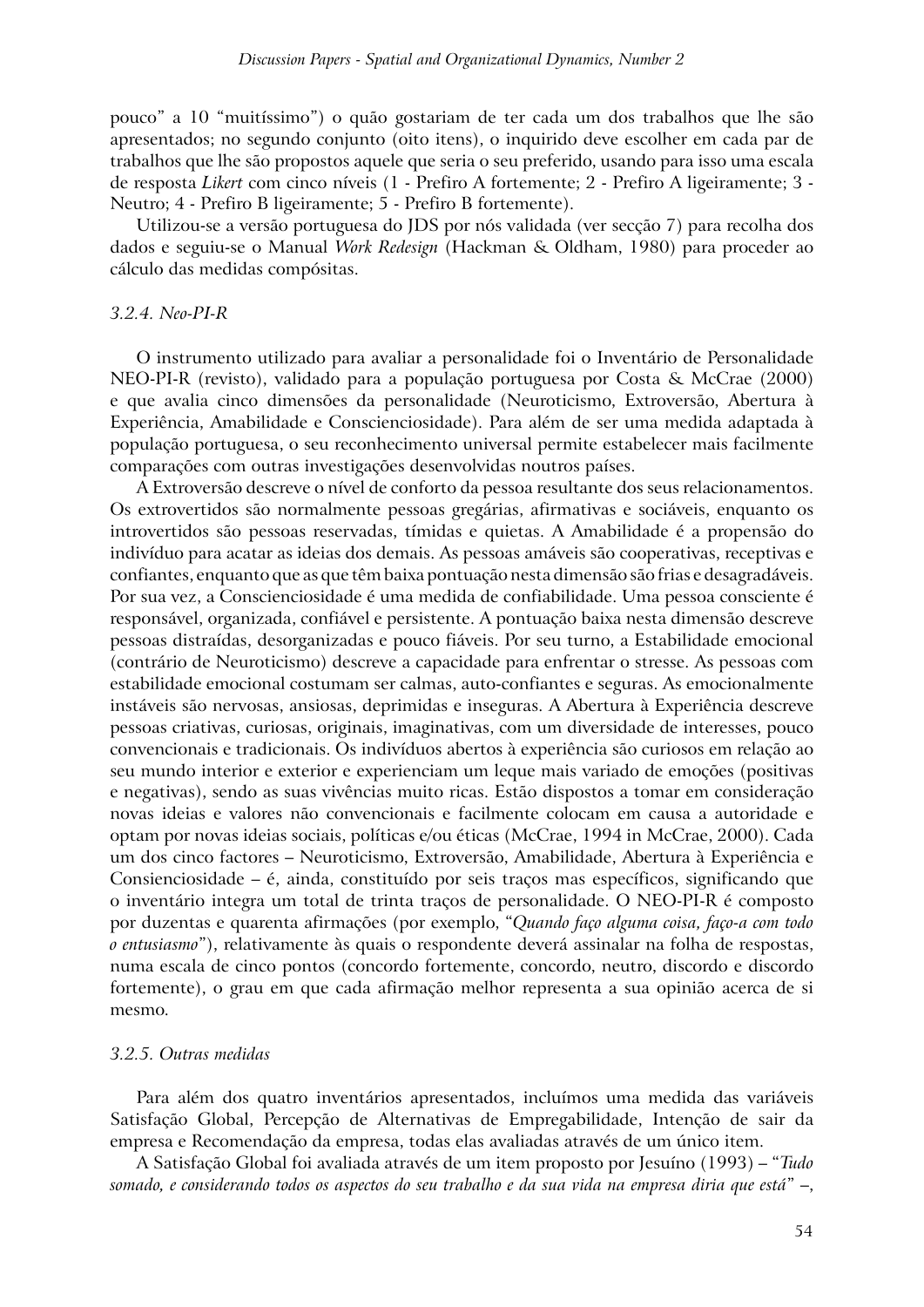sendo a resposta dada numa escala de cinco níveis (1 – Nada satisfeito a 5 – Muitíssimo satisfeito).

A Percepção de Alternativas de Empregabilidade foi avaliada através de um item também proposto por Jesuíno (1993) – "*Quantas ofertas de emprego teve nos últimos seis meses?* – e expressase numa escala três níveis (1 – nenhuma oferta, 2 – uma oferta, 3 –duas e mais ofertas).

A Intenção de sair da empresa é avaliada através da questão "*Mantendo todas as condições que tem actualmente, se tivesse oportunidade de mudar para outra empresa, que faria?*" (Jesuíno, 1993), com resposta dada em três categorias: 1 – não mudaria de modo nenhum, 2 – dificilmente mudaria, 3 – mudaria sem hesitar.

E, por último, a Recomendação da empresa utilizou o item "Recomendaria esta empresa, como um bom local, a um familiar, amigo, ou cliente?", havendo cinco níveis de resposta (de 1 – nunca recomendaria de modo nenhum a 5 – recomendaria sem hesitar).

### **3.3. Procedimento de recolha e análise de dados**

Apesar da sua elevada qualificação profissional, os participantes não possuem escolaridade elevada, tendo assim surgido alguns condicionalismos no preenchimento dos questionários de auto-resposta. Por isso, o procedimento que adoptámos consistiu na distribuição pelas chefias de um envelope fechado incluindo os diferentes inventários utilizados na investigação. As chefias, por sua vez, responsabilizaram-se por fazer chegar esses envelopes aos seus subordinados. Portanto, a população-alvo do estudo refere-se à totalidade de trabalhadores da cadeia hoteleira estudada. Posteriormente, o próprio investigador e um auxiliar fizeram o acompanhamento de todo o processo, apoiando pessoalmente os trabalhadores que necessitassem ajuda no preenchimento dos questionários, garantindo sempre o anonimato. Apesar da boa vontade demonstrada pelos participantes e do apoio que lhes foi prestado, o ritmo acelerado de trabalho, a diversidade de turnos e a dificuldade em lidar com questionários escritos fez com que dos cerca de 1200 questionários distribuídos apenas fossem devolvidos 343 processos (28,6%), dos quais apenas 303 foram considerados válidos.

Os dados recolhidos através do procedimento de inquirição referido foram sujeitos a diversas análises estatísticas: análise descritiva univariada de cada variável (média, desviopadrão, extremos amostrais, assimetria e curtose), análise das diferenças entre grupos profissionais para cada uma das variáveis considerados (ANOVA unifactorial e comparações *post hoc* com método de Tuckey), análise das correlações entre variáveis (correlação de Pearson), análise de efeitos de mediação e moderação (modelos de regressão múltipla hierárquica e de modelos de equações estruturais). Todas as análises foram realizadas com o *software* SPSS, versão 14, à excepção do ajustamento de modelos de equações estruturais, realizado através do programa AMOS GRAPHICS, versão 6.0 (Arbuckle, 2005). Na avaliação do ajustamento dos modelos de equações estruturais, utilizaram-se os seguintes indicadores (*cf.* Hair *et al.*, 2005): estatística do qui-quadrado, medida de qui-quadrado normalizada e índices GFI, AGFI, CFI e RMSEA.

### **4. APRESENTAÇÃO DOS RESULTADOS**

Com o objectivo de testar a primeira hipótese – H1: *O Potencial Motivador do Trabalho, a Percepção de Sacrifícios e a Percepção de Alternativas de Empregabilidade influenciam positivamente o comportamento de Recomendação da Empresa e, negativamente, a Intenção de Sair da Empresa através do efeito mediador da Implicação Afectiva, da Satisfação Geral e da Satisfação Orientada para o Cliente* – realizou-se uma análise de regressão hierárquica, em que se consideraram como variáveis independentes tanto as variáveis antecedentes como as variáveis intermédias.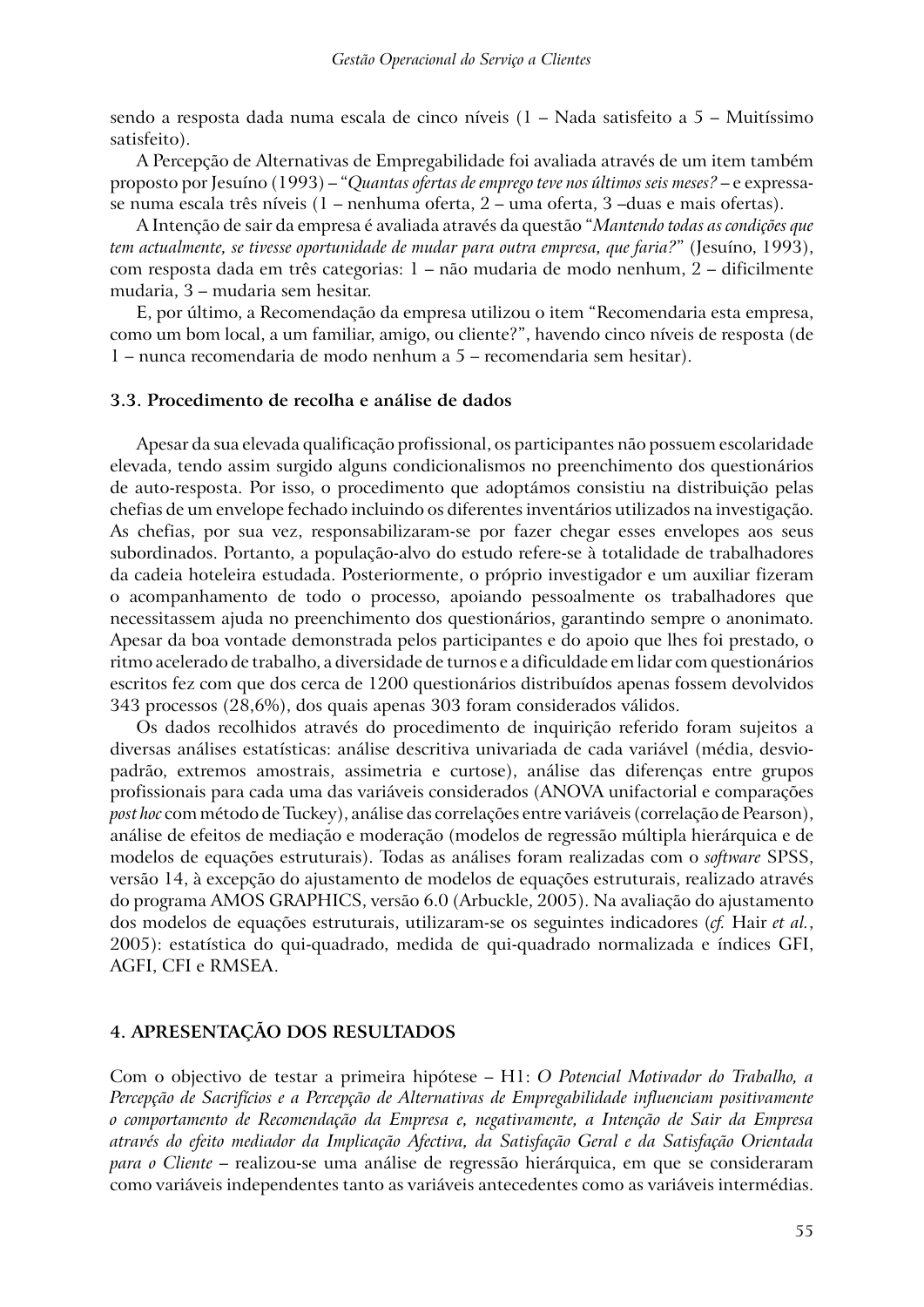Definiu-se um bloco com as variáveis antecedentes (Potencial Motivador do Trabalho PMT, Percepção de Sacrifícios PS e Percepção de Alternativas de Empregabilidade AE) e um outro bloco com as variáveis intermédias (Implicação Afectiva IA, Satisfação Geral SG e Satisfação Orientada para o Cliente Global SOC), analisando então dois modelos de regressão em que a ordem de entrada desses blocos foi trocada, de forma a avaliar o efeito de específico de cada um deles (ver Tabela 2).

Os resultados apresentados na Tabela 2 indicam que as variáveis antecedentes (PMT, PS e AE) têm um contributo significativo na explicação da variância das duas variáveis de resultado: quando entram em primeiro lugar no modelo de regressão, estas variáveis explicam 16,5% da variância da Recomendação da Empresa (RE) e 14,1% da variância da Intenção de Sair da Empresa (ISE). No entanto, este efeito é drasticamente reduzido quando o contributo das variáveis antecedentes é avaliado após a entrada do bloco das variáveis intermédias (IA, SG e SOC), passando a explicar apenas 1,6% da Recomendação da Empresa ( $p =$ 0,036) e 3,0% da Intenção de sair da Empresa ( $p = 0.050$ ). Apesar do contributo específico das variáveis antecedentes ser ainda significativo, este padrão de resultados mostra que o efeito das variáveis antecedentes sobre a Recomendação da Empresa e a Intenção de sair da Empresa é quase totalmente mediatizado pelas três variáveis intermédias consideradas.

**Tabela 2: Contributo específico das variáveis antecedentes e das variáveis intermédias na Recomendação da Empresa e na Intenção de Sair da Empresa (coeficientes de determinação e respectivos níveis de significância)**

|                               |                | Recomendação da         |       | Intenção de sair da Empresa |                         |       |  |  |
|-------------------------------|----------------|-------------------------|-------|-----------------------------|-------------------------|-------|--|--|
|                               |                | Empresa (RE)            |       | (ISE)                       |                         |       |  |  |
|                               | $\mathbb{R}^2$ | $\Delta$ R <sup>2</sup> | p     | R2                          | $\Delta$ R <sup>2</sup> | p     |  |  |
| 1. Antecedentes: $PMT + PS +$ | 0,165          | 0.165                   | 0.000 | 0,141                       | 0,141                   | 0,000 |  |  |
| AE                            |                |                         |       |                             |                         |       |  |  |
| 2. Intermédias: $IA + SG +$   | 0.453          | 0.288                   | 0.000 | 0.314                       | 0.172                   | 0.000 |  |  |
| SOC                           |                |                         |       |                             |                         |       |  |  |
|                               |                |                         |       |                             |                         |       |  |  |
| 1. Intermédias: $IA + SG +$   | 0,437          | 0.437                   | 0.000 | 0.283                       | 0,283                   | 0,000 |  |  |
| <b>SOC</b>                    |                |                         |       |                             |                         |       |  |  |
| 2. Antecedentes: $PMT + PS +$ | 0.453          | 0.016                   | 0.036 | 0.314                       | 0.030                   | 0,050 |  |  |
| AE                            |                |                         |       |                             |                         |       |  |  |

PMT - Potencial Motivador do Trabalho; PS - Percepção de Sacrifícios; AE - Alternativas de Empregabilidade; IA - Implicação Afectiva; SG - Satisfação Geral; SOC - Satisfação Global Oreintada para o Cliente

O contributo das variáveis intermédias para a explicação directa das variáveis de resposta é significativo nos dois casos, sendo superior na Recomendação da Empresa (43,7%) e mais reduzido na Intenção de sair da Empresa (28,3%).

A análise das estimativas dos coeficientes de regressão quando se consideram apenas os antecedentes permite afirmar que apenas algumas destas variáveis têm efeito significativo sobre as variáveis de resultado (Tabela 3).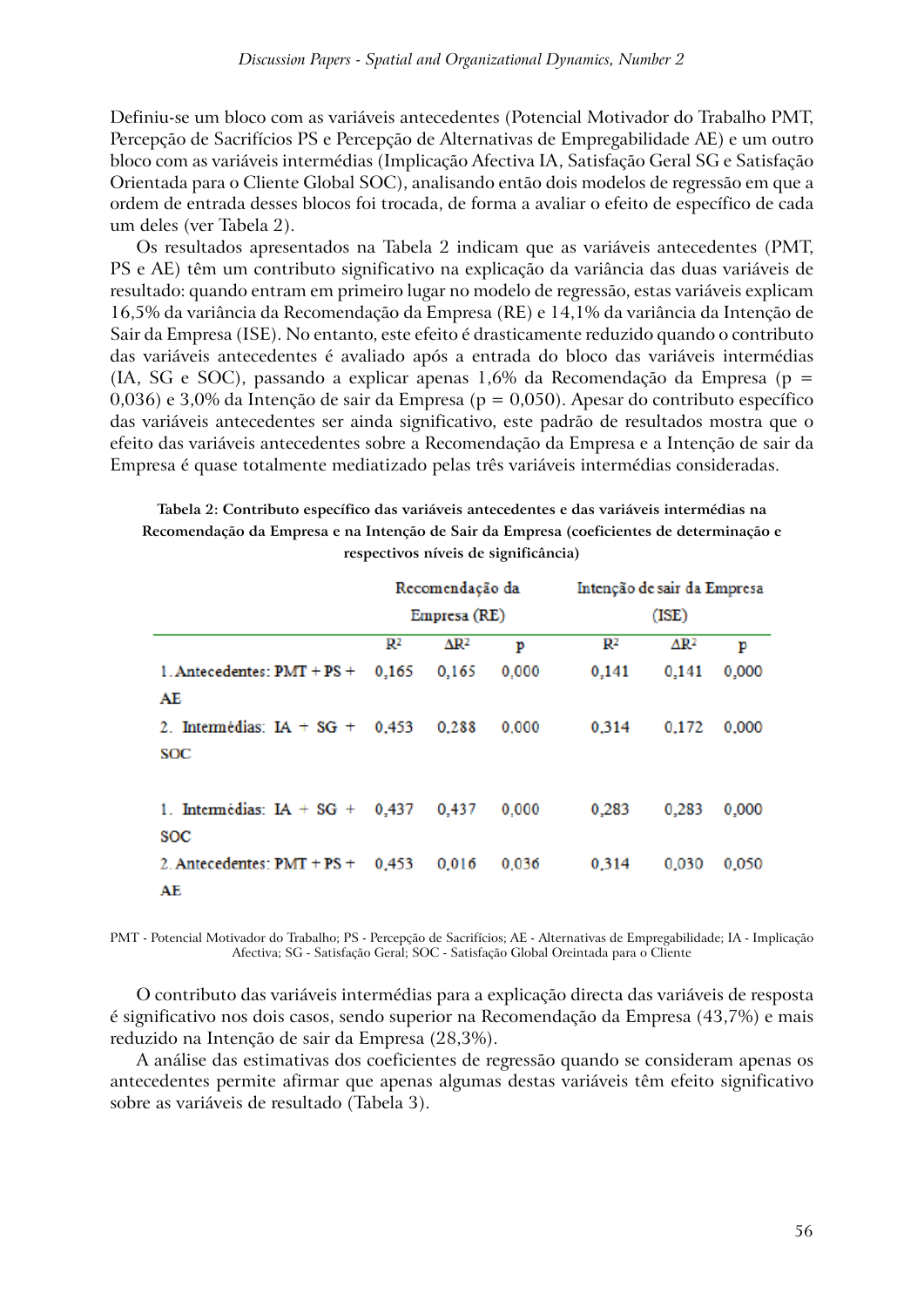|                                     |                | Recomendação da         |       | Intenção de sair da Empresa |                         |       |  |  |
|-------------------------------------|----------------|-------------------------|-------|-----------------------------|-------------------------|-------|--|--|
|                                     |                | Empresa (RE)            |       | (ISE)                       |                         |       |  |  |
|                                     | $\mathbb{R}^2$ | $\Delta$ R <sup>2</sup> | р     | R2                          | $\Delta$ R <sup>2</sup> | Þ     |  |  |
| 1. Antecedentes: $PMT + PS +$       | 0,165          | 0.165                   | 0.000 | 0,141                       | 0.141                   | 0.000 |  |  |
| AE                                  |                |                         |       |                             |                         |       |  |  |
| 2. Intermédias: IA + SG + $0,453$   |                | 0.288                   | 0.000 | 0.314                       | 0.172                   | 0.000 |  |  |
| SOC                                 |                |                         |       |                             |                         |       |  |  |
|                                     |                |                         |       |                             |                         |       |  |  |
| 1. Intermédias: $IA + SG + 0,437$   |                | 0.437                   | 0.000 | 0.283                       | 0.283                   | 0.000 |  |  |
| soc                                 |                |                         |       |                             |                         |       |  |  |
| 2. Antecedentes: $PMT + PS + 0.453$ |                | 0.016                   | 0.036 | 0.314                       | 0.030                   | 0.050 |  |  |
| AE                                  |                |                         |       |                             |                         |       |  |  |

**Tabela 3: Coeficientes de regressão padronizados referentes à influência dos antecedentes sobre as variáveis resultado e respectiva significância (N =303)**

PMT - Potencial Motivador do Trabalho; PS - Percepção de Sacrifícios; AE - Alternativas de Empregabilidade; IA - Implicação Afectiva; SG - Satisfação Geral; SOC - Satisfação Global Oreintada para o Cliente

Com referência a uma análise correlacional, enquanto que o Potencial Motivador do Trabalho e a Percepção de Sacrifícios contribuem de forma estatisticamente significativa para a Recomendação da Empresa, apenas a Percepção de Sacrifícios contribui, de forma negativa, para a Intenção de Sair da Empresa.

Com o objectivo de perceber que variáveis intermédias medeiam especificamente o efeito dos antecedentes sobre as variáveis resultado, procedeu-se à análise de modelos de regressão em que se incluiu, para além dos antecedentes, sucessivamente cada uma das três variáveis intermédias (Tabela 4).

**Tabela 4: Coeficientes de regressão padronizados referentes à influência das variáveis antecedentes sobre as variáveis resultado quando se inclui o efeito das variáveis intermédias (N = 303)**

|                | V. Anteced.                 | $Ant + IA$                                                         | $Ant. + SG$           | $Ant. + SOC$          | Ant $+IA + SG +$<br><b>SOC</b>                                                      |
|----------------|-----------------------------|--------------------------------------------------------------------|-----------------------|-----------------------|-------------------------------------------------------------------------------------|
|                | Recomendação da Empresa     |                                                                    |                       |                       |                                                                                     |
| PMT            |                             |                                                                    |                       |                       | $0,15$ (p = 0,005)0,00 (p = 0,998)0,06 (p = 0,170)0,06 (p = 0,232) 0,01 (p = 0,784) |
| РS             |                             |                                                                    |                       |                       | $0,39$ (p = 0,000)0,21 (p = 0,000)0,20 (p = 0,000)0,23 (p = 0,000) 0,12 (p = 0,019) |
| AE             |                             |                                                                    |                       |                       | $0,07$ (p = 0,178)0,06 (p = 0,210)0,11 (p = 0,019)0,07 (p = 0,120) 0,09 (p = 0,041) |
| IΑ             |                             | $0,42(p=0,000)$                                                    | $\sim$ 100 $\pm$      |                       | $0.16(p = 0.006)$                                                                   |
| SG             | - -                         |                                                                    | $0,50 (p = 0,000)$ -- |                       | $0,28(p = 0,000)$                                                                   |
| SOC            |                             | $\sim$ $\sim$                                                      |                       |                       | $0,50 (p = 0,000)$ 0,29 (p = 0,000)                                                 |
| $\mathbb{R}^2$ | 0.165                       | 0,285                                                              | 0,369                 | 0,379                 | 0.453                                                                               |
|                | Intenção de Sair da Empresa |                                                                    |                       |                       |                                                                                     |
| PMT            | $-0.06(p =$<br>0,262)       |                                                                    |                       |                       | 0,06 (p = 0,255)0,01 (p = 0,818)0,00 (p = 0,945) 0,07 (p = 0,166)                   |
| PS             | (0,000)                     | $-0.35(p = -0.20(p = -0.19(p = -0.24(p =$<br>0,001)                | (0,000)               | 0,000)                | $-0.13$ ( $p = 0.020$ )                                                             |
| AE             |                             | $0.08$ (p = 0.131)0.09 (p = 0.082)0.05 (p = 0.311)0.08 (p = 0.109) |                       |                       | $0,06$ (p = 0,192)                                                                  |
| IA             |                             | $-0,34(p =$<br>0,000                                               |                       |                       | $-0.16$ ( $p = 0.013$ )                                                             |
| SG             |                             |                                                                    | $-0,41$ (p =<br>0,000 |                       | $-0.29$ ( $p = 0.000$ )                                                             |
| SOC            |                             |                                                                    |                       | $-0,33$ (p =<br>0,000 | $-0.13$ ( $p = 0.049$ )                                                             |
| $\mathbb{R}^2$ | 0,141                       | 0,222                                                              | 0,281                 | 0,237                 | 0,314                                                                               |

PMT - Potencial Motivador do Trabalho; PS - Percepção de Sacrifícios; AE - Alternativas de Empregabilidade; IA - Implicação Afectiva; SG - Satisfação Geral; SOC - Satisfação Global Oreintada para o Cliente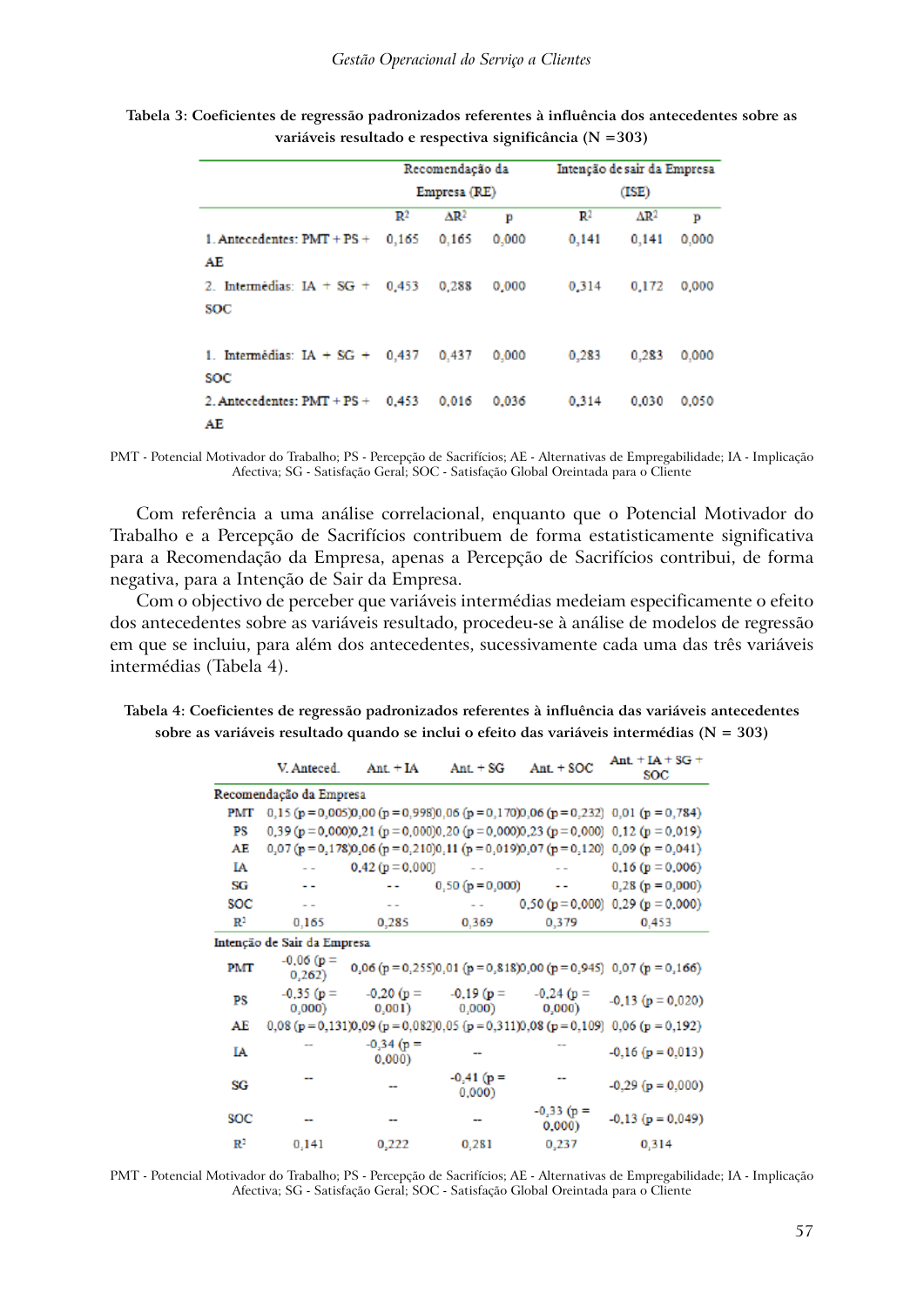Pode-se constatar que a inclusão de qualquer uma das variáveis intermédias é suficiente para anular o efeito directo significativo do Potencial Motivador do Trabalho sobre a Recomendação da Empresa, indicando assim que o efeito deste antecedente é totalmente mediado por qualquer uma das atitudes consideradas.

No que respeita ao efeito directo da Percepção dos Sacrifícios, a sua magnitude diminui quando se incluem no modelo as variáveis intermédias, mas continua a ser significativo  $(6 = 0.12, p = 0.019)$ , indicando que a mediação observada é apenas parcial. O efeito directo da Alternativas de Empregabilidade passa a ser significativo após a inclusão das variáveis intermédias, apesar da sua magnitude continuar a ser reduzida, o que sugere haver a existência de efeito supressor por parte de alguma das três atitudes consideradas. Uma análise individual dessas atitudes revela que este efeito supressor parece ser atribuível à Satisfação Global, o que se explica em parte por a correlação entre Satisfação Global e Alternativas de Empregabilidade ser negativa.

No que respeita ao efeito dos antecedentes sobre a Intenção de Sair da Empresa, apenas se destaca o contributo da Percepção de Sacrifícios que se atenua na presença das variáveis intermédias (reduz-se de  $\beta$  = -0,35 para  $\beta$  = -0,13, ambos coeficientes significativos para  $\alpha = 0.05$ ). Estes resultados indicam que, de entre os antecedentes, apenas a Percepção de Sacríficios tem efeito significativo sobre a Intenção de Sair da Empresa, sendo esse efeito parcialmente mediado pelas atitudes de Implicação e Satisfação.

Em síntese, as análises efectuadas mostraram que apenas alguns antecedentes têm efeito significativo sobre as variáveis resultado: o Potencial Motivador do Trabalho tem um efeito positivo sobre a Recomendação da Empresa que é totalmente mediado pelas variáveis intermédias consideradas; a Percepção de Sacrifícios tem um efeito negativo sobre a Intenção de Sair da Empresa e um efeito positivo sobre a Recomendação da Empresa, sendo ambos efeitos parcialmente mediatizados pelas atitudes intermédias consideradas. Finalmente, as Alternativas de Empregabilidade parecem ter um efeito positivo sobre a Recomendação da Empresa que é suprimido pela Satisfação Global com o Trabalho.

Para sintetizar a informação que temos vindo a analisar parcelarmente, recorreu-se à modelização de equações estruturais para estudar o modelo proposto (Figura 2).

#### **Figura 2: Modelo depurado final**



Potencial Motivador do Trabalho (PMT); Percepção de Sacrifícios (PS); Percepção de Alternativas de Empregabilidade (AE); Satisfação Orientada para o Cliente (SOC); Implicação Afectiva (IA); Recomendação da Empresa (RE) e Intenção de Sair da Empresa (ISE)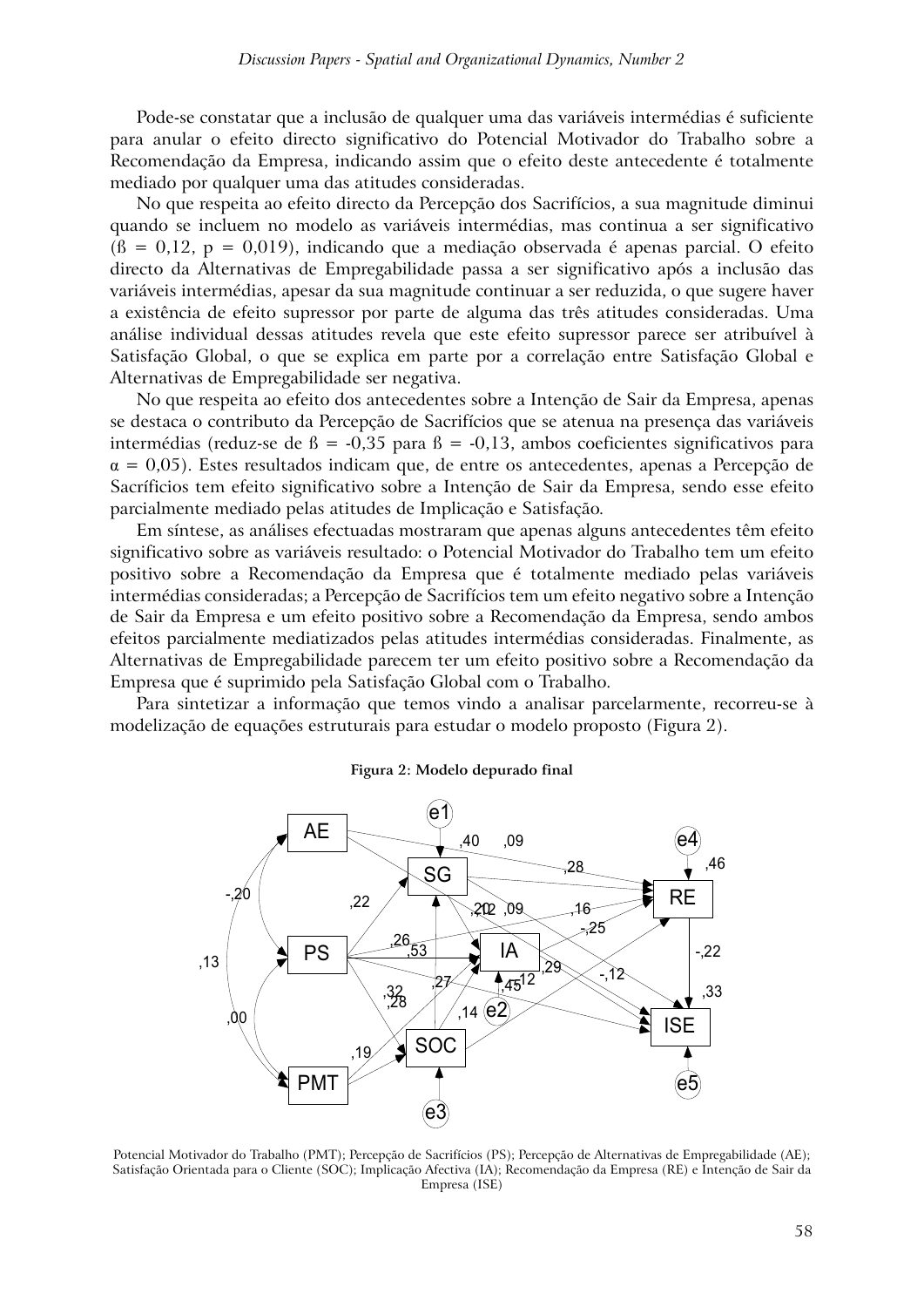A nossa análise partiu do modelo saturado, onde se definiram todos os caminhos directos e indirectos entre as oito variáveis consideradas: considerou-se que o efeito de qualquer um dos três antecedentes sobre as duas variáveis de resultado tanto podia ser directo como mediatizado por qualquer uma das três variáveis intermédias; considerou-se ainda a existência de relação entre as três variáveis intermédias e entre as duas variáveis de resultado; o modelo saturado inclui, assim, vinte e dois caminhos. No entanto, não há razões teóricas suficientemente claras para especificar a direcção dos caminhos entre as variáveis intermédias nem entre as duas variáveis de resultado, pelo que essa direcção foi decidida arbitrariamente (de resto, a direcção dos caminhos é relativamente inconsequente para a qualidade do ajustamento do modelo).

As primeiras colunas da Tabela 5 referem-se aos coeficientes de regressão padronizados obtidos após o ajustamento do modelo saturado.

Pode-se verificar que diversos parâmetros não atingem níveis de significância estatística, pelo que o caminho que lhe está associado poderá considerar-se com peso nulo: uma das correlações é não significativa (PMT  $\leftrightarrow$  PS); os efeitos directos do PMT sobre as variáveis de resultado não negligenciáveis; o efeito da AE sobre as variáveis intermédias é igualmente negligenciável; finalmente, a variável SOC parece não afectar a variável resultado ISE.

Procedeu-se à eliminação dos coeficientes de regressão estatisticamente não significativos, tendo-se chegado a um modelo depurado que se revela ajustado aos dados amostrais ( $\gamma^2$  = 9,4, gl = 8, p = 0,333). Os coeficientes de regressão para este modelo final, que apresenta, como desejável, valores de  $\chi^2$  /gl = 1,2 claramente inferiores ao valor de referência ( $\chi^2$  /gl < 3) e cujos índices de ajustamento são superiores a 0,90 (por exemplo, GFI = 0,992, AGFI = 0,965 e CFI = 0,998) e com RMSEA = 0,024.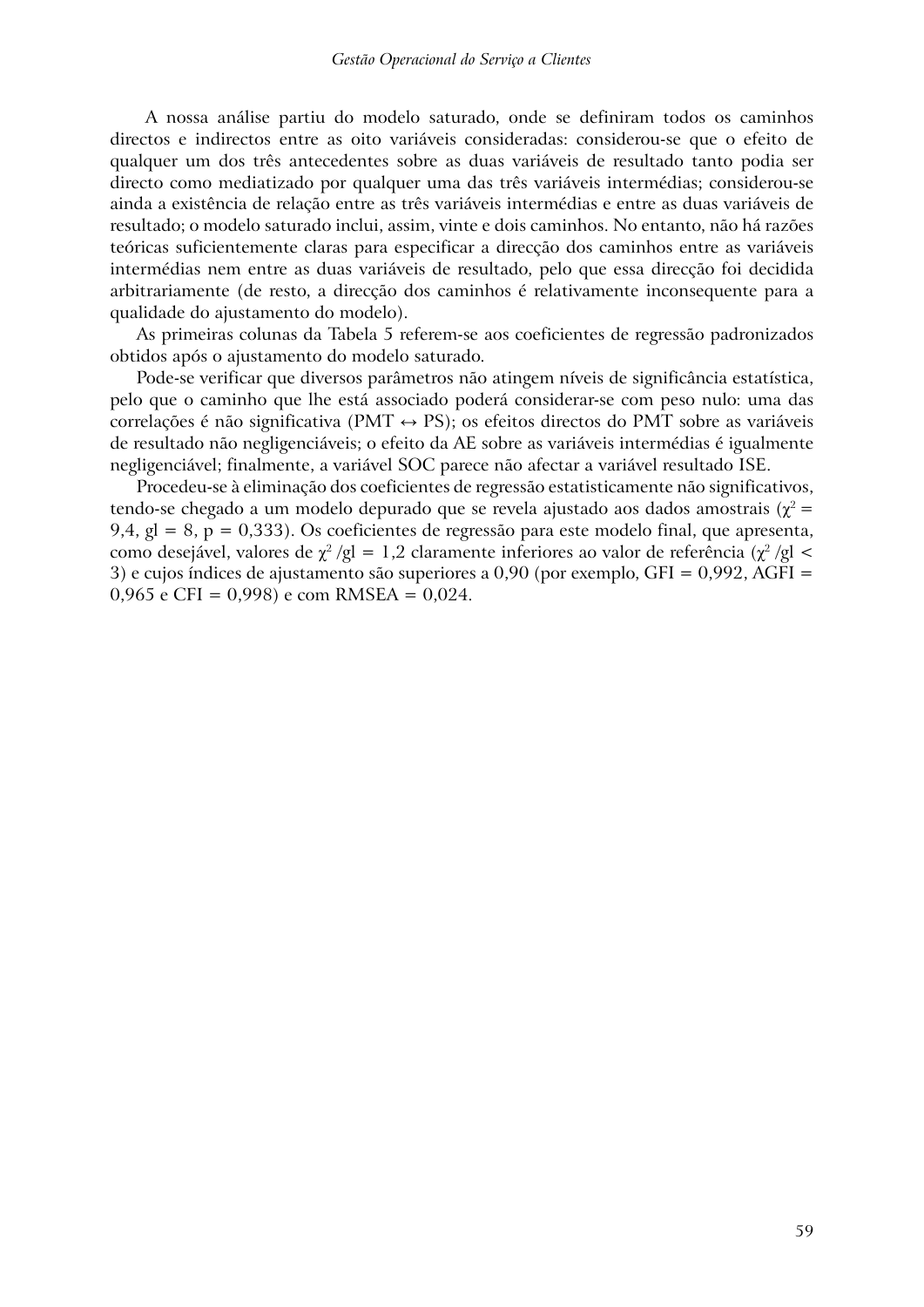|         |       | Modelo Depurado |                      |
|---------|-------|-----------------|----------------------|
| β       | р     | β               | p                    |
|         |       |                 |                      |
| 0.14    | 0.017 | 0.13            | 0,021                |
| $-0.04$ | 0.465 | 0*              | $\sim$               |
| $-0.20$ | 0.000 | $-0.20$         | 0,000                |
|         |       |                 |                      |
| $-0.01$ | 0.782 | $\sim$          |                      |
| 0.07    | 0.169 | $\sim$          | $\sim$ $-$           |
| 0.12    | 0.017 | 0.12            | 0.014                |
| $-0.11$ | 0.052 | $-0.12$         | 0.027                |
| 0.09    | 0.038 | 0.09            | 0.038                |
| 0.08    | 0.089 | 0.09            | 0.061                |
|         |       |                 |                      |
| 0,28    | 0.000 | 0.28            | 0,000                |
| 0,0.8   | 0,096 | 44              | 44                   |
| 0.19    | 0.000 | 0.19            | 0.000                |
| 0.27    | 0.000 | 0.26            | 0.000                |
| 0.21    | 0.000 | 0.22            | 0.000                |
| 0,32    | 0.000 | 0,32            | 0.000                |
| 0.04    | 0.361 | $\sim$          | $\sim$               |
| $-0.08$ | 0.087 |                 |                      |
| 0.00    | 0.933 | ٠.              |                      |
|         |       |                 |                      |
| 0,51    | 0.000 | 0,53            | 0,000                |
| 0.27    | 0.000 | 0.27            | 0.000                |
| 0.21    | 0.000 | 0.20            | 0.000                |
|         |       |                 |                      |
| 0.16    | 0.005 | 0.16            | 0.004                |
| $-0.13$ | 0.041 | $-0.12$         | 0.048                |
| 0.28    | 0.000 | 0.28            | 0.000                |
| $-0.23$ | 0,000 | $-0.25$         | 0,000                |
| 0.29    | 0.000 | 0.29            | 0,000                |
| $-0.07$ | 0,297 | 44              | $\ddot{\phantom{1}}$ |
|         |       |                 |                      |
| $-0.20$ | 0.002 | $-0.22$         | 0.000                |
|         |       | Modelo Saturado |                      |

| Tabela 5: Coeficientes de regressão padronizados para o modelo saturado e para o modelo depurado |             |  |  |
|--------------------------------------------------------------------------------------------------|-------------|--|--|
|                                                                                                  | $(N = 303)$ |  |  |

PMT - Potencial Motivador do Trabalho; PS - Percepção de Sacrifícios; AE - Alternativas de Empregabilidade; IA - Implicação Afectiva; SG - Satisfação Geral; SOC - Satisfação Global Oreintada para o Cliente

\* - Fixou-se o valor da correlação em 0

Da leitura do modelo ajustado verifica-se, mais uma vez, que o efeito do Potencial Motivador do Trabalho sobre a Recomendação da Empresa e sobre a Intenção de Saída da Empresa é totalmente mediado por duas das atitudes consideradas no modelo (Implicação Afectiva e Satisfação Orientada para o Cliente). Pelo contrário, a Percepção de Sacrifícios exerce tanto um efeito directo sobre ambas as variáveis de resultado como um efeito mediado (através das três variáveis intermédias). A variável Alternativas de Empregabilidade parece ter apenas um efeito directo sobre a Intenção de Saída da Empresa e sobre a Recomendação da Empresa.

Dos resultados que temos vindo a apresentar, podemos concluir que a hipótese H1 – *O Potencial motivador do trabalho, a Percepção de Sacrifícios e a Percepção de alternativas influenciam positivamente a Recomendação da empresa e, negativamente, a Intenção de sair da empresa através do efeito mediador da Implicação afectiva, da Satisfação geral e da Satisfação Orientada para o Cliente* – apenas se confirma parcialmente.

As três variáveis intermédias exercem efeito directo significativo sobre a Recomendação da Empresa, mas apenas a Implicação Afectiva e a Satisfação Global influenciam a Intenção de Saída da Empresa.

Para o modelo com equações estruturais ser testado, é necessário especificar o sentido da relação entre as variáveis. No entanto, essa tarefa pode-se tornar-se difícil quando se optou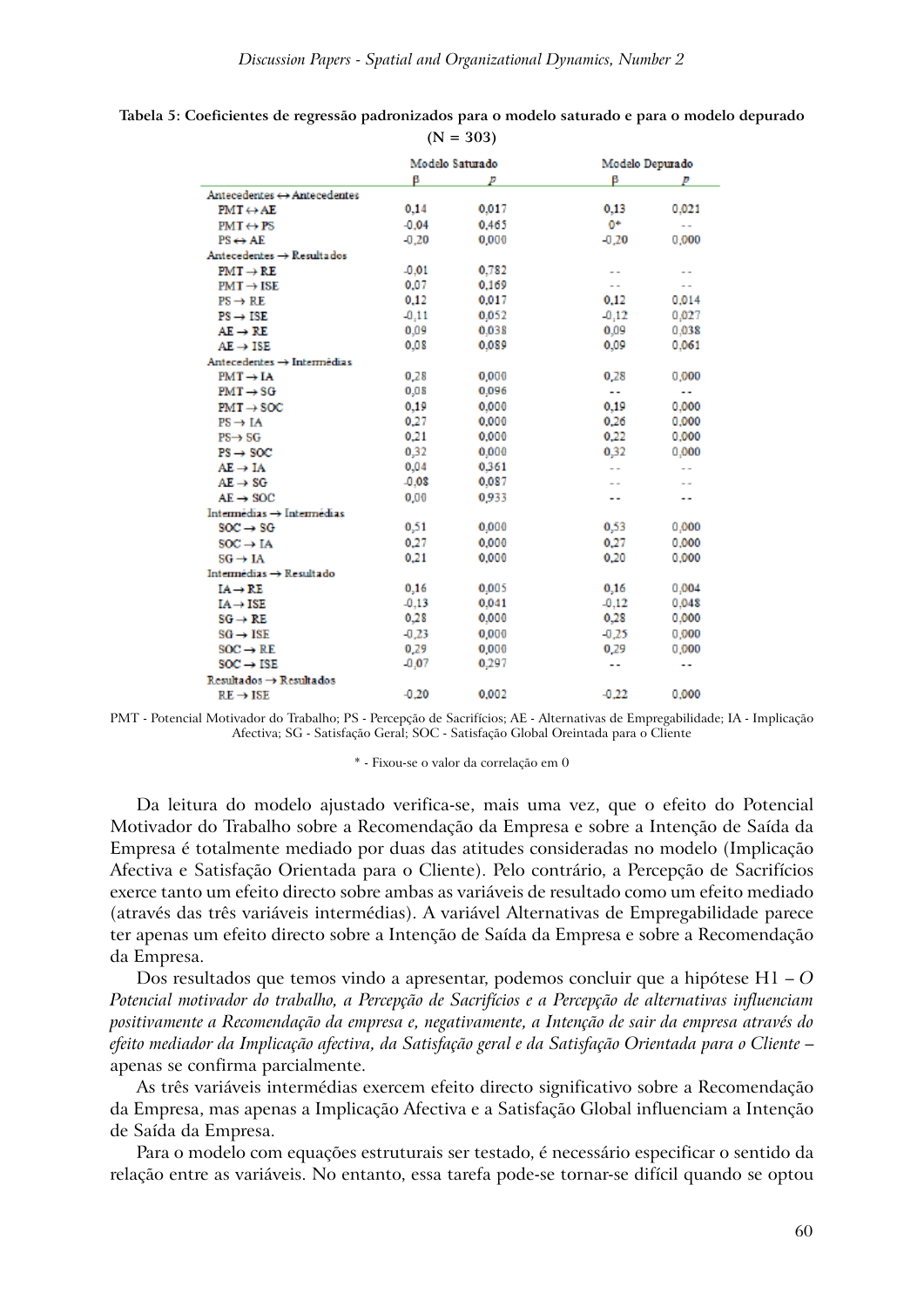por restringir a análise a modelos estruturais recursivos e não existem argumentos teóricos claros para saber de antemão qual o sentido da influência entre as variáveis (muitas vezes, podem tratar-se de influências recíprocas). No presente caso, devido à falta de consenso quanto ao sentido da influência entre Satisfação e Implicação organizacional, tomámos as opções representadas na Figura 8, mas sabendo que a direcção das setas não tem suporte teórico e traz apenas ligeiras alterações à qualidade do ajustamento do modelo. Contudo, um resultado seguro é a necessidade de especificar uma associação entre as três variáveis intermédias, para que o modelo se revele ajustado. Basta eliminar do modelo um desses caminhos para que o valor da estatística do qui-quadrado se torne significativo ( $\Delta \chi^2 > 13.2$ ,  $gl = 1, p = 0,000$ ). Estes resultados, a que se adiciona os valores de correlação já apresentados na tabela 36 ( $r > 0.50$ ), indicam que as três atitudes estabelecem entre si relações positivas, dando assim apoio à segunda hipótese por nós formulada: H2 – *Existe uma associação positiva entre as variáveis Implicação Afectiva, Satisfação Geral e Satisfação Orientada para o Cliente.*

O modelo depurado inclui ainda um caminho significativo pouco interessante para a questão em estudo e que se refere à associação que as duas variáveis de resultado mantém entre si. Também aqui foi necessário optar pelo sentido nessa relação (optámos por RE → ISE), o que não traz consequência de maior para a qualidade do ajustamento do modelo.

Em termos de variância explicada, pode constatar-se que as relações entre variáveis especificadas pelo modelo explicam 45,6% da variância da Recomendação da Empresa e 32,8% da variância da Intenção de Saída da Empresa. No que respeita à fracção da variância das variáveis intermédias explicada pelos antecedentes, constata-se que a menos bem explicada é a Satisfação Orientada para o Cliente (13,8%); as variáveis antecedentes explicam 40,0% da Satisfação Geral e 45,2% da Implicação afectiva.

As duas últimas hipóteses por nós formuladas referem a efeitos de moderação. Assim, a terceira hipótese (H3) afirma que *a influência das variáveis antecedentes na Implicação Afectiva, na Satisfação Geral e na Satisfação Orientada para o Cliente é moderada pelas variáveis personalísticas Extroversão, Abertura à experiência, Amabilidade, Conscienciosidade e Neuroticismo (esta exercendo efeito no sentido contrário às restantes quatro)*. A Tabela 6 reúne os resultados obtidos na avaliação do efeito moderador das cinco dimensões de personalidade consideradas (informação com base nas respostas à amostra reduzida de 111 inquiridos). Para se poupar uma apresentação fastidiosa dos resultados, refira-se que foram feitos 45 testes de moderação, tendo-se encontrado efeitos significativos (*p* < 0,05) apenas em sete situações (15,5%) e resultados marginalmente significativos *(p* < 0,1) em mais nove situações (20,0%). Na tabela identificase o valor *p* apenas para estes dois tipos de situação, mas iremos apenas descrever efeitos moderadores que atingiram o nível de significância 0,050.

A Conscienciosidade modera a relação entre o Potencial Motivador do Trabalho e a Implicação Afectiva (p = 0,016). Esse efeito moderador resulta de uma interacção com um termo cúbico (X\*M3), o que sugere que o coeficiente de regressão entre o Potencial Motivador do Trabalho e a Implicação Afectiva oscilará mais do que uma vez para diferentes valores do moderador. A estimação desse coeficiente para três valores específicos da variável moderadora (média, média – desvio-padrão e média + desvio-padrão) indica que para valores reduzidos de Conscienciosidade o declive é nulo  $(B = -0.00)$ , sendo positivo para valores médios ou elevados desta variável ( $B = 0.23$  e  $B = 0.31$ , respectivamente). Os resultados sugerem assim que a relação entre o Potencial Motivador do Trabalho e a Implicação Afectiva é negligenciável em pessoas com baixa conscienciosidade, mas é positiva para pessoas com níveis médios ou superiores de conscienciosidade.

A Conscienciosidade modera também a relação entre o Potencial Motivador do Trabalho e a Satisfação Orientada para o Cliente ( $p = 0.050$ ). Esse efeito moderador resulta da relação entre estas duas variáveis ser negativa para níveis baixos de conscienciosidade (B = -0,11),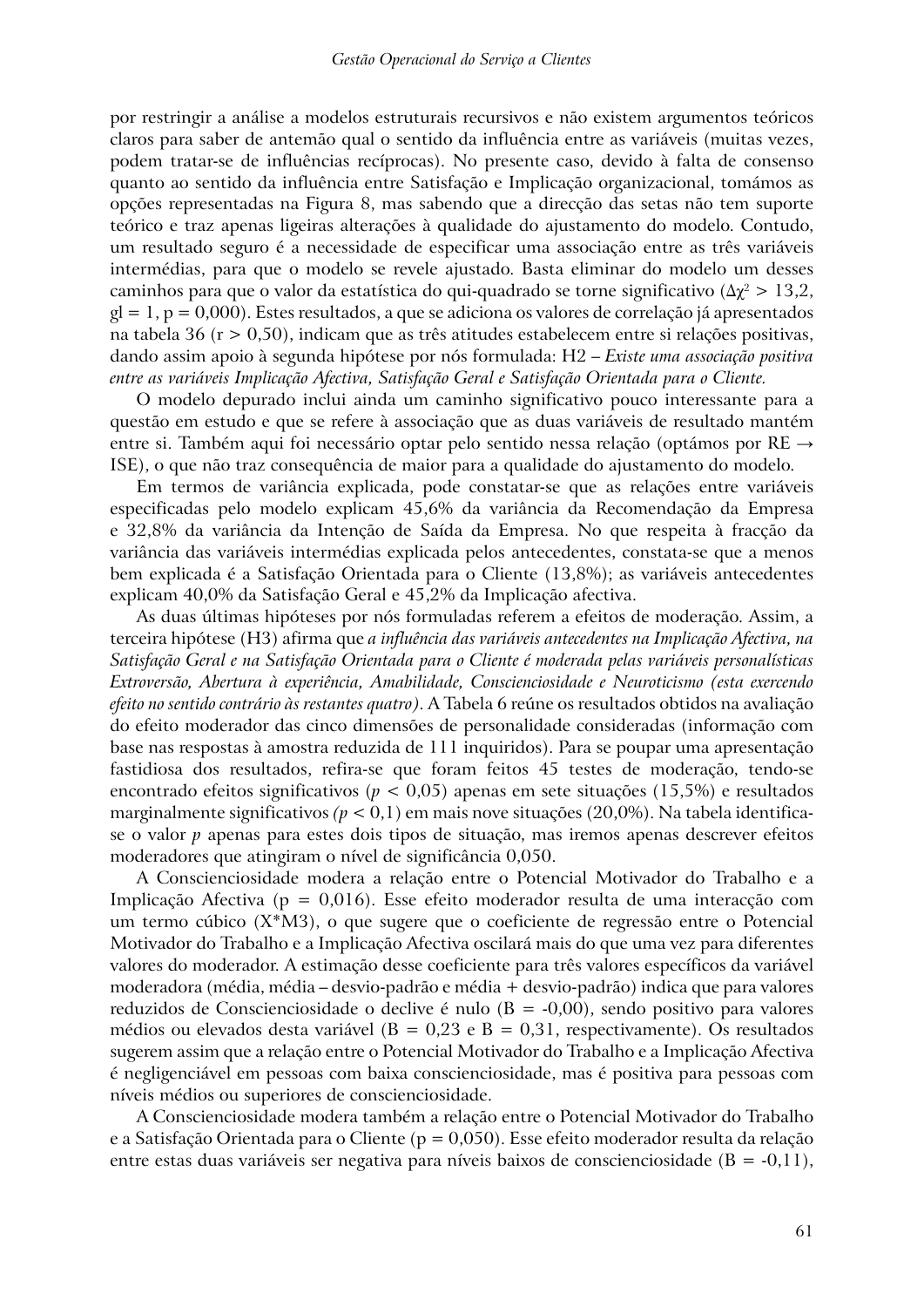nula para valores médios de conscienciosidade ( $B = 0.00$ ) e positiva para valores elevados  $(B = +0.07)$ .

A Conscienciosidade modera ainda a relação entre a Percepção de Sacrifícios e a Satisfação Orientada para o Cliente ( $p = 0.023$ ), fazendo com que a relação entre estas duas variáveis seja negativa para níveis baixos de conscienciosidade ( $B = -0.05$ ) e positiva para valores médios e elevados de conscienciosidade ( $B = +0,11$  e  $B = +0,19$ , respectivamente).

A Abertura à Experiência afecta (através de um termo cúbico) a relação entre o Potencial Motivador do Trabalho e a Satisfação Geral, verificando-se que valores baixos e valores elevados de Abertura à Experiência favorecem essa relação (B = +0,22 e B = +0,10), enquanto que níveis médios de Abertura invertem o sentido da relação (B = -0,04).

A Abertura à Experiência afecta também (através de um termo quadrático) a relação entre a Percepção de Sacrifícios e a Satisfação Orientada para o Cliente (p = 0,019): em indivíduos com níveis reduzidos de Abertura à Experiência a relação entre Percepção de Sacrifícios e a Satisfação Orientada para o Cliente é mais ténue do que em indivíduos com níveis médios ou elevados desse traço de personalidade.

O Neuroticismo influencia (através de um termo quadrático) a relação positiva que existe entre a Percepção de Sacrifícios e a Satisfação Orientada para o Cliente, sendo a intensidade dessa relação mais elevada em indivíduos com níveis médios de neuroticismo ( $B = +0.17$ ) do que em indivíduos com níveis reduzidos ( $B = +0.08$ ) ou acima da média ( $B = +0.12$ ).

Finalmente, a Amabilidade interfere de forma significativa na relação entre a Percepção de Alternativas de Empregabilidade e a Satisfação Geral (p = 0,048): enquanto que para níveis elevados de amabilidade a relação é negligenciável ( $B = 0.01$ ), torna-se relativa para níveis médios ou reduzidos deste traço de personalidade ( $B = -0.23$  e  $B = -0.21$ , respectivamente).

Em suma, o efeito moderador dos diferentes traços de personalidade considerados é pontual, sendo a Conscienciosidade e a Abertura à Experiência que parecem exercer uma maior influência na forma como os antecedentes influenciam as variáveis intermédias em estudo. Assim, a segunda hipótese confirma-se apenas parcialmente, uma vez que o efeito moderador das dimensões de personalidade é pontual e sobretudo associado aos traços de Conscienciosida de e Abertura à Experiência.

Relativamente à quarta hipótese – H4: *A influência das variáveis antecedentes na Implicação Afectiva, na Satisfação Geral e na Satisfação Orientada para o Cliente é moderada pelas Necessidades de Crescimento Individual* – a informação necessária para avaliar o efeito moderador da variável NCI na relação entre antecedentes e variáveis intermédias apresenta-se na última coluna da Tabela 47 (esta informação refere-se à amostra com 303 inquiridos). Pode-se constatar que as Necessidades de Crescimento Individual não parecem afectar de foram estatísticamente significativa nenhuma das relações especificadas pelo modelo em análise ( $p > 0,100$ ). Assim, a quarta hipótese é claramente infirmada pelos dados da amostra em estudo.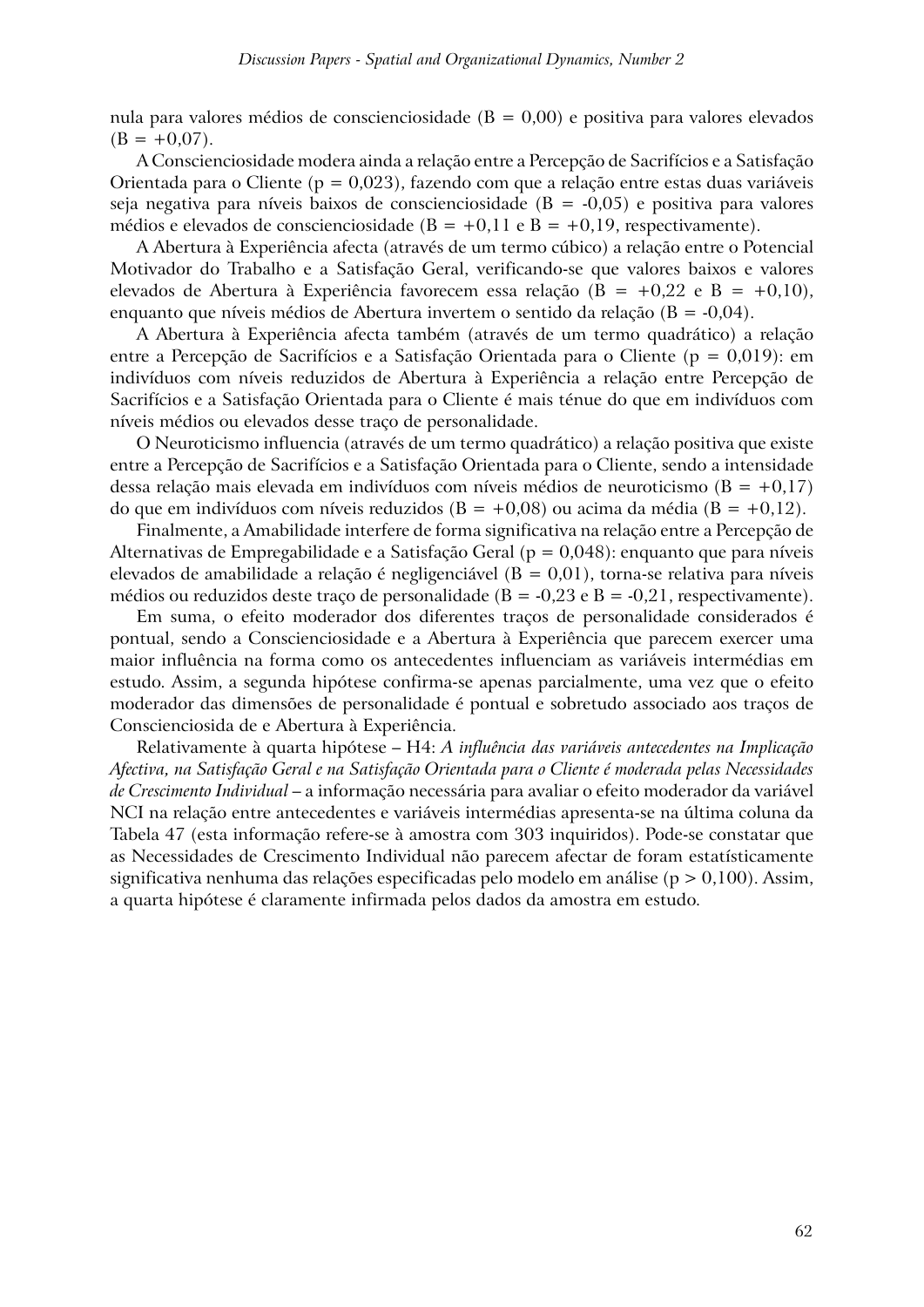#### *Gestão Operacional do Serviço a Clientes*

**Tabela 6: Efeito moderador das variáveis de personalidade (Extroversão, Neuroticismo, Amabilidade,** 

**Abertura à Experiência e Conscienciosidade) e das Ncessdiades de Crescimento individual (NCI) sobre a relação entre variáveis antecendentes – Potencial Motivador do Trabalho (PMT), Percepção de Sacrifícios (PS) e Alternativas de Empregabilidade (AE) – e variáveis intermédias –Implicação Afectiva (IA), Satisfação Global (SG) e Satisfação Orientada para o Cliente (SOC). Magnitude do efeito (**∆**R2) e respectiva significância**

|                          |                  | Neuroticismo<br>Extroversio |             |                 | <b>Amabilidade</b> |                 | Conscienciosidade |                 | Abertura à experiência | $_{\text{NCI}}$ |                |                 |     |
|--------------------------|------------------|-----------------------------|-------------|-----------------|--------------------|-----------------|-------------------|-----------------|------------------------|-----------------|----------------|-----------------|-----|
|                          |                  | AR <sup>2</sup>             | P           | AR <sup>2</sup> | <b>P</b>           | AR <sup>2</sup> | P                 | ΔR <sup>2</sup> | ×                      | AR <sup>2</sup> | æ.             | AR <sup>*</sup> | p   |
| $PMT \rightarrow IA$     | XW               | 0,000                       | za.         | 0.025           | 0.093              | 0.006           | m.                | 0.000           | 23                     | 0.002           | <b>COL</b>     | 0,001           | 33  |
|                          | <b>XEMP</b>      | 0.016                       | za          | 0.006           | 23                 | 0.008           | 23                | 0.001           | 23                     | 0.004           | ma             | 0.002           | 23  |
|                          | XW.              | 0,009                       | za.         | 0.007           | 23                 | 0.010           | m.                | 6,049           | 0,016                  | 0,009           | ma             | 0.001           | 23  |
| $PMT \rightarrow 8G$     | X*M              | 0.012                       | XG          | 0.011           | XS.                | 0.011           | XG.               | 0,004           | XS                     | 0,004           | B <sub>S</sub> | 0,000           | XS. |
|                          | X*M <sup>P</sup> | 0.029                       | 0.077       | 0.000           | 31.5               | 0,000           | <b>BS</b>         | 0.002           | 31.5                   | 0.011           | B <sub>5</sub> | 0.001           | 35  |
|                          | X"M"             | 0,005                       | X6          | 0.005           | XS.                | 0,012           | XG.               | 0,031           | 0,062                  | 0.040           | 0.034          | 0,003           | XS. |
| $PMT \rightarrow SOC$    | X*M              | 0,000                       | XS.         | 0,001           | XS.                | 0.005           | XG.               | 0,007           | XS.                    | 0.011           | $_{\rm BS}$    | 0,001           | XS. |
|                          | X*M              | 0,008                       | 85          | 0.001           | 31.5               | 0.001           | X6                | 0.001           | 35                     | 0,000           | B <sub>5</sub> | 0,000           | 35  |
|                          | X*M*             | 0.008                       | <b>Ed</b>   | 0.004           | 出版                 | 0.005           | <b>TAT</b>        | 0.035           | 0,050                  | 0,016           | ■■             | 0.000           | 言語  |
| $P3 \rightarrow I \land$ | X*M              | 0,000                       | <b>DS</b>   | 0.005           | 33                 | 0,004           | <b>BS</b>         | 0,003           | 31.5                   | 0,001           | $n$            | 0,000           | 33  |
|                          | X*M*             | 0.005                       | <b>Tale</b> | 0.018           | 25                 | 0.008           | <b>SHE</b>        | 0.012           | z.                     | 0.003           | 田屋             | 0.003           | 28  |
|                          | X*M°             | 0,000                       | <b>DS</b>   | 0,000           | 31.5               | 0,009           | <b>BS</b>         | 0,009           | 85                     | 0,007           | $n$            | 0,002           | 33  |
| $P3 \rightarrow 5G$      | X*M              | 0.012                       | z.          | 0.028           | 0.059              | 0.010           | <b>DIE</b>        | 0.001           | 25                     | 0.014           | 出版             | 0.002           | z.  |
|                          | XW.              | 0.005                       | <b>ES</b>   | 0.005           | 23                 | 0,000           | <b>EX</b>         | 0.001           | 23                     | 0.009           | m              | 0,000           | 33  |
|                          | XEM <sup>2</sup> | 0,012                       | za.         | 0.005           | 23                 | 0,000           | za.               | 0,000           | 23                     | 0,002           | ma             | 0,001           | 23  |
| $PS \rightarrow SOC$     | XEM              | 0.005                       | za.         | 0.001           | 23                 | 0,003           | za.               | 6,032           | 0.047                  | 0.004           | <b>ma</b>      | 0.006           | 23  |
|                          | X"M"             | 0.078                       | 0.002       | 0,001           | XS.                | 0,000           | XG.               | 0,001           | XS.                    | 0.045           | 0.019          | 0,000           | XS. |
|                          | XEM <sup>2</sup> | 0.012                       | <b>EG</b>   | 0.002           | 23                 | 0.007           | za.               | 6.041           | 0.023                  | 0.000           | ma.            | 0.004           | 23  |
| $AE \rightarrow IA$      | X*M              | 0,005                       | XS.         | 0,000           | XS.                | 0,002           | XG.               | 0,000           | XS                     | 0,000           | <b>ELS</b>     | 0,005           | XS. |
|                          | X*M <sup>P</sup> | 0,004                       | <b>DS</b>   | 0.003           | 35                 | 0,008           | X5                | 0,022           | 35                     | 0.030           | 0,072          | 0,000           | 33  |
|                          | X"M"             | 0,010                       | XS.         | 0,006           | XS.                | 0,005           | XG.               | 0,007           | XS                     | 0,000           | <b>BS</b>      | 0,005           | XS  |
| $AE \rightarrow SC$      | X*M              | 0,000                       | XS          | 0.019           | XS.                | 0,008           | XG.               | 0,000           | XS                     | 0,000           | B <sub>S</sub> | 0,000           | XS. |
|                          | X*M <sup>P</sup> | 0,001                       | 105         | 0.028           | 0.076              | 0,009           | <b>BS</b>         | 0,020           | 85                     | 0.012           | $n$            | 0.001           | 35  |
|                          | X*M*             | 0.032                       | 0.052       | 0.002           | 大阪                 | 0.036           | 0.045             | 0,017           | まま                     | 0,001           | ms.            | 0.005           | ×.  |
| $AE \rightarrow SOC$     | X*M              | 0,010                       | <b>Tale</b> | 0.005           | 言語                 | 0.000           | <b>Bit</b>        | 0.016           | н.                     | 0.026           | 0.090          | 0.001           | ×.  |
|                          | XW.              | 0,009                       | za.         | 0.000           | 23                 | 0,000           | <b>EX</b>         | 6,025           | 0,078                  | 0.000           | $\overline{m}$ | 0.005           | 23  |
|                          | X*M*             | 0.031                       | 0.065       | 0.018           | z.                 | 0.001           | <b>TAT</b>        | 0.002           | まま                     | 0.000           | 言語             | 0.000           | 23  |

### **5. DISCUSSÃO**

Os resultados obtidos apoiam, de um modo geral, o modelo que propusemos para descrever a relação entre as variáveis em estudo. Nomeadamente, mostrou-se que o efeito das variáveis antecedentes sobre as variáveis resultado é maioritariamente mediado pelas atitudes de Implicação Afectiva e Satisfação Orientada para o Cliente.

Tal como previsto pelo Modelo das Características do Trabalho (Hackman & Oldham, 1980), o modelo empiricamente validado neste estudo mostra a influência que o potencial motivador do trabalho exerce nos desempenhos individuais. Este resultado sublinha a necessidade da empresa criar condições favoráveis no trabalho, enriquecendo as funções nas dimensões de variedade, significado, identidade, autonomia e feedback, com vista a induzir comportamentos do trabalhador adequados aos objectivos e estratégia da empresa.

O modelo evidencia também a importância das atitudes dos empregados na mediação entre variáveis antecedentes e variáveis de resultado, à semelhança dos estudos realizados por Meyer e Allen (1997) e por Spector (1997) que também realçam o papel capital das atitudes de Implicação e Satisfação na produção de resultados individuais.

Estes resultados indicam que não basta que se criem condições de trabalho favoráveis para obter resultados individuais vantajosos, uma vez que, nesta relação, intervêm também estados psicológicos que têm a aptidão de alterar esta relação.

 O facto da recomendação que os empregados fazem da sua empresa não depender apenas da atitude global de satisfação mas também da sua atitude de satisfação face a diferentes facetas do trabalho ressalta a necessidade da empresa estar atenta a todos os aspectos que integram o trabalho dos empregados com vista a garantir uma transmissão positiva da imagem da empresa.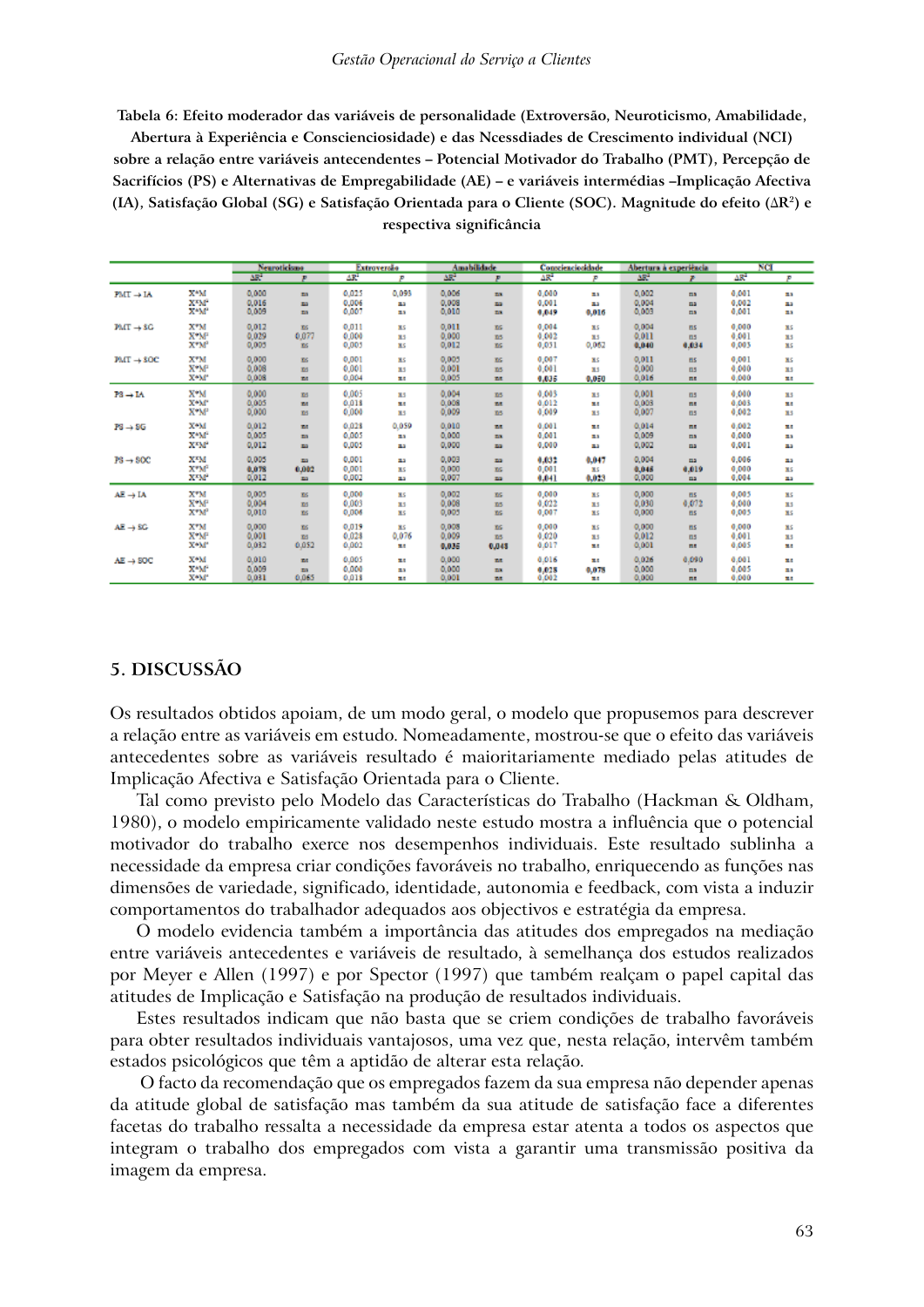O modelo analisado considerou apenas dois indicadores do comportamento do trabalhador – a Recomendação da Empresa e a Intenção de Saída da Empresa. Embora estes dois indicadores estejam associados, o efeito que sobre eles exercem as variáveis intermédias e antecedentes não é exactamente idêntico. No caso da Recomendação da Empresa, o efeito dos antecedentes parece ser totalmente mediado pelas atitudes consideradas; pelo contrário, a Intenção de Saída da Empresa recebe influência directa dos antecedentes (tanto da Percepção de Benefícios como das Alternativas de Empregabilidade). Este padrão distinto para cada uma das variáveis de resultado sugere que a natureza dos efeitos estudados é dependente do contexto, ou seja, depende do domínio comportamental que escolhemos para operacionalizar o desempenho individual do trabalhador.

A hipótese levantada por Alen e Meyer (2000) de que a percepção de benefícios seria um antecedente e não uma componente da implicação parece receber algum apoio neste modelo.

Na verdade, o efeito dos benefícios percebidos pelos empregados na recomendação da empresa é mediado pelas atitudes de implicação afectiva e de satisfação; no entanto, a ponderação dos benefícios que o empregado acha ter adquirido ao longo da sua permanência na empresa necessita apenas parcialmente das atitudes para exercer efeito sobre a sua intenção de sair da empresa. O antecedente Alternativas de Empregabilidade parece exercer um efeito reduzido, apenas sobre a intenção de abandonar a empresa, sem envolver as atitudes consideradas.

Tal como Grant e Moncriot (2001), encontrámos um padrão de associação forte entre as variáveis intermédias, indicando que as atitudes de implicação e de satisfação se alimentam entre si.

Por último, tal como sugerido por Naquin e Holton (2002) e Costa e McCrae (1991) identificámos o efeito moderador das variáveis disposicionais Conscienciosidade e Abertura à Experiência. Significam estes resultados que o impacto dos factores antecedentes favoráveis das atitudes de ligação, identificação e satisfação do empregado à empresa dependem das dimensões que integram a personalidade dos colaboradores.

### **6. CONCLUSÕES**

Com o presente trabalho foi nossa intenção validar empiricamente um modelo que avaliasse o efeito do re-desenho do sistema organizacional (nomadamente através da potenciação do trabalho e de outros determinantes contextuais) em indicadores de comportamento dos clientes internos que possam vir a desencadear atitudes e comportamentos positivos nos clientes externos, favoráveis à empresa.

Na generalidade, pensamos ter esboçado um modelo que permite aos gestores repensar o sistema organizacional a partir do aprofundamento das relações entre as variáveis consideradas, com vista a conciliar as práticas de recursos humanos às estratégias de negócio.

O Modelo empiricamente validado permite às unidades hoteleiras:

- *assessorar*, mais facilmente, *práticas de gestão de recursos humanos* através da adopção de estratégias adaptadas, muito embora, seja um dado adquirido que ultrapassámos a época do "*one best way*" e que cada organização reúne um conjunto de condições único;
- *re/desenhar* o *trabalho* com vista a potenciar motivação nos empregados e, deste modo, concretizar não apenas as necessidades individuais de nível inferior como também as de nível superior;
- *agir no âmbito das atitudes no trabalho*, uma vez que representa uma oportunidade do cliente interno expressar o que sente no trabalho em geral e em todos os aspectos relativos ao seu planeamento, organização e realização, para outros empregados.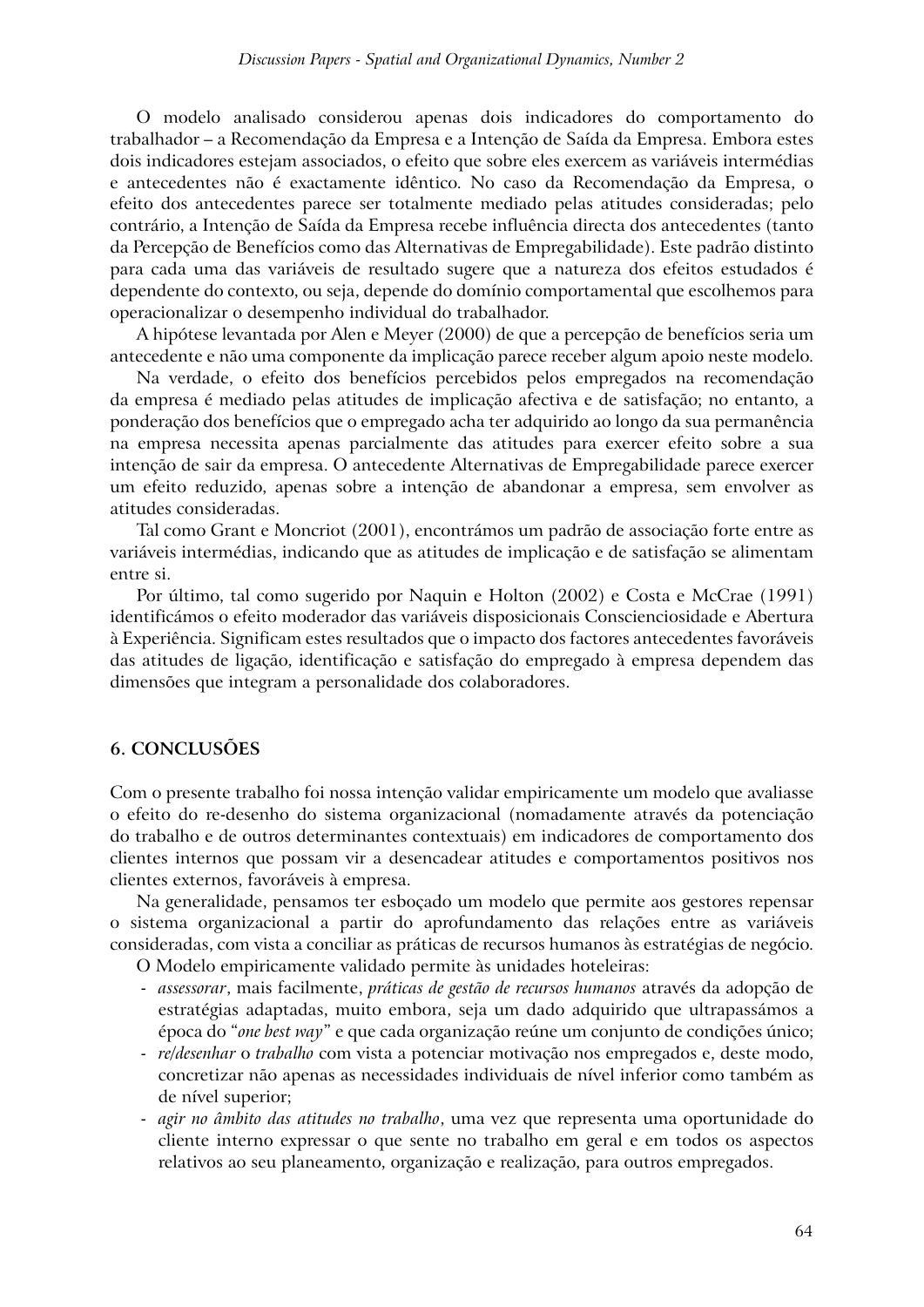O modelo proposto não é mais do que a expressão tangível do interesse do gestor de recursos humanos pelo bem-estar dos trabalhadores e, por isso, uma razão para se sentirem melhor em relação a este. É gerador de *fluxos de comunicação* em todas as direcções através da promoção de uma *comunicação ascendente* dos clientes internos particularmente frutífera permitindo-lhes tecer comentários acerca do que pensam sobre o trabalho; e, de uma *comunicação descendente* a partir da informação recebida pelos gestores de recursos humanos, possibitando-lhes decidir e agir de forma preventiva não se retringindo apenas a corrigir eventuais ocorrências e incertezas.

Por último, o modelo validado visa *detectar necessidades de formação* através da identificação de eventuais discrepâncias e *testar experimentalmente mudanças* se for usado como uma avaliação preliminar e final sendo, por isso, um pujante utensílio na identificação de problemas e na testagem de novas acções e procedimentos.

O efeito directo exercido pela percepção de alternativas de empregabilidade, chama a atenção para a necessidade de realização de avaliações periódicas com vista à aplicação, por parte da empresa, de medidas adaptadas, de atracção e retenção dos empregados de modo a evitar uma possível saída e, subsequente, ingresso noutras empresas da concorrência.

A empresa poderá aplicar algumas medidas de empregabilidade, como sejam, *transferências desejadas pelos empregados* ou da avaliação do desempenho e compensação baseada nos *achievements*; ou, adoptar outras medidas que façam sobressair a preocupação com o colaborador e que não colidam com as suas obrigações diárias como, por exemplo, a criação de uma *plataforma de formação/apoio profissional disponível on-line* ou a realização de reuniões de *knowledge Sharing* em que todos possam partilhar as suas experiências e conhecimentos; *comemoração e comunicação dos resultados* através de eventos que visem celebrar e reflectir os resultados obtidos pelos empregados e a aplicação activa de políticas de recrutamento e selecção "*member gets member*" criam a possibilidade dos melhores recomendarem bons profissionais, incentivando a participação na e pela empresa e o seu crescimento.

Outro tipo de benefícios, de natureza não financeira, que poderão estar ao alcance da empresa e que certamente terão um impacto positivo nos colaboradores são, por exemplo, a facilitação da sua participação em *universidades corporativas* ou em *projectos no estrangeiro* com vista à obtenção de uma maior graduação e desenvolvimento; o *reconhecimento por esforços adicionais* ou a promoção de uma política franca e aberta de Comunicação "*open door*" que permita ao colaborador um contacto franco e directo com qualquer pessoa da organização, para expor problemas e situações que ache convenientes.

Com estas medidas a empresa mostra que está a adoptar uma lógica de todos "trabalharem para serem donos de uma parte da empresa" e os empregados o "vestirem a camisola da empresa" irão certamente ponderar uma eventual saída para empresas da concorrência devido aos benefícios elevados percebidos.

O efeito moderador exercido pelas variáveis de personalidade, Conscienciosidade e Abertura à Experiência, chama a atenção da empresa para a necessidade de iniciar e desenvolver atributos de natureza personalística, nos seus empregados, através de acções de atracção, formação e desenvolvimento dos seus colaboradores.

A adopção de uma amostra de conveniência foi uma limitação, devido ao enviesamento que pode produzir, derivado do seu tamanho (número reduzido de participantes) e natureza (número circunscrito de unidades hoteleiras).

Outras variáveis de, natureza processual, certamente, teriam patenteado uma maior riqueza e diversidade de resultados. Futuramente, é desejável, o alargamento do campo de aplicação de investigação a todas as cadeias hoteleiras e a hotéis independentes nacionais de modo a permitir fazer inferências e generalizações.

As pistas de investigações futuras não pretendem esgotar a riqueza e a diversidade, de temáticas tão importantes, como é a Implicação e a Satisfação no trabalho e, tentam ajudar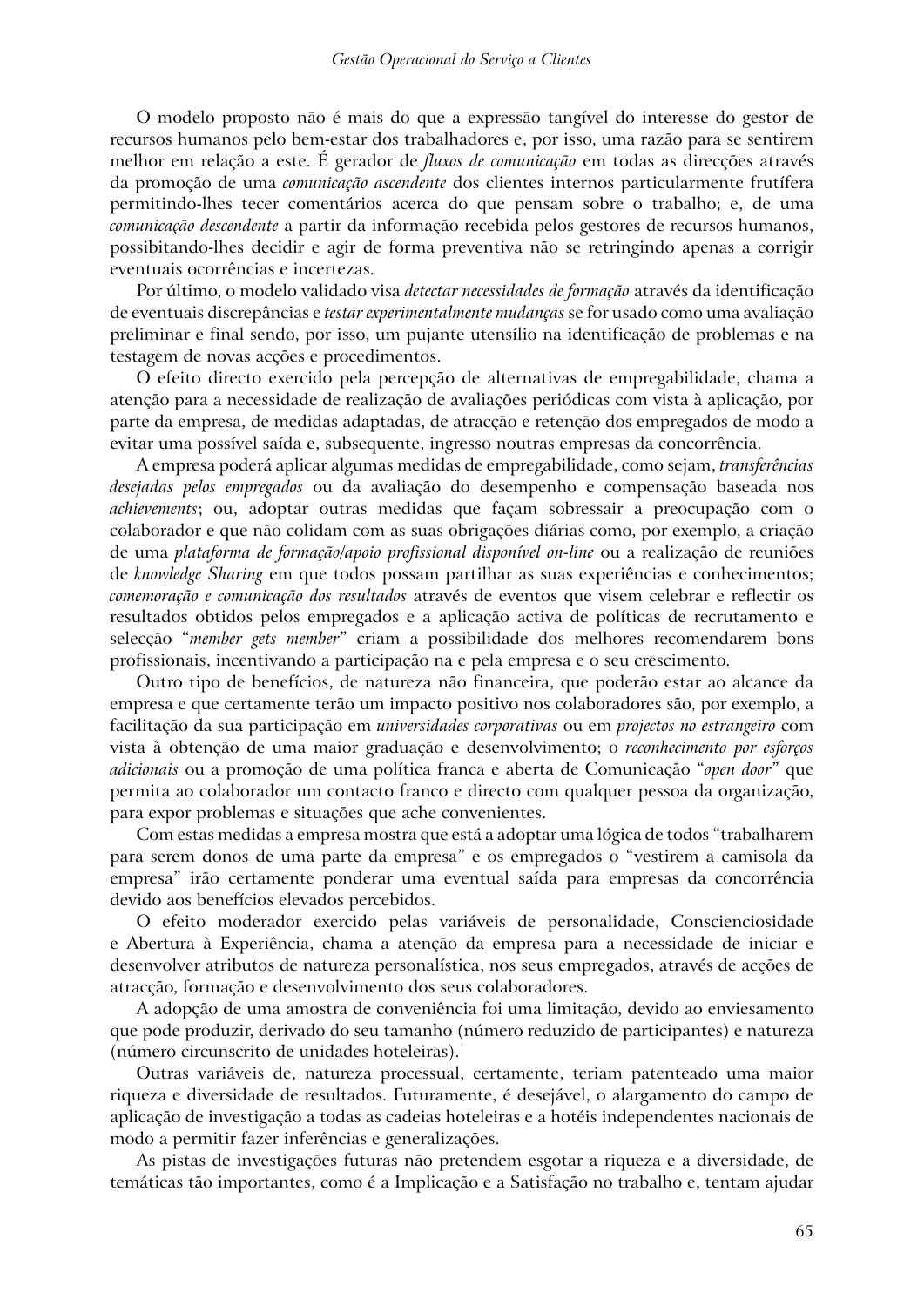a compreender de que modo as organizações se podem tornar mais efectivas e competitivas e responder aos desafios actuais.

### REFERÊNCIAS BIBLIOGRÁFICAS

- Almeida, H., Faísca, L. e Jesus, S. (2007). *Validação da implicação afectiva, instrumental e normativa: um estudo confirmatório da medida*, *In* Percursos de investigação em psicologia social e organizacional (195-213). Vala, Garrido & Alcobia (Orgs.) ISCTE. Edições Colibri. Lisboa.
- Almeida, H., Faísca, L. e Jesus, S. (in press). Estrutura factorial da versão Portuguesa do Job Diagnostic Survey (JDS). Faces (Brasil).
- Almeida, M., Faísca, L. e Neves, S. (in press). Satisfação Orientada para o Cliente Um estudo exploratório de validação da medida. Faces (Brasil).
- Allen, N. e Grisaffe, D. (2001). Employee commitment to the organization and customer reactions: mapping the linkages. *Human Resource Management Review*. **11 (3)**: 209-236
- Babakus, E., Yavas, U., Karatepe, O. e Avci, T. (2003). The effect of management commitment to service quality on employees' affective and performance outcomes. *Academy of Marketing Science Journal*. **31 (3)**: 272-286.
- Bansal, H. e Voyer, P. (2000). Word-of-mouth processes within a services purchase. *Journal of Service Research*. **3 (2)**: 166-177.
- Barrick, M. e Mount, M. (1991). The Big Five personality dimensions and job performance: A meta-analysis. *Personnel Psychology*. **44**: 1-26.
- Barrick, M., Mount, M. e Strauss, J. (1993). Conscientiousness and performance of sales representatives: Test of the mediating effects of goal setting. Journal of Applied Psychology. **78**: 715-722.
- Burke, M., Borucki, C. e Hurley, A. (1992). Reconceptualizing psychological climate in a retail service. *Journal Applied of Psychology*. **77**: 717-729.
- Charan, R. e Colvin, G. (1999). Why ceos fail. *Fortune* 139, **June 21** : 69–78.
- Churchill, G., Ford, N. e Walker, O. (1974). Measuring the job satisfaction of industrial salesmen. *Journal Marketing Resource*. **11 (3)**: 254-260.
- Cooper-Hakim, A. e Viswervaran, C. (2005). The Construct of Work Commitment: Testing an integrative framework. *Psychological Bulletin*. 131, **2, Mar**: 241-259
- Cunha, M., Rego, A., Cunha R. e Cabral-Cardoso, C. (2006). *Manual de Comportamento Organizacional e Gestão*. 5ª Edição, RH Editora. Lisboa.
- Curry, J., Wakefield D., Price, J. e Mueller, C. (1986). On the causal ordering of job satisfaction and organization commitment. *Academy of Management Journal***, 29, (4)**, 847-858.
- Donovan, D. , Brown, T. e Mowen, J. (2004). Internal benefits of service-worker customer, orientation job satisfaction, commitment, and organizational citizenship behaviours. *Journal of Marketing*. 68, **January**: 128-146.
- Dunham, R., Grube, J. e Castaneda, M. (1994). Organizational commitment: the utility of an integrative definition. *Journal of Applied Psychology*. **79**: 370-380.
- Erdheim, J., Wang, M. e Zickar, M. (2006). Linking the big five personality constructs to organizational commitment*. Personality and Individual Differences*. **30 (1)**: 1-12.
- Friedman, T. (2006). *The world is flat. A brief history of the twenty-first century. XI*: 393-419. 3ª Edição, Actual Editora. Lisboa.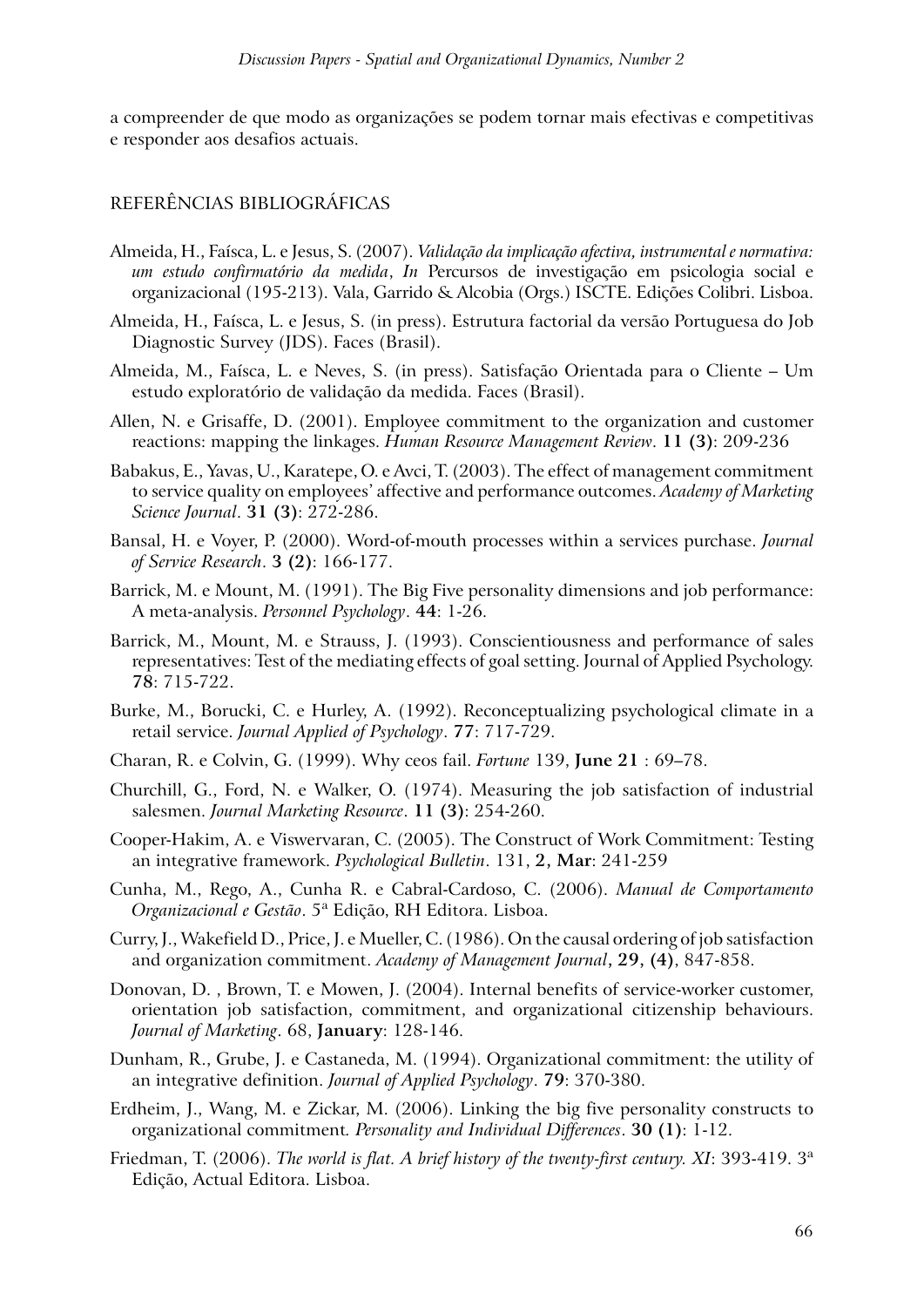- Fritzsche, B. e Parris, T. (2005). Theories and research on Job satisfaction. *In* S. D. Brown & RW Lent (Eds). *Career development and counselling: Putting theory and research to work* (180- 202). Hoboker, Ng. Wiley.
- Glisson, C. e Durick, M. (1988). Predictors of job satisfaction and organizational commitment in human service organizations. *Administrative Science Quarterly*. **33 (1)**: 61-81.
- Low, G.S., Cravens, D.W., Grant, K. e Moncrief, W.C. (2001), "Antecedents and consequences of salesperson burnout", *European Journal of Marketing*. **35 (5/6)**: 587-611.
- Gummesson, E. (2002). Practical Value of Adequate Marketing Management theory. *Europan Journal of Marketing*. **36 (3)**: 325-349.
- Hackman, J. e Oldham, G. (1975). Development of the Job Diagnostic Survey. *Journal of Applied Psychology*. *60*: 159-170.
- Hackman, J. e Oldham, G. (1980). *Work Redesign. Reading. MA*: Addison Wesley.
- Harter, J., Schmidt, F. e Hayes, T. (2002). Business-Unit-Level Relationship Between Employee Satisfaction, Employee Engagement, And Business Outcomes. A meta-analysis. *Journal of Applied Psychology*. **87**: 268-279.
- Homburg, C. e Stock R. (2004). The link between salespeople's job satisfaction and customer satisfaction in a business-to-business context a dyadic analysis. *Journal of Academy Marketing Science*. **(322)**: 144-158.
- Huang, T., e Hsiao, W. (2007). The causal relationship between job satisfaction and organizational commitment. *Social Behavior and Personality.* **35**: 1265-1276.
- Jong, R., Van der Velde, E., e Jansen, P. (2001). Openness to experience and growth need strength as moderators between job characteristics and satisfaction. *International Journal of Selection and Assessment*. **9**: 350-356.
- Judge, T., Heller, D. e Mount, M. (2002). Five factor model of personality and Job satisfaction: A meta-analysis. *Journal of Applied Psychology*. **87**: 530-541.
- Kim & Mauborgne, R. (1998). Procedural justice on strategic decision making, and the knowledge economy. *Strategic Management Journal*. **19**: 323-338.
- Koys, D. (2001). The effect of employee satisfaction, organizational citizenship behaviour, and turnover on organizational effectiveness: a unit-level longitudinal study. *Personnel Psychology*, **54**: 101-114.
- Locke, E. (1976). The nature and causes of job satisfaction. *In* M. D. Dunnette (Ed.). *Handbook of industrial and organizational psychology*, 1297-1349. Rand McNally. Chicago.
- Mathieu, J. e Farr, J. (1991). Further evidence for the discriminant validity of measures of
- organizational commitment, job involvement, and job satisfaction. *Journal of Applied of Psychology*. **76**:127-133.
- Mathieu, J. e Zajac, D. (1990). A review and meta-analysis of the antecedents, correlates and consequences of organizational commitment. *Psychological Bulletin*. **108**: 171-194.
- Meyer, J. e Allen, N. (1991). A three-component conceptualization of organizational commitment. *Human Resource Management Review*. **1**: 61-89.
- Meyer, J. e Allen, N. (1997). *Commitment in the workplace: Theory research and application*. Sage. Thousand Oaks.
- Meyer, J., Stanley, D., Herscovitch, L. e Topolnytsky, L. (2002). Affective, continuance, and normative commitment to the organization: a meta-analysis of antecedents, correlates, and consequences. Journal of Vocational Behavior. **61(1)**: 20-52.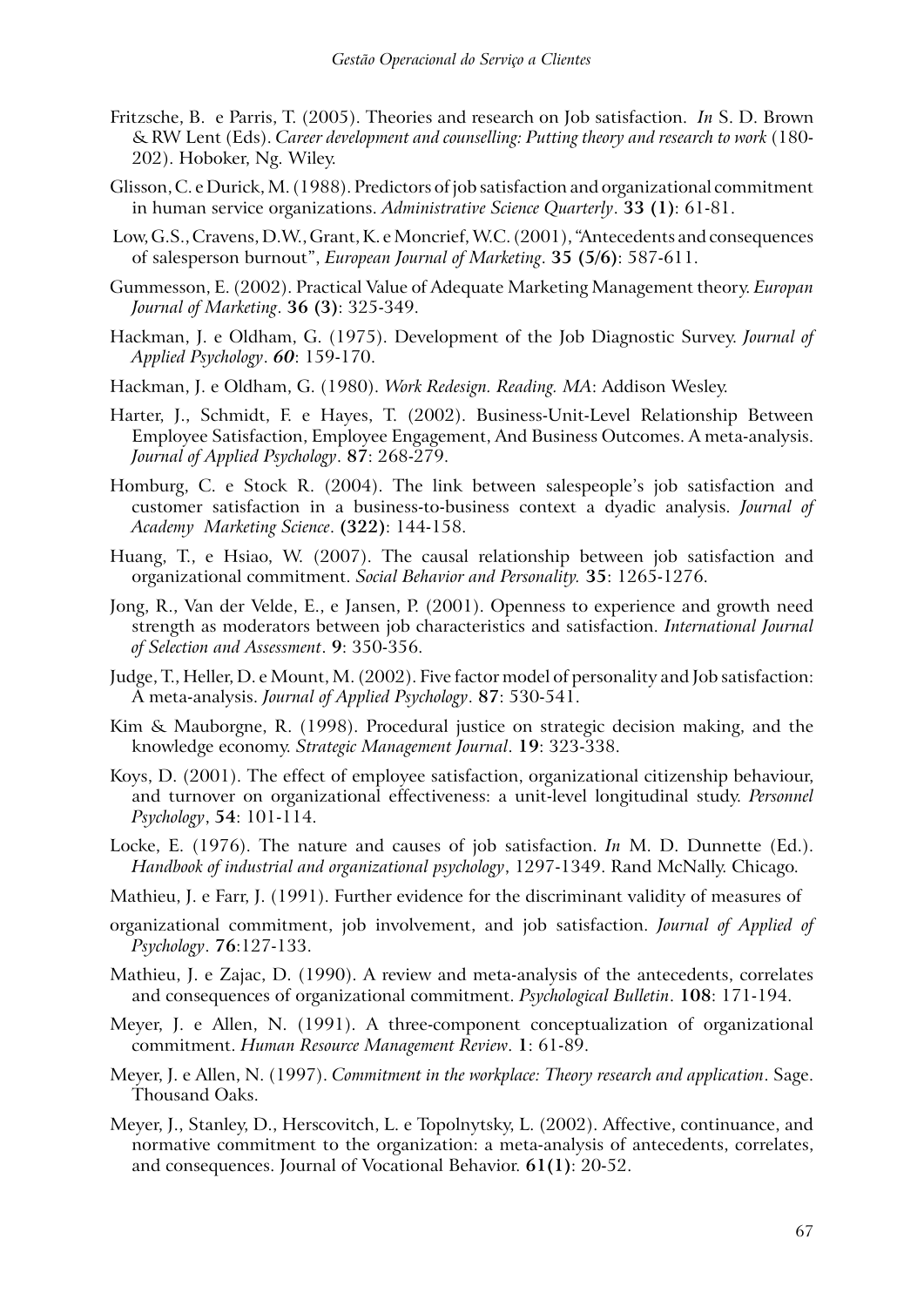- Naquin, S. e Holton III, E. (2002). The effects of personality, affectivity, and work commitment on motivation to improve work trough learning. *Human Resource Development*  Ones, D. S., e Viswesvaran, C. (2005). Personality at work: raisin awareness and correcting misconceptions. *Human Performance*. **18 (4)**: 389-404.
- Oshagbemi, T. (2000). Correlates of pay satisfaction in higher education. International *Journal of Educational Management*. **14 (1)**: 31-39.
- Oshagbemi, T. (2000b). Is laugh of service related to the level of job satisfaction*? International Journal of Social Economics*. **27 (3)**: 213-226.
- Paulin, M., Ferguson, R. e Bergeron, J. (2006). Service climate and organizational commitment: the importance of customer linkages. *Journal of Business Research*. (**59)**: 906- 915.
- Robbins, S. P. (2004), *Organizational Behaviour*, 9th Edition. Prentice Hall. New Jersey.
- Spector, P. E. (1997). *Job Satisfaction: Application, assessment, causes, and consequences*.: Sage Publications. Thousand Oaks, CA.
- Steers, R. (1977). Antecedents and outcomes of organizational commitment. *Administrative Science Quarterly*. **22**: 46-56.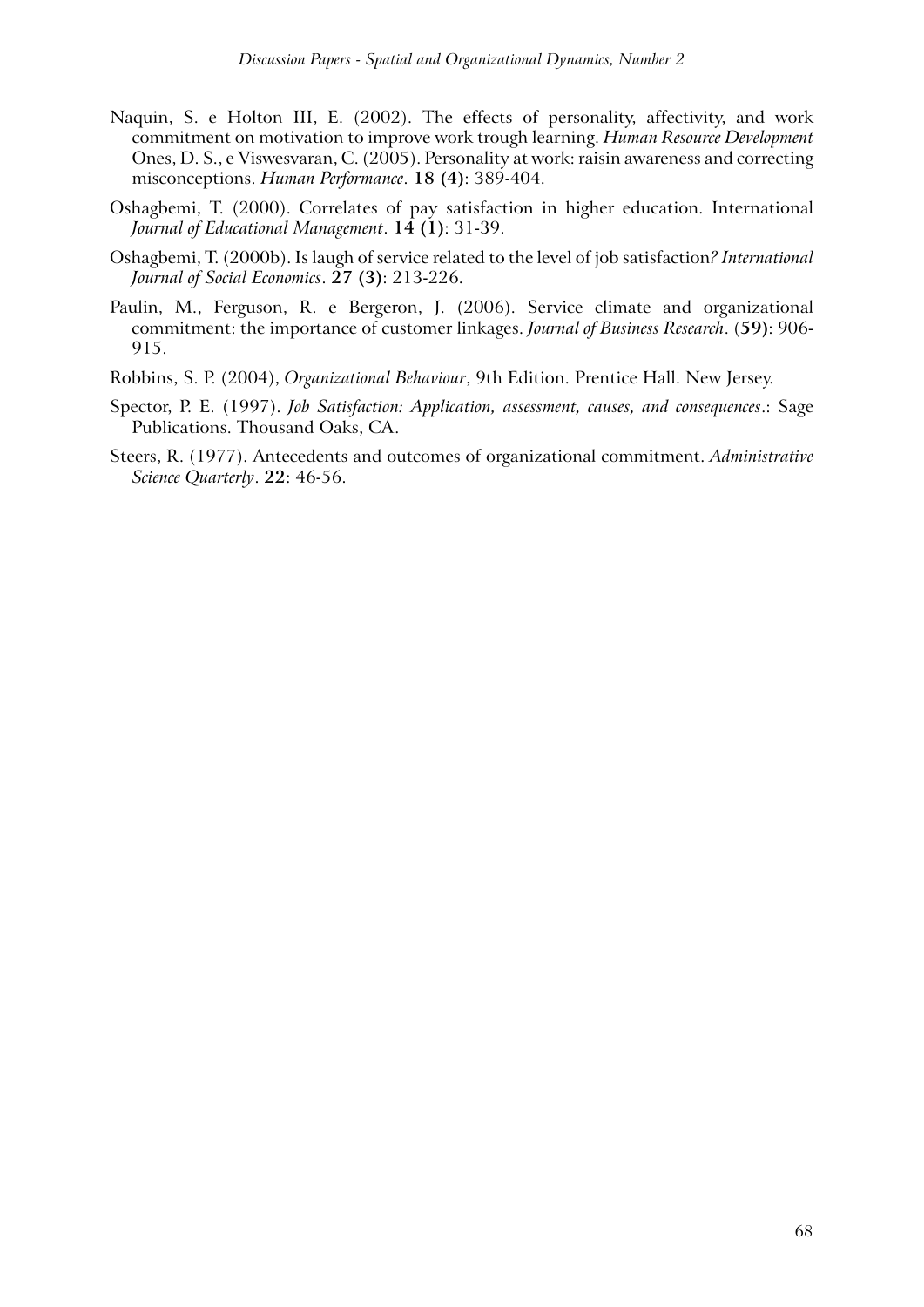# **INFORMAÇÃO CRÍTICA COMO FACTOR DE SUCESSO NAS ORGANIZAÇÕES: OBJECTIVO E METODOLOGIA DE ABORDAGEM CRITICAL INFORMATION AS A SUCCESS FACTOR IN ORGANIZATIONS:**

**OBJECTIVE AND METHODOLOGICAL APPROACH**

*Silvia Fernandes*

### **RESUMO**

Constata-se uma necessidade de reacção inteligente e rápida das organizações ao grau e velocidade de mudança nos processos de negócio. Estando estes imperativos muitas vezes associados à emergência de novos sistemas e tecnologias de informação (desencadeantes de mudança umas vezes e outras vezes desencadeados), isso traz novos desafios às organizações. Os problemas resultantes podem ser: desde informação errada que perdura, sistemas não utilizados ou não plenamente explorados, pessoal a mais, reacção lenta à mudança, etc. Isto resume-se num problema de governação que requer dois principais métodos de actuação confluentes: as pessoas sincronizarem suas visões, ideias e estratégias em toda a organização e, nesse contexto, seleccionarem a informação crítica estritamente necessária aos factores de desempenho pedidos num dado momento. Enquadra-se aqui a metodologia proposta, a qual recorre ao potencial da abordagem de arquitectura empresarial e ao potencial dos sistemas de informação em iterativamente seleccionarem e integrarem os dados e recursos necessários àquele desempenho. A modelação de uma arquitectura de informação da empresa e seu negócio ajuda na identificação da informação crítica, isto é, daquela que está de acordo com a missão, objectivos e factores críticos de sucesso do negócio no momento pretendido.

**Palavras-chave:** informação crítica, factores de sucesso, arquitectura empresarial, arquitectura de informação

## **ABSTRACT**

We are witnessing a need for a quick and intelligent reaction from organizations to the level and speed of change in business processes. These imperatives being very often associated to the emerging of new systems and information technologies (sometimes bursting change and other times being burst), that brings more challenges to organizations. The problems arising can be: from wrong information that lasts, systems not used or not fully explored, too many staff, slow reaction to change, etc. This can be summarized in a governance problem that requires two main confluent action methods: the people to synchronize their visions, ideas and strategies in the whole organization and, in this context, to select the critical information strictly necessary to the performance factors requested at a certain moment. The proposed methodology is adequate here, once it turns to the potential of approach to the entrepreneurial architecture as well as to the potential of the information systems in order to iteratively select and integrate the data and resources needed for that performance. The modeling of an information architecture of the company and its business helps in the identification of critical information, that is, of the one which is according to the mission, prospects and critical factors of business success at the required moment.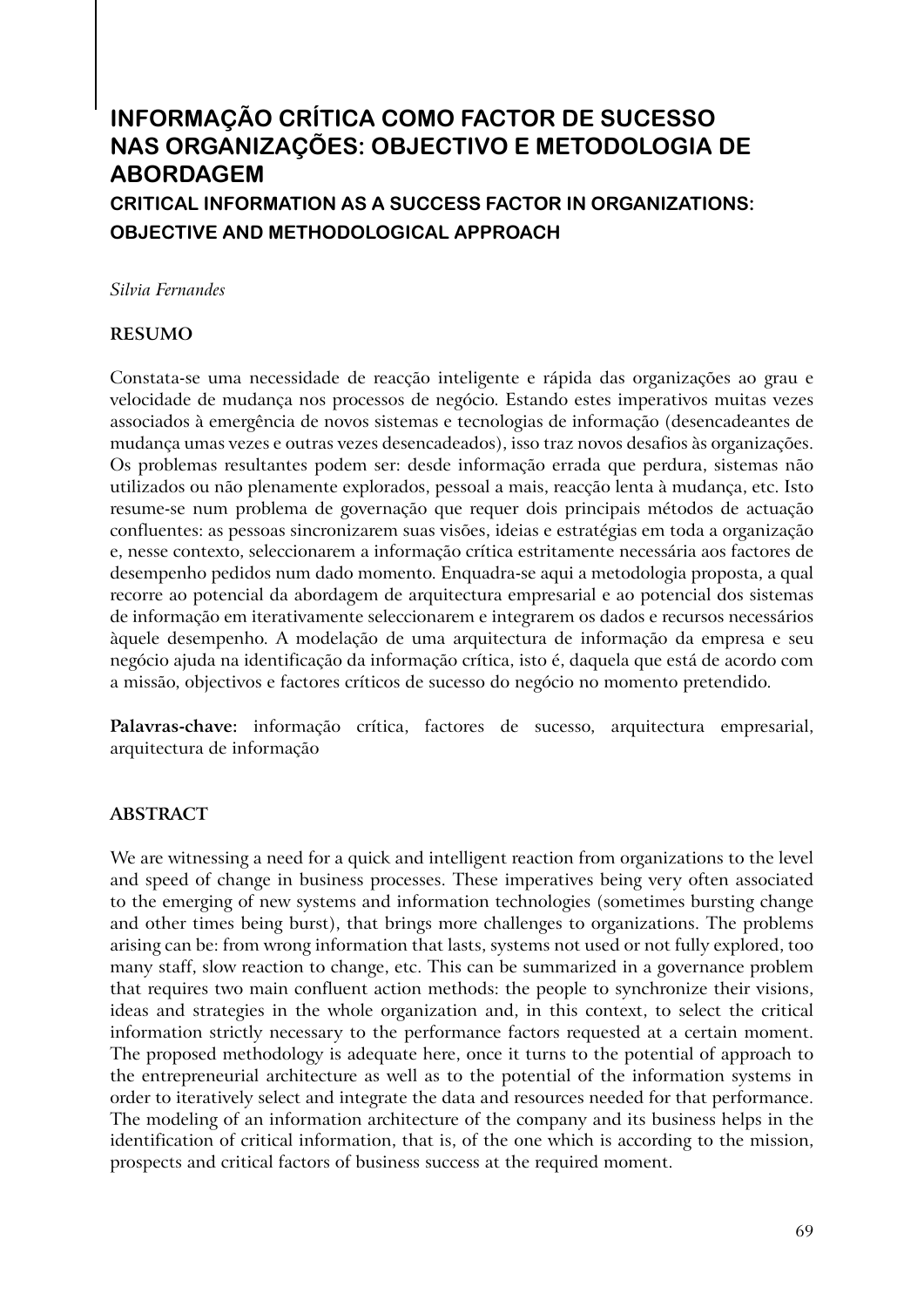**Keywords:** critical information, success factors, enterprise architecture, information architecture

JEL Classification: O33

### **1. INTRODUÇÃO**

Com a transformação da sociedade industrial na sociedade da informação, houve a necessidade de organizar e seleccionar os dados nas empresas. E essa organização fez surgir novos valores, tão ou mais importantes que os tradicionais, tais como a informação e o conhecimento. A tecnologia contribuiu de modo tão importante que a sua associação ao capital humano fez emergir um maior potencial deste. A exploração conjunta destas duas dimensões, tecnológica e humana, constitui hoje a base da inovação organizacional. As tecnologias de informação são a plataforma para a capacidade da empresa desenvolver sistemas de informação de resposta a novos requisitos da gestão. Por exemplo, a crescente possibilidade de controlar grandes volumes de informação em bases de dados tais como as data warehouses, através de ferramentas avançadas de depuração de dados (data mining), responde a um público cada vez mais selectivo e variado. É necessário repensar a forma de apresentar produtos e serviços e também procurar diferentes canais de disseminação. Face a tais tendências, as empresas precisam desenvolver novas soluções que permitam manter ou ampliar a sua posição competitiva no mercado.

A sociedade da informação e a gestão do conhecimento organizacional têm papeis absolutamente relevantes e complementares no cenário actual de negócios. Conectividade, mobilidade, tempo real e inovação são algumas das palavras-chave abordadas hoje nas organizações. A verdadeira vantagem competitiva sustentável está na condição de uma empresa canalizar as informações necessárias para gerar inteligência de negócio que a habilite a repensar constantemente os seus objectivos e métodos de acordo com suas necessidades no momento. Um consultor internacional de inovação (Basadur, dono da empresa Basadur Applied Criativity) afirma que muitas empresas têm as ideias ou iniciativas, mas não no momento certo. Dado o ritmo de mudança e de instabilidade actuais, as empresas têm de se ajustar em tempo real. Isto obriga as organizações e os profissionais a desenvolverem novas posturas e novas formas de administrar a inteligência organizacional para responder aos inúmeros desafios emergentes.

### **2. POTENCIAL NOS SISTEMAS DE INFORMAÇÃO**

Em Portugal, as empresas (na sua maioria de pequena e média dimensão) investem pouco em departamentos de sistemas e tecnologias de informação em virtude da sua limitada capacidade organizacional e financeira. Uma forma de inovação em que estas empresas devem apostar, especialmente aquelas com uma cultura de serviço ao cliente, consiste na criação de uma plataforma assente em ferramentas tecnológicas fáceis de utilizar tais como CRM (sistemas de gestão da relação com clientes), CMS (sistemas de gestão de conteúdos) e ERP (sistemas integrados de gestão de processos). Estas ferramentas, convergindo em plataformas bem planeadas, têm contribuído para a implementação de novas ideias de negócio, concepção de novos produtos e serviços, melhoria dos processos existentes e criação de novos processos. Dado o seu enorme potencial, que pode ir até à total reconfiguração de uma organização, de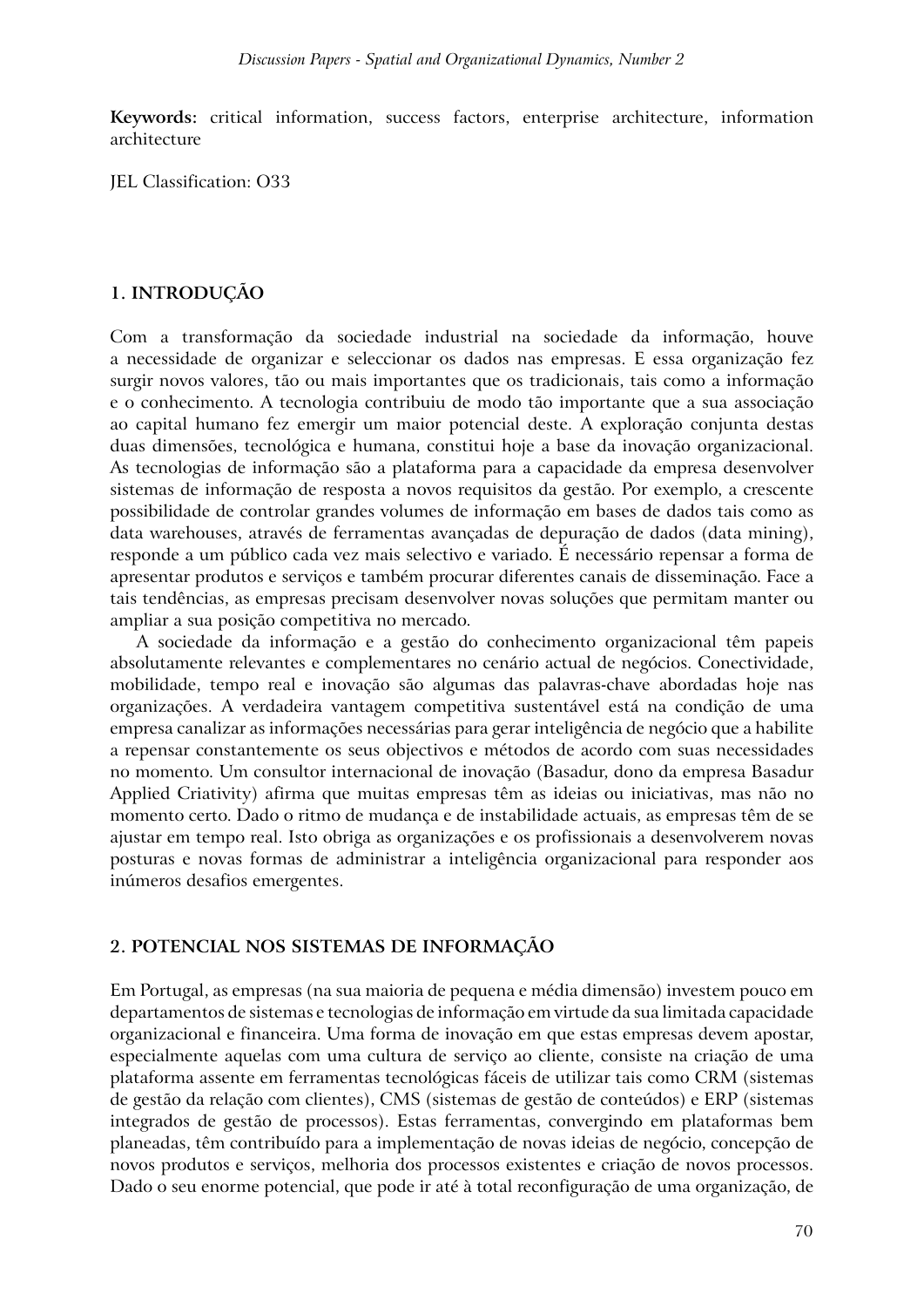seus processos ou sua estrutura, os empreendedores devem não só conhecer bem este tipo de infra-estruturas como também ficar envolvidos na sua adopção e implementação desde o início junto com todos na organização.

Os ERP, por exemplo, surgiram em resultado do desenvolvimento dos sistemas financeiros que processavam automaticamente facturas e outros documentos, tais como relatórios do balanço e resultados do exercício (em conformidade com a legislação em vigor). Analisando os processos de apoio à decisão, constatou-se no entanto que os gestores tomam decisões com base em muitos outros documentos e dados, a fim de saberem que produtos oferecer, em que quantidade, de que fornecedor; qual a melhor forma de distribuição, qual a melhor localização para lojas, como organizar o transporte, etc. E a juntar a este aspecto, a enorme profusão de dados em resultado de terem um site na internet, o que tem conduzido ao recurso de ferramentas de bases de dados com estatística avançada, especialmente assentes na integração de dados e processos. Os ERP fazem este trabalho, permitindo uma maior traceabilidade (*tracking*) da informação do produto e encomenda, desde o pedido do cliente ao stock. Daí resulta uma resposta mais rápida, completa e acertada contribuindo para uma melhor gestão de inventário e maior consistência com o pedido do cliente. Algumas empresas ainda resistem à adopção de ERP, devido ao tempo de adaptação/conversão das bases de dados e sistemas existentes ao ERP, que pode tornar-se extenso em alguns casos levando as empresas a não quererem "interromper" as suas actividades (Vasilev e Georgiev, 2003).

Actualmente, as empresas de sistemas estão empenhadas em introduzir nos seus ERP novos módulos ajustados às realidades de negócio dos vários sectores (saúde, indústria, banca, comércio, etc) e a torná-los mais flexíveis e complementares. Ao contrário dos sistemas departamentais, por funções, os ERP são multifuncionais atravessando vários níveis e funções da organização. Sendo sistemas integrados, fazem fluir a informação de modo simples pelas diferentes áreas, de forma a ser partilhada pelos diferentes processos (figura 1). A informação é acumulada num único repositório (*data warehouse*), disponível a todos os níveis e áreas de negócio, tendo os gestores ao seu dispor informação mais precisa e atempada (Laudon e Laudon, 2004). Por exemplo, este tipo de sistemas possibilita aspectos como: o cliente saber logo no momento da sua encomenda se o produto existe em stock; o cliente conhecer o decurso do processamento da sua encomenda; a produção poder comunicar facilmente com a área financeira para se planear nova produção; etc. Nos sistemas departamentais, ao contrário, existe muita fragmentação dos dados e daí é que resultam as ligações complexas e caras que proliferam nas empresas que têm estes sistemas (separados por funções/departamentos). Os ERP, ao consolidarem os diversos dados, contribuem para eliminar essas ligações tendo um impacto positivo na eficiência e performance dos processos de negócio.



### **Figura 1 – ERP e seu grau de integração comparativamente a outros tipos de SI (Sistemas de Informação)**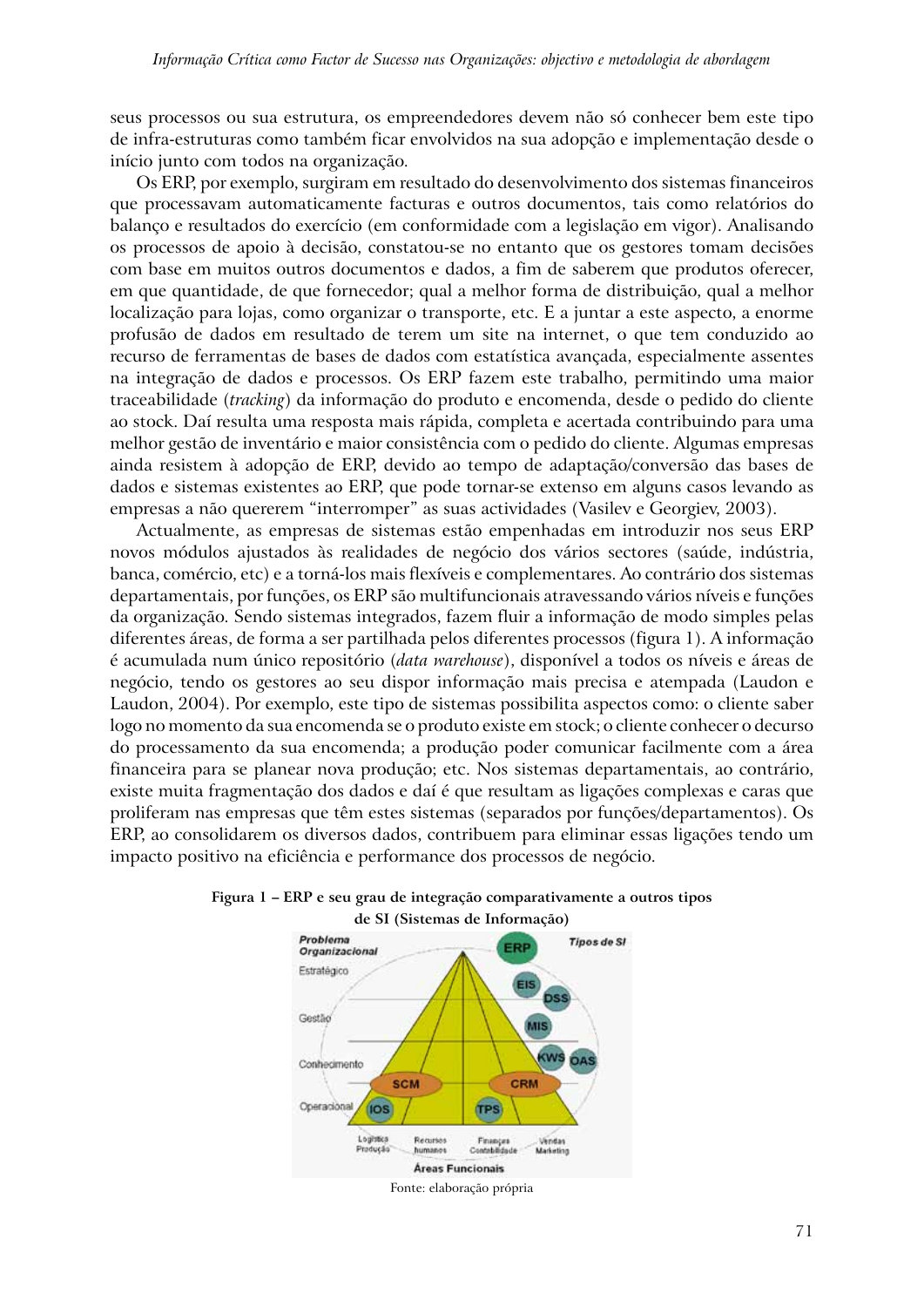Quanto ao CRM, que consiste em funções analíticas da relação com o cliente, é possível consolidar informação de diferentes fontes ou canais de comunicação (telefone, email, Web, pontos *wireless*) e responder a questões como: qual é o valor de um dado cliente para a empresa?; quais são os clientes mais leais?; quais são os clientes mais rentáveis?; etc. As empresas podem então usar as respostas a estas questões para adquirir novos clientes, melhorar produtos e serviços, personalizar mais a oferta de acordo com as preferências dos clientes, etc. As técnicas de CRM permitem seleccionar e conjugar informação-chave por diferentes pontos de vista, o que ajuda a empresa a criar serviços únicos e inovações críticas de sucesso. Uma vez que os processos de CRM conseguem, por meio de técnicas analíticas avançadas (*data mining*) captar perfis, atitudes e comportamentos que antes passavam despercebidos, tornam-se eficazes em envolver o cliente ao ponto de ficar na expectativa de produtos ou serviços à medida, isto é, dos produtos ou serviços que ele próprio delineou. Há no entanto uma dificuldade daqui decorrente, que é o facto dos utilizadores destas ferramentas na empresa não estarem muitas vezes familiarizados com os critérios inerentes a esses algoritmos analíticos e de simulação, o que requer que lhes seja dada formação adequada (Vasilev e Georgiev, 2003).

### **3. IMPLICAÇÕES CRÍTICAS DE GESTÃO**

Foi sobretudo a expansão da internet que, pelo aumento exponencial de clientes e colaboradores que trouxe às empresas que a usam para divulgar e vender os seus produtos/ serviços, levou à necessidade de ferramentas que auxiliassem as empresas a lidar com esse impacto mantendo os mesmos padrões de relacionamento que tinham quando interagiam com muito menos clientes e outros agentes. E perante o efeito multiplicador deste posicionamento por parte de um número crescente de empresas, acresceu a necessidade de responder em tempo real, no momento. Daí o aumento da adesão aos sistemas e ferramentas atrás mencionados tais como ERP, CRM, CMS, entre outros.

As empresas devem assim considerar a adopção e difusão de sistemas ERP e CRM do ponto de vista estratégico, avaliá-los economicamente e explorá-los plenamente (quer em termos do potencial dos sistemas em si, quer da sua harmonização com as necessidades e objectivos da empresa em tempo real). Há um grande problema de governação com que as empresas se deparam em proporção crescente, que é o de haver imensa informação errada perdurando nelas por muito tempo prejudicando a sua performance, relacionamento com clientes e colaboradores, etc. São essencialmente dois factores que têm conduzido a este problema: um refere-se ao facto de serem tantos os sistemas e tecnologias de informação com que as organizações se deparam e têm vindo a adoptar (integrados ou móveis como os m-ERP, e-CRM, CMS, SCM, etc.), que não vêm a aproveitar plenamente o seu potencial, quer o que eles próprios contêm, quer o potencial que possam ter em integração com outros sistemas já existentes na empresa. Um outro factor é que as pessoas trabalham de modo diferente umas das outras, diferindo em termos de formação, predisposição para trabalhar com tecnologias, para colaborar com outras pessoas, etc. Estes factores levam à necessidade de um modelo de trabalho em que se sincronizem as 'visões' das pessoas em toda a organização (por exemplo através de reuniões) e que conjuntamente, numa mesma mentalidade de alvos, procedam a um exercício constante de recolha da informação crítica. Assim, o presente artigo pretende conceber uma metodologia de abordagem desta problemática que se pode designar por metodologia de sistema de informação crítica. Assim como, por exemplo, a função de CRM não é um sistema em si, pois resulta da integração de várias opções "diluídas" num ERP e que perfazem o CRM a partir de técnicas ou algoritmos analíticos avançados actuando por trás, também não existem sistemas de informação crítica em si.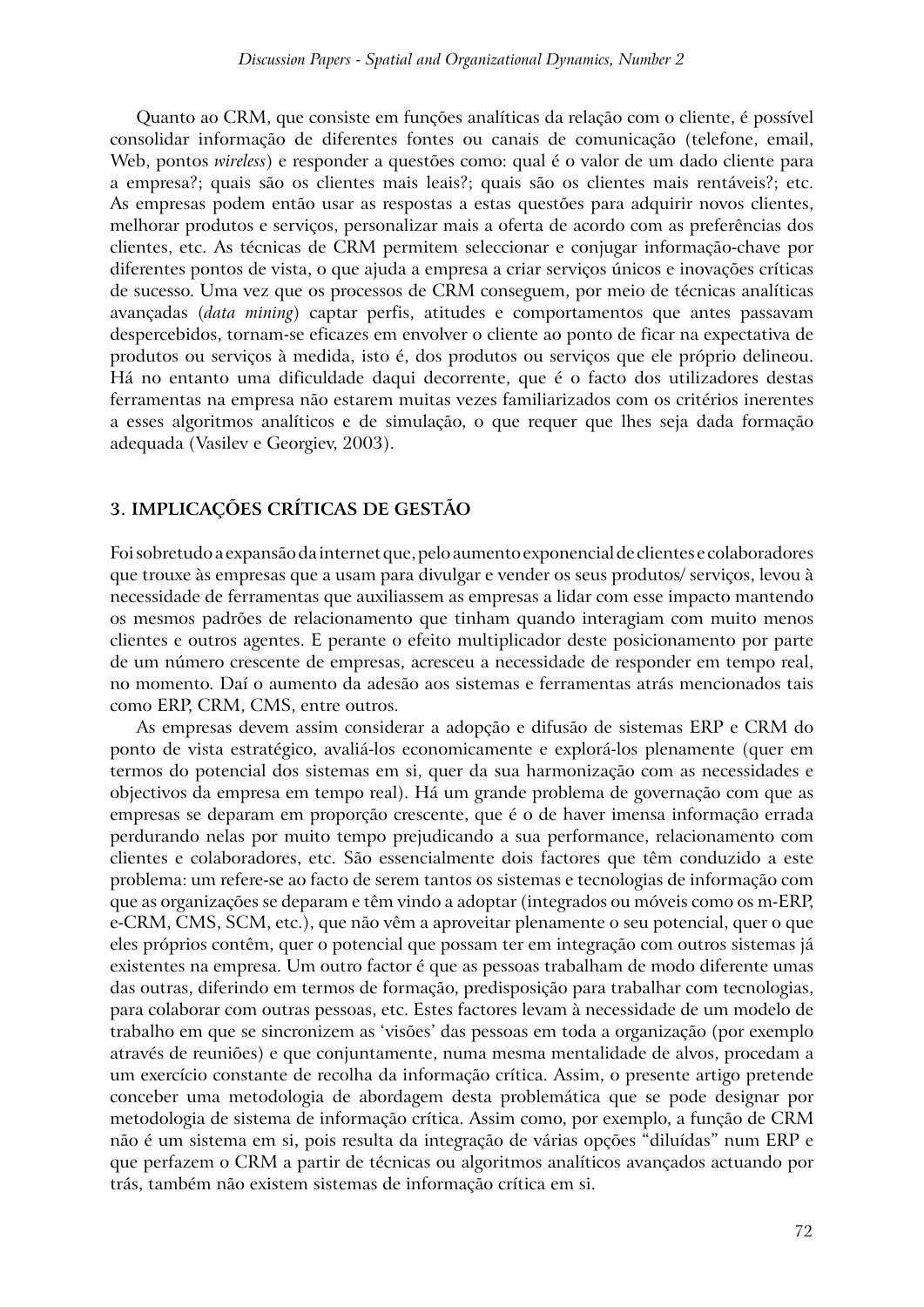Entenda-se como sistema de informação crítica o resultado de, recorrendo às ferramentas e métodos necessários, disponíveis através de sistemas que muitas empresas já têm (tais como bases de dados relacionais, ERP, CRM, *data warehouse*, *data mining*, internet, intranets, etc. – figura 2), filtrar apenas os dados que dão a informação crítica de negócio. Ou seja, aqueles dados que dão aos executivos somente a informação certa para decidir em tempo real, no momento certo. Trata-se essencialmente dos dados relativos aos indicadores de desempenho ou factores críticos de sucesso da empresa. Este deve ser o objectivo principal da estruturação dos dados nas bases de dados. Daí que uma *data warehouse* seja mais adequada pois contém os dados de todos os departamentos e funções da organização. Bases de dados separadas trazem problemas de falta de uniformização por serem de fabricantes diferentes, problemas de falta de integração que originam mais erros, atrasos, repetições e mais pessoal do que é necessário. Esta abordagem de sistema de informação crítica requer assim que se actue ao nível da arquitectura de informação visando a ligação entre a 'análise de performance' (dos indicadores de desempenho do sistema de informação) e a 'análise competitiva' (dos indicadores de desempenho ou factores críticos de sucesso da empresa).



**Figura 2 - Tecnologias/ferramentas de inteligência de negócio (Business Intelligence)**

Fonte: Santos (2004)

Legenda: Business Intelligence\*\* - esta secção do esquema da figura 2 inclui ferramentas de análise previsional, análise de performance, produção de relatórios, benchmarking, text mining, entre outras.

O conceito de sistema de informação crítica (centro da figura 2) não se refere aos sistemas críticos relacionados com tempos críticos de actuação (como é o caso de aplicações na medicina, produção, segurança, etc). Neste contexto, é a informação que é crítica. Tendo em conta o mercado actual quanto a informação assimétrica, mudança dos processos de negócio e incerteza como uma realidade corrente, a própria teoria da criatividade já se apercebeu da crescente necessidade de resposta imediata e de que as ideias devem vir de todos na organização.

### **4. CONTRIBUTO DA CULTURA DE CRIATIVIDADE**

Florida (2002) afirmou que a criatividade humana constitui o mais recente recurso económico, como sendo a habilidade de ter novas ideias e melhorar procedimentos. Amabile (1998),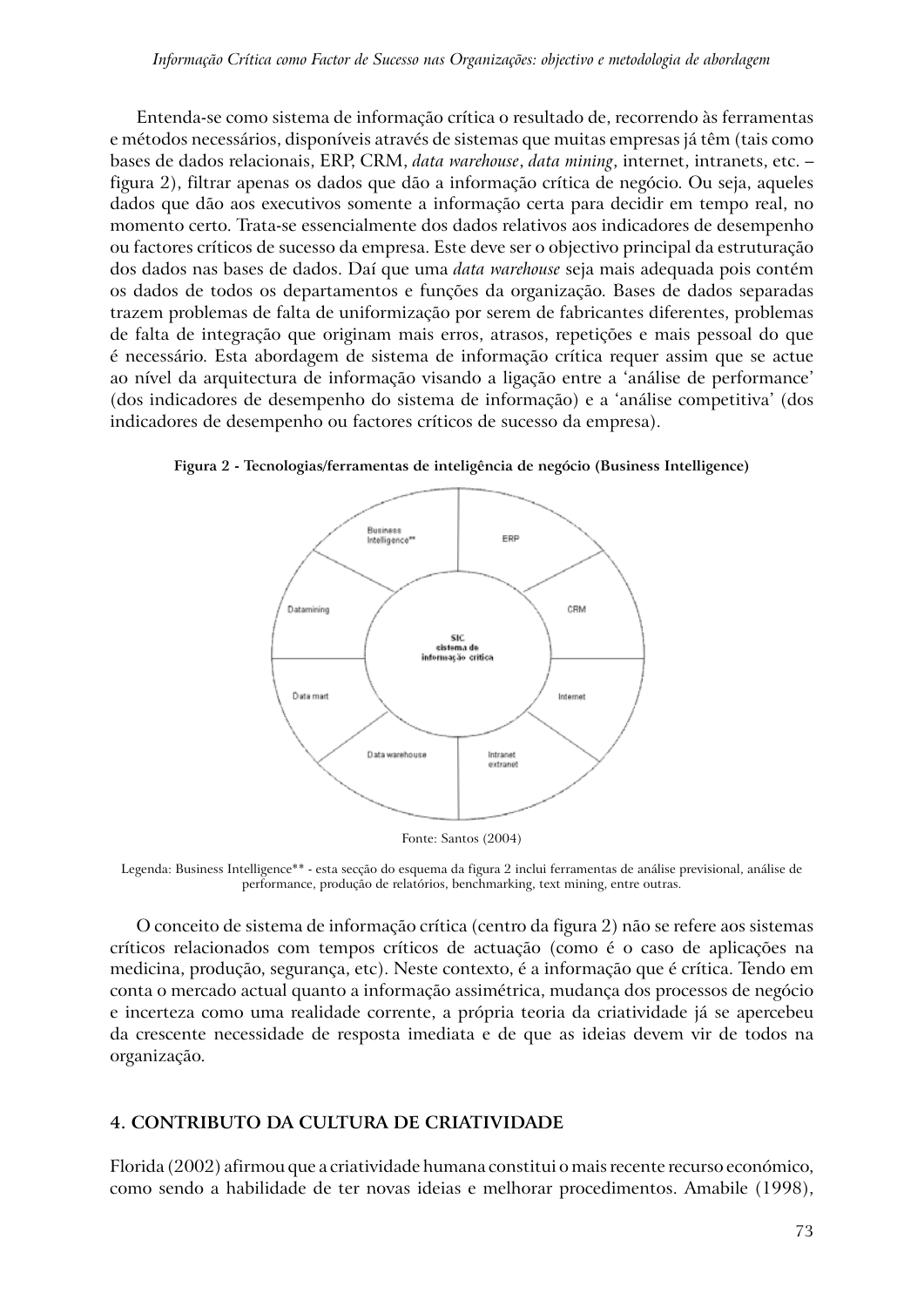estudando sobre a criação de uma cultura de criatividade, afirmou que nas últimas décadas as pesquisas privilegiaram aspectos individuais da criatividade sobre aspectos de ambiente social. Estes e outros estudos sobre cultura de criatividade demonstram que empregados motivados e criativos são aqueles que trabalham em colaboração para um mesmo fim e cujos papéis e ideias são aí valorizadas. Constata-se que tais condições contribuem muito para a competitividade e crescimento das organizações embora por vezes o sistema organizacional, não intencionalmente, estrangule os esforços criativos de alguns. Quanto maior for a troca de ideias e a discussão conjunta destas, envolvendo todos na empresa, mais generalizado é o domínio da base de conhecimento e mais rápida será a performance daí resultante. E daí resulta também maior tempo liberto para outras actividades ou novas descobertas. Apercebendo-se do valor e contributo que têm no desempenho da organização, maior é a motivação que têm e o entusiasmo que transmitem aos clientes, o que se reflecte na própria imagem da empresa. Os clientes devem igualmente participar nesta cultura através de suas próprias ideias. É aqui que entra a tendência crescente de, especialmente no seio dos serviços na Web, integrar fóruns de participação dos clientes, processos de personalização em tempo real, etc.

Um facto é certo: as pessoas é que fazem uma organização e não as tecnologias. Estas não dirigem as pessoas nem têm as ideias, são apenas ferramentas que, se bem usadas e integradas, podem reduzir consideravelmente o grave problema do volume da informação errada que perdura nas organizações. Mas se as pessoas não sincronizarem as suas visões ou ideias, no sentido da obtenção da informação crítica, a organização mais dificilmente responderá em tempo real aos desafios emergentes que são ininterruptos e cada vez mais intangíveis (difíceis de quantificar, como por exemplo: grau de mudança organizacional, nível de lealdade de um cliente, grau de confiança num serviço, etc.). Uma ilustração simples da importância de sincronizar as visões é a de um automóvel com dois volantes: se cada condutor quer conduzi-lo de um modo diferente, o automóvel fica rapidamente desorientado resultando daí um grave acidente pois perdeu-se o seu controle.

Questão metodológica: resumindo os dois últimos pontos de exposição deste artigo, que introduzem a problemática objecto de estudo, como se pode encontrar essa sintonia de visões e actuar ao nível da arquitectura de informação visando a ligação entre a 'análise de performance' (dos indicadores de desempenho do sistema de informação) e a 'análise competitiva' (dos indicadores de desempenho ou factores críticos de sucesso da empresa)?

### **5. RECURSO À ARQUITECTURA E MODELAÇÃO**

Vários responsáveis de empresas, como por exemplo da Google e da IKEA, embora em sectores tão distintos, defendem que aqueles dois factores, de sintonizar as visões das pessoas e encontrar a informação crítica de negócio, são essenciais na capacidade de gerir problemas tirando oportunidades de tempestuosas alterações. Em entrevista à revista *Fast Company*, a Vice-Presidente da Google Inc. falou sobre os nove princípios de inovação da empresa (Mayer, 2008). Um desses princípios é o de que os trabalhadores estão à vontade uns com os outros e consideram as ideias uns dos outros. A comunicação é desejada e necessária na transferência de conhecimento numa organização. Uma das fases da criação de conhecimento no modelo de Nonaka e Takeuchi (1995) é a socialização, que surge da interacção do conhecimento tácito entre indivíduos. As experiências partilhadas e a sua articulação consolidam saber, criando modelos mentais partilhados e formas de confiança. Nonaka afirmava que o conhecimento é criado por indivíduos (e uma organização não pode criar conhecimento sem os indivíduos), sendo o papel da organização ampliar organizacionalmente o conhecimento criado pelos indivíduos e 'cristalizá-lo' como parte da rede de conhecimento da organização.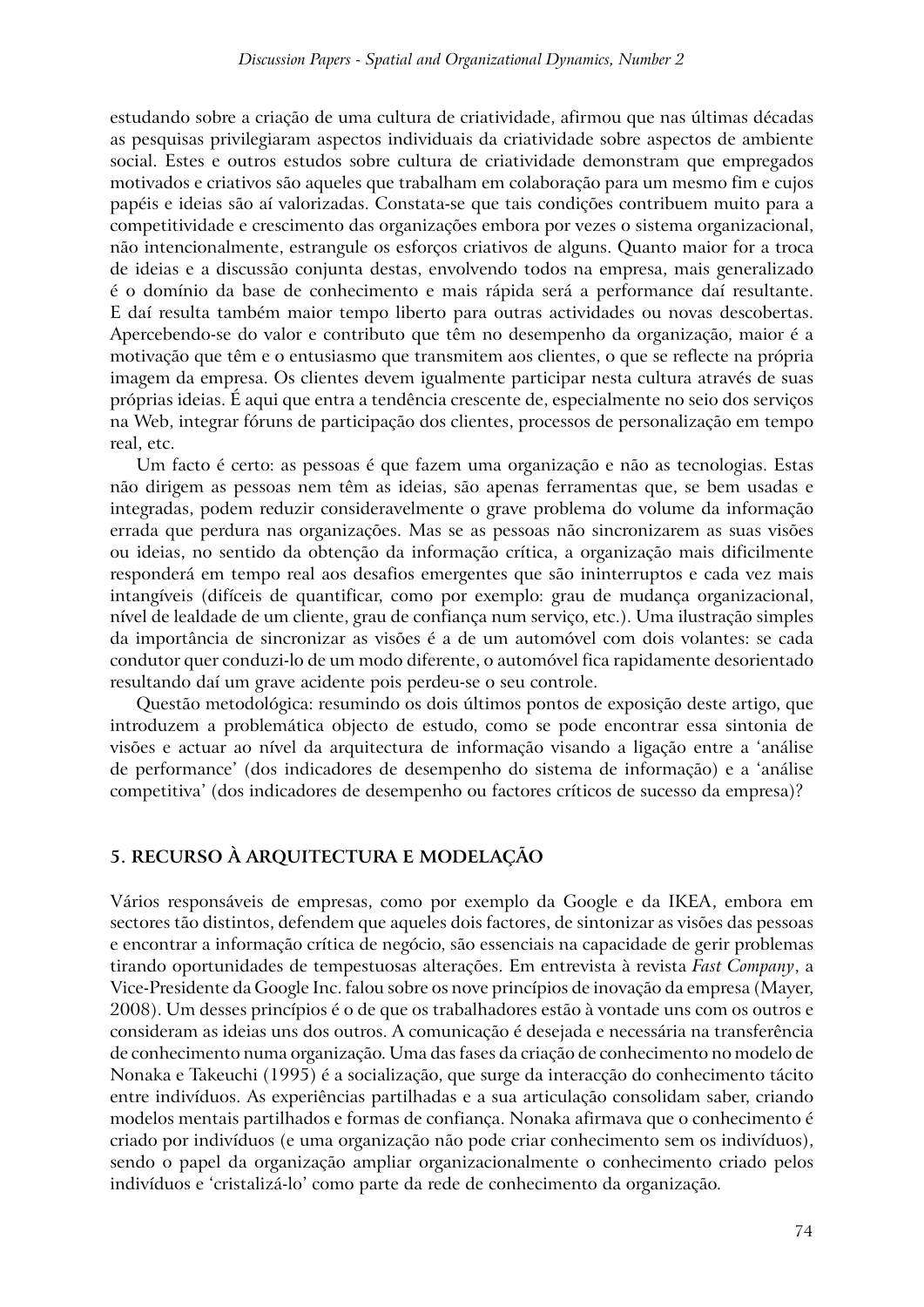Analistas de sistemas e engenheiros são aqueles que mais lidam com a necessidade de sincronizar visões no diálogo com as entidades que lhes solicitam sistemas e outros projectos. Para isso, usam modelos de representação da realidade que precisam analisar e é através de desenho estruturado ou arquitectura que mais depressa exploram e encontram a solução. Nesse sentido, as ontologias são cada vez mais utilizadas pois constituem modelos que representam um conjunto de conceitos dentro de um domínio e os relacionamentos entre si, com o fim de realizar inferência sobre os objectos desse domínio. São utilizadas em inteligência artificial, Web semântica, engenharia de software e arquitectura da informação, como forma de representação do conhecimento sobre algo. As ontologias geralmente descrevem: indivíduos, classes, atributos e relacionamentos. Assim, os novos paradigmas da computação, dada a sua velocidade de emergência e de mudança que causam nos processos de negócio, devem ser cada vez mais abordados recorrendo ao desenho ou arquitectura. O ponto seguinte incide no contributo que as arquitecturas empresariais podem ter na metodologia em discussão neste artigo, a qual tem implícita a necessidade crescente de modelizar dados, processos, fluxos, entre outros aspectos, para melhor discernir e actuar ao nível da ligação entre a 'análise de performance' (dos indicadores de desempenho do sistema de informação) e a 'análise competitiva' (dos indicadores de desempenho ou factores críticos de sucesso da empresa).

### **5.1. Contributo das Arquitecturas Empresariais**

Este conceito reflecte a preocupação em desenhar ou modelizar a organização no contexto de uma melhor adequação dos SI/TI (Sistemas de Informação/Tecnologias de Informação) para suportar os requisitos do negócio. Começou com as arquitecturas de sistemas distribuídos, compreendendo actividades de estruturação, standards, transferência tecnológica e desenvolvimento de software para validar a arquitectura. Um modelo pioneiro foi a arquitectura ANSA 1989 (*Advanced Networked Systems Architecture*) e tem as seguintes camadas:

| <i>Empresa</i> | Trata do papel do SI na organização. Inclui os objectivos do SI em termos de papéis das pessoas,<br>acções, políticas, etc. Especifica as actividades que usam o sistema e os papéis das pessoas na<br>interacção entre a organização, o sistema e a envolvente. |  |  |
|----------------|------------------------------------------------------------------------------------------------------------------------------------------------------------------------------------------------------------------------------------------------------------------|--|--|
| Informação     | Descreve os requisitos de informação de um SI. Inclui a estrutura dos elementos de informação,<br>regras de relacionamento desses elementos e restrições. E mostra como a informação é particionada<br>segundo atributos lógicos e qualitativos.                 |  |  |
| Computação     | Disponibiliza estruturas de programação e ferramentas para os programadores de aplicações.                                                                                                                                                                       |  |  |
| Engenharia     | Fornece os sistemas operativos e interpretadores para suportar a computação em diferentes<br>plataformas.                                                                                                                                                        |  |  |
| Tecnologia     | Inclui os componentes técnicos para a instalação do sistema e também standards. Inclui ainda<br>hardware e software (dispositivos de entrada/saída, de armazenamento, acesso a comunicações,<br>etc.) que são mapeados na camada anterior.                       |  |  |

**Tabela 1 – Camadas da Abordagem da Arquitectura ANSA**

#### Fonte: ANSA (1989)

Esta arquitectura opera como um todo tal que os utilizadores não se apercebem desta distribuição por camadas. E todas elas têm que existir, a fim de garantirem uma estruturação conveniente. Outras arquitecturas surgiram, tais como a Arquitectura para Sistemas Abertos (ISO, 1995), a Arquitectura para Sistemas Integrados (IAF, 1999) e a Arquitectura do *Open Group* (TOGAF, 2003). O desenvolvimento desta última arquitectura consiste num processo iterativo de levantamento de todos os componentes necessários que existem na empresa e no sector em causa. Em cada iteração, é decidido o alcance de cobertura na organização, o nível de detalhe, os prazos e quais os componentes encontrados pelas iterações anteriores. Uma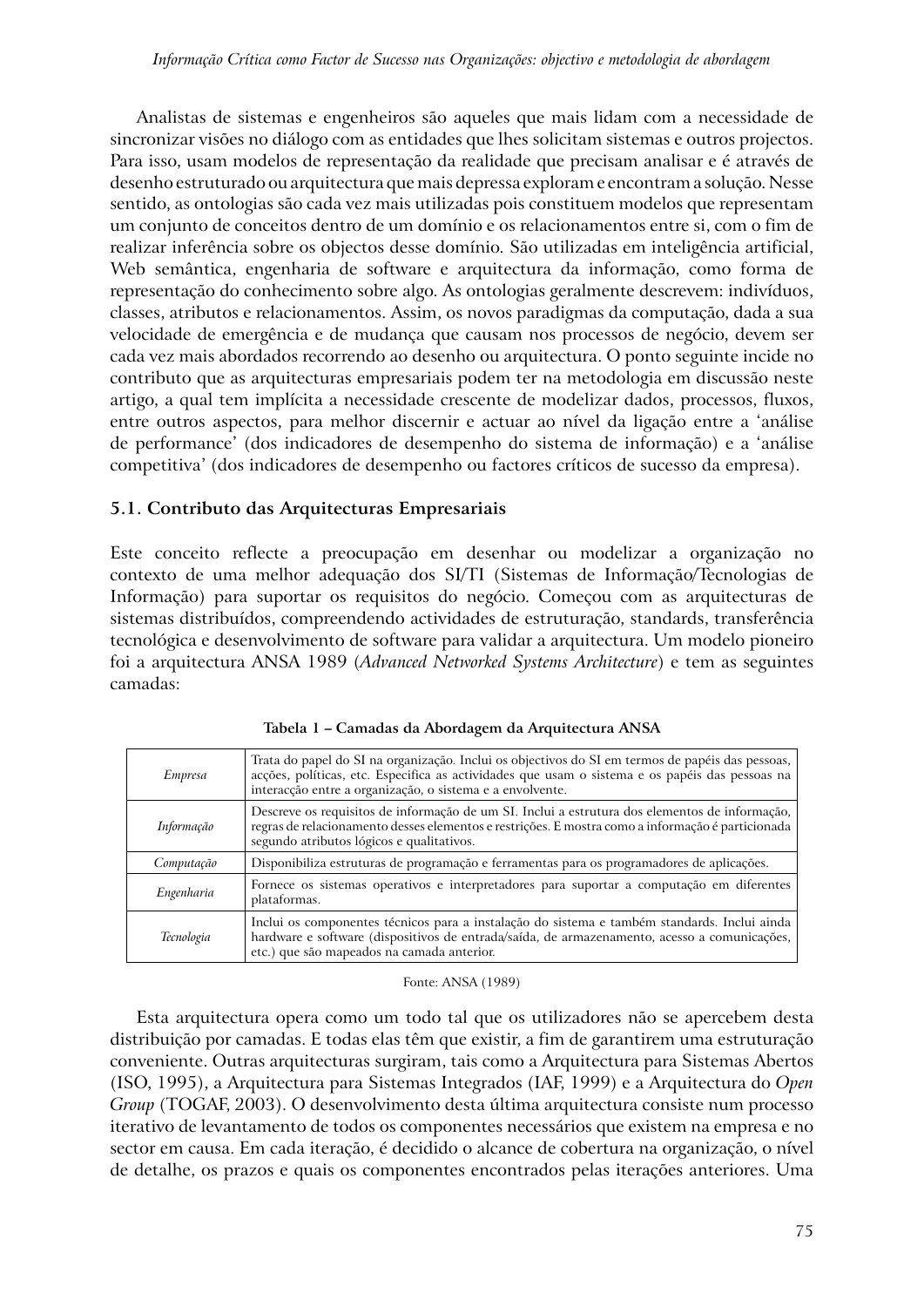outra arquitectura é a do Centro de Engenharia Organizacional do INESC (CEO, 2005). O objectivo principal é modelizar a definição de critérios para alinhar os processos de negócio com a informação e com os SI/TI de suporte. E o modelo resultante compõe-se de 5 camadas ou perspectivas: *Tecnologia*, *Aplicação*, *Informação*, *Negócio* e *Organização*. Esta arquitectura baseiase em 3 conceitos fundamentais: entidades, papéis e actividades. Entidades são aspectos que compõem a organização (pessoas, máquinas, lugares, etc.). Papéis são os comportamentos observáveis das entidades. Actividades reflectem como um conjunto de entidades colaboram através dos seus papéis para alcançar um dado resultado.

Assim, as arquitecturas empresariais podem contribuir para a presente metodologia no que a abordagem de Zachman (1987) propôs, que foi cruzar as perspectivas de gestão da empresa com as de apoio dado pelos SI (abordagem esta que também serviu de suporte à criação de SI internamente). A matriz resultante deste cruzamento tem a seguinte estrutura:

|                                   | O quê                                      | Como                                         | Onde                                                         | Quem                                              | Quando                                             | Porquê                                              |
|-----------------------------------|--------------------------------------------|----------------------------------------------|--------------------------------------------------------------|---------------------------------------------------|----------------------------------------------------|-----------------------------------------------------|
|                                   | Dados                                      | Funções                                      | Rede                                                         | Pessoas                                           | Tempo                                              | Motivação                                           |
| Alcance<br>(contextual)           | Identificação<br>tipos de dados            | Identificação<br>processos<br>transformações | Identificação tipos<br>de redes                              | Identificação<br>tipos organiza-<br>cionais       | Identificação<br>prazos                            | Identificação<br>motivos                            |
| Modelo de negócio<br>(conceptual) | Definicão<br>entidades de negócio          | Definicão<br>inputs de negócio               | Definicão<br>localizações e<br>conexões de negócio           | Definicão<br>papéis, tarefas de<br>negócio        | Definicão<br>ciclos, momentos<br>de negócio        | Definicão<br>meios, objectivos de<br>negócio        |
| Modelo de sistema<br>(lógico)     | Representação<br>entidades de sistema      | Representação<br>inputs de sistema           | Representação<br>localizações e<br>conexões de sistema       | Representação<br>papéis, tarefas de<br>sistema    | Representação<br>ciclos, momentos<br>de sistema    | Representação<br>meios, objectivos de<br>sistema    |
| Modelo tecnológico<br>(físico)    | Especificação<br>entidades<br>tecnológicas | Especificação<br>inputs tecnológicos         | Especificação<br>localizações<br>e conexões<br>tecnológicas  | Especificação<br>papéis, tarefas<br>tecnológicas  | Especificação<br>ciclos, momentos<br>de tecnologia | Especificação<br>meios, objectivos<br>tecnológicos  |
| Componentes/<br>detalhes          | Configuração<br>entidades<br>componentes   | Configuração<br>inputs de<br>componentes     | Configuração<br>localizações e<br>conexões de<br>componentes | Configuração<br>papéis, tarefas de<br>componentes | Configuração<br>ciclos, momentos<br>de componentes | Configuração<br>meios, objectivos de<br>componentes |
| Operações/ classes                | Instanciação<br>entidades<br>operacionais  | Instanciação<br>inputs operacionais          | Instanciação<br>localizações e<br>conexões de<br>operações   | Instanciação<br>papéis, tarefas<br>operacionais   | Instanciação<br>ciclos, momentos<br>de operações   | Instanciação<br>meios, objectivos<br>operacionais   |

**Tabela 2 – Camadas da Abordagem da Arquitectura de Zachman**

Fonte: Zachman (1987)

*O qu*ê?: que dados e que relações entre eles; *Como*?: processos (descrição funcional); *Onde*?: rede (localização das componentes na empresa); *Quem*?: quem faz o trabalho, cadeia de chefia, participação; *Quando*?: eventos, quando ocorrem; *Porquê*?: motivações, fins, objectivos, estratégias.

Por sua vez, o modelo EAP (*Enterprise Architecture Planning*) de Spewak e Hill (1992) propõe componentes e camadas que respondem a 4 questões fulcrais:

| Como chegar lá?      | Planos de implementação e migração necessários                                   |
|----------------------|----------------------------------------------------------------------------------|
| Onde queremos estar? | Dados necessários para suporte ao negócio sustentável                            |
| Onde estamos hoje?   | Base de conhecimento actual sobre o negócio e a informação usada para conduzi-lo |
| Comecando            | Como o trabalho é feito presentemente, que metodologia é usada                   |

**Tabela 3 – Camadas da Abordagem da Arquitectura EAP**

Fonte: Spewak e Hill (1992)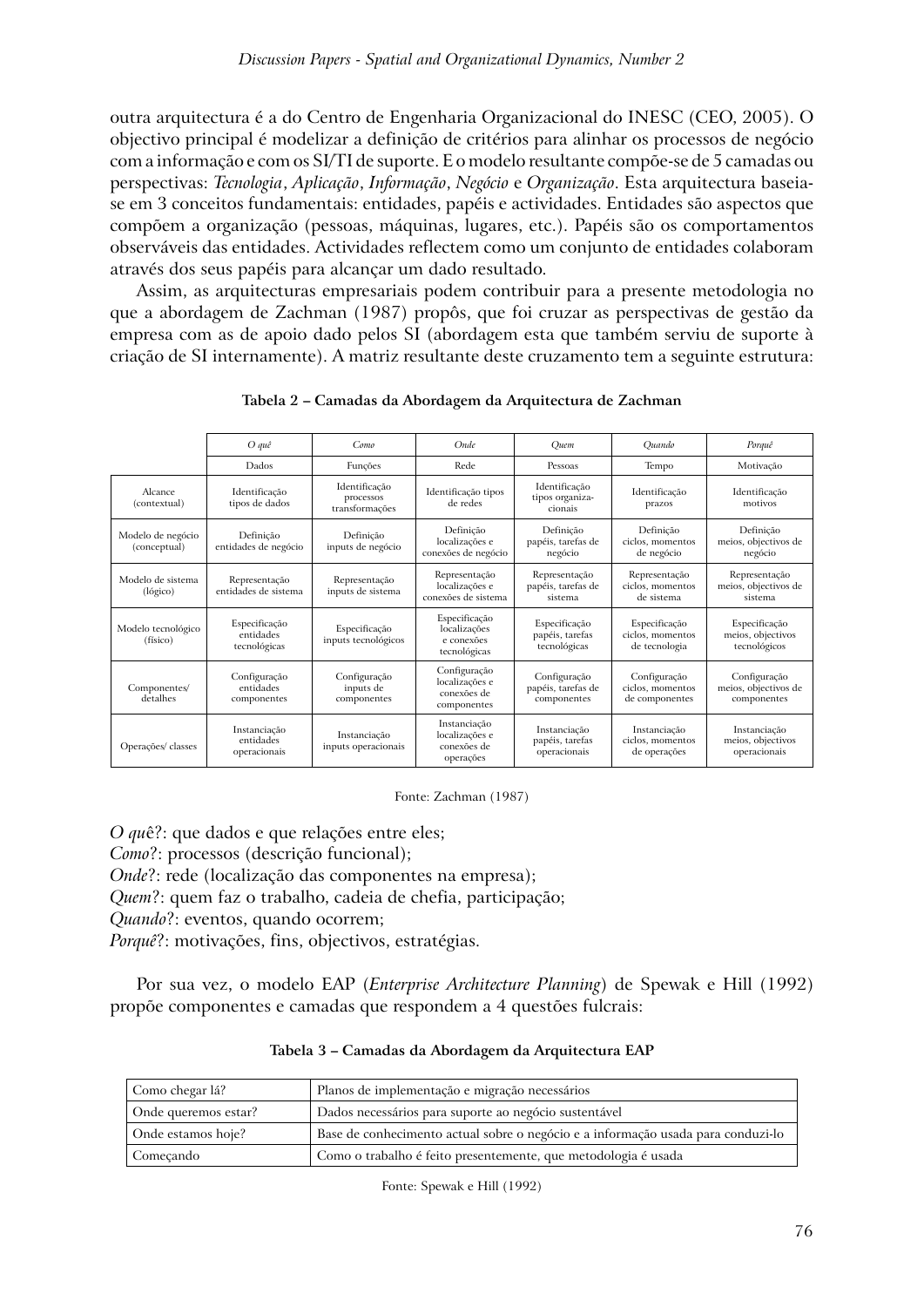Existem vários outros modelos de arquitecturas empresariais, dos quais se destaca o EUP (*Enterprise Unified Process*), que é uma extensão do RUP (*Rational Unified Process*) de Ambler e al. (2005), o qual faz um levantamento exaustivo e cabal destes aspectos. É de notar porém que a descrição dos modelos aqui abordados é genérica, com o objectivo de centrar a metodologia do presente artigo nas questões levantadas pela matriz de Zachman e pelo método EAP de Spewak e Hill. Trata-se de questões que, de modo iterativo, auxiliam no levantamento das ligações que se pretendem: entre as perspectivas de gestão da empresa/ negócio e as de suporte dado pelos SI. Dos modelos abordados, só o EAP e o EUP dão atenção a factores sociais, humanos e culturais no sucesso do seu desenvolvimento. Mas todos eles consideram o factor mudança organizacional como força externa, resultante de mudanças ambientais e/ou tecnológicas, que muda os requisitos de negócio. Estes modelos em geral desconsideram as mudanças ocorridas na organização devido ao processo de desenvolvimento e implementação da própria arquitectura.

#### **5.2. Tendências em Curso**

Uma das tendências da computação actual são as arquitecturas SOA (*Service Oriented Architectures*). Trata-se de arquitecturas orientadas a serviços que podem vir a ter um papel muito importante no contexto em estudo, uma vez que são desenhadas para fornecer de modo flexível os serviços certos, não só no momento certo, mas também no grau certo de generalidade. Este conceito de generalidade relaciona-se com os objectivos de: reduzir o esforço do cliente a usar o serviço, reduzir o impacto da mudança, reutilizar o serviço sem passar pelo código-fonte, assegurar que o serviço seja utilizável por toda a organização em geral e seja também redesenhável em conjunto.

Outra tendência é a de *cloud computing* (computação em nuvem), a qual se baseia numa arquitectura em que um serviço é resolvido ou prestado por meio de vários computadores que podem não estar no mesmo local. Trata-se de uma "nuvem computacional" em que se partilham ferramentas, serviços, programas e informação pela interligação de sistemas através da internet em vez de ter esses meios localmente nos servidores internos. Deste modo, as empresas não gastarão tanto tempo na manutenção dos seus sistemas, dados, aplicações e informação o que representará uma mais-valia na gestão da ligação objecto de estudo que se pretende cada vez melhor nas organizações: entre as perspectivas de gestão da empresa/negócio e as de suporte dado pelos seus sistemas de informação.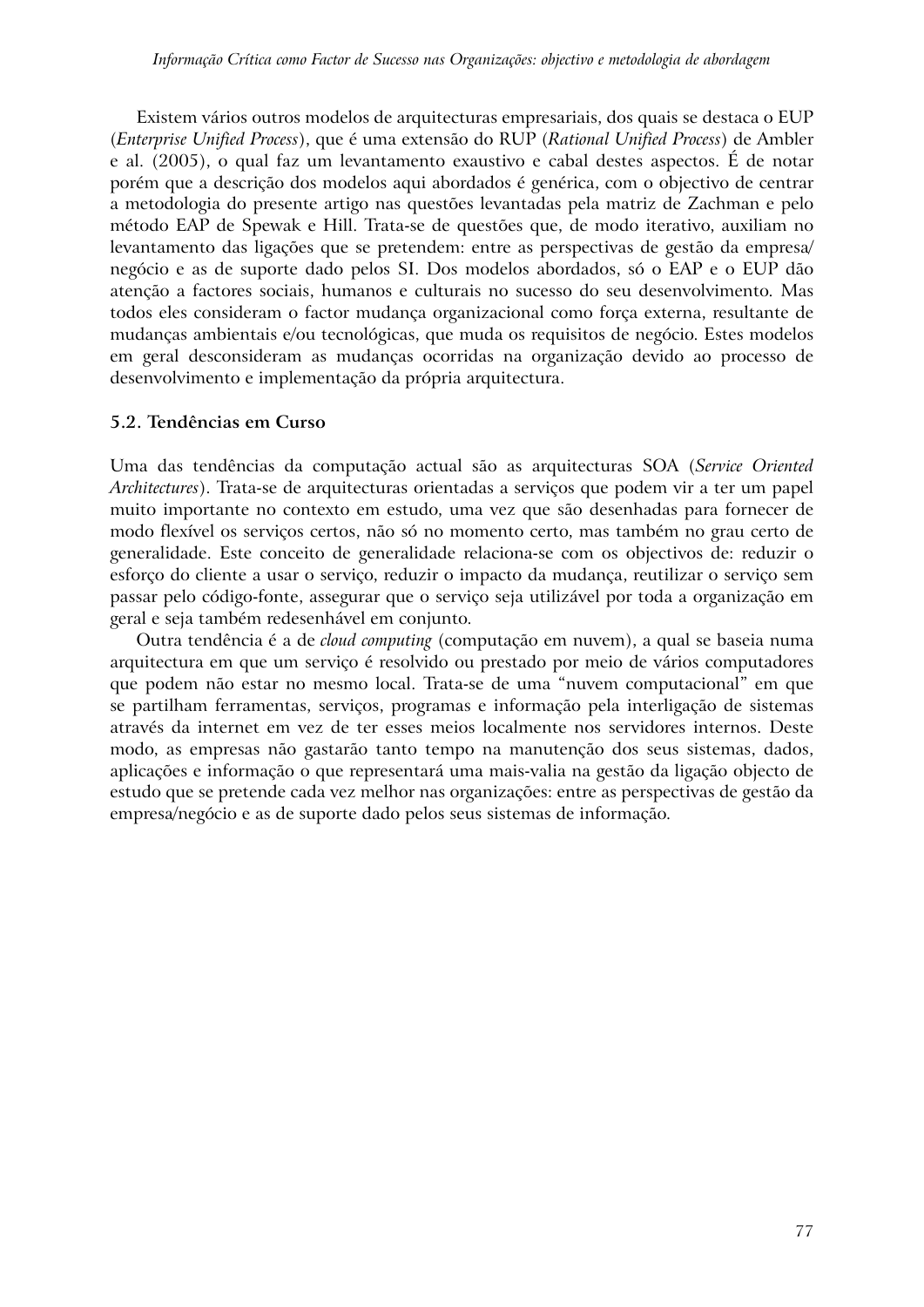

**Figura 3 – Esquema de Computação em Nuvem (cloud computing)**

Fonte: Wikipedia

# **6. APLICAÇÃO DA METODOLOGIA**

A fim de testar a metodologia em estudo, pretende-se aplicar um inquérito a fim de recolher os dados necessários. A amostra deve incidir em empresas de um mesmo sector, uma vez que há vários factores (externos e internos) a influenciar os diferentes sectores de actividade, o que levará a uma menor clareza de resultados e conclusões. Lembrando a questão metodológica em foco - actuar na *ligação entre a 'análise de performance' (dos indicadores de desempenho do sistema de informação) e a 'análise competitiva' (dos indicadores de desempenho ou factores críticos de sucesso da empresa) - os dados necessário incidem nomeadamente em saber*: que sistemas de informação e tecnologias as empresas da amostra têm; quais são os seus factores críticos de sucesso; se os seus sistemas e tecnologias estão ajudando a atingi-los; se usam modelos de arquitecturas empresariais e de informação; se os seus sistemas estão planeados para obter informação crítica no momento certo; se alguns dos sistemas não estão a ser plenamente usados; que funções são afectadas por isso; e se estão usando alguns *cloud services* (serviços em nuvem).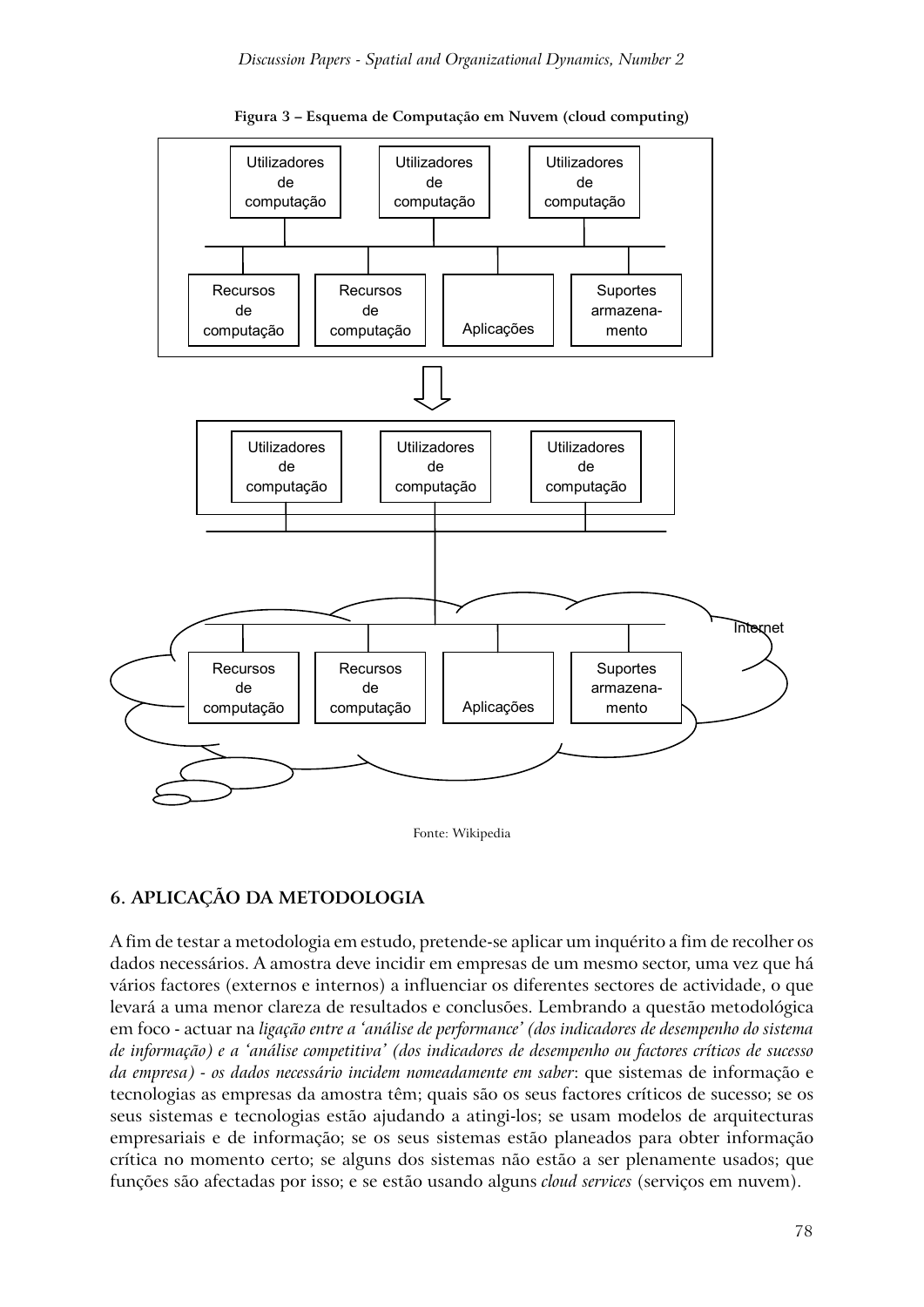Quanto à ligação objecto de estudo, entre a 'análise de performance' (dos indicadores de desempenho do sistema de informação) e a 'análise competitiva' (dos indicadores de desempenho ou factores críticos de sucesso da empresa), segue-se um primeiro bloco de tópicos a integrar no inquérito sob a forma de questões com o objectivo de avaliar 10 indicadores principais de performance de um sistema de informação e tecnologias de suporte:

- 1) Eficiência
- 2) Qualidade
- 3) Controlo
- 4) Confiança
- 5) Integração
- 6) Tempo resposta
- 7) Sensibilidade
- 8) Mobilidade
- 9) Complexidade
- 10) Actualização

1) Comunicações rápidas permitindo enviar e receber atempadamente mensagens O SI permite rápido processamento de encomendas e resposta ao cliente

2) Outputs gerados pelo conjunto certo de inputs (pessoas, hardware, software, orçamento)

3) Regras e procedimentos para o uso do sistema bem definidas Procedimentos protegem contra erros, invasão de privacidade, fraude, vírus

4) O espaço de armazenamento consegue lidar com requisitos actuais e futuros A documentação do SI ainda é válida Mudanças a fazer na documentação para reflectir as necessidades

5) Os processos e bases de dados estão integrados Há falta de integração e problemas daí (atrasos, duplicações, repetições, erros)

6) O SI leva tempo a responder aos utilizadores durante picos de processamento

7) O SI suporta os objectivos das várias áreas da organização São os custos de operação e desenvolvimento os esperados

8) O SI está ajudando a organização na sua missão As necessidades dos agentes com que a empresa se relaciona estão satisfeitas Há pessoal suficiente para levar a cabo as tarefas actuais e futuras

9) O SI é complexo e difícil de operar ou manter Há programas de treinamento para utilizadores e pessoal do SI

10) As bases de dados estão actualizadas e correctas O hardware e software estão actualizados para lidar com as necessidades actuais e futuras.

Estes tópicos serão traduzidos em questões no inquérito a formular, de tal modo que a resposta a cada uma seja apenas uma opção de escolha. Para isso será usada uma escala comum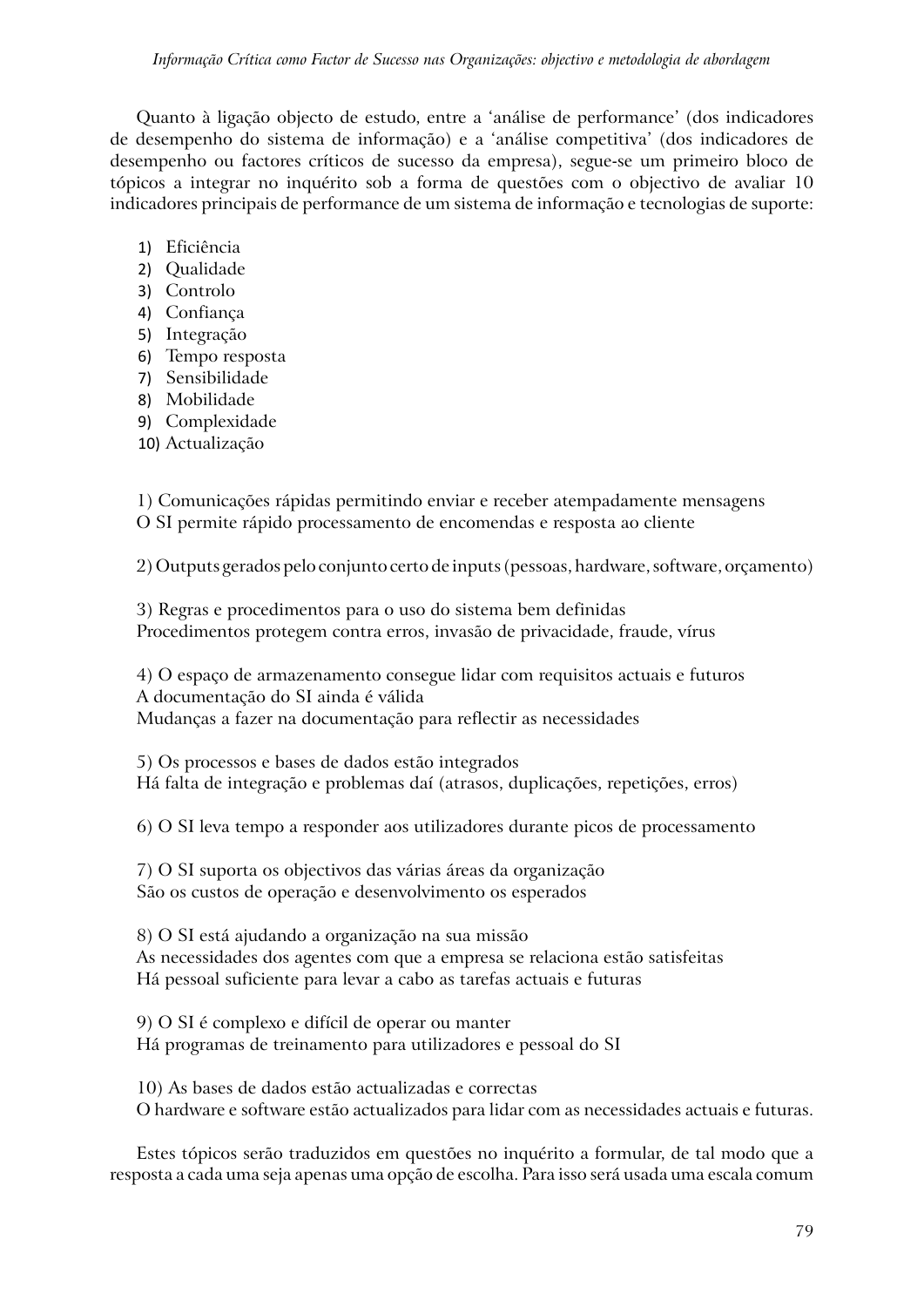de *Likert*, com 4 opções: [1. Fraco; 2. Razoável; 3. Considerável; 4. Elevado]. A análise das opções revelará a intensidade verificada em cada um dos indicadores. Os resultados obtidos para cada empresa constituirão um diagnóstico de alguns aspectos da ligação objecto de estudo no que concerne a performance do SI. Outro bloco do inquérito centra-se nas questões de um modelo de arquitectura empresarial projectado para conciliar visões, visando a informação crítica de negócio. A partir daí procura-se diagnosticar a performance da organização a esse respeito e comparar com o diagnóstico daqueles indicadores de performance do SI. A arquitectura a usar pode centrar-se na integração das questões levantadas pela matriz de Zachman e pelo método EAP de Spewak e Hill (atrás abordados):

| Como chegar lá?      | Planos de implementação e migração necessários                                   |
|----------------------|----------------------------------------------------------------------------------|
| Onde queremos estar? | Dados necessários para suporte ao negócio sustentável                            |
| Onde estamos hoie?   | Base de conhecimento actual sobre o negócio e a informação usada para conduzi-lo |
| Comecando            | Como o trabalho é feito presentemente, que metodologia é usada                   |

**EAP**

*O quê*?: que dados e que relações entre eles; *Como*?: processos (descrição funcional); *Onde*?: rede (localização das componentes na empresa); *Quem*?: quem faz o trabalho, cadeia de chefia, participação; *Quando*?: eventos, quando ocorrem; *Porquê*?: motivações, fins, objectivos, estratégias.

A análise e enquadramento estatístico das respostas a ambos os blocos de questões a incluir no inquérito (um dos indicadores de performance do SI e o outro do modelo de arquitectura empresarial), auxiliará no levantamento de informação pertinente sobre a gestão da ligação que se pretende aperfeiçoar nas organizações, entre as perspectivas de gestão da empresa/ negócio e as de suporte dado pelos SI, de forma a melhor responderem com a informação crítica no momento oportuno.

### **7. CONCLUSÃO E PESQUISA FUTURA**

Está mudando a natureza dos processos de negócio, muitas vezes devido à velocidade de emergência de sistemas e tecnologias. Isso traz muitos desafios às organizações, a juntar aos que não estavam ainda plenamente resolvidos. Tais desafios resumem-se a dois principais aqui abordados e motivadores da metologia proposta, que se referem: ao facto de serem muitos os sistemas e tecnologias com que as organizações se deparam, que não vêm a aproveitar em pleno, e ao facto das pessoas não sintonizarem permanentemente suas visões e ideias, aos vários níveis da organização, visando obter a informação crítica em tempo real como hoje em dia se exige. Estes dois factos levam à necessidade de um modelo de trabalho (arquitectura) que planeie e facilite a sincronia de visões das pessoas em toda a organização, visando iterativamente a selecção e obtenção da informação crítica de negócio em cada momento.

A modelação de uma arquitectura de informação da empresa e seu negócio (o mais independente da sua estrutura), que seja de fácil compreensão e comunicação, ajuda na identificação da informação crítica, que é aquela que está de acordo com a missão, objectivos e factores críticos de sucesso da empresa. É sobretudo modelada com os objectos de: actividades (funcional e inter-funcional - internas e externas); recursos (funcional e inter-funcional internos e externos) e produtos (internos e externos). Apoia assim a gestão de sistemas de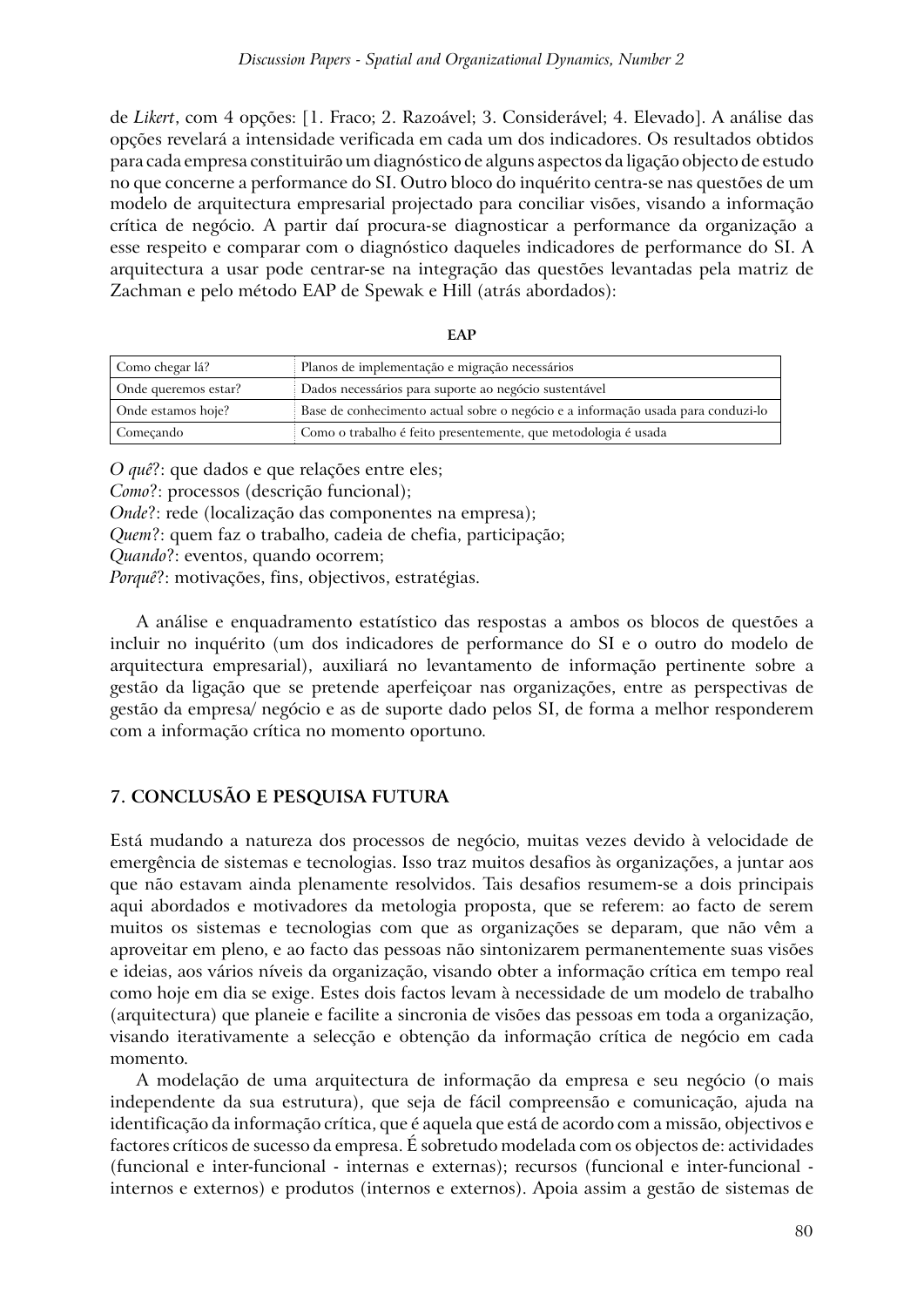informação, sendo um suporte à identificação de requisitos para esses mesmos sistemas, em harmonia com os requisitos de negócio. Contudo, face à heterogeneidade destes objectos e dos dados que os caracterizam, um dos problemas mais prementes tem sido a conversão entre dados estruturados e não estruturados. Sobre este assunto, os autores Carvalho e Ferreira (2001) fizeram um levantamento de tecnologias e ferramentas de apoio à gestão do conhecimento, no âmbito da conversão entre saberes tácito e explícito, visando a sua internalização ou externalização. Algumas dessas ferramentas são: portais de conhecimento (*intranets* e *extranets* corporativas); mapas de conhecimento (listas de "quem sabe o quê": competências/perfis); EDM (gestão de documentos: catalogação, indexação, etc.); OLAP (processos analíticos on-line de normalização de dados); *Data mining* (técnicas avançadas para explorar grandes quantidades de dados procurando padrões consistentes); ferramentas de análise qualitativa; entre outras.

Neste sentido, a *Web 2*, termo que designa uma segunda geração de comunidades e serviços assentes na plataforma Web, envolvendo aplicativos baseados em redes sociais, pode bem fornecer modelos e métodos para esta problemática das arquitecturas de informação empresariais. Embora o termo pareça ter uma conotação de nova versão para a Web, ele não se refere à actualização de especificações técnicas, mas a uma mudança na forma como é encarada por utilizadores e programadores como ambiente de interacção e partilha que hoje engloba inúmeras visões e motivações. A pesquisa futura no âmbito da temática e metodologia abordada no presente artigo incidirá nos resultados obtidos da aplicação do inquérito proposto e na inclusão de novos níveis e questões, sobretudo relacionadas com estas tendências da computação e socialização dos canais de comunicação tais como a Web 2, as arquitecturas SOA e a nuvem computacional (*cloud computing*).

### REFERÊNCIAS

Amabile, T.M. (1998). How to Kill Creativity. *Harvard Business Review*. 76(5): 76-87.

- Ambler, S., Nalbone, J. e Vizdos, M. (2005). *Enterprise Unified Process: Extending the Rational Unified Process*. Prentice Hall.
- ANSA (1989). *ANSA Reference Manual, release 01.00*, Architecture Projects Management Ltd. Cambridge.
- Carvalho, R e Ferreira, M. (2001), Using Information Technology to Support Knowledge Conversion Processes. *Information Research*. 7(1): 1-24.
- Florida, R. (2002). *The Rise of the Creative Class*. Basic Books. New York.
- ISO (1995). *International Standards Organization, ODP Reference Model: Overview, Foundations and Arquitecture*. ISO/IEC JTC1/SC21/WG7 10746-2 e 10746-3 Edition.
- Laudon, C. e Laudon, J. (2004). *Management Information Systems: managing the Digital Firm*, 9ª Edição. Prentice Hall.
- Mayer, M. (2008). *Os nove Princípios de Inovação da Google*. Acedido em 18 de Novembro de 2009, no *Web site* do blogue Criatividade e Inovação: http://criatividadeaplicada. com/2008/03/17/os-9-principios-de-inovacao-do-google.
- Nonaka, I. e Takeuchi, H.(1995). *The Knowledge-Creating Company.* Oxford Press. New York.

Open Group (2003). *The Open Group Architectural Framework (TOGAF)*, Version 8.1.

Santos, E. (2004). *Sistemas de Informação para a Gestão Estratégica de Negócios (B2 – Business Brain)*. Acedido em 10 de Novembro de 2009, no Web site do artigo: http://www.resende. org/bb.pdf.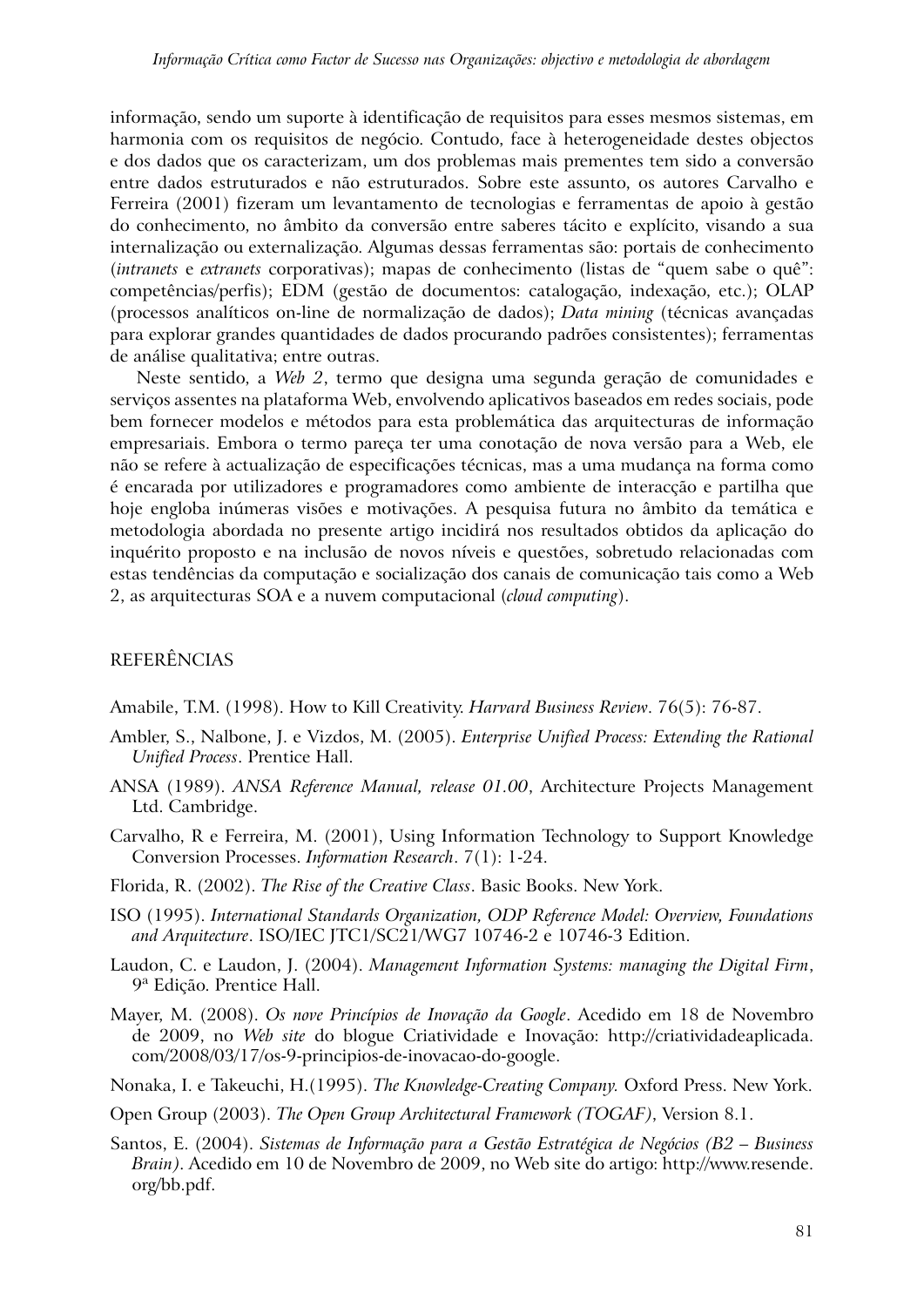- Spewak,S. e Hill, S. (1992). *Enterprise Architecture Planning: Developing a Blueprint for Data, Apllications and Technology*. John Wiley & Sons.
- Vasilev, J. e Georgiev, G. (2003). Tendencies in the Development of ERP Systems. Paper presented at the International Conference on Computer Systems and Technologies. Economical University of Varna. Bulgária.
- Zachman, J. (1987). *The Zachman Framework: The Official Concise Definition*. Acedido em 24 de Novembro de 2009, no *Web site* da arquitectura empresarial da Zachman International: http://www.zachmaninternational.com/index.php/home-article/13#maincol.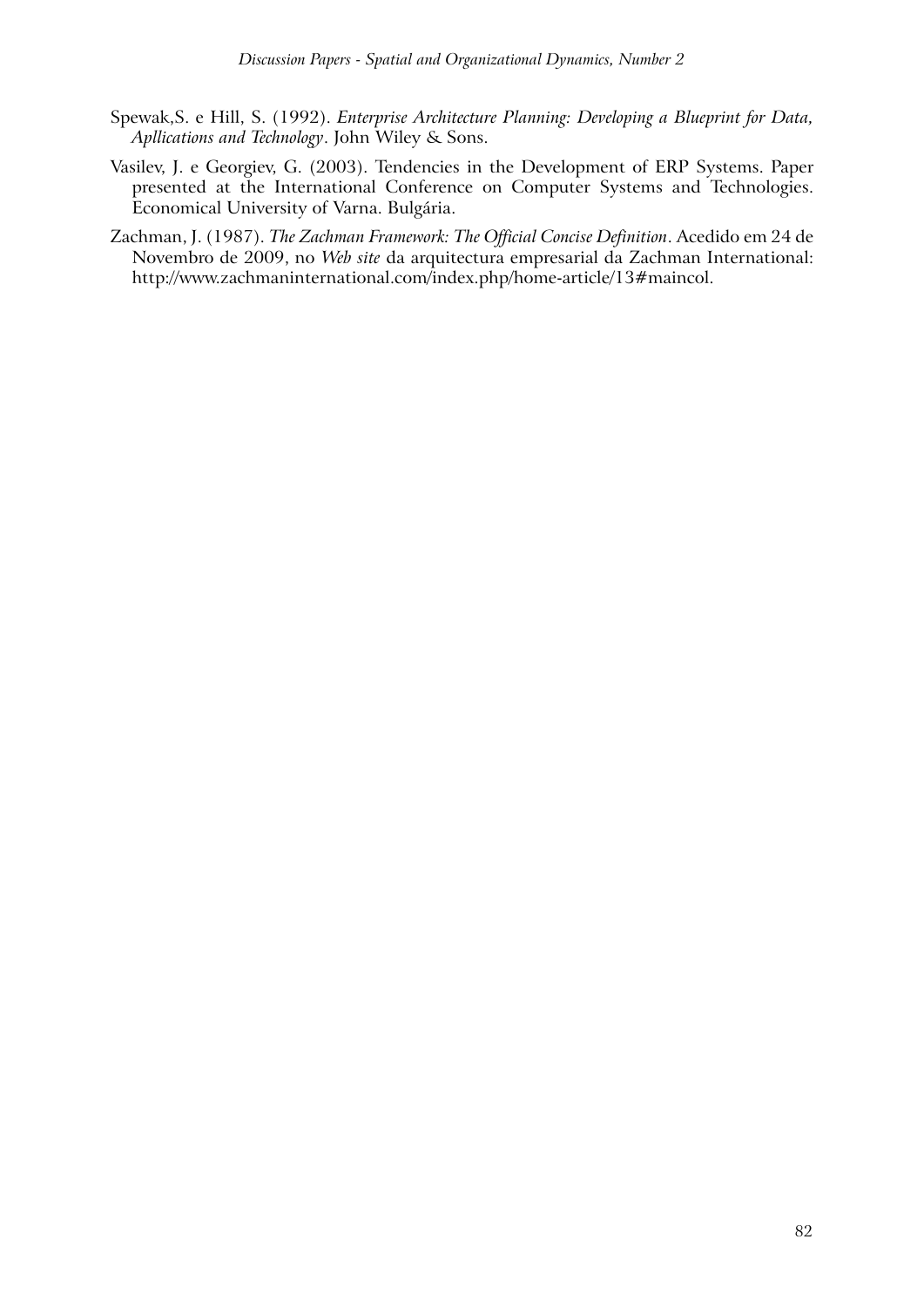# **O CONTEXTO DO PATRIMÓNIO ARQUITECTÓNICO: UM PROJECTO DE INVESTIGAÇÃO THE SETTING OF ARCHITECTURAL HERITAGE: A RESEARCH PROJECT**

*Catarina Almeida Marado Luís Miguel Correia*

#### **RESUMO**

A par da substancial transformação do conceito de património arquitectónico, os modelos, estratégias e instrumentos que promovem a sua protecção sofreram também significativas alterações ao longo do tempo. Em simultâneo, e de forma inevitável, o contexto vem assumindo um progressivo e preponderante papel na sua salvaguarda e nos critérios que medeiam as intervenções nestes imóveis de valor patrimonial.

As mais recentes cartas ou recomendações referem a importância do contexto – alargado ao conceito de "lugar" – para o significado dos bens imóveis de interesse cultural e, consequentemente, a necessidade de desenvolver instrumentos que promovam a sua conservação e gestão.

Este artigo apresenta uma proposta de investigação que pretende reflectir sobre esta temática: *o contexto do património arquitectónico*. O objectivo final deste projecto é constituir uma plataforma crítica, que contribua activamente para a presente necessidade de reflexão sobre as Zonas Especiais de Protecção (ZEP) dos imóveis classificados, em particular sobre a sua delimitação. Este propósito assentará no desenvolvimento de três linhas de investigação: a interpretação das relações territoriais do património edificado, a inventariação e caracterização das zonas especiais de protecção existentes em Portugal e a elaboração de um estudo comparativo das diferentes experiências europeias no âmbito da protecção do contexto dos bens imóveis.

**Palavras-chave:** "Património arquitectónico", "Contexto do património arquitectónico", "Zonas Especiais de Protecção", "Ordenamento do território".

#### **ABSTRACT**

Alongside the substantial transformation of the concept of architectural heritage, the models, strategies and tools that promote their protection, have also been subject to significant changes over time. Simultaneously, and also in an inevitable way, the settings has been taking a progressive and predominant role in the protection and the criteria that mediate the interventions in the architectural heritage.

The most recent heritage charters and recommendations refer to the importance of settings - extended to the concept of "place" - to the meaning of cultural heritage and therefore the need to develop tools to promote their conservation and management.

This article presents a research proposal that aims to reflect on this theme: *the setting of architectural heritage*. The ultimate goal of this project is to provide a critical platform, to contribute actively to the need for reflection on the Special Protection Zones of classified heritage, particularly on its boundaries. This purpose will be based on developing three main research lines: the interpretation of the territorial relations of the built heritage, the identification and characterization of special protection zones that exist in Portugal and the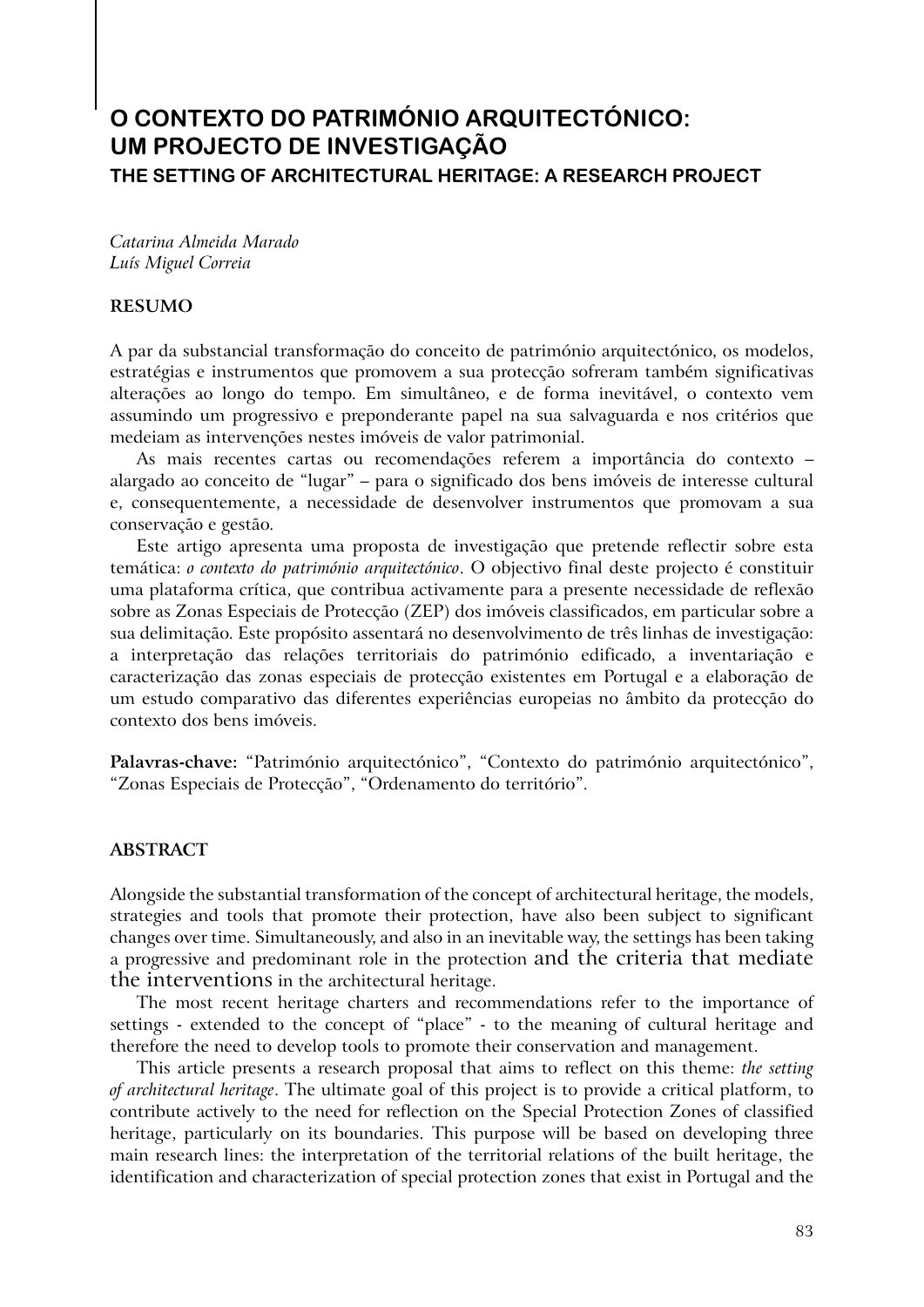comparative study of different European experiences in the protection of settings of cultural heritage.

**Keywords:** "Architectural heritage", "Setting of architectural heritage", "Protection zones", "Regional and urban planning".

### **1. O PATRIMÓNIO ARQUITECTÓNICO E O SEU CONTEXTO**

No decorrer do século XX, o conceito de património arquitectónico sofreu importantes reestruturações. Inicialmente encontrava-se centrado apenas em elementos singulares e isolados, e posteriormente alargou-se à sua envolvente e aos conjuntos e sítios. Mais recentemente, assumiu uma dimensão territorial, ambiental, social, e em seguida, uma dimensão intangível. Neste processo, a definição de contexto evoluiu, assumindo no panorama actual um papel decisivo na protecção do património cultural imóvel.

As primeiras cartas patrimoniais – Carta de Atenas (1931) e Carta de Veneza (1964) – esboçam uma primeira preocupação nesta matéria, referindo que o "monumento" é indissociável do meio onde se insere. Os diversos documentos patrimoniais que se lhes seguem ao longo de todo o século XX, desenvolvidos quer no âmbito do International Council on Monuments and Sites (ICOMOS) quer no seio da United Nations Educational Scientific and Cultural Organization (UNESCO), fazem constantemente referência à influência do contexto na interpretação e protecção dos bens imóveis.

Em 2005, os participantes na XV Assembleia Geral do ICOMOS, realizada em Xi'an na China, dedicada ao tema "*Os monumentos e os sítios no seu contexto – conservar o património cultural nas cidades e paisagens em processo de mudança*", adoptaram a Declaração de Xi'an1 (ICOMOS, 2005), direccionada especificamente à protecção do contexto do património arquitectónico. Esta declaração define, no seu ponto 1, o contexto de um edifício, conjunto ou sítio patrimonial como "*o espaço envolvente, de natureza reduzida ou extensa, que forma parte ou que contribui para o seu significado e carácter peculiar*", acrescentando ainda, que para além das componentes físicas e visuais, o contexto supõe uma interacção com os aspectos ambientais, sociais e igualmente, espirituais, ou seja, confere-lhe um carácter intangível. Relativamente à protecção do contexto, este documento recomenda a delimitação de uma zona de protecção que assegure a conservação do significado do contexto2.

Recentemente, em 2008, a XVI Assembleia Geral do ICOMOS realizada no Quebec, adopta a "*Declaração sobre a preservação do espírito do lugar (spiritu loci)*"3 (ICOMOS, 2008), que entre outras recomendações refere, no seu ponto 2, da secção "*Repensando o Espírito do Lugar"*, que "*considerando que o espírito do lugar é complexo e multiforme, exigimos que os governos e outros interessados convoquem a perícia de equipes de pesquisa multidisciplinar e especialistas com tradição para melhor compreender, preservar e transmitir este espírito do lugar*".

Estas duas declarações vêm precisamente ressaltar a urgência em reconhecer a relevância do contexto e do lugar, através do seu carácter tangível e intangível, para o significado dos bens patrimoniais, e, consequentemente, a necessidade de desenvolver instrumentos que promovam a sua conservação e gestão.

<sup>1</sup> Declaração sobre a conservação do contexto dos edifícios, conjuntos e sítios do património cultural.

<sup>2</sup> "A legislação, a regulamentação e as directrizes para a conservação, protecção e gestão de edifícios, sítios e áreas patrimoniais devem prever a delimitação de uma zona de protecção em seu redor que reflicta e contribua para conservar o significado e o carácter diferenciado do seu entorno". Declaração de Xi'an, ponto 6 (ICOMOS, 2005).

<sup>3</sup> Declaração de Quebec.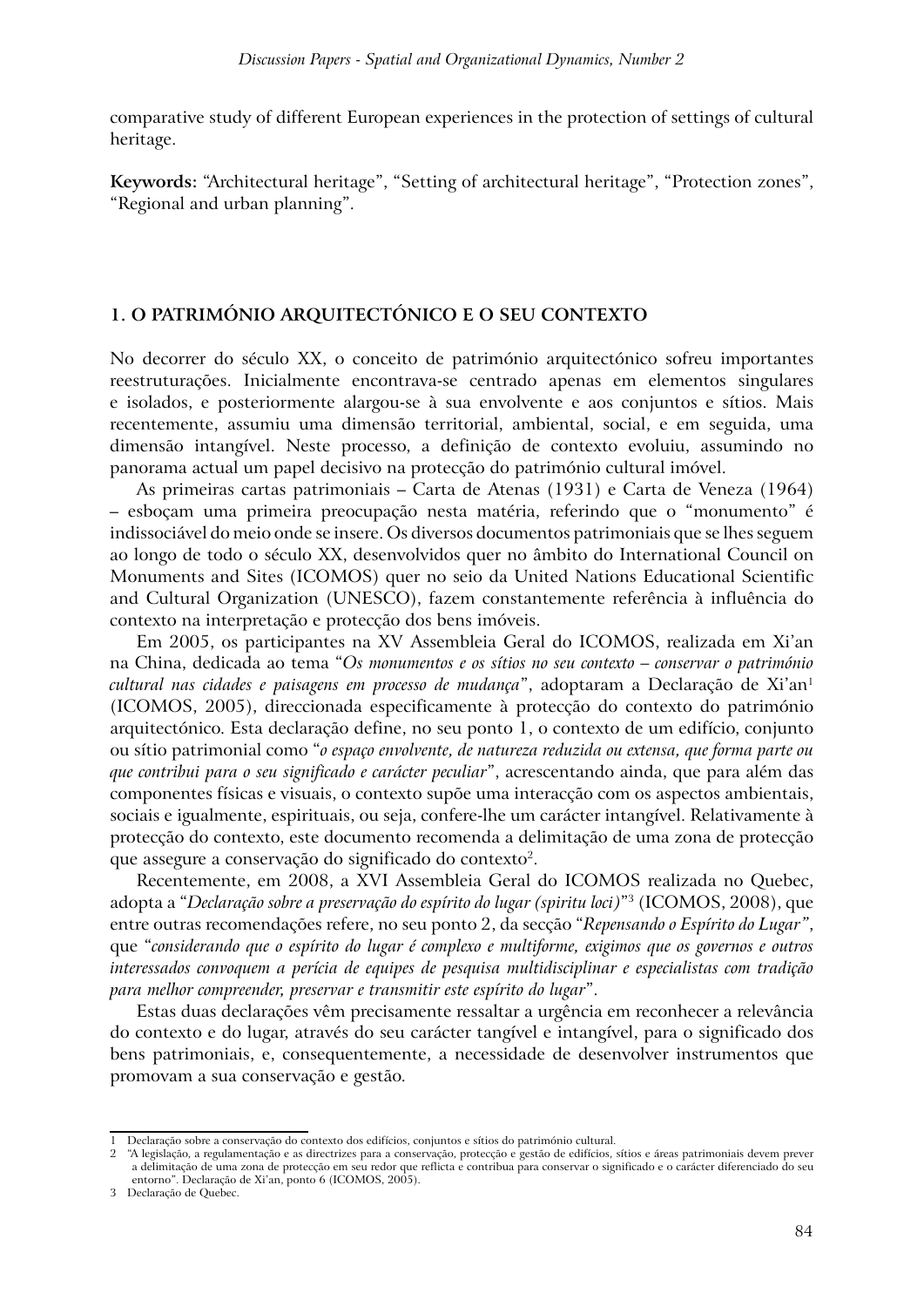### **2. A PROTECÇÃO DO CONTEXTO DO PATRIMÓNIO IMÓVEL EM PORTUGAL**

Em Portugal, o significado atribuído à relação existente entre os elementos arquitectónicos e o contexto onde se integram foi reconhecido desde meados do séc. XIX, nomeadamente a partir dos meios literários. Contudo, os instrumentos jurídicos somente revelaram essa atenção nos finais do primeiro quartel do séc. XX, mas, desde logo, numa perspectiva objectual. A interacção entre o "monumento" e o "lugar" traduzia-se na preponderância do imóvel sobre o contexto. A este princípio informavam-se a intervenção e a classificação (leia-se protecção). Neste âmbito, ressalta o papel desempenhado pelo regime político à época no poder, o Estado Novo (1933-1974), que de acordo com a sua ideologia nomeou diversas medidas de salvaguarda sobre o património construído<sup>4</sup>, com o intuito de valorizar, em conjunto, a presença do passado e das suas próprias realizações.

No início do século XX a legislação já previa a salvaguarda da envolvente dos monumentos através da definição de zonas de protecção. No entanto, é principalmente a partir dos anos 30 que, no contexto político do Estado Novo, se concretizam estas medidas de protecção das áreas em torno dos monumentos. Contudo, a determinação e a interpretação destas áreas ficariam intimamente ligadas às intervenções da Direcção-Geral dos Edifícios e Monumentos Nacionais (DGEMN), que se realizaram em fase anterior<sup>5</sup>. De facto, pretendia-se "congelar" uma situação que, de acordo com os princípios ideológicos, mas igualmente, arquitectónicos, visava o isolamento do edifício, consistindo em termos gerais, na "limpeza" do espaço envolvente, removendo construções que confrontavam com as fachadas e "*reorganizando o enquadramento físico do monumento*" através dos chamados "Planos de Embelezamento" e "Planos de Melhoramentos" (Tomé, 2002).

Na actualidade, os instrumentos de que dispomos para efectuar a protecção dos contextos dos bens culturais imóveis são sensivelmente os mesmos, ou seja, o estabelecimento de zonas de protecção. De acordo com a Lei de Bases do Património Cultural Português<sup>6</sup>, a protecção do enquadramento dos imóveis, conjuntos e sítios classificados, ou em vias de classificação, é feita através da delimitação de zonas de protecção que, em termos legais, são servidões administrativas que atribuem à tutela o controle das intervenções a realizar dentro dos seus limites. Deste modo, cabe à administração central a responsabilidade e a gestão deste legado cultural, pronunciando-se, em termos vinculativos, sobre eventuais alterações da "*(…) topografia, os alinhamentos e as cérceas, e, em geral, a distribuição de volumes e coberturas ou o revestimento exterior dos edifícios"*7 que se encontram no seu perímetro.

Esta legislação prevê dois tipos de zonas de protecção: a *Zona Geral de Protecção* (ZGP) e a *Zona Especial de Protecção* (ZEP). A primeira – geral e automática – surge em consequência imediata da proposta de classificação do bem e abrange uma área com um raio de 50 m a partir dos limites exteriores do imóvel a proteger. A segunda resulta de um processo legal autónomo e é, pelo contrário, "*tecnicamente determinada dependendo de um traçado que resulta de um estudo do conjunto e dos nexos que se verificam existir entre o imóvel classificado e a sua envolvente"*  (AAVV, 2000, p.82).

Em resumo, as ZGP's são constituídas por "*áreas normalizadas que delimitam parcelas no território, cortadas sempre com o mesmo molde e onde não existe uma efectiva e comprovada relação entre o bem imóvel e o seu espaço envolvente, para além da simples proximidade física"* (Marado, 2007, p.352). Ao invés, os limites das ZEP's são determinados por "*contornos definidos a partir de curvas de nível, referências na paisagem (cristas de montes, cumeadas, servidões de vistas, cursos de água, etc.)*" (Pereira, 1997, p.40). Estas, apesar de estudadas caso a caso, mantêm

<sup>4</sup> A maioria delas ficariam confiadas à Direcção-Geral dos Edifícios e Monumentos Nacionais (DGEMN), criada em 1929.

<sup>5</sup> Neste âmbito, podem-se consultar os diversos processos que constam dos arquivos da antiga DGEMN – hoje no âmbito do Instituto da Habitação e da Reabilitação Urbana (IHRU) - onde é possível relacionar a instituição das ZEP's com as obras realizadas. Igualmente, o nosso trabalho (Correia, 2008), neste caso particular relativo aos Castelos em Portugal, poderá ser objecto de referência. Lei n.º 107/01 de 8 de Setembro.

<sup>7</sup> Ponto 4 do art.º 43º da Lei de Bases do Património Cultural Português.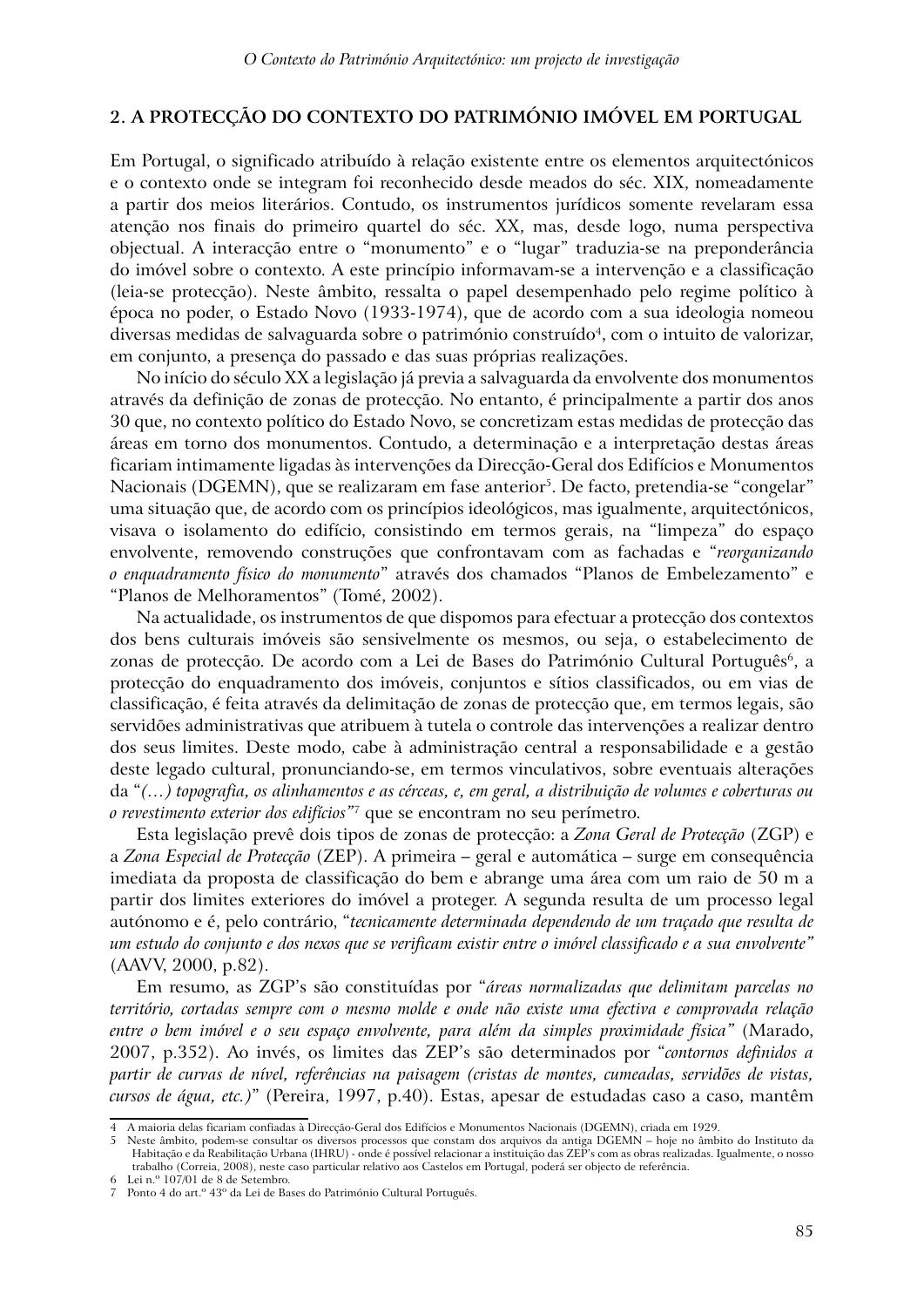ainda, em algumas situações, uma relação abstracta com o elemento arquitectónico. Os seus limites encontram-se ajuizados com base numa relação de carácter unilateral e não de interrelação, isto é, de domínio do objecto sobre o contexto, ou, pelo contrário, por critérios relativos apenas às características físicas do território onde se localiza o imóvel classificado, apresentando em ambos os casos, uma relação pouco coerente com o elemento a preservar. As ZEP's podem ainda referir-se simultaneamente a vários imóveis classificados, e incluir zonas *non aedificandi*, ou seja, áreas onde não é permitida a edificação.

Nos últimos anos, o procedimento mais comum para efectuar a protecção da envolvente dos bens imóveis tem sido efectivamente a delimitação de ZGP's, sendo poucos os imóveis que vêm a sua protecção legal estender-se à instituição de uma ZEP. Entre 1946 (data das primeiras ZEP's) e 1993 (data de publicação do inventário do património arquitectónico e arqueológico classificado em Portugal (Lopes, 1993)) existem em território continental cerca de 240 ZEP's, para além das ZGP's que se encontram associadas à totalidade dos imóveis classificados (como *Monumento Nacional* ou como *Imóvel de Interesse Público*) ou em vias de classificação, que perfazem um total de aproximadamente 4000 imóveis. Em conjunto, estas áreas constituem um efectivo instrumento de gestão territorial.

Muito recentemente, o Decreto-Lei 309/20098 de 23 de Outubro, que regula o procedimento de classificação dos bens culturais imóveis, de estabelecimento de zonas de protecção e de elaboração de planos de pormenor de salvaguarda, vem precisamente reformular em diversas vertentes os instrumentos e a forma de protecção do contexto do património cultural imóvel em Portugal.

Reconhecendo a ineficácia e o constrangimento que a ZGP apresenta – ao definir uma área abstracta com 50 m de raio – este novo instrumento legal prevê a possibilidade de estabelecer uma ZEP a partir do momento de abertura do processo de classificação do bem imóvel. Contudo, esta última apresenta-se com carácter provisório, embora os seus efeitos se prolonguem até à publicação de uma ZEP definitiva.

Por outro lado, este Decreto-Lei vem também reforçar o papel das ZEP's, ao referir que estas têm "*a extensão e impõe as restrições adequadas em função da protecção e valorização do bem imóvel classificado, (…)*"9, e que constituem unidades de planeamento autónomas, cujo conteúdo deve incluir a definição de zonamentos e respectivas restrições no que se refere às intervenções. Tornando-as deste modo, num instrumento de gestão territorial capaz de promover a muito necessária compatibilização entre a protecção do património cultural e o ordenamento do território.

As rápidas e importantes transformações que hoje ocorrem no território, decorrentes não só dos processos de crescimento urbano em favor das franjas periféricas, mas também dos recentes fenómenos de declínio das cidades que, em ambos os casos, produzem significativas alterações nas áreas envolventes dos bens culturais imóveis<sup>10</sup>, tornam, cada vez mais, a salvaguarda destas "zonas patrimoniais" uma necessidade urgente.

Porém, verifica-se que os instrumentos de que actualmente dispomos para efectuar essa gestão não se afiguram adequados. De facto as zonas de protecção previstas na legislação em vigor, sejam elas de índole geral ou especial, como forma de assegurar a preservação dos contextos do património edificado não são eficazes. Esta circunstância sucede por razões diversas, mas principalmente, porque a grande maioria destas áreas foram determinadas por uma visão objectual do património, como elementos estáticos destinados a "congelar" determinada realidade histórica, arquitectónica e política. Em síntese, não consideram as relações do elemento patrimonial com o espaço envolvente, as transformações que nele ocorreram e a possibilidade ou necessidades de intervenção.

<sup>8</sup> Este decreto entrará em vigor a partir de Janeiro de 2010.

<sup>9</sup> Artigo n.º 43 do Decreto-Lei 309/2009, de 23 de Outubro.

<sup>10</sup> Ver Marado, 2007 e 2008.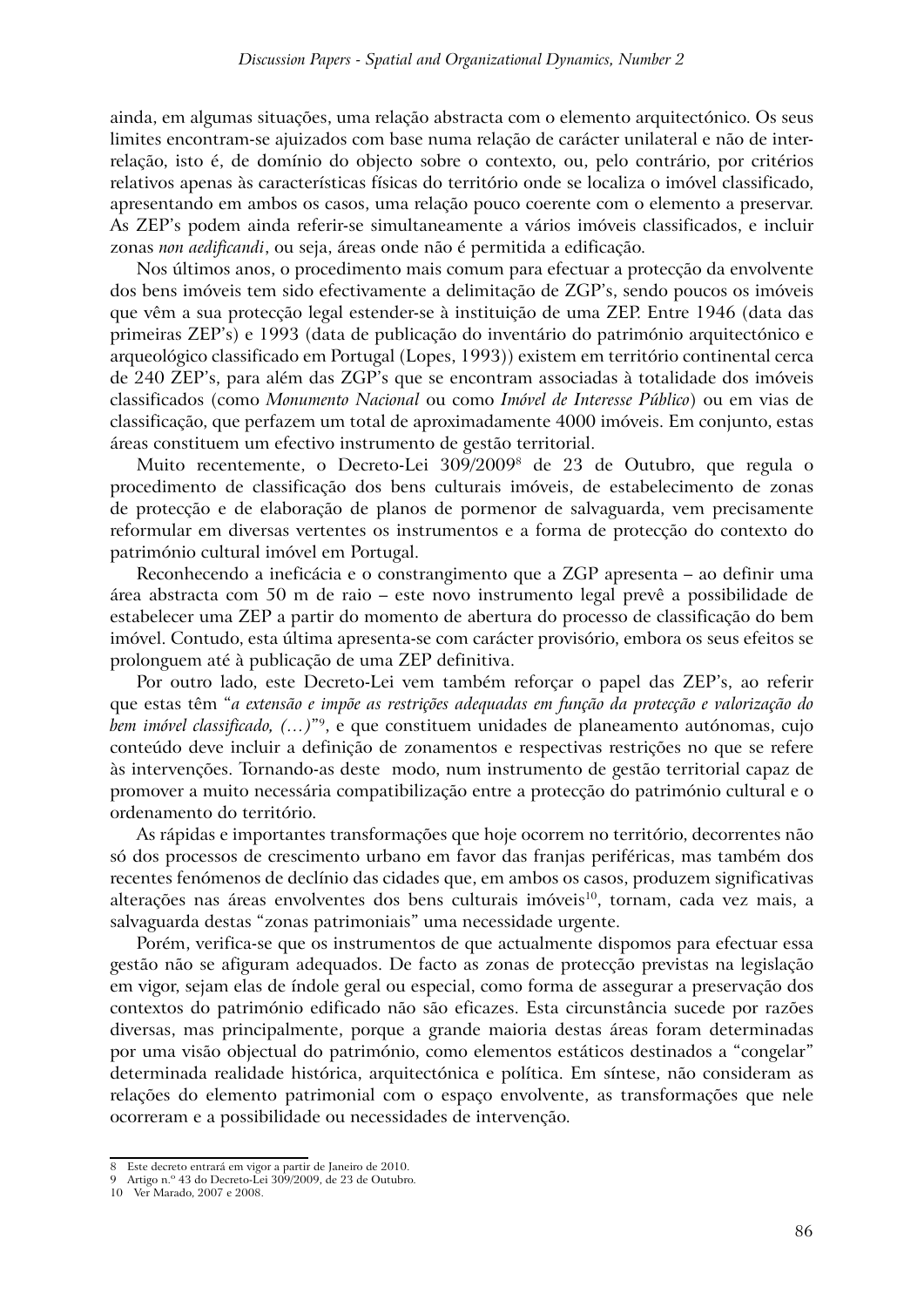Assim, torna-se urgente reflectir sobre esta problemática, procurando compreender o que se entende actualmente por "contexto" dos bens imóveis, isto é, qual o espaço físico com que determinado elemento edificado se relaciona e quais as suas consequências na leitura a uma escala territorial. Em âmbito mais restrito, este problema reveste-se de maior importância quando confrontado com o modelo de protecção dos contextos do património construído em Portugal (especificamente das ZEP's), comparado com as práticas realizadas noutros países no contexto europeu. A actualidade deste tema encontra a sua pertinência nas recentes alterações do quadro de atribuições, em particular, com a extinção da DGEMN e a criação do Instituto de Gestão do Património Arquitectónico e Arqueológico, I. P. (IGESPAR, I. P.)11 e nas exigências daí decorrentes.

### **3. UMA PROPOSTA DE INVESTIGAÇÃO SOBRE A PROTECÇÃO DO CONTEXTO DO PATRIMÓNIO ARQUITECTÓNICO**

Perante as actuais circunstâncias de salvaguarda do património arquitectónico, do qual o contexto é parte integrante, devem colocar-se algumas questões. Em primeiro lugar, numa perspectiva teórica e conceptual: O que é o contexto? Como podemos documentá-lo e interpretá-lo? Quais são as relações, tangíveis e intangíveis, que as estruturas construídas mantêm com o território? Como podemos identificá-las? Em segundo lugar, e numa perspectiva mais directa de avaliação dos instrumentos de protecção: Que papel desempenharam as ZEP´s na protecção deste conjunto? Que papel devem desempenhar hoje? Com que critérios devemos proceder à sua delimitação e gestão?

Procurando responder a estas questões, a proposta de investigação que apresentamos pretende ser um meio de compreensão e avaliação das relações que o património arquitectónico hoje estabelece com o seu contexto. Num âmbito mais alargado, tem como objectivo constituir informação determinante que contribua para a premente necessidade de revisão das ZEP's dos imóveis classificados, quer do ponto de vista da sua delimitação quer igualmente da sua gestão, sob as actuais circunstâncias que enformam o território português. Neste sentido, ambiciona-se que esta investigação possibilite, numa fase posterior, e em colaboração com o IGESPAR e com as diversas Direcções Regionais de Cultura -através da eleição de um conjunto de casos específicos a eleger segundo critérios inequívocos – a apresentação de propostas de novas ZEP´s e/ou a reformulação de outras existentes.

Este será o desafio deste projecto de investigação, a partir do qual estruturaremos a metodologia de pesquisa que, de acordo com os pressupostos que estão na sua base, nos conduzirá aos resultados esperados.

Considerando este enquadramento do tema, a sua pertinência e os objectivos propostos, a investigação será desenvolvida a partir de três linhas de investigação.

A primeira refere-se à interpretação das relações, tangíveis e intangíveis, do património arquitectónico com o seu contexto, e contribuirá para o reconhecimento da importância do contexto na leitura do significado cultural dos bens imóveis, e de uma forma muito concreta, para a delimitação das ZEP's.

A segunda pretende a inventariação e caracterização dos instrumentos de protecção do património arquitectónico em Portugal, e visa criar um conhecimento histórico e territorial sobre a sua constituição, a sua evolução no espaço e o seu posicionamento face à actual situação, nomeadamente, como instrumento de gestão eficaz da relação entre objectocontexto ou paisagem-território. O espaço central de estudo serão as ZEP's.

<sup>11</sup> O IGESPAR, I.P. resultou da fusão do Instituto Português do Património Arquitectónico (IPPAR) e do Instituto Português de Arqueologia (IPA) e da incorporação de parte das atribuições da DGEMN.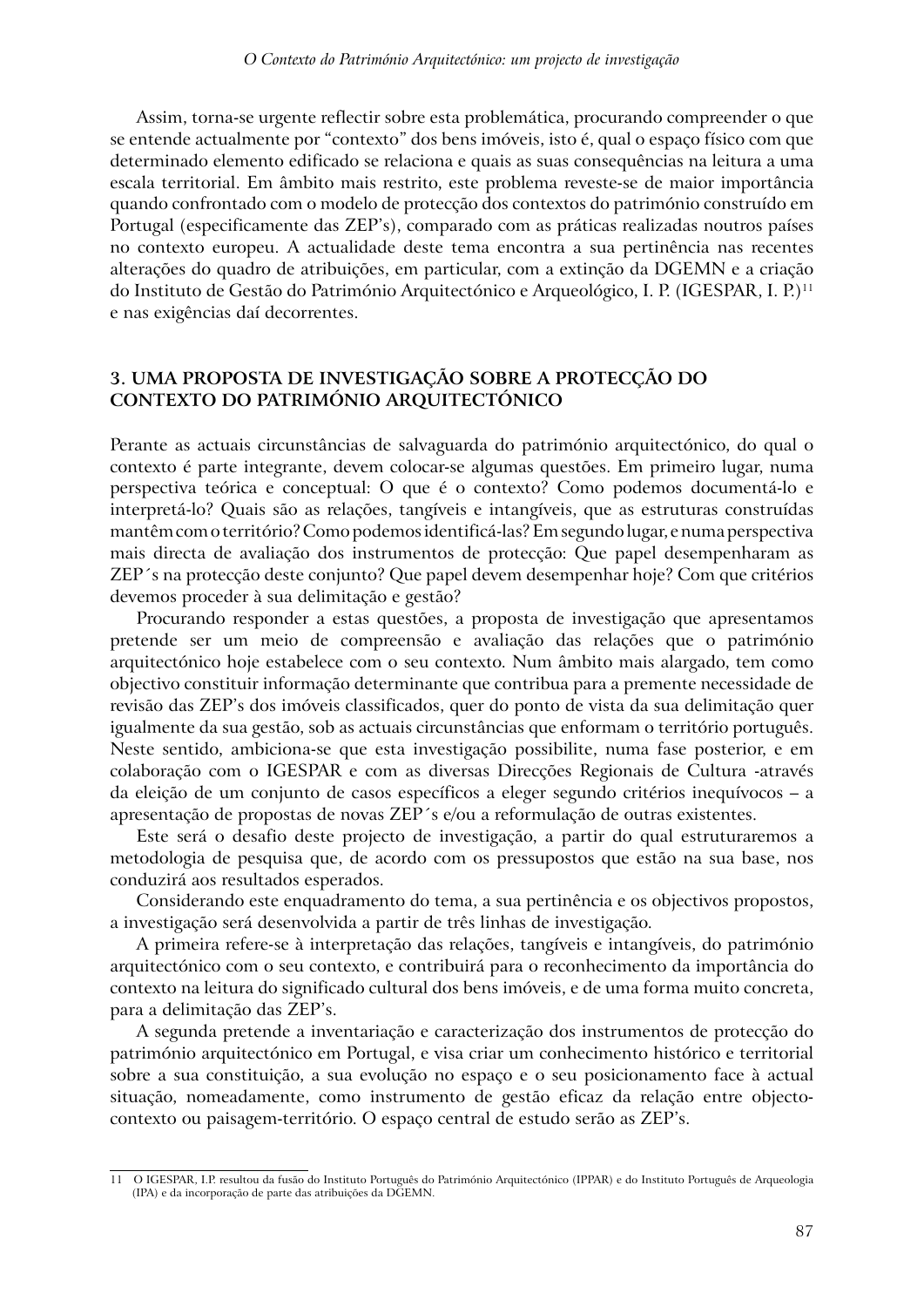E a terceira corresponde à realização de um estudo comparativo das diferentes realidades europeias no que se refere aos procedimentos de protecção dos contextos dos bens imóveis. Procurar-se-á efectuar uma comparação entre as diferentes estratégias e experiências de protecção das áreas envolventes do património edificado no âmbito europeu, com o objectivo de encontrar pontos convergentes que possam servir de referência ao panorama português.

### **3.1. Interpretação das relações territoriais do património arquitectónico**

Grande parte dos estudos sobre o património arquitectónico tendem, por norma, a ignorar as questões territoriais. As relações existentes entre o património construído e o seu contexto não têm sido alvo de um verdadeiro interesse por parte da comunidade científica, fruto da persistência, em alguns casos, de uma visão dos bens culturais imóveis ainda como "objectos isolados".

Os trabalhos de investigação sobre as diferentes tipologias arquitectónicas – em particular, sobre a arquitectura monástico-conventual – centram-se unicamente numa leitura historico-artística deste património. Abrangem apenas o seu período de vida activa e ignoram totalmente as suas importantes relações territoriais, tanto as antigas (que surgem, por exemplo, dos critérios e condicionantes da localização e implantação destes elementos), como as actuais (que decorrem da forma como no presente entendemos e gerimos estes imóveis e o próprio território).

Porém, a compreensão destas relações é fundamental para o entendimento global do significado de cada bem patrimonial, sendo também um dos aspectos essenciais a considerar na sua protecção. Neste sentido, esta linha de investigação dedica-se essencialmente à identificação, compreensão e interpretação das conexões territoriais dos bens culturais imóveis.

Partindo de um entendimento dos "objectos arquitectónicos" como organismos territoriais<sup>12</sup>, este trabalho procurará contribuir para a afirmação da importância das relações existentes entre "edifício" e "lugar" no significado cultural dos bens imóveis e, consequentemente, na sua protecção. Como objectivo específico, este estudo pretende identificar a natureza das relações, tangíveis e intangíveis, que cada uma das tipologias do património imóvel mantém com o seu espaço envolvente, não só as que advêm das suas características específicas e do seu percurso histórico, mas também, as subjacentes às suas condições actuais e necessidades futuras.A metodologia de trabalho proposta assenta em três momentos. Para uma primeira fase prevê-se a recolha, tratamento e análise de informação referente a diferentes categorias tipológicas do património arquitectónico – nomeadamente a arquitectura militar, a arquitectura religiosa (incluindo dois tipos: igrejas e edifícios monásticoconventuais) e a arquitectura civil (essencialmente os palácios) – através da consulta de bibliografia específica sobre cada uma delas. Em seguida, far-se-á uma selecção dos casos de estudo dentro de cada tipologia em análise, em função do carácter da sua localização – rural, urbano e periurbano – com o intuito de identificar das suas relações territoriais. Finalmente, através da síntese das conexões territoriais características de cada grupo tipológico procederse-á ao reconhecimento da natureza das relações territoriais do património arquitectónico.

Como resultado final, espera-se conseguir caracterizar a natureza das relações tangíveis e intangíveis do património arquitectónico com o seu contexto cultural, físico, visual e imaterial.

<sup>12</sup> Ver Marado, 2007.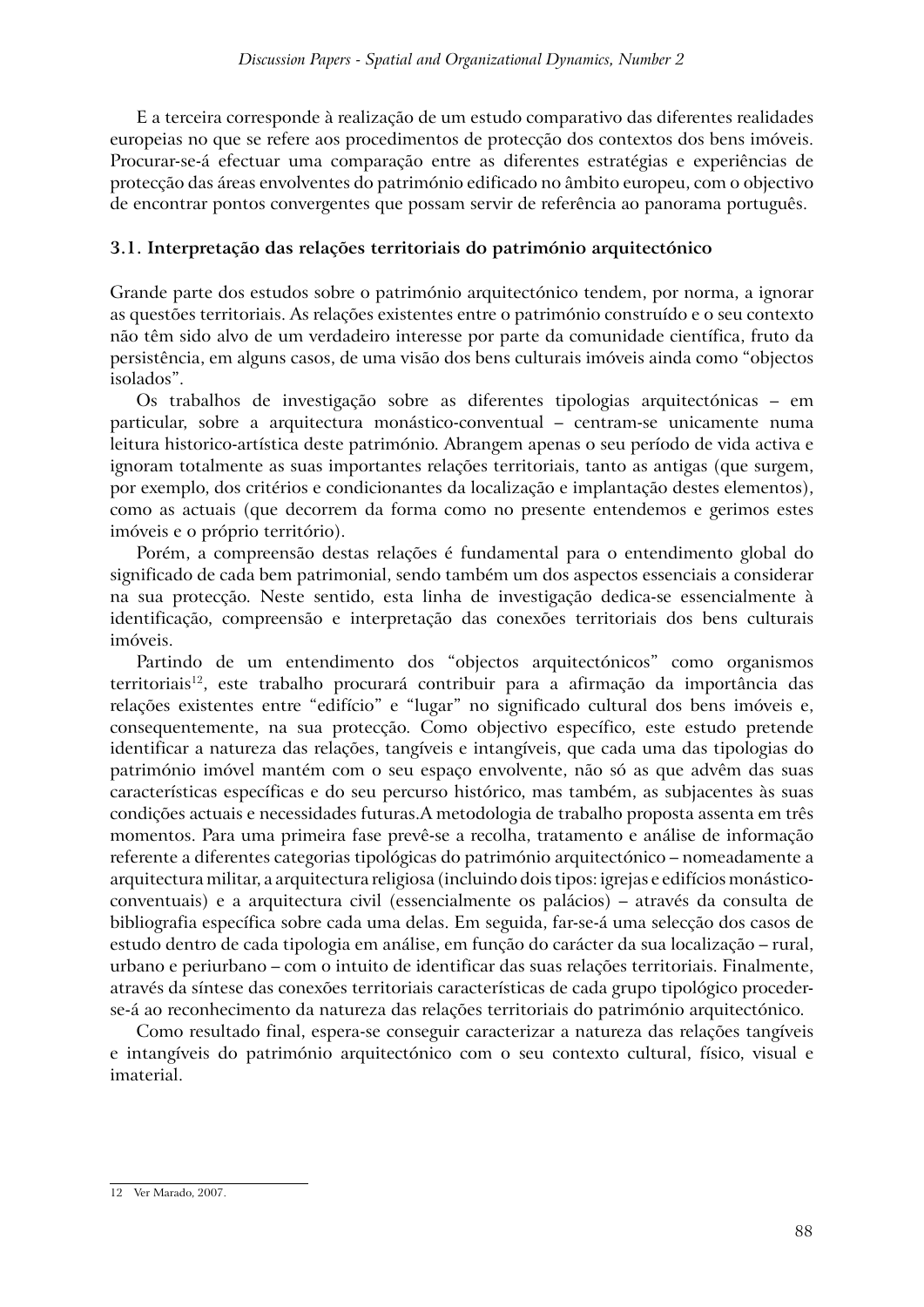#### **3.2. Inventariação e caracterização das Zonas Especiais de Protecção em Portugal**

Como referimos antes, pode-se afirmar que a imagem do património arquitectónico e do território em Portugal advêm directamente de um período concreto - o Estado Novo. A propósito das intervenções nos "monumentos nacionais" durante este período, em concreto nos castelos: "*A vontade de resgatar uma identidade nacional levou à construção de novos monumentos, réplicas de algo que alguma vez foram, ou porventura devessem ter sido. A campanha consumada foi, mau grado naturais críticas, sem dúvida eficaz, ao reanimar imóveis moribundos, em avançado estado de ruína e degradação, veros testemunhos de abandono. Fruto da escala das intervenções, reconfiguraramse, igualmente, espaços envolventes dos castelos. Na globalidade, a presença no território traduziu-se em "novas" paisagens, fossem elas de carácter urbano ou rural. O resultado revela ainda uma outra serventia: ser ponto de partida e força catalisadora como referência indispensável para o confronto de ideias. Quando hoje se intervém constata-se a sua presença, a sua transformação: uma identidade*" (Correia, 2008, p.319). Fruto desta realidade, a investigação em Portugal tem encontrado a sua especificidade neste espaço temporal e nas consequências teóricas e práticas desta campanha – "antes", "durante" e "depois". O cruzamento entre várias disciplinas tem contribuído para uma compreensão do estado actual da paisagem territorial de Portugal. Igualmente, a relação que se estabelece entre o património arquitectónico e o seu contexto advém desta existência, sendo que uma das suas manifestações mais destacadas são as ZGP's e as ZEP's.

Como propósito desta linha de investigação ambiciona-se, à luz dos princípios ideológicos e dos processos metodológicos e políticos dos vários regimes instituídos no século XX em Portugal – em concreto, o Estado Novo, identificar dois aspectos primordiais: primeiro, como se processou a continuidade da reflexão sobre determinados assuntos, antes e depois do Estado Novo, quais sejam a confiança na autenticidade que se espelha na forma de estruturação e ocupação do território, com seus monumentos e aglomerados populacionais, e o modo de viver de suas gentes, com seus hábitos, crenças e formas provectas de organização; segundo, como tais princípios, via os instrumentos dos regimes políticos, tiveram reflexo e consequência práticos na imagem dos monumentos nacionais e das respectivas envolventes e, sobretudo, como se reconheceu no campo do projecto e da obra a ascendência atribuída ao carácter objectual sobre o contexto, rural ou urbano.

Esta abordagem pretende elaborar não só uma retrospectiva da relação entre os monumentos e os seus contextos, no sentido de descortinar procedimentos comuns às intervenções realizadas, nomeadamente, durante o período do Estado Novo, mas, igualmente, averiguar circunstâncias que enformaram a constituição das ZEP's, em particular: como foram eleitos os monumentos a delimitar; como se desenharam os limites das áreas implementadas (ZEP's e zonas *non aedificandi*); que relação existiu entre as intervenções realizadas e as classificações atribuídas; em que medida estas zonas estiveram relacionadas com uma ideia de "paisagem" e "território".

A abordagem será suportada a partir dos casos de estudo recolhidos de fontes arquivísticas e bibliográficas. Serão estabelecidos cruzamentos disciplinares com outras áreas que se considerem relevantes no contexto das transformações operadas no património construído em Portugal durante este período. A metodologia base assentará em dois momentos: pesquisa e recolha de informação; organização e tratamento da documentação entretanto recolhida, através da sistematização da informação em fichas, quadros, gráficos e mapas.

Espera-se concluir que, hoje, a imagem dos monumentos nacionais e do seu contexto representa uma consequência directa da actividade levada a cabo, principalmente, durante o regime do Estado Novo e que as ZEP's, em associação com as intervenções realizadas, constituem uma das peças decisivas dessa representação. Espera-se registar que, em face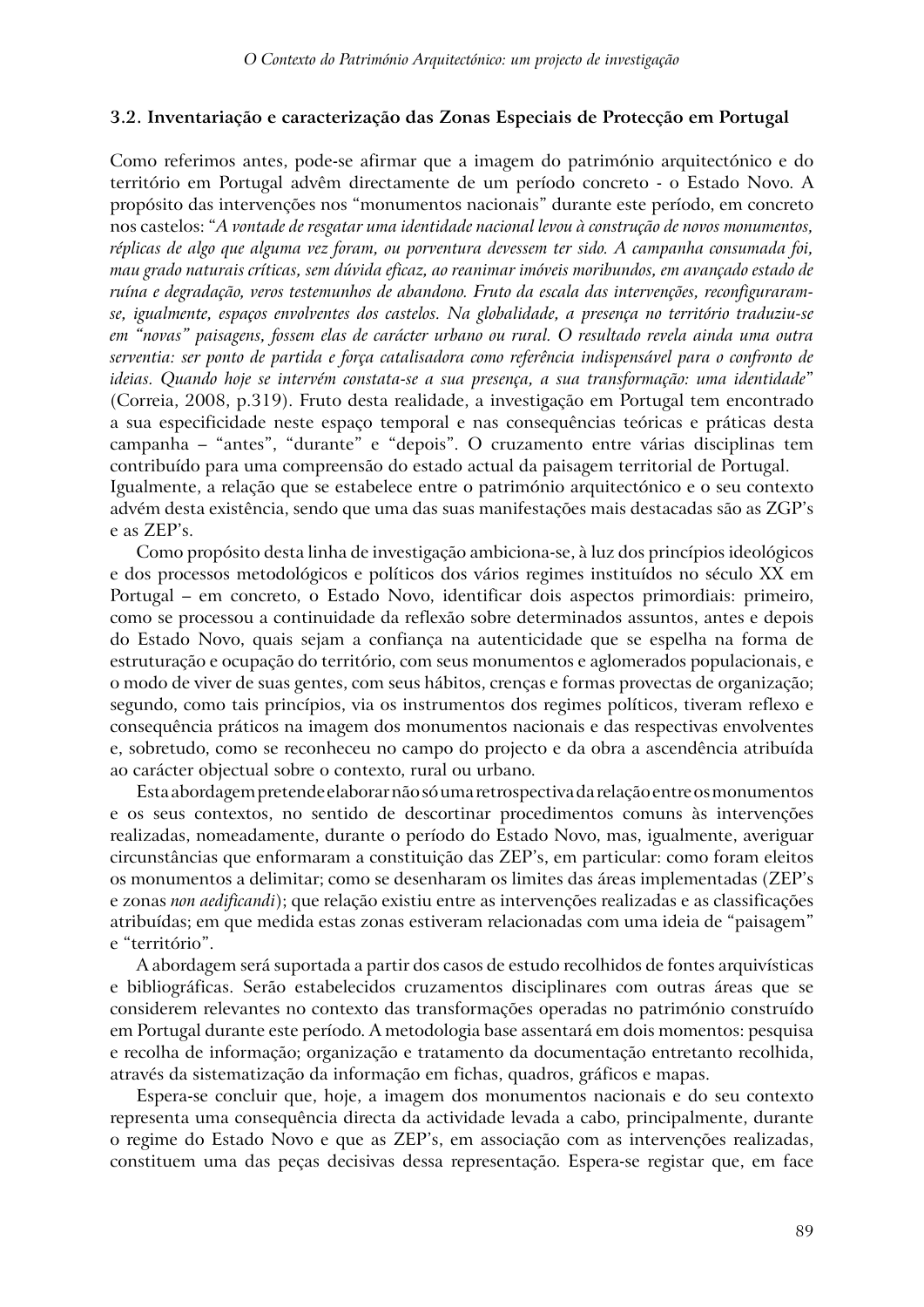das circunstâncias actuais, este instrumento territorial se encontra, em muitos casos, desadequado.

#### **3.3. Estudo comparativo das experiências europeias**

Em sequência das anteriores fases desta investigação, esta linha tem como objectivo o conhecimento dos diferentes modelos e métodos de protecção dos bens imóveis e respectivos contextos em vários países europeus, criando-se para o efeito uma base de dados de conhecimento das diferentes realidades estudadas que sirva de referência às circunstâncias nacionais, que num trabalho futuro possam conduzir à elaboração de uma proposta metodológica de delimitação e gestão das ZEP's.

Este estudo será efectuado através da análise de bibliografia sobre tema da "conservação e restauro do património histórico", especificamente no que se refere à protecção dos contextos do património arquitectónico, estendendo-se desde as propostas de Camillo Sitte e Gustavo Giovannoni até à análise das diferentes cartas e recomendações patrimoniais, da Carta de Atenas (1931) às recentes Declaração de Xi'an (2005) e Quebec (2008). Neste contexto, entre outros, revelam-se de extrema importância os trabalhos realizados por Castillo Ruiz (1997 e 2003).

O estudo comparativo das actuais práticas de protecção do contexto do património edificado (e das teorias que lhes estão subjacentes) a nível europeu incidirá mais especificamente sobre cinco países europeus: Portugal, Espanha, França, Itália e Inglaterra. Com base em bibliografia específica sobre cada país, serão analisados para cada um deles os aspectos referentes à evolução histórica do tratamento do contexto dos bens, à legislação vigente, e também, aos aspectos da sua aplicação prática, onde as informações relativas a Portugal serão fornecidas pelas linhas de investigação descritas nos pontos anteriores.

A metodologia de trabalho proposta assenta na pesquisa e na recolha de informação, através do contacto com as instituições que tutelam o património cultural nesses países, essencialmente, no sentido da recolha de documentação sobre os critérios gerais e os procedimentos legais, mas, também, procurando identificar quais as dificuldades da sua implementação prática e do seu nível de eficácia. Seguindo-se a organização e tratamento da informação recolhida, através da preparação de fichas e quadros de análise dos procedimentos de protecção do contexto dos bens imóveis nos cinco países em estudo. Conclui-se com a elaboração de um quadro síntese comparativo dos diferentes países e a sistematização de conclusões.

Espera-se com este trabalho a definição de um novo quadro de referência para Portugal que, em simultâneo, seja sensível à reflexão internacional sobre os conceitos e estratégias de salvaguarda, que incorporam as relações entre o património construído e o seu lugar, e aos diversos instrumentos políticos de gestão do território em Portugal, designadamente, as exigências estabelecidas pela presente Lei Quadro do Património e pelo no Decreto-Lei 309/2009.

### **4. NOTAS FINAIS**

Em síntese, este projecto procura lançar uma plataforma de discussão e reflexão sobre a delimitação e gestão das áreas de protecção do património edificado, enquadrando o seu estudo no panorama de referência nacional e internacional. O contributo desta proposta para a evolução do estado da arte assenta na documentação inventariada por cada uma das suas linhas de investigação nos seus temas específicos, que, em conjunto, será sistematizada numa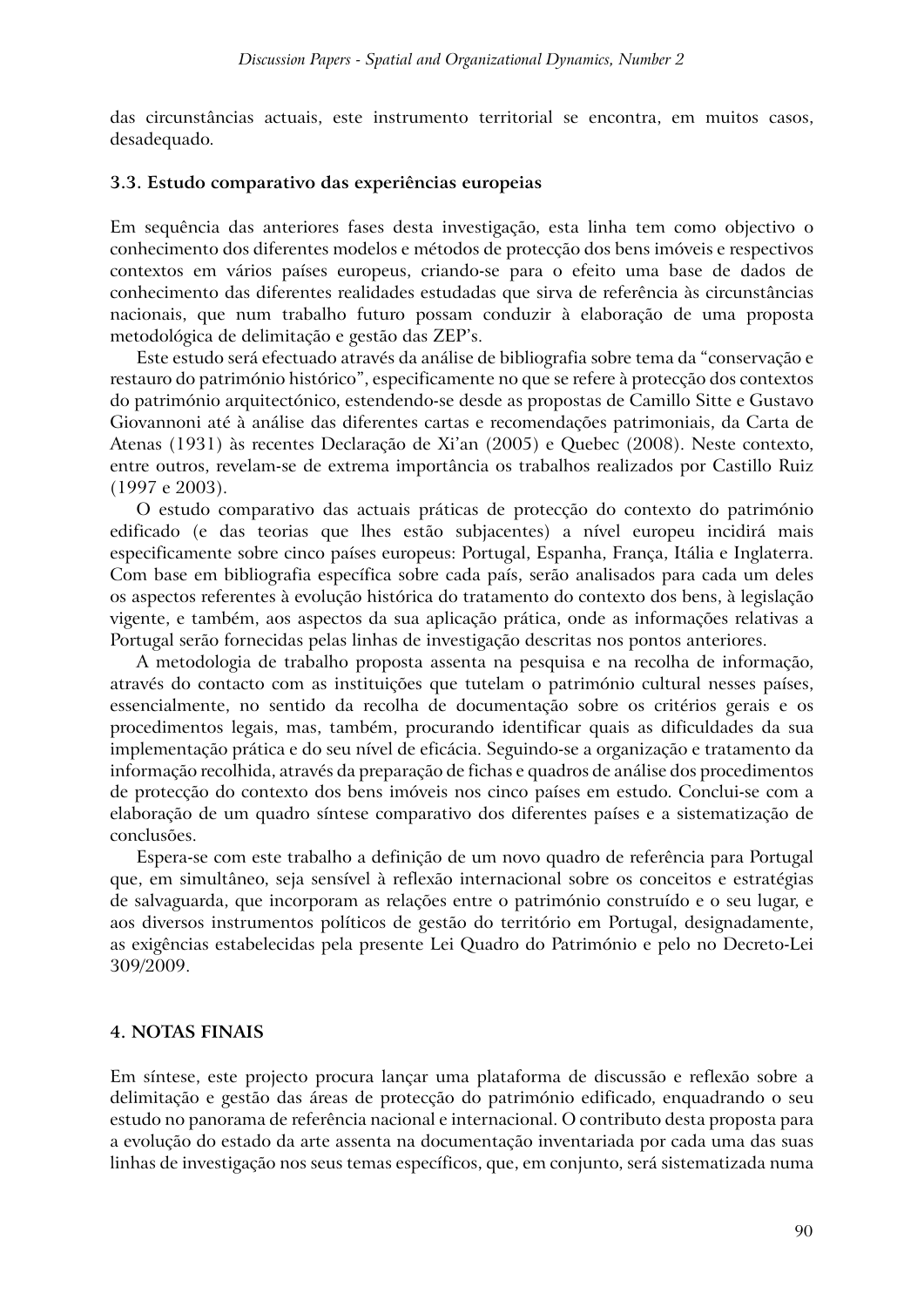base de dados comum constituindo-se como um instrumento de informação, divulgação e conhecimento.

Pretende-se, igualmente, que este trabalho possa auxiliar a produção de um modelo de leitura e interpretação do contexto dos bens imóveis de valor cultural – experimentado em casos específicos – que contribua a curto/médio prazo para uma avaliação crítica dos modelos de concepção e gestão das ZEP's e do território em geral, no actual enquadramento político, social, económico e cultural, desembaraçando-se, nomeadamente, de algum imobilismo dos presentes zonamentos de protecção.

# REFERÊNCIAS BIBLIOGRÁFICAS

AA.VV. (2000). *Património [2000-2006]. Balanço e Perspectivas*. IPPAR. Lisboa.

- Castillo Ruiz, J. (1997). *El entorno de los bienes inmuebles de interés cultural. Concepto, legislación y metodologías para su delimitación. Evolución histórica y situación actual*. Universidad de Granada, Instituto Andaluz de Patrimonio Histórico. Granada.
- Castillo Ruiz, J. (2003). La protección del patrimonio inmueble en la normativa internacional: la contextualización como máxima tutelar. Em Instituto Andaluz de Patrimonio Histórico (eds.), *Repertorio de textos internacionales del Patrimonio Cultural*. Comares, Instituto Andaluz de Patrimonio Histórico. Granada.
- Correia, L.M. (2008). Castelos em Portugal. Retrato do seu perfil arquitectónico [1509- 1949]. Coimbra: Master. Departamento de Engenharia Civil, Faculdade de Ciências e Tecnologia, Universidade de Coimbra. 358pp.
- ICOMOS (2005). *Declaração sobre a conservação do contexto dos edifícios, conjuntos e sítios do património cultural*. Acedido em 22 de Dezembro de 2009, no *Web site* do ICOMOS: http:// www.international.icomos.org/xian2005/xian-declaration-sp.htm.
- ICOMOS (2008). *Declaração sobre a preservação do espírito do lugar (spiritu loci)*. Acedido em 22 de Dezembro de 2009, no *Web site* do ICOMOS: http://www.international.icomos.org/ home.htm.
- Lopes, F. (1993). *Património Arquitectónico e Arqueológico Classificado: Inventário*. Instituto Português do Património Arquitectónico, Lisboa.
- Marado, C.A. (2007). *Patrimonio conventual y periferia. La salvaguardia de los antiguos espacios conventuales del Algarve.* Ph.D. Thesis. Departamento de Urbanística y Ordenación del Territorio, ETSArquitectura. Universidade de Sevilha. 461 pp (vol.1).
- Marado, C.A. (2008). A propósito da "envolvente" do património construído: o caso do antigo convento capucho de Loulé. *Revista do Arquivo Histórico Municipal de Loulé – Al- 'ulyã*, 12: 131-141.

Pereira, P. (coord.) (1997). *Intervenções no Património 1995-2000. Nova Política*. IPPAR. Lisboa.

Tomé, M. (2002). *Património e Restauro em Portugal (1920-1995)*, FAUP Publicações. Porto.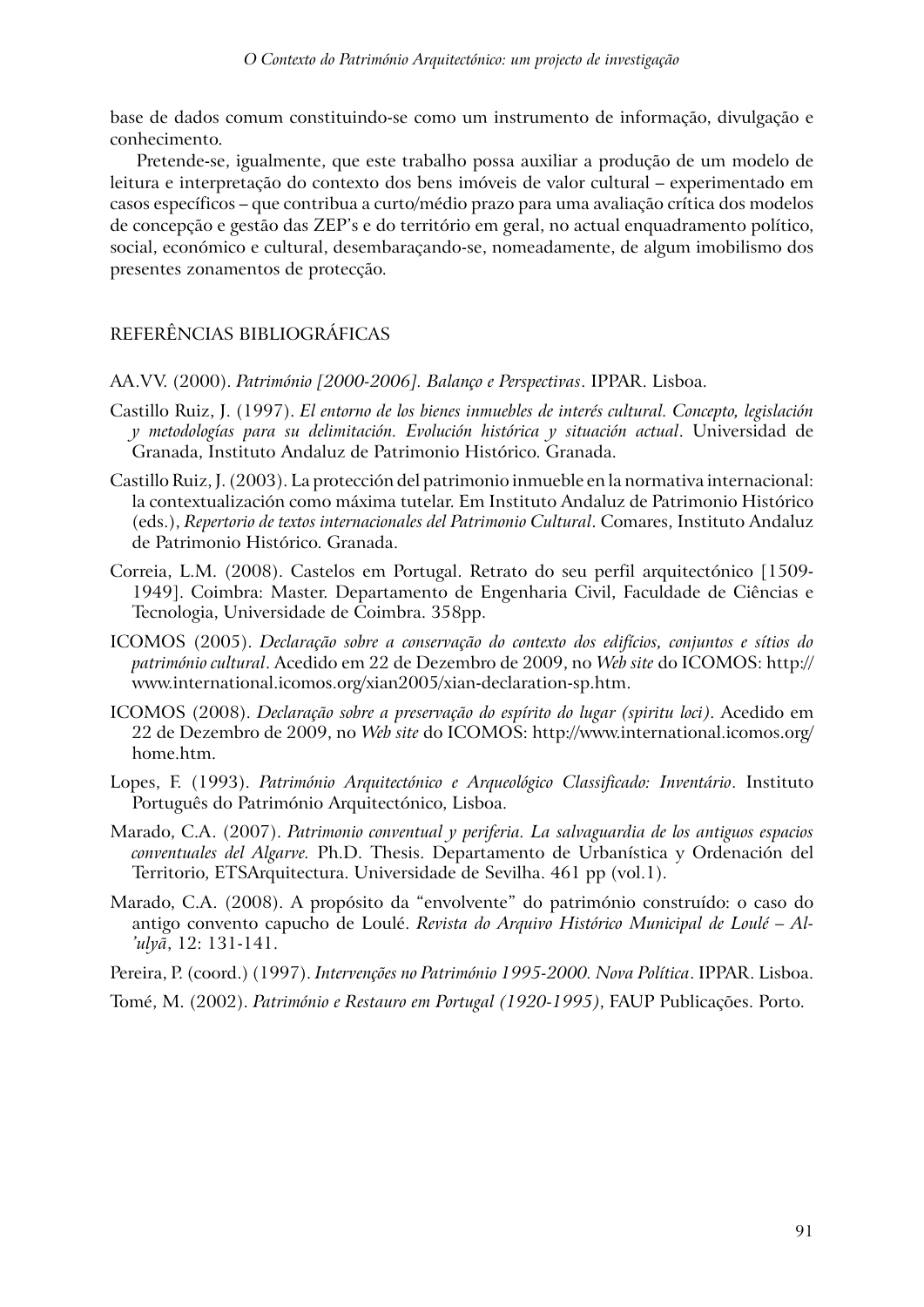#### Normas Editoriais dOS *DISCUSSION PAPERS*

Com o objectivo de facilitar a publicação dos *Discussion Papers*, solicita-se ao(s) autor(e)s do(s) artigo(s) que, na elaboração dos seus textos, **siga(m) atentamente as normas adiante enunciadas.** Chama- -se a atenção de que os textos terão de ser enviados na sua forma definitiva.

Assim, o documento final deve conter as seguintes normas editoriais:

#### **Layout do documento:**

Página A4 com 2,5cm na margem direita, esquerda, superior e inferior.

#### **Formato do documento:**

Os manuscritos devem ser entregues em formato *Word* com a fonte *Times New Roman* e espaçamento simples. O documento não deve ultrapassar as 25 páginas, sendo obrigatório entregar uma versão em PDF do mesmo documento.

#### **Informação sobre o(s) autor(es):**

A informação sobre o(s) autor(es) do artigo deve ser fornecida numa página única, obrigatoriamente em inglês, com um texto até 100 palavras, incluindo a Universidade a que está ligado e o seu endereço de e-mail. Para este texto usar tamanho 11, normal, justificado.

#### **Título:**

O título deve ser conciso e informativo em versão portuguesa e inglesa. Usar letras capitais com tamanho 15, negrito e alinhado à esquerda.

Depois do título adicionar o nome(s) do autor(es) em tamanho 11, itálico, alinhado à esquerda.

#### **Resumo:**

O resumo deve ter entre 150 a 200 palavras e não deve conter nenhuma abreviatura, sendo obrigatório uma versão em português e outra em inglês em tamanho 11, normal, justificado.

Palavras-chave: indicar até 4 palavras-chave separadas por "," no fim do resumo.

Também deve ser indicada a classificação JEL. Este sistema de classificação é preparado e publicado pelo *Journal of Economic Literature*. Para mais informação consultar www.aeaweb.org/journal/jel\_class\_ system.html.

#### **Formatação do corpo de texto:**

Para o corpo de texto comum usar tamanho 11, normal, justificado. Subtítulos 1º nível - tamanho 11, negrito, letras capitais, alinhado à esquerda; Subtítulos 2º nível - tamanho 11, negrito, letras normais, alinhado à esquerda; Subtítulos 3º nível - tamanho 11, itálico, letras normais, alinhado à esquerda.

### **Índice:**

No início do documento deve constar um índice em tamanho 11, normal, alinhado à esquerda.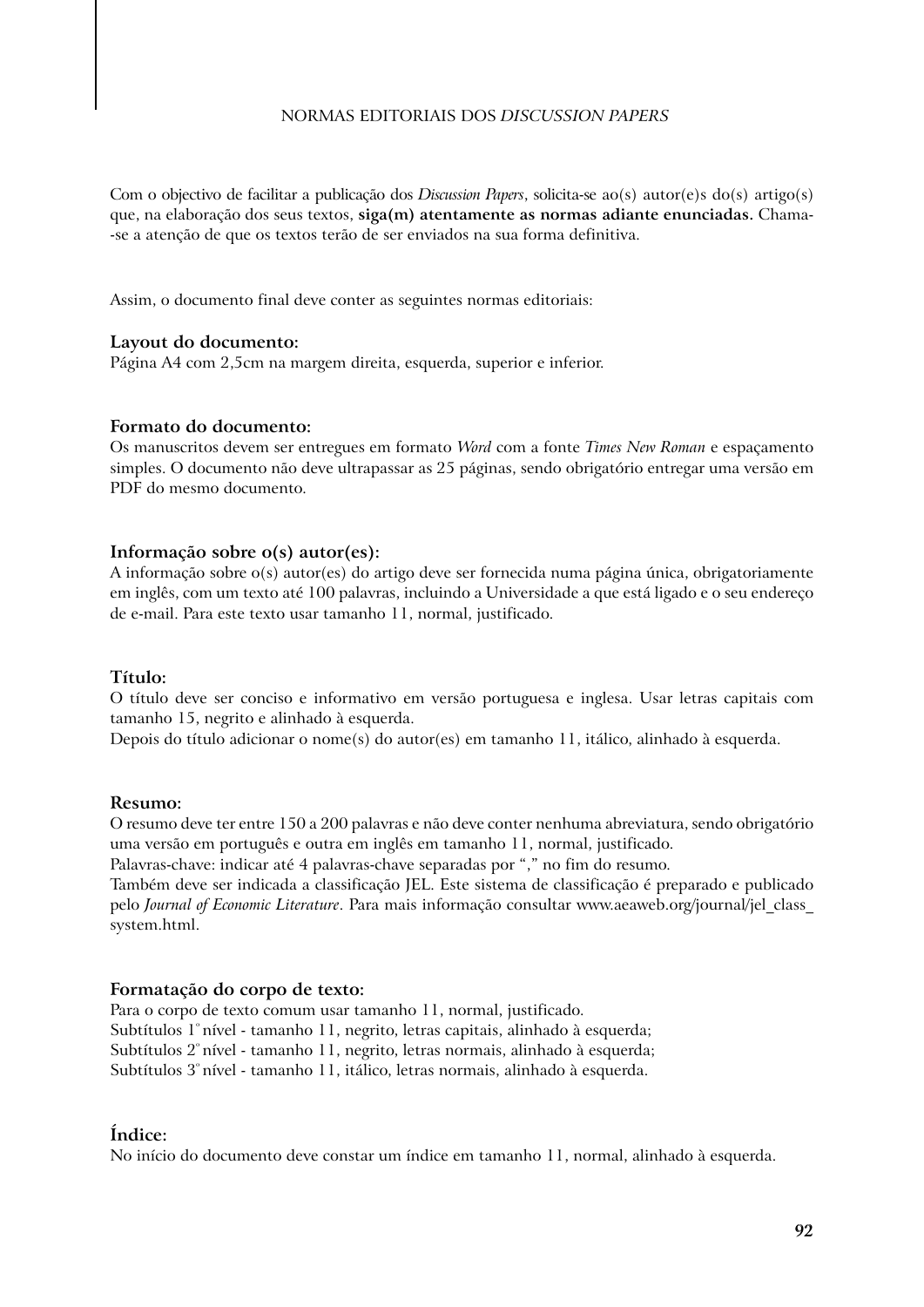#### **Abreviações:**

As abreviações devem ser escritas por extenso usando parêntesis aquando da sua primeira menção e usadas coerentemente a partir desse ponto.

### **Notas de rodapé:**

As notas de rodapé devem ser usadas para fornecer informação adicional. Não podem conter imagens ou tabelas e devem ter tamanho 8, normal, alinhadas à esquerda, sendo sempre numeradas consecutivamente.Notas de rodapé relativas ao título devem ser indicadas com o símbolo (\*). Não é permitido o uso de notas de fim de texto.

#### **Agradecimentos:**

Agradecimentos e dedicatórias devem ser colocados numa secção separada antes do início das referências bibliográficas. Siglas de organizações e afins devem estar escritas por extenso.

### **Citações:**

Ao citar excertos de texto, adicione as referências no fim do mesmo, mencionando apenas o último nome do autor e o ano de publicação da obra entre parêntesis.

Por exemplo: (Flores *et al.*, 1988; Winograd, 1986; Cunha e Cintra, 1996).

Mas se citar o autor dentro do texto, deve apenas mencionar o ano da publicação da obra entre parêntesis.

Ex: Winograd (1986) argumenta …

### **Entradas bibliográficas:**

As entradas bibliográficas devem apenas incluir obras que são mencionadas no texto.

Não usar notas de rodapé ou notas de fim de texto para substituir entradas bibliográficas.

As entradas bibliográficas devem estar ordenadas alfabeticamente pelo último nome do primeiro autor de cada obra.

Para formatar as entradas bibliográficas usar tamanho 11, normal, alinhadas à esquerda. O nome de todos os autores deve ser indicado, mas também pode ser usada a designação *et al*. Ex: Pierzynski, G. *et al*. (1994). *Soils and environmental quality*. Lewis Publishers. Florida.

### **Artigo científico:**

Último nome do autor, Primeira inicial. (Ano da publicação). Título do artigo. *Título da obra*. **Volume(Número)**: primeira página-última página.

Ex: Ramírez, P.M., Castro, E. e Ibáñez, J.H. (2001). Reutilização de águas residuais depuradas provenientes da ETAR de Albacete (S.E. Espanha) em campos hortícolas. *Tecnologias do Ambiente*. **44(2)**: 48-51.

### **Livro:**

Último nome do autor, Primeira inicial. (Ano da publicação). *Título do livro*. Informação adicional. Nº da edição, Editora. Cidade da publicação.

Ex: Costa, J. (1995). *Caracterização e constituição do Solo*. 5ª edição, Fundação Calouste Gulbenkian. Lisboa.

### **Capítulo de livro:**

Ex: Silko, L.M. (1991). The man to send rain clouds. Em: W. Brown e A. Ling (eds.), *Imagining America: Stories from the promised land*. Persea. New York.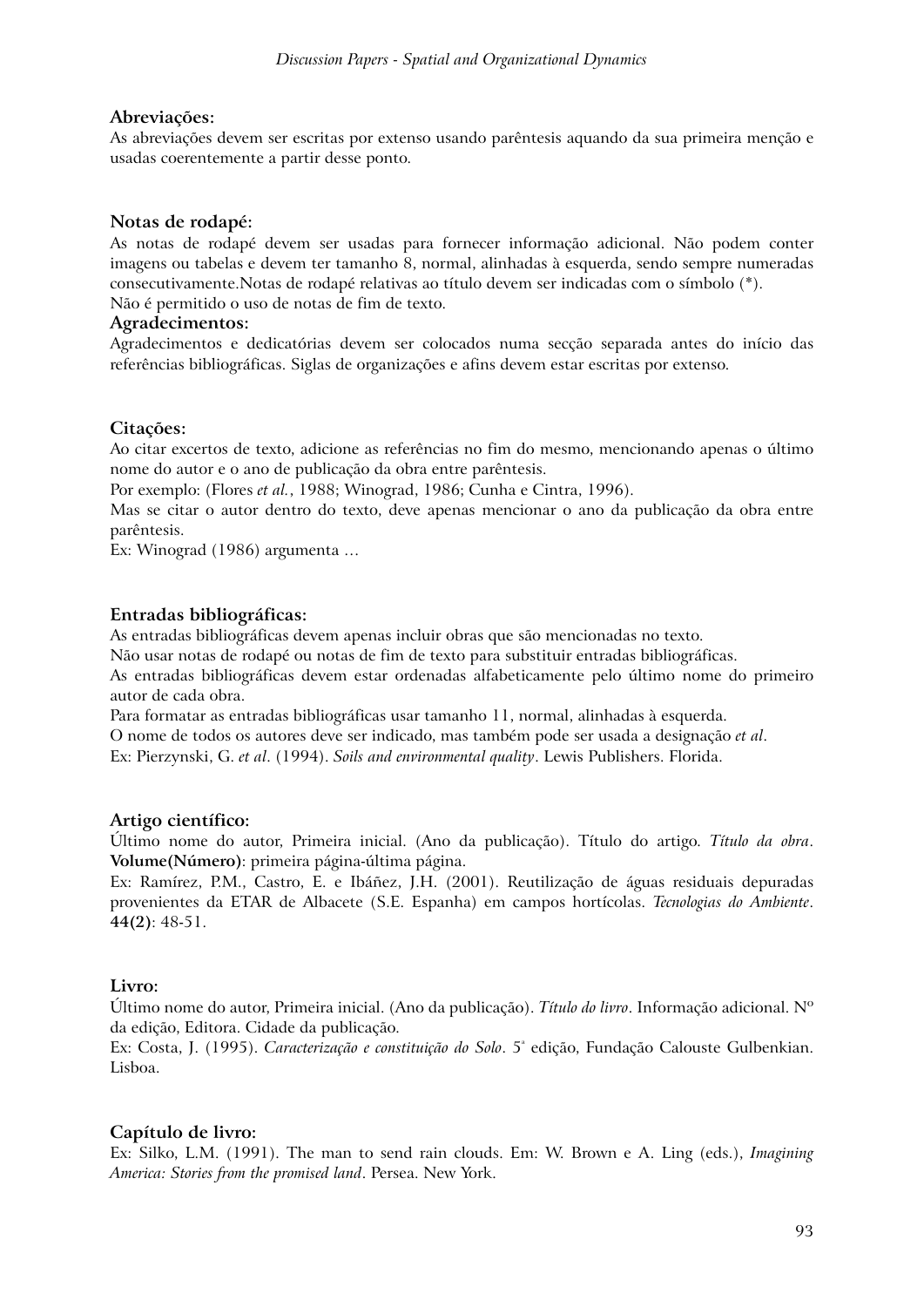### **Documento online:**

Último nome do autor, Primeira inicial. (Ano da publicação). *Título do documento*. Acedido em: dia, mês, ano, em: URL.

Ex: Chou, L., McClintock, R., Moretti, F. e Nix, D.H. (1993). *Technology and education: New wine in new bottles – Choosing pasts and imagining educational futures.* Acedido em 24 de Agosto de 2000, no *Web site* da: Columbia University, Institute for Learning Technologies: http://www.ilt.columbia.edu/ publications/papers/newwine1.html.

### **Dissertação de Mestrado ou Doutoramento:**

Ex: Tingle, C.C.D. (1985). *Biological control of the glasshouse mealybug using parasitic hymenoptera*. Ph.D. Thesis. Department of Biological Sciences, Wye College, University of London. 375 pp.

### **Tabelas, Figuras, Gráficos e Quadros:**

Todas as tabelas, figuras, gráficos e quadros devem ser numerados com numeração árabe e devem ter um título explicativo antes do seu conteúdo em tamanho 9, negrito e centrado.

A fonte e ano da informação fornecida deve ser colocada abaixo do respectivo corpo, centrado, com tamanho 8, normal.

Para o conteúdo das tabelas e quadros deve ser usado o tamanho 8.

Figuras e gráficos devem ser fornecidos em formato JPEG (imagem).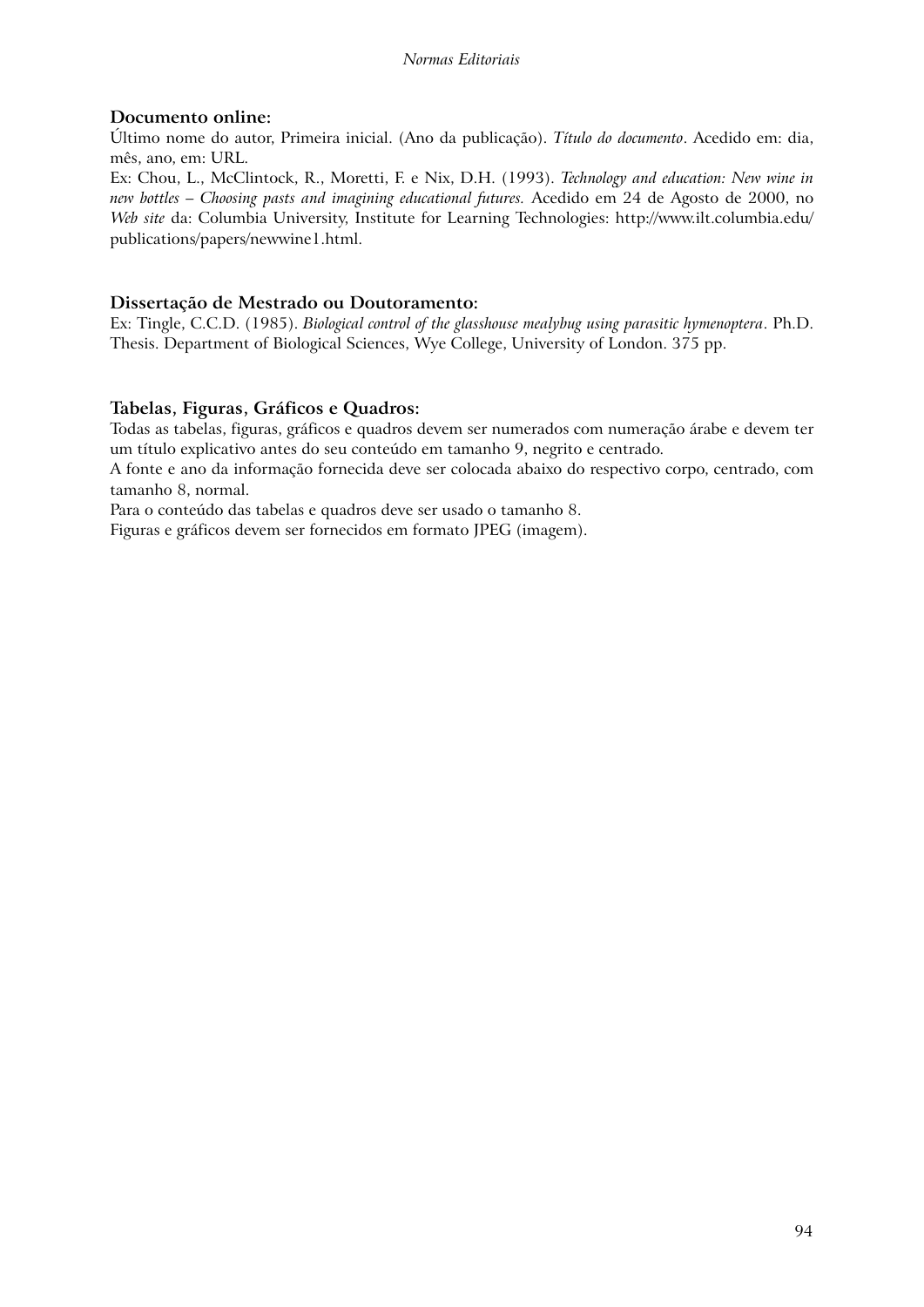#### EditoriaL NORMS FOR DISCUSSION PAPERS

In order to simplify the editors' task, authors are urged to **adopt the norms listed below** for the publication of the Discussion Papers. Please note that texts should be sent in their final version.

Being so, the final document should have the following editorial norms:

#### **Page layout:**

Paper size A4, 2,5cm left, right, bottom and top margins.

#### **Document format:**

Manuscripts should be submitted in Word file using font Times New Roman and single line spacing. The document should not have more than 25 pages, and a PDF version of the document must be provided.

#### **Author(s) information:**

The author(s) information of the article must be given in english on a single page with a text up to 100 words, including affiliation and e-mail address. Use size 11, regular, justified.

#### **Title:**

Should be concise and informative, and must be given in portuguese and english with size 15, bold, left aligned and in capital letters.

After title add author(s) name(s) in size 11, italic, left aligned.

#### **Abstract:**

The abstract should have between 150 to 200 words and should not contain any undefined abbreviations.

It is necessary a portuguese and an english version, using size 11, regular, justified.

Keywords: up to 4 keywords separated by "," at the end of the abstract.

An appropriate number of JEL code(s) must be provided. This classification system is prepared and published by the *Journal of Economic Literature*.

For more information about this, please see www.aeaweb.org/journal/jel class system.html.

#### **Plain Text body:**

For plain text body use size 11, regular, justified. Subtitles  $1^{st}$  level - size 11, bold, capital letters, left aligned; Subtitles 2nd level - size 11, bold, regular letters, left aligned; Subtitles 3rd level - size 11, italic, regular letters, left aligned.

#### **Table of Contents:**

A Table of Contents should be provided at the beginning of the manuscript. Use size 11, regular, left aligned.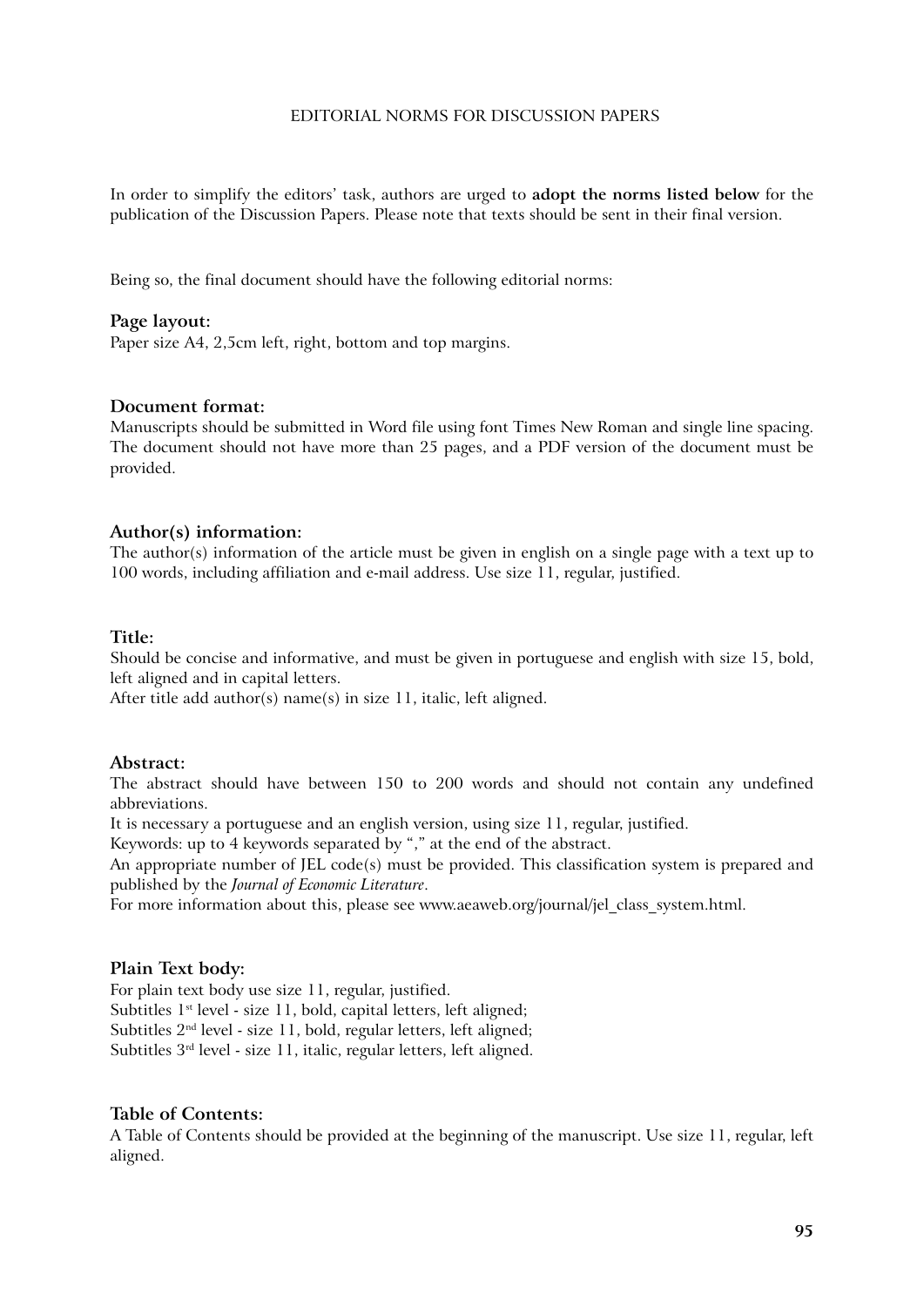#### **Abbreviations:**

Abbreviations should be defined at first mention and used consistently thereafter.

#### **Footnotes:**

Footnotes can be used to give additional information. They should not contain any figures or tables and should be in size 8, regular, left aligned.

Footnotes to the text are numbered consecutively.

Footnotes to the title of the article are given with the reference symbol (\*).

Endnotes can not be used.

#### **Acknowledgments:**

Acknowledgments of people, grants, funds, and others, should be placed in a separate section before the reference list. The names of funding organizations should be written in full.

### **Citations:**

After quoting a text extract, cite the reference giving only the author's name and publication year in parentheses. Ex: (Flores *et al.*, 1988; Winograd, 1986; Cunha and Cintra, 1996) But if you are citing the author inside the text, add only the publication year between parentheses. Ex: Winograd (1986) describes …

#### **References list:**

The list of references should only include works that are cited in the text.

Do not use footnotes or endnotes as a substitute for a reference list.

Reference list entries should be alphabetized by the last name of the first author of each work.

To format reference list use size 11, regular, left aligned.

Ideally, the names of all authors should be provided, but the usage of *et al.* in long author lists will also be accepted.

Ex: Pierzynski, G. *et al*. (1994). *Soils and environmental quality*. Lewis Publishers. Florida.

### **Scientific article:**

Last name of the author, First initial. (Publication year). Article title. *Title of the Journal or Review*. **Volume(Issue)**: first page-last page.

Ex: Sadiq. M. e Alam, I. (1997). Lead contamination of groundwater in an industrial complex. *Water, Air and Soil Pollution*. **98(2)**: 167-177.

### **Book:**

Last name of the author, First initial. (Publication year). *Book title.* Adicional information. Edition number, Publishing house. Publishing place.

Ex: Costa, J. (1995). *Caracterização e constituição do Solo*. 5th edition, Fundation Calouste Gulbenkian. Lisbon.

#### **Book chapter:**

Ex: Silko, L.M. (1991). The man to send rain clouds. In: W. Brown and A. Ling (eds.), *Imagining America: Stories from the promised land*. Persea. New York.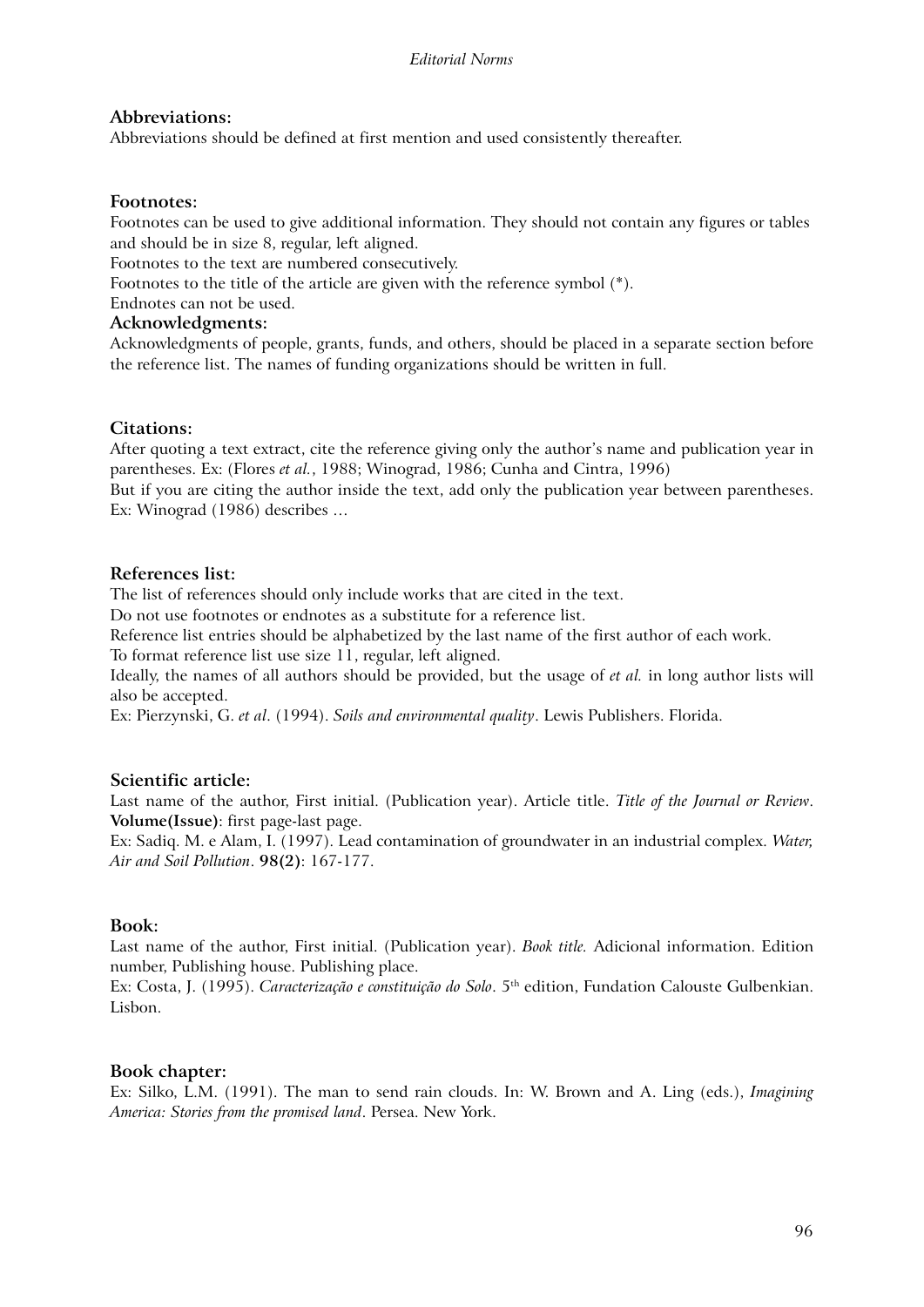### **Online document:**

Last name of the author, First initial. (Publication year). *Document title*. Accessed in: day, month, year, in: URL.

Ex: Chou, L., McClintock, R., Moretti, F. e Nix, D.H. (1993). *Technology and education: New wine in new bottles – Choosing pasts and imagining educational futures.* Acceded in 24th of August 2000, on the Web site of: Columbia University, Institute for Learning Technologies: http://www.ilt.columbia.edu/ publications/papers/newwine1.html.

### **Dissertation:**

Ex: Tingle, C.C.D. (1985). *Biological control of the glasshouse mealybug using parasitic hymenoptera*. Ph.D. Thesis. Department of Biological Sciences, Wye College, University of London. 375 pp.

### **Tables, Figures, Graphics and Boards:**

All tables, figures, graphics and boards are to be numbered using Arabic numerals and should have a title explaining its components above the body, using size 9, bold, centred.

The source and year of the information given in tables, figures, graphics and boards should be included beneath its body, centred, size 8, regular. For tables and boards contents use size 8.

Figures and graphics must be in JPEG format (image).